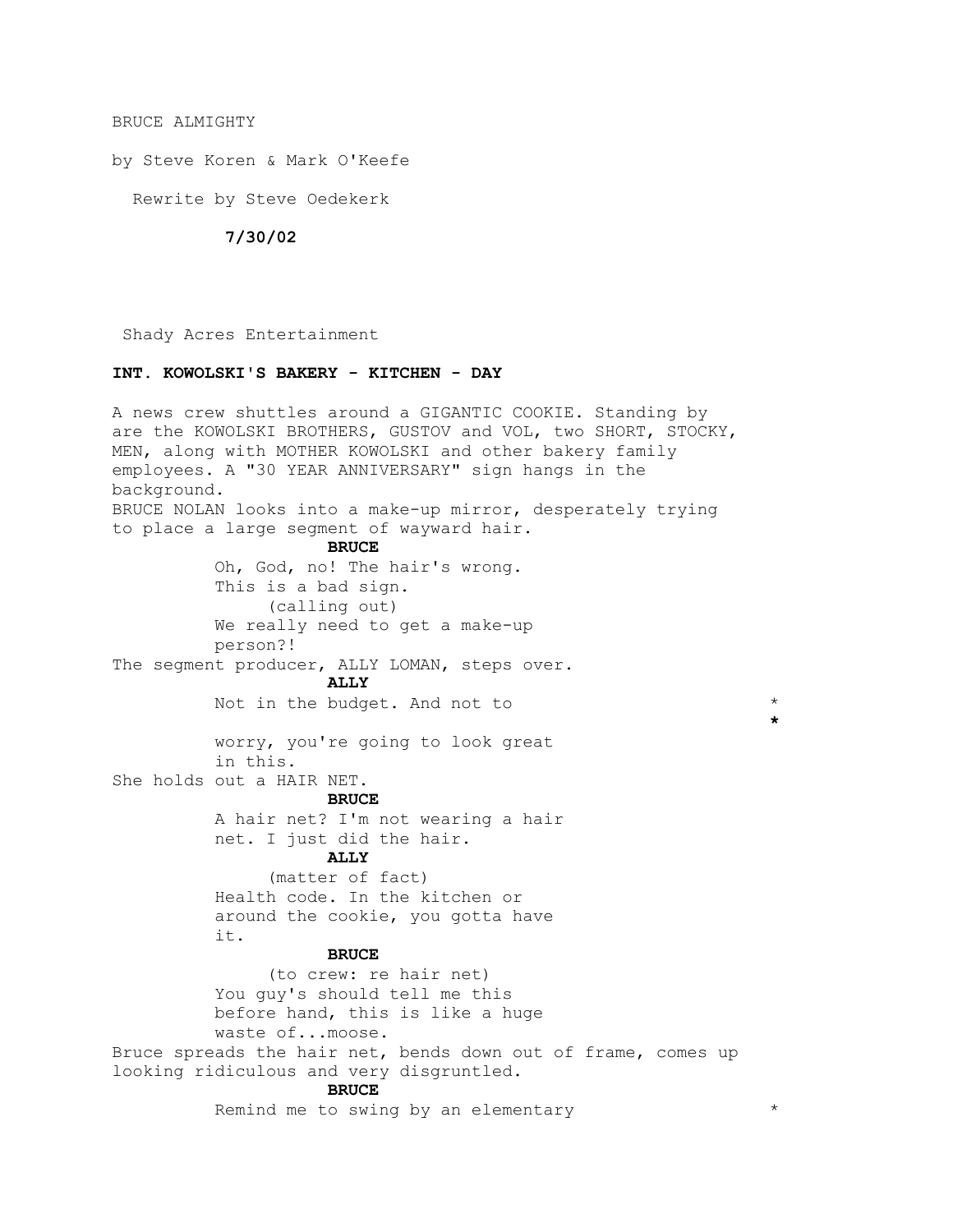school after this and serve lunch. Ally laughs.

 **2.**

## **ALLY**

You're a thing of beauty. In three, two, one. . . Bruce SNAPS from pissed to instant charismatic TV newsman. (Note: Whenever Bruce speaks on camera he speaks in his "REPORTER'S VOICE" - that recognizable, too-smooth delivery that all news reporters seem to have. In mathematical terms Bruce's version is to the 7th power.)

#### **BRUCE**

 For three decades the Kowolski Family Bakery has been a mainstay in downtown Buffalo. Known for their sinfully rich, cream filled, deep fried polski pierogis. And the occasional sugar induced coma that follows. Today, in honor of their 30 year anniversary, Momma Kowolski and her sons Gustov and Vol, decided to do something, a little bit different. Tell me guys, how did this idea come about?

## **GUSTOV**

 Well, Vol said to me, 'Gustov, why don't we make the biggest chocolate chip cookie in Buffalo?' And I said, 'Yeah, sure.'

## **BRUCE**

Wow. Fascinating.

Bruce steps up to the HUGE COOKIE.

## **BRUCE**

 The previous Buffalo cookie record was 3 feet, 17 inches baked by Gladys Pelsnick. But this behemoth cookie clearly proving that Gustov and Vol have much more free time.

The Kowolski brothers and all celebrate in the background, toasting with big mugs of milk. Bruce steps forward, looks dramatically at camera, slow zoom in as he speaks.

## **BRUCE (CONT'D)**

 As we witness the ceremonial toasting with milk it makes one pause and think. What are we really looking at here?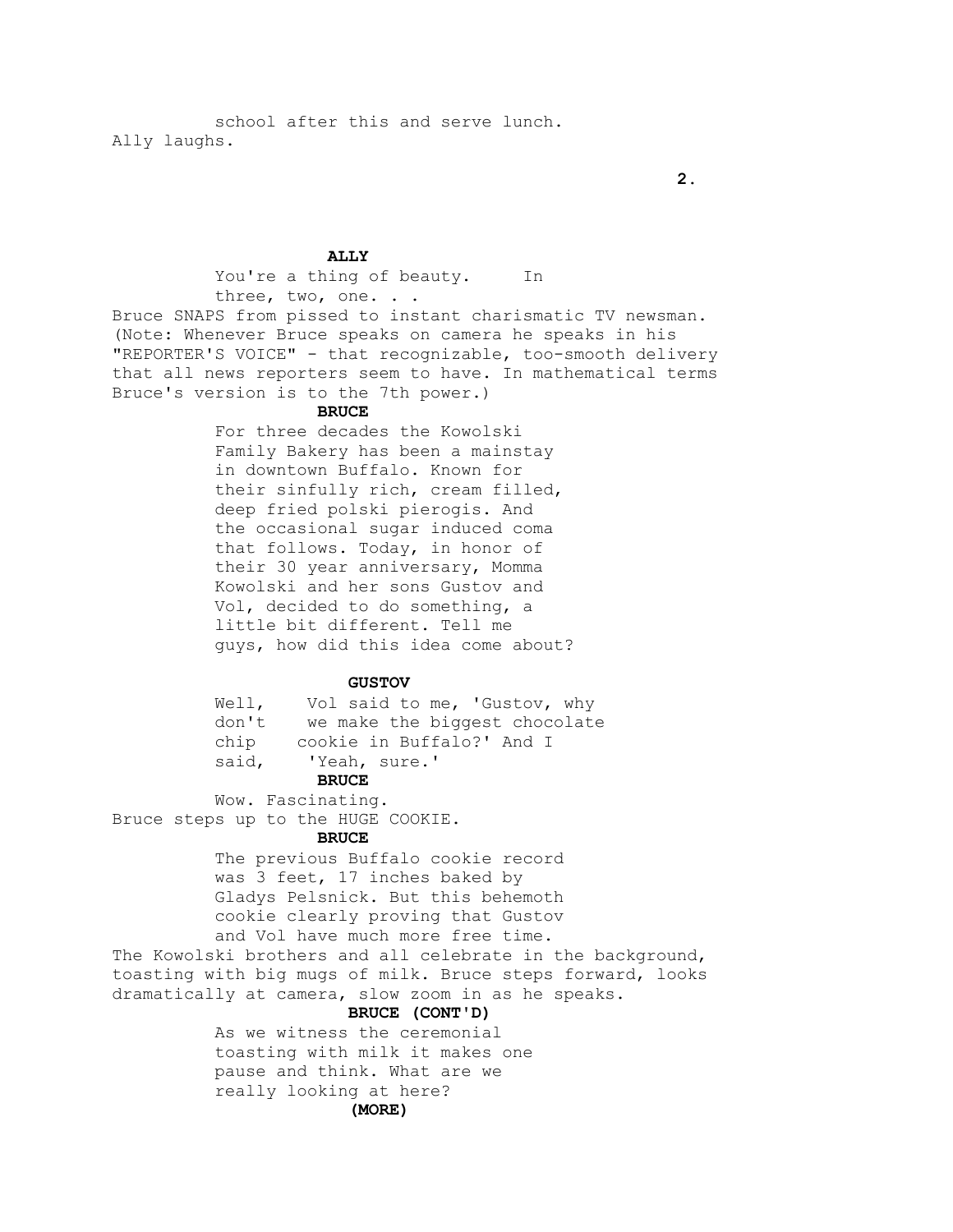## **BRUCE (CONT'D)**

 Is it just a big cookie or does this cookie represent the pride of Buffalo? Our dedicated and hard working citizens the key ingredient, with a few nuts thrown in.

 (motions his eyes to the Kowolski twins) And finally, the love of our families which provides the warm chewy center making our beloved Buffalo the sweetest place to live.

Camera is in CLOSE as Bruce signs-off.  **BRUCE (CONT'D)**

> And that's the way the cookie crumbles. I'm Bruce Nolan, Eyewitness News.

Bruce's hair net SLIPS UP, PUFFING HIS HAIR INTO A BUN ON THE TOP OF HIS HEAD. The Kowolskis and bystanders all laugh. The frame FREEZES. We PULL BACK from the TV and find Bruce holding the remote,

watching the recorded spot on TV. We are now...

## **INT. BRUCE AND GRACE'S APARTMENT - NIGHT**

Bruce is with his longtime girlfriend, GRACE. She has a box of photos on the coffee table in front of her organizing them into a photo album.

## **BRUCE**

 So, what do you think?  **GRACE**

## It's good.

 **BRUCE** It sucks. It's a story about a cookie. People with eating disorders will be riveted, (goes into huge pathetic fan character)

 Dear Bruce, love the bakery piece. I can't wait to vomit so I can make room for more cookies.

 **GRACE**

 I thought it was funny. I love the hair net. How'd you get it to do that?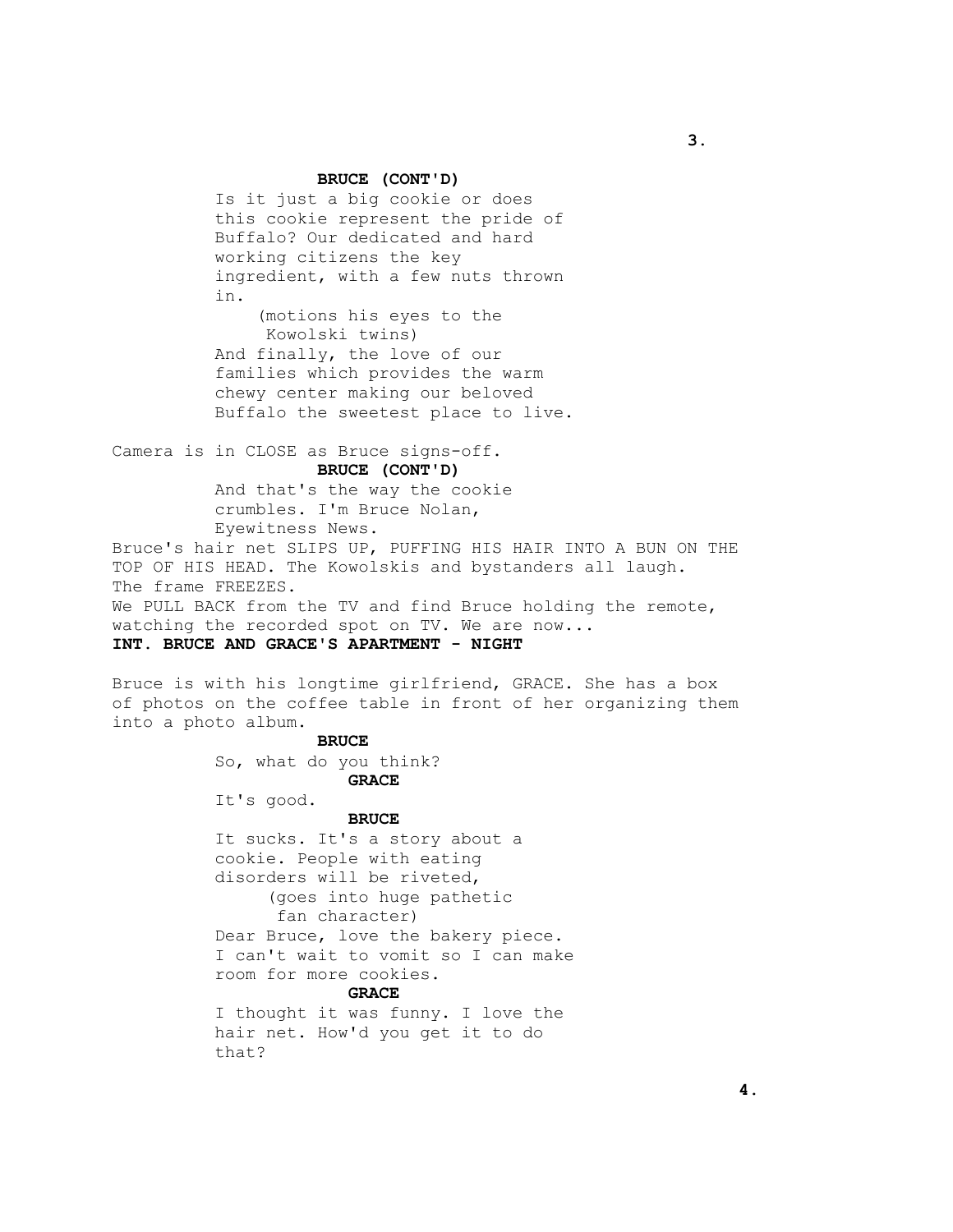## **BRUCE** What? I'm cutting that. They made

 me wear that stupid thing. I don't even look like myself. The hair is one of the most important parts of an on camera persona. Right out of the gate, I lost the hair advantage. Grace looks at a photo,  **GRACE** Oh, my gosh, look at this one. My sister is so drunk. She places it in the album.  **BRUCE** Grace. Try to stay focused here. I need your help.  **GRACE** Aren't you taking this a little too seriously?  **BRUCE** It's sweeps Grace. It is serious. There's an anchor job open. This is important. This is our future! Bruce points to the TV as he says "future," not realizing he's pointing at the ridiculous image of himself with the hair net bun. Grace can't help but giggle.  **GRACE** I'm sorry. Bruce collapses into Grace's arms like a child. He clearly has a fragile temperament.  **BRUCE** (sighs) I'm never going to get anchor doing these kind of assignments. I want my work to matter.  **GRACE** It does matter. You're funny. You make people smile. Come on, take a break, help me put this album together.  **BRUCE** (reluctant) Alright. Grace holds up a photo.  **GRACE** Oh look at this. It's the first day we moved in together. It's the two of them, younger, laughing.  **BRUCE**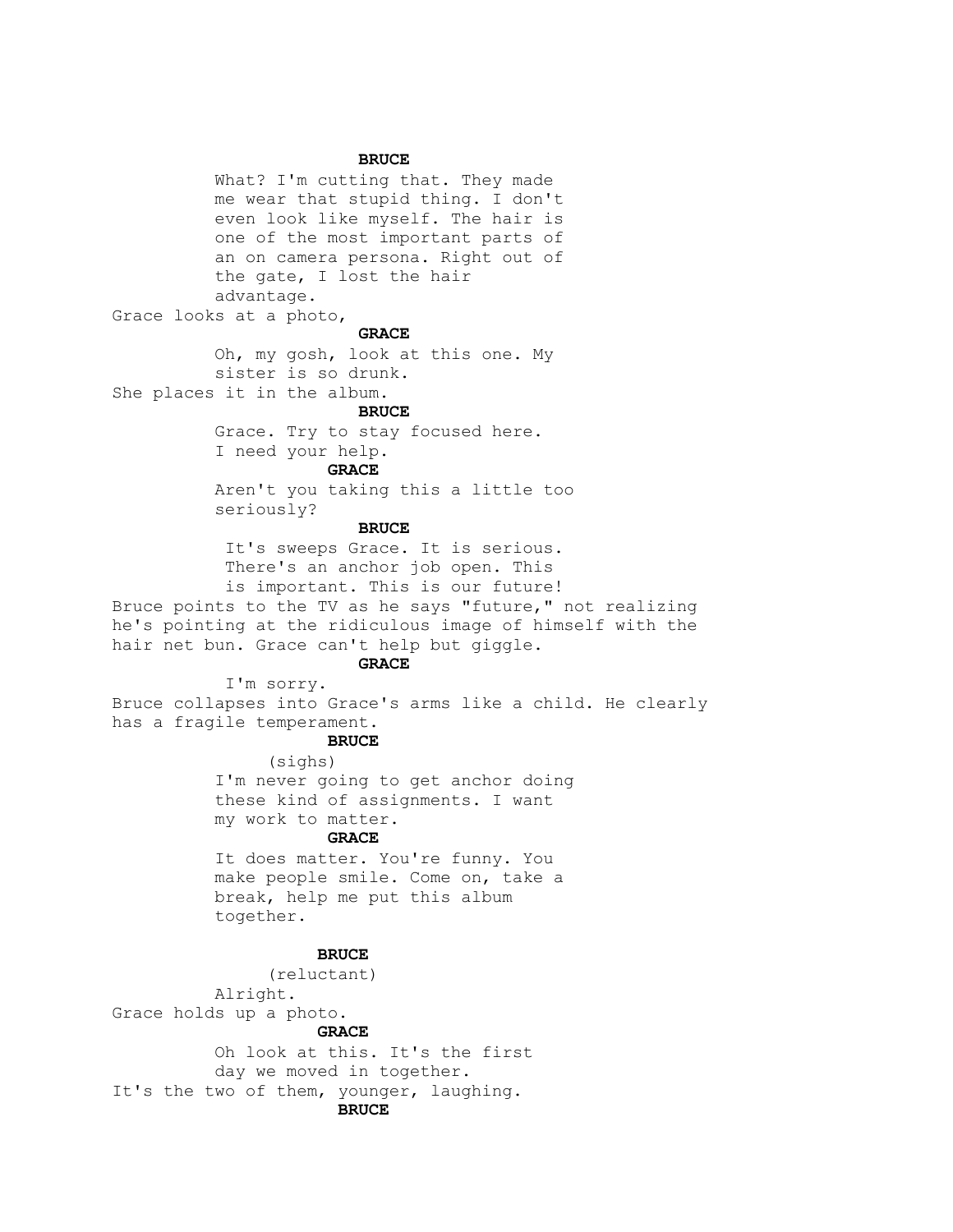(down) Yeah, so full of hopes and dreams.  **GRACE** Oh, here's me at my sister's wedding. I caught the bouquet. It's a picture of Grace overpowering the other bridesmaids for the bouquet.  **BRUCE** You look pretty intense, hun.  **GRACE** Well, I was thinking about you. Grace cuddles into Bruce.  **BRUCE** So, you're attracted to me in some way, is that what you're trying to say? Grace rolls over onto Bruce.  **GRACE** You have no idea.  **BRUCE** I was saving myself for the wedding night, but if you keep this up, I may lose my resolve. Grace stands, pulling Bruce up.  **GRACE** Well, that's the way the cookie crumbles. They kiss, stumbling toward the bedroom.  **6.**

## **BRUCE**

 Hey, that's a good line, but you need more resonance. From the diaphragm. (newscaster voice) That's the way the cookie crumbles.  **GRACE** Oh, say it again.  **BRUCE** (bigger) That's the way the cookie crumbles.  **GRACE** (sweet, southern groupie) Oh, I just love on-air personalities.  **BRUCE** (newscaster voice) Well then, let me take these

clothes off and slip into my hair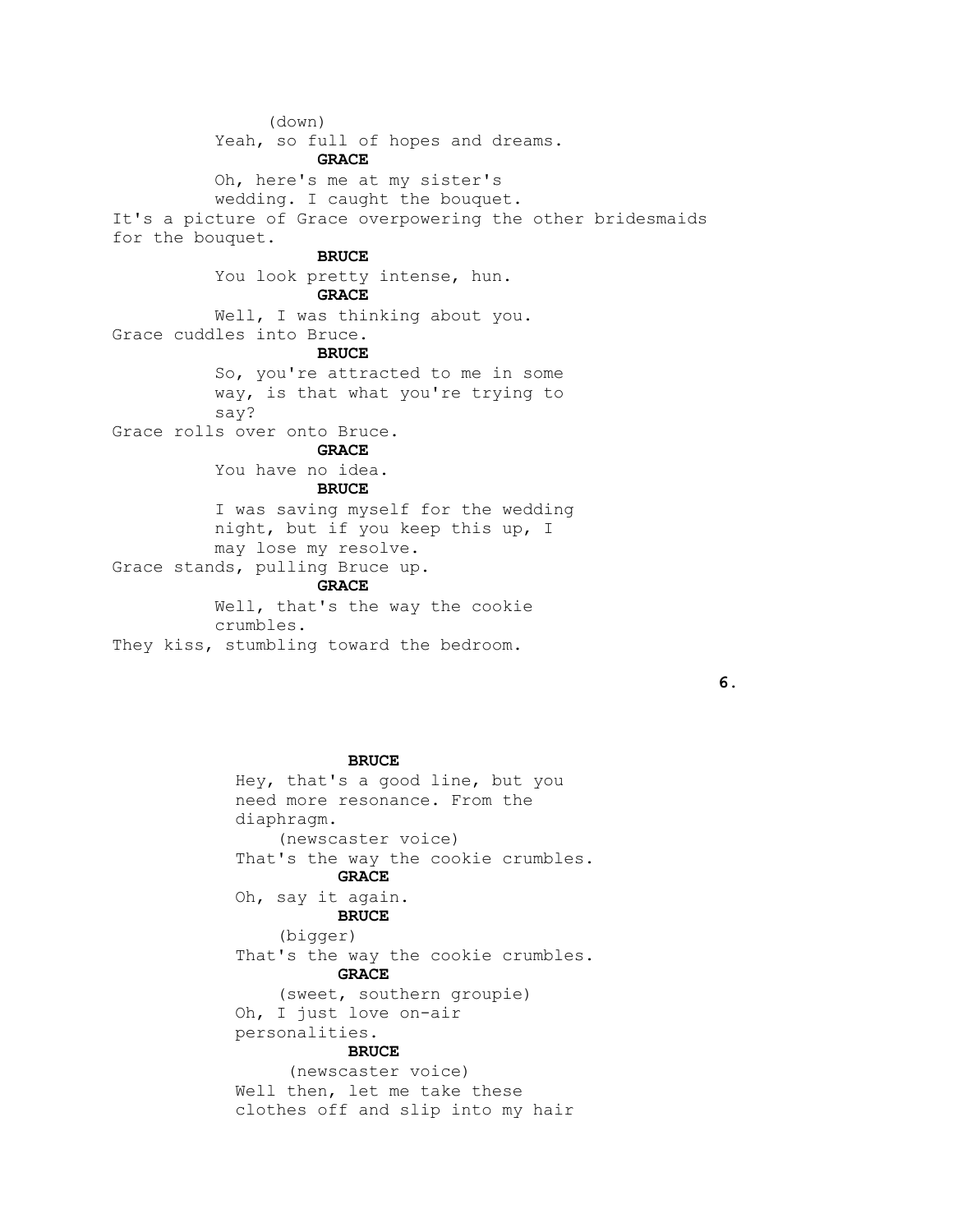net.

Grace laughs, Bruce joins in as they disappear into the bedroom.

 **CUT TO:**

## **A TELEVISION SCREEN**

We see the INTRO FOR SIXTY MINUTES:

## **NEWS CLIP**

 I'm Ed Bradley, I'm Merely Safer, an d I ' m -- LESLIE STAHL is HIT IN THE NECK WITH A TRANQUILIZER DART. Her head wavers, then DROPS on the desk. The camera PANS to BRUCE, who lowers a bamboo blow gun, cooly addresses camera.  **BRUCE**

...Bruce Nolan. And this is Sixty

Minutes.

**THE SIXTY MINUTES TICKING CLOCK**

 **DISSOLVE TO:**

**BRUCE'S ALARM CLOCK - IT RINGS** We are in. . .

 **7.**

## **INT. BRUCE AND GRACE'S APARTMENT - MORNING**

Bruce lies next to Grace with a big smile on his face. Grace hits the alarm, rolls over snuggling close to Bruce.  **GRACE**

 Sweety, time to get up... She kisses Bruce, gets up.

## **BRUCE**

 No, I'm having a great dream. The covers are RIPPED OUT OF FRAME. Bruce throws a mock hissy fit.

## **INT. BEDROOM - MORNING**

Bruce watches TV as he buttons his shirt.  **SPORTSCASTER** ...and the Sabers lost another close one last night. Four to three to the Toronto Maple Leafs.  **BRUCE** Of course they lost, they're my team.  **CUT TO:**

**MOMENTS LATER**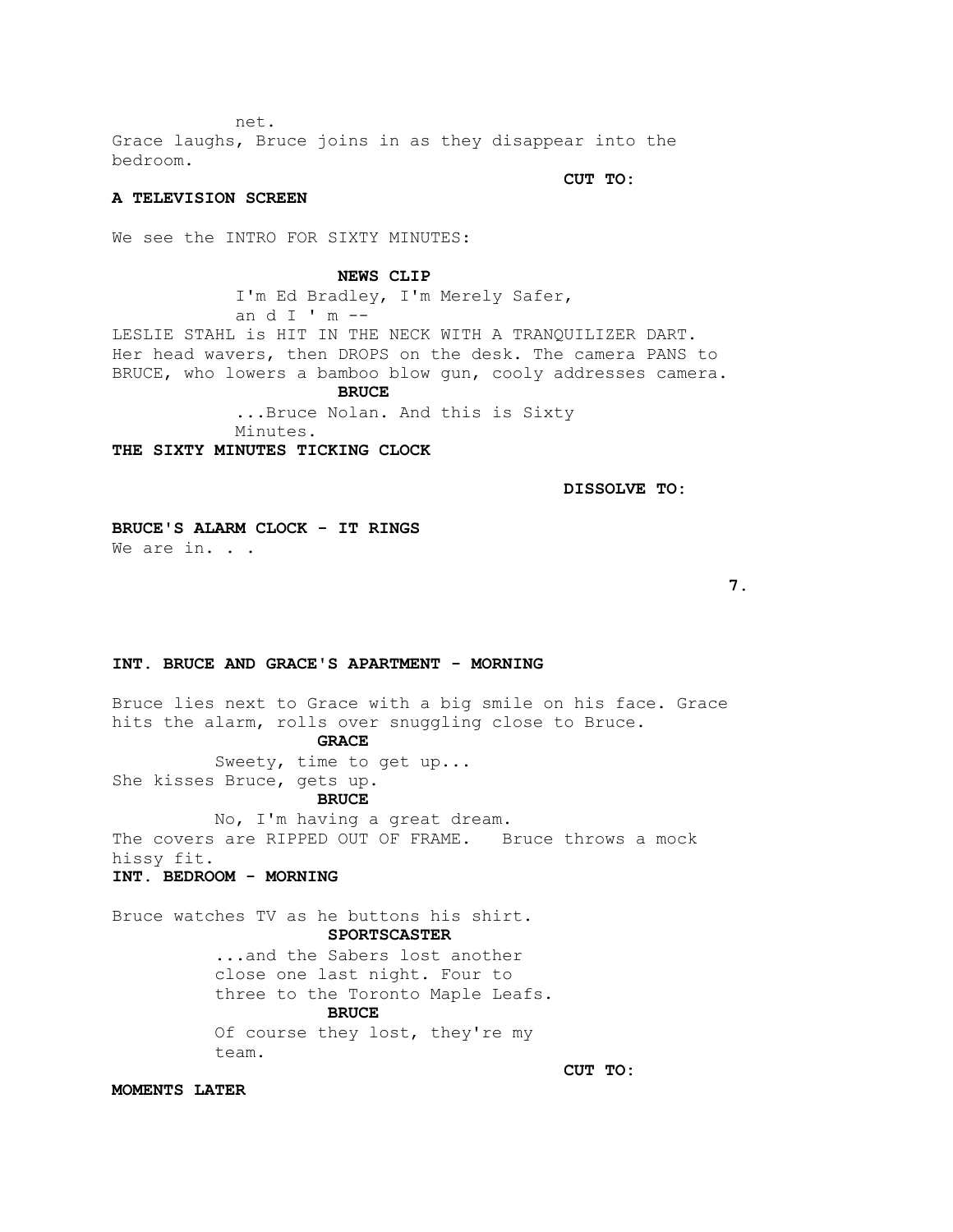Bruce checks his hair in the mirror practicing his new signoff.

## **BRUCE**

"And that's the way the cookie crumbles." (calls to Grace) You know, I think there might be something to that cookie line. Everything great anchor has his own signature sign-off. (as Walter Cronkite) "And that's the way the cookie crumbles."

## **ANGLE - SAM**

Peeing in the corner on the carpet.

 **8.**

 **BRUCE** Oh no! Grace, the dog!  **GRACE (O.S.)** I'm in the shower!  **BRUCE**

Ah!

## **INT. APARTMENT STAIRCASE**

Bruce runs along carrying the peeing Sam with extended arms dodges a man ascending the stares, who gets sprinkled.

 **BRUCE**

## Whoops, sorry.

**EXT. APARTMENT - CONTINUOUS**

Bruce makes it outside, sets Sam down on the grass. Sam looks up innocently at Bruce, finished.

### **BRUCE**

Oh, you're all done, huh?

B-e-a-utiful.

## **EXT. SMALL WONDERS DAY CARE - MORNING**

Bruce pulls up in his Ford Tauras to a cluster of cars unloading kids. A 2003 MERCEDES SRL passes by.

## **GRACE**

Wow, nice car, huh?

### **BRUCE**

Yeah, if you want to rub your

success in people's faces.

Then Bruce notices a big medical van in front of the school

with a BLOOD DRIVE SIGN.

## **BRUCE**

What's with the hubbub?

## **GRACE**

We're having a blood drive.

 **BRUCE**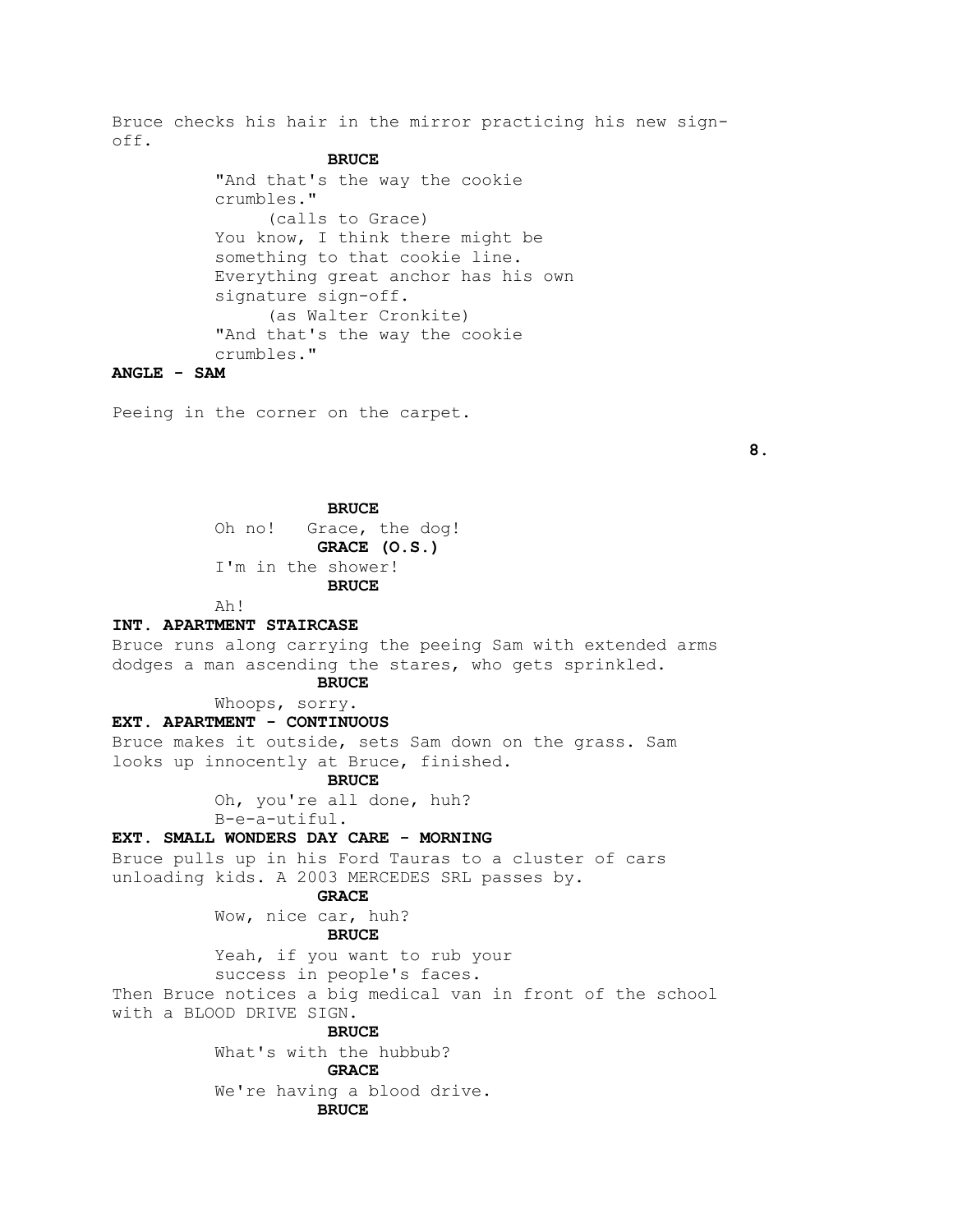Creepy. Needles, yech...  **GRACE** Oh, that's a nice response.

 **9.**

 **BRUCE** I mean, it's just s o . . .  **GRACE** Helpful and life saving?  **BRUCE** C'mon, that's your...blood. It's in your body and I don't think it's supposed to come out. Besides, they stockpile that stuff. They have an endless supply frozen in a warehouse somewhere then tell everyone there's a shortage.  **GRACE** They do not. Now stop it. I'm  $*$ giving. I have a very rare blood  $*$  type, AB positive.  **BRUCE** Well, I'm IB positive. IB positive they aint touchin' me with no needle. Grace sighs in exasperation, starts out when...  **GRACE** (suddenly remembers something)  **O. . .** h She places a STRING OF PRAYER BEADS on the rearview mirror.  **BRUCE** What's that?  **GRACE** Prayer beads. The kids made 'em. Keep you safe.  **BRUCE** Well, I hope they work, cause it's going take a miracle to get me to work on time. **EXT. HIGHWAY - DAY** Bruce is stuck in bumper to bumper traffic. He stares at the prayer beads with a "thanks alot" look.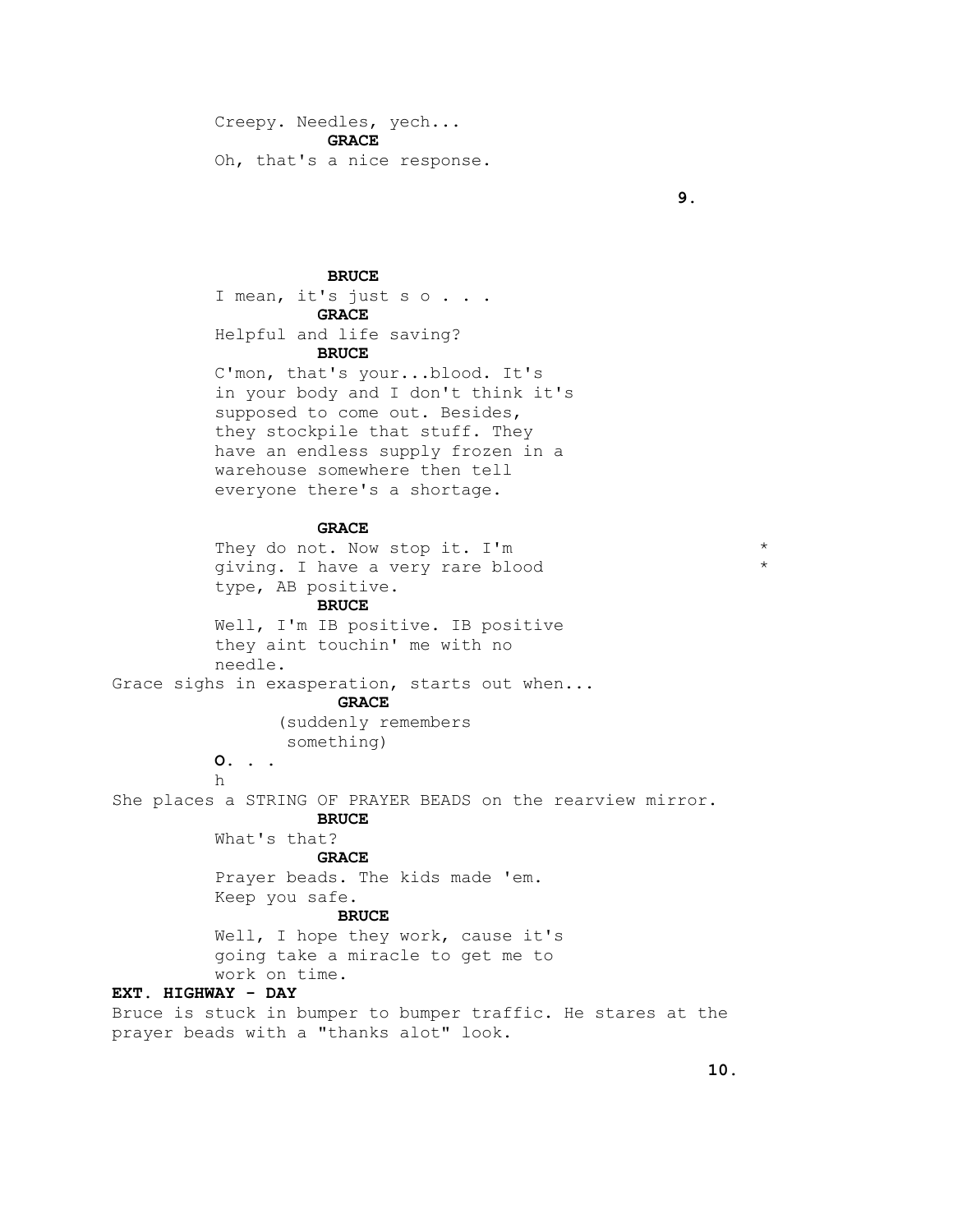A big accident ahead. Bruce looks at his watch, he's screwed. A person is CARRIED BY ON A STRETCHER, Bruce is oblivious.  **BRUCE** This is just my luck. Bruce's BEEPER sounds. He checks it.  **BRUCE.** The meeting's starting, perfect... (thinks) Screw it. He looks to the right of the car in front of him, then peels off onto the shoulder, passing tons of cars.  **BRUCE** (laughs) Catch you later, lemmings 1 It's kill or be killed, only the strong survive, no guts, no glory1 **SFX: SIREN** Bruce pulls over, fumes.  **BRUCE** (looking heavenward) Thank you. **EXT. PARKING LOT - DAY** Bruce screeches into a space, races out of the car, bumping

over a trash can, goes back to pick it up, sees a HOMELESS MAN who sits peacefully next to a paint bucket and sign boards. The various "warnings" change daily. Today's SIGN reads:

### **R EWE BLIND?**

Bruce looks at the sign quizzically for a beat, then continues on.

## **INT. NEWSROOM - DAY**

Bruce rushes through the newsroom, rounds a corner and runs right into BOBBY, the endlessly yammering PASTRY CART GUY.

 $\mathbf{1}$ . **1**

#### **BOBBY**

 Bruce the goose! Morning, Buddy. Don't even move, I got somethin' special today. My mom made it just for you.

## **BRUCE**

 Well, that's- Bobby, I gotta go- I'm late...

#### **BOBBY**

 (bending down) You like Quiche? He comes back up, proudly presents a slice of quiche.  **BOBBY**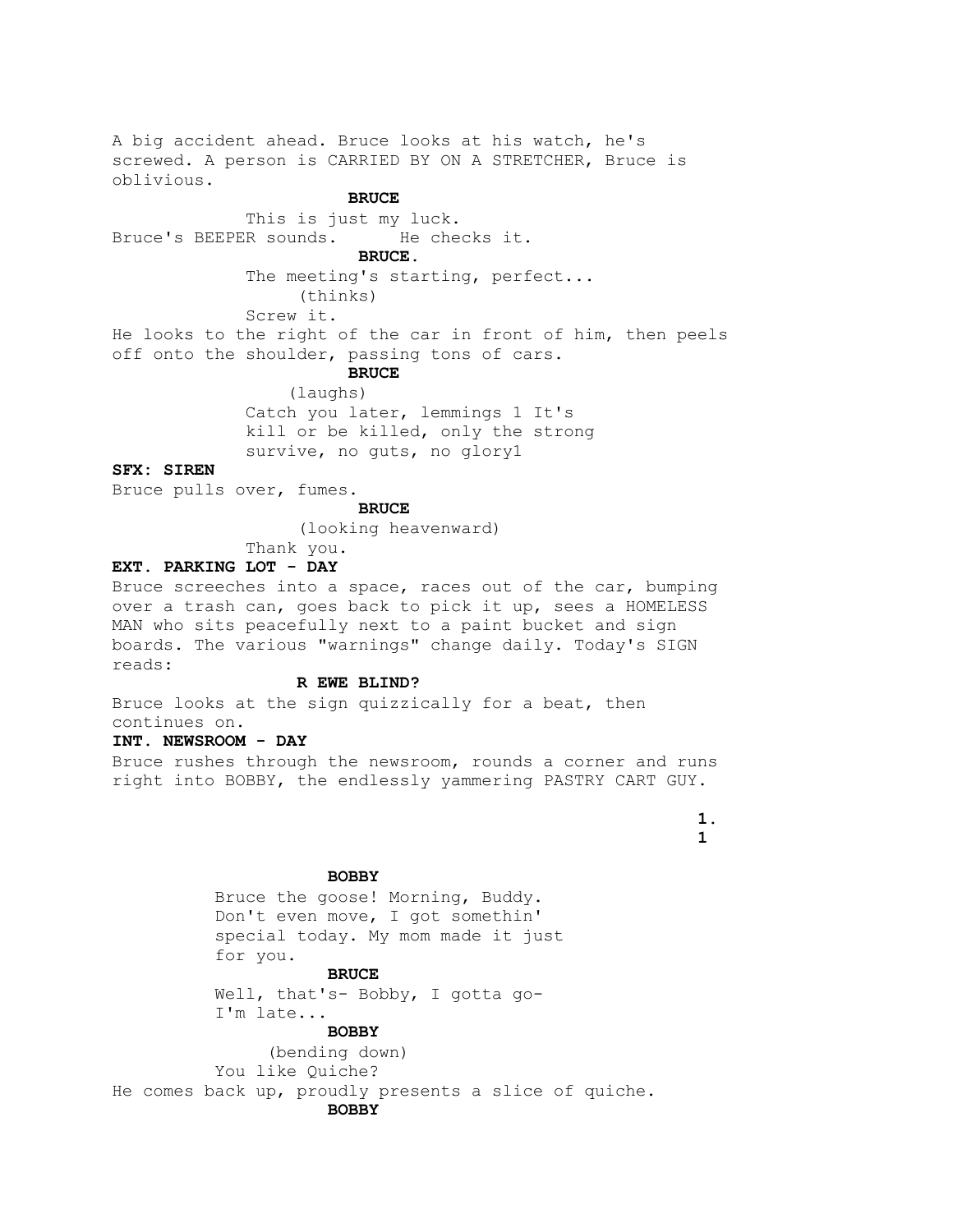You know, contrary to popular belief the quiche was actually invented by the Mayans, then stolen by the French. They shoulda said, "Hey, that quiche ain't yours, it's Mayan!" Bobby belts out a laugh.  **BRUCE** Bobby, I can't, I--  **BOBBY** Just taste it, taste it... Bobby shoves a bite into Bruce's mouth. Bruce feigns liking it with exasperation.  **BRUCE** Mmm, delicious, I really gotta go.  **BOBBY** That's a buck seventy-five.  **BRUCE** Can you get Kelly- Ahh... Bruce tosses the thought, digs into his pocket, fishing for cash.  **BOBBY** (excited) Oh, two o'clock, two o'clock, two-o five, two-ten...  $\mathbf{12.}$ Bruce glances over, annoyed but freezes at the sight of sexy anchorwoman, SUSAN ORTEGA across the room.  **BOBBY** Way out of our league, huh? Bruce offers his money to Bobby.  **BOBBY** You know, I saw them editing your cookie piece.  **BRUCE** Really?  **BOBBY**

 They must have gotten high or something, cause they was orderin' everything, I had. Hey, how long have you been interested in pastry? 'Cause I've got an aunt who makes baklava twenty layers deep.

## **BRUCE**

(holding money out)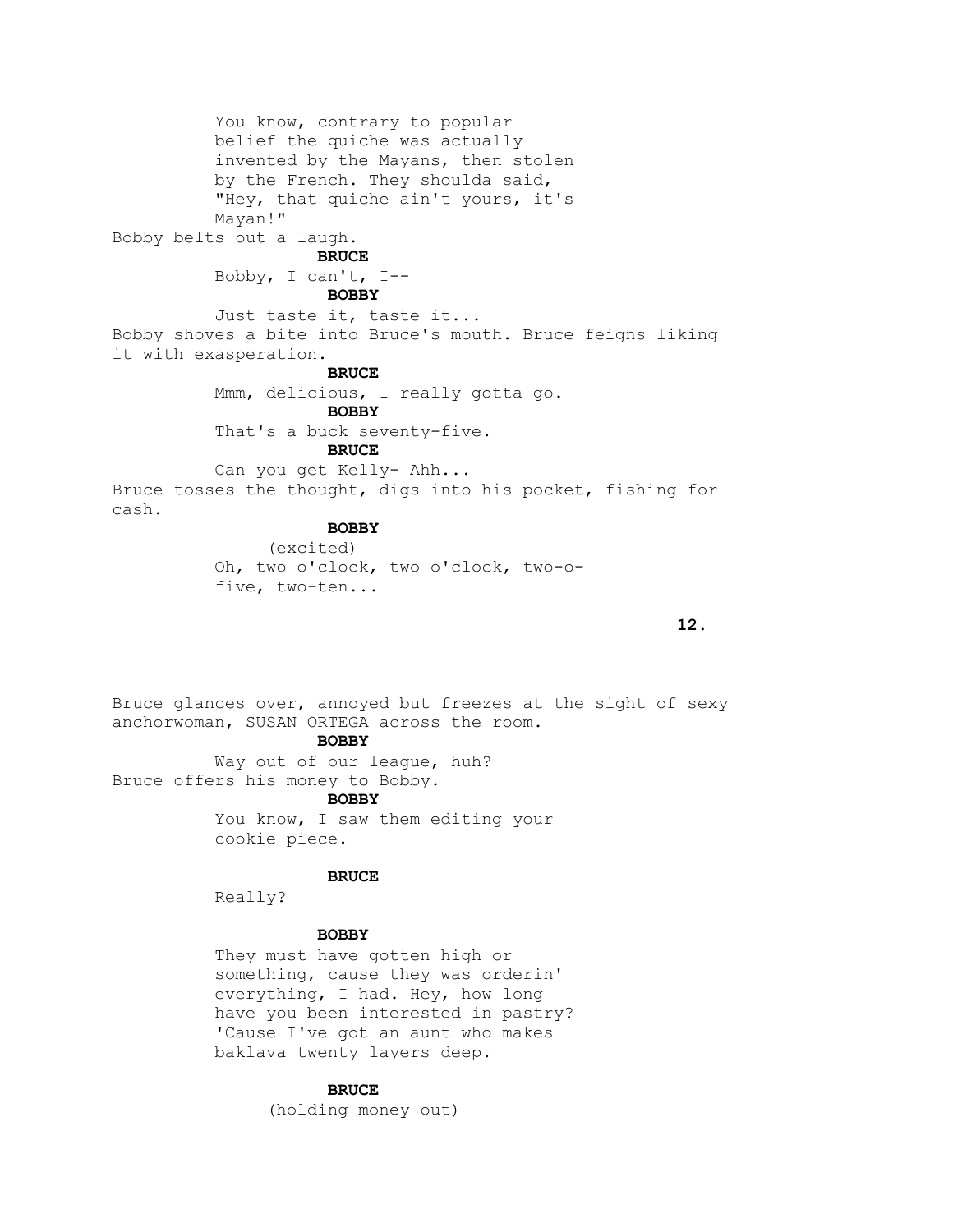Bobby.  **BOBBY** (gets a brilliant idea) Maybe you could do a story on her! Bruce tosses the money on the cart, heads off.  **BRUCE** Keep the change.  **BOBBY** (calling after) I'll give her a call, we'll talk about it later! **INT. STAFF MEETING ROOM - DAY**

### **ON THE MONITOR:**

 **EVAN**

 Is something killing your kids? Find out tonight at eleven. Bruce looks at the sign quizzically for a beat, then continues on.

 **13.**

### **IN THE ROOM**

The morning meeting is well in progress. Leading the group is the station manager and Bruce's boss, JACK KELLER, 50's, a constant furrow in his brow. Also in the room: Bruce's fellow field reporter and rival EVAN BAXTER, 30' s , a walking statement. Impeccable posture, perfect speech, perfect everything and he knows it. FRED DONOHUE, the ever jovial sports reporter; always tanned, vain weatherman, DALLAS COLEMAN and segment producer Ally Loman.

> **JACK** Okay, promos are approved, let's--  **ALLY** Ah, isn't that last one a little misleading? I mean, the story's about flu shots. Do we have to scare people to death?  **EVAN** No, just into watching. Or I could change it to: "Slow news day, come yawn with us. At eleven."  **FRED** Sniffles at eleven is nice.  **DALLAS** Attack of the killer sniffles?  **ALLY**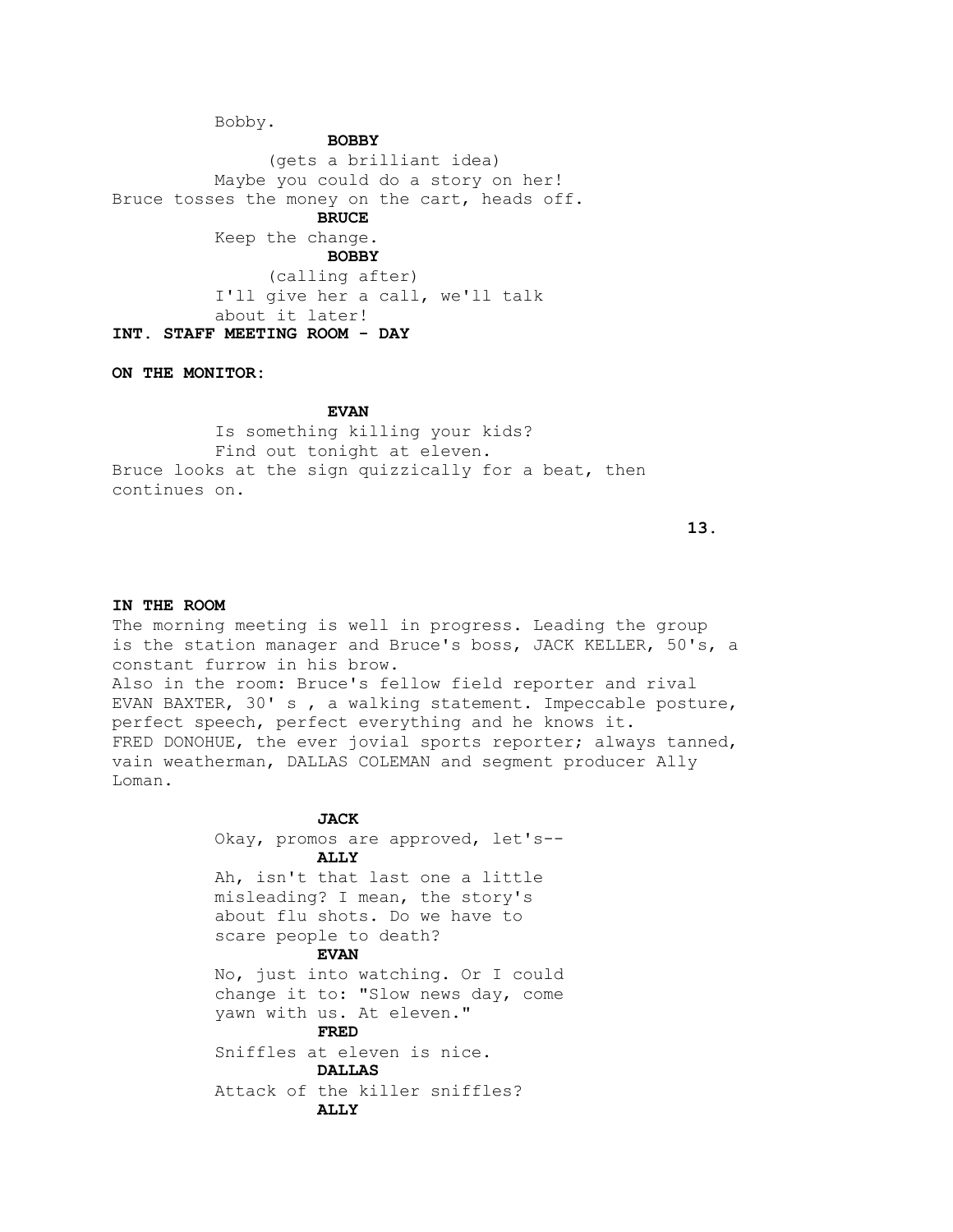| (to Dallas)                      |         |
|----------------------------------|---------|
| The tanning booth is starting to |         |
| zap your brain, you know that?   |         |
| <b>DALLAS</b>                    |         |
| I don't use a tanning booth.     |         |
| A beat and they all crack up.    |         |
| <b>FRED</b>                      | $\star$ |
| Come on. You're turning orange.  | $\star$ |
| <b>EVAN</b>                      | $\star$ |
| He looks Florida ripe to me.     | $\star$ |
| More laughs.                     | $\star$ |
|                                  |         |

 **14.**

## **JACK**

|              | I would have swore I already said                                 |         |
|--------------|-------------------------------------------------------------------|---------|
|              | this, but promos are approved. Now                                | $\star$ |
|              | can we move on?                                                   | $\star$ |
|              | <b>ALLY</b>                                                       |         |
|              | Jack, shouldn't the promos be                                     | $\star$ |
|              | focusing on Pete's retirement.                                    |         |
|              | This is his last week.                                            |         |
|              | <b>EVAN</b>                                                       |         |
|              | (leading)                                                         |         |
|              | Yeah, yeah. Any word on the open                                  |         |
|              | anchor position, Jack?                                            |         |
|              | <b>JACK</b>                                                       |         |
|              | Evan, you'll know something when I                                |         |
|              | know something.                                                   |         |
|              | Bruce bursts into the room. The meeting stops. Jack doesn't       |         |
|              | need to say anything, he just looks at his watch.<br><b>BRUCE</b> |         |
|              | Sorry, Jack. It wasn't my fault.                                  |         |
|              | The traffic was -- You guys already                               |         |
|              | played the spots?                                                 |         |
|              | <b>JACK</b>                                                       |         |
|              | Nice story, Bruce, but we're going                                |         |
|              | with Evan's piece on the sex                                      |         |
|              | scandal at the mayor's office for                                 |         |
|              | sweeps.                                                           |         |
|              | This hits Bruce hard. A beat of silence.                          |         |
|              | <b>EVAN</b>                                                       |         |
|              | And that's the way the cookie                                     |         |
|              | crumbles.                                                         |         |
|              | The others chuckle. Only Ally remains sympathetic.<br><b>EVAN</b> |         |
|              | I'm just messin' with you, Bruce.                                 |         |
|              | See you've got to remember that the                               |         |
|              | news room is like a cookie                                        |         |
| More laughs. |                                                                   |         |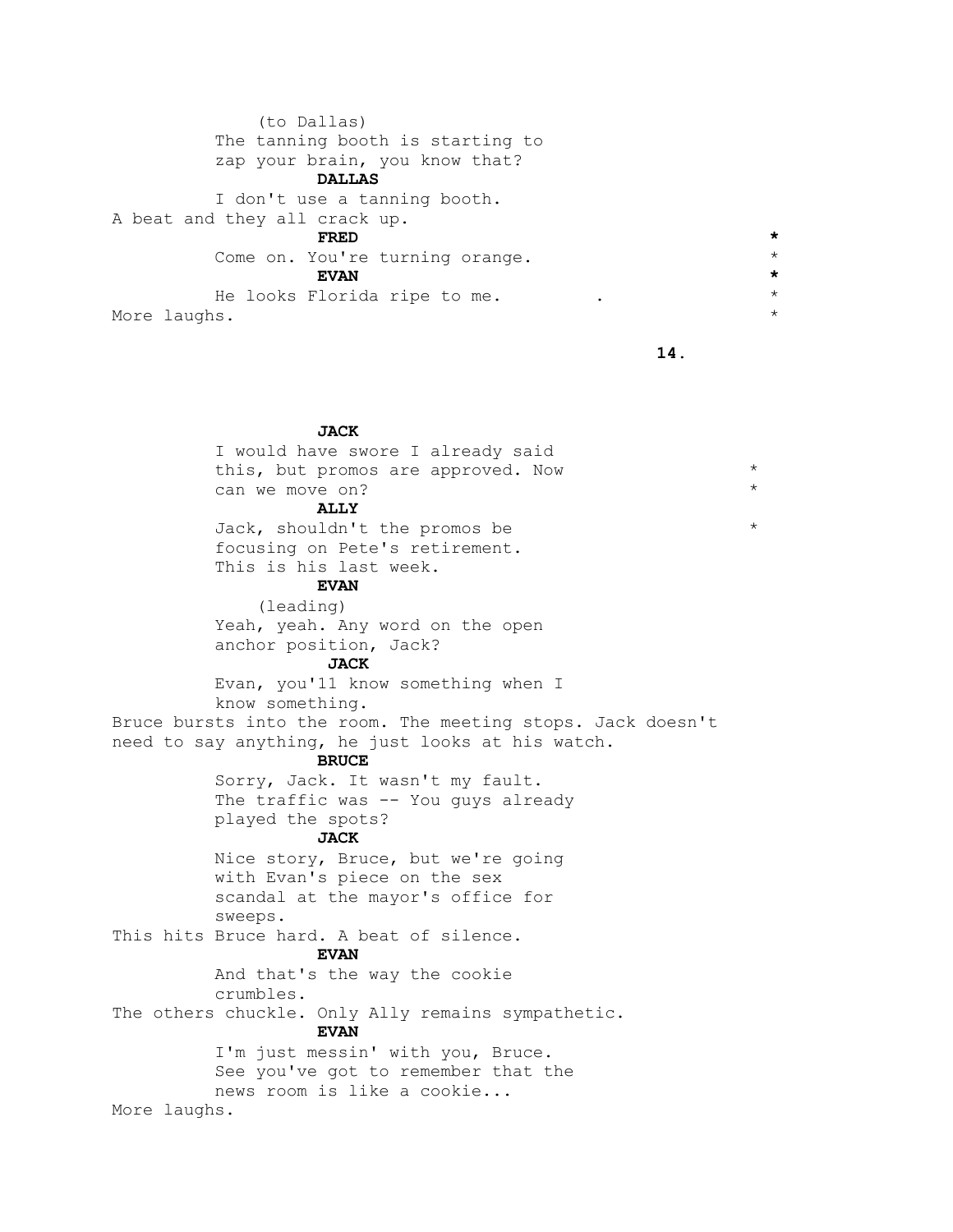(re: Evan's perfect posture) That's great Evan.  **(MORE) 15.** BRUCE (cont'd) Is you're posture naturally that good, or do you have to shove a stick up there?  **JACK** Okay, knock it off... Bruce we're holding your story in reserve. Now, can we get back to the board so we have something to air today? Jack continues with assignments. Evan sits smugly, as Bruce slides down into his chair, deflated. **INT. HALLWAY - MOMENTS LATER** Jack is at Bobby's cart, paying for a sandwich. Bruce catches up .to him.  **BRUCE** Jack, Jack, hey. Can I talk to you for a second?  **JACK** Sure, Bruce. What do you need?  **BRUCE** Sweeps. Jack takes his sandwich and leaves. Bobby leans to Bruce.  **BOBBY** Don't worry about it. I called my aunt, we're on. Bruce looks at Bobby, continues after and catches Jack.  **BRUCE** Look, Jack. Hear me out, I'm getting desperate man, I am pushing forty and what have I got to show for it? The point is, I've hit some kind of a ceiling here. Some kind of anti-Bruce barrierI And Evan is just lovin' it, by the way. He gets the good stories, he gets on sweeps. Maybe I have to be more like Evan.  **JACK** You don't want to be like Evan. Evan's an asshole.  **BRUCE** I can be an asshole.

 **BRUCE**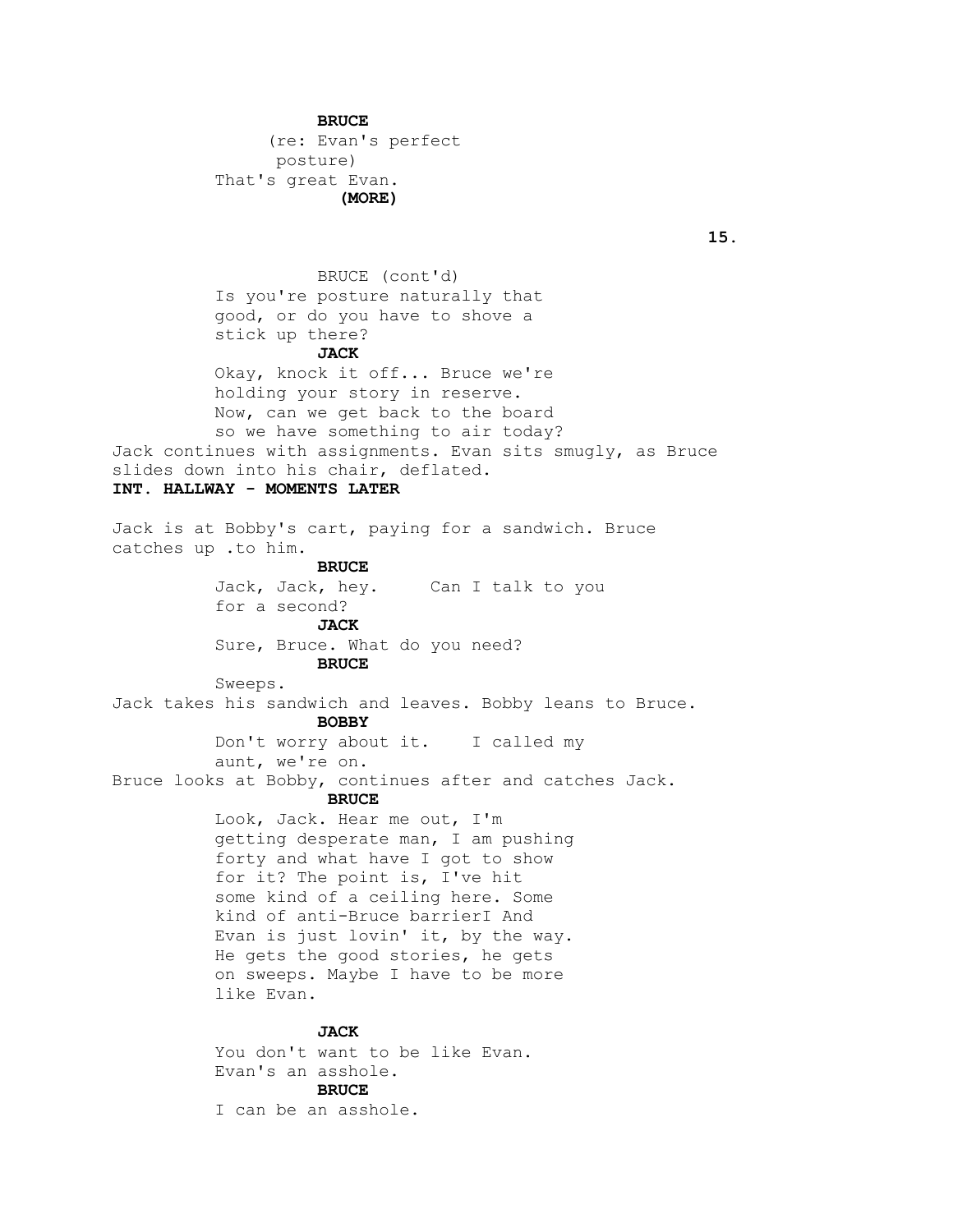*<u> JACK</u>*  No, Bruce. You can't. Bruce thinks, then flips Jack's sandwich plate over. It scatters on the floor. Jack and Bruce stare at each other for a beat.  **JACK** Are you going to pick that up?  **BRUCE** Yeah, I'm sorry. Bruce bends down, starts picking up Jack's food.  **BRUCE** It's just- this anchor position looming, it's gotten me nuts... He hands the plate to Jack, as sexy anchorwoman SUSAN ORTEGA saunters by. *JACK* BRUCE Hi, Susan. The Manneson Mi, Susan.  **SUSAN ORTEGA** Hi, Jack. Bruce blanches at this obvious snubbing.  **JACK** Look, Bruce. You're a good reporter. You make people laugh. God knows today we can use it. Bruce slumps, he's heard this a thousand times before.  **JACK \*** (beat) Alright, tell you what. It's the  $*$  23rd anniversary of the Maid of the Mist. I want you at Niagara Falls in an hour.  **BRUCE** Maid of the Mist. That's always live.  **JACK** Yep.  **BRUCE** Evan gets the live feeds.  **17.**

### **JACK**

 Well now you and Evan get the live feeds.

#### **BRUCE**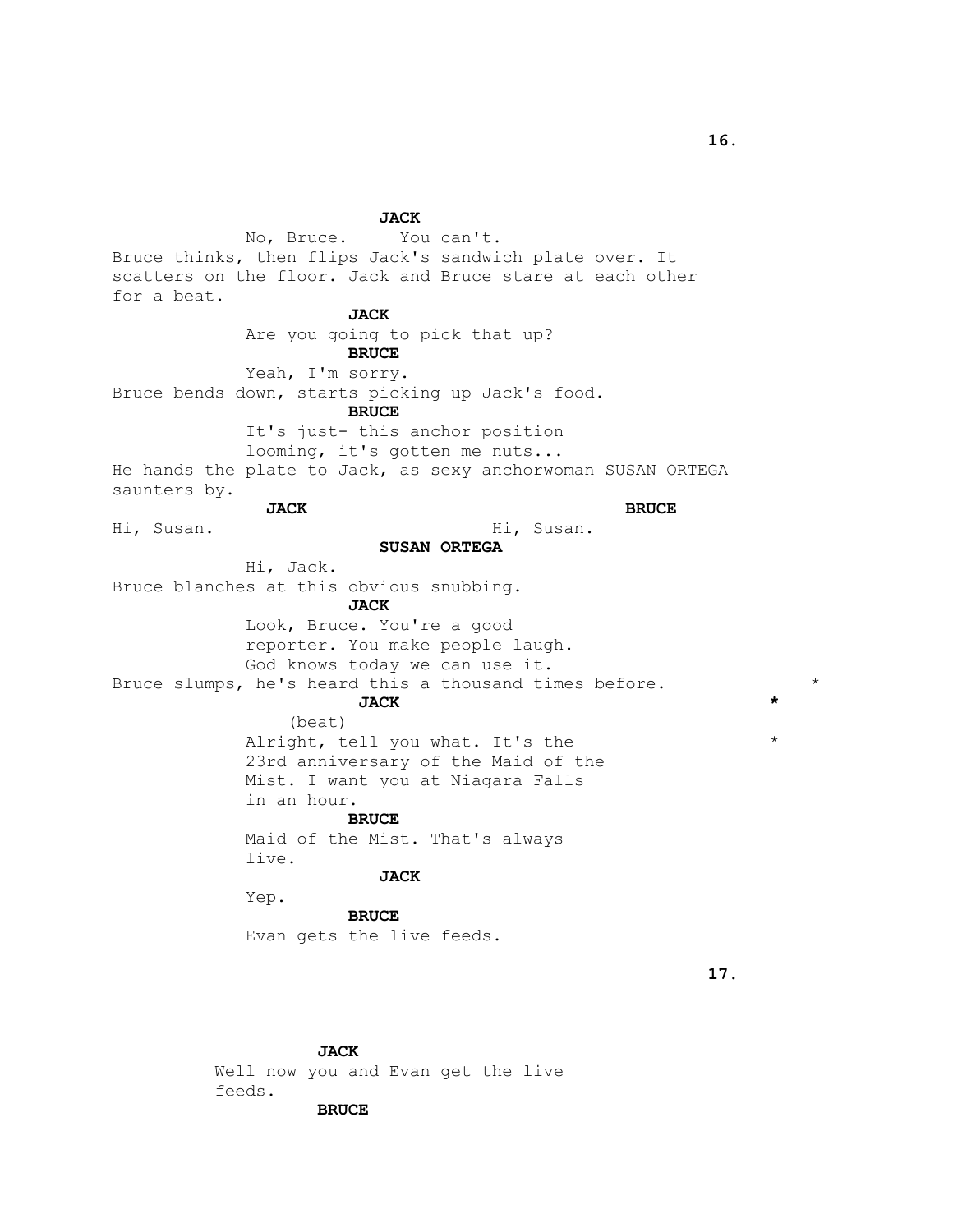I'm going live. In sweeps.  **JACK** Yes, but watch yourself, Bruce. I've seen your outtakes. Bruce hugs Jack, pressing the sandwich against his chest.  **BRUCE** Yes 1 You will not regret this, Jack. (releases Jack) I will not forget you when I go national. Bruce takes off, Jack looks down, peels the sandwich off his chest. We hear children's joyous SHRIEKS... **INT. SMALL WONDERS DAY CARE - DAY** A COUPLE DOZEN KIDS playing at Grace's self-starter business, a one room day care center filled with children and toys. Grace turns, reacts.  **GRACE** Martin, are you eating the glitter again? **ON MARTIN - AN ADORABLE HISPANIC BOY** He shakes his head "no."  **GRACE** Martin. Open your mouth. Abra su boca. He does. His tongue sparkles with glitter.  **GRACE** Oh, you're not huh? Well, then you've got a bad case of Liberace. Grace's sister, Debbie, enters. She's wearing a nurse's outfit. Her youngest, ZOE, 3, runs over to greet her. *ZOE*  Mommy1  **18.**

### **GRACE**

 They didn't teach you Spanish in nursing school, did they?  **DEBBIE** Well, it seemed like they were speaking a foreign language sometimes, but no. Problemo?  **GRACE** Martin has decided to explore new food groups. (back to Martin) Martin, this is for art. Like this.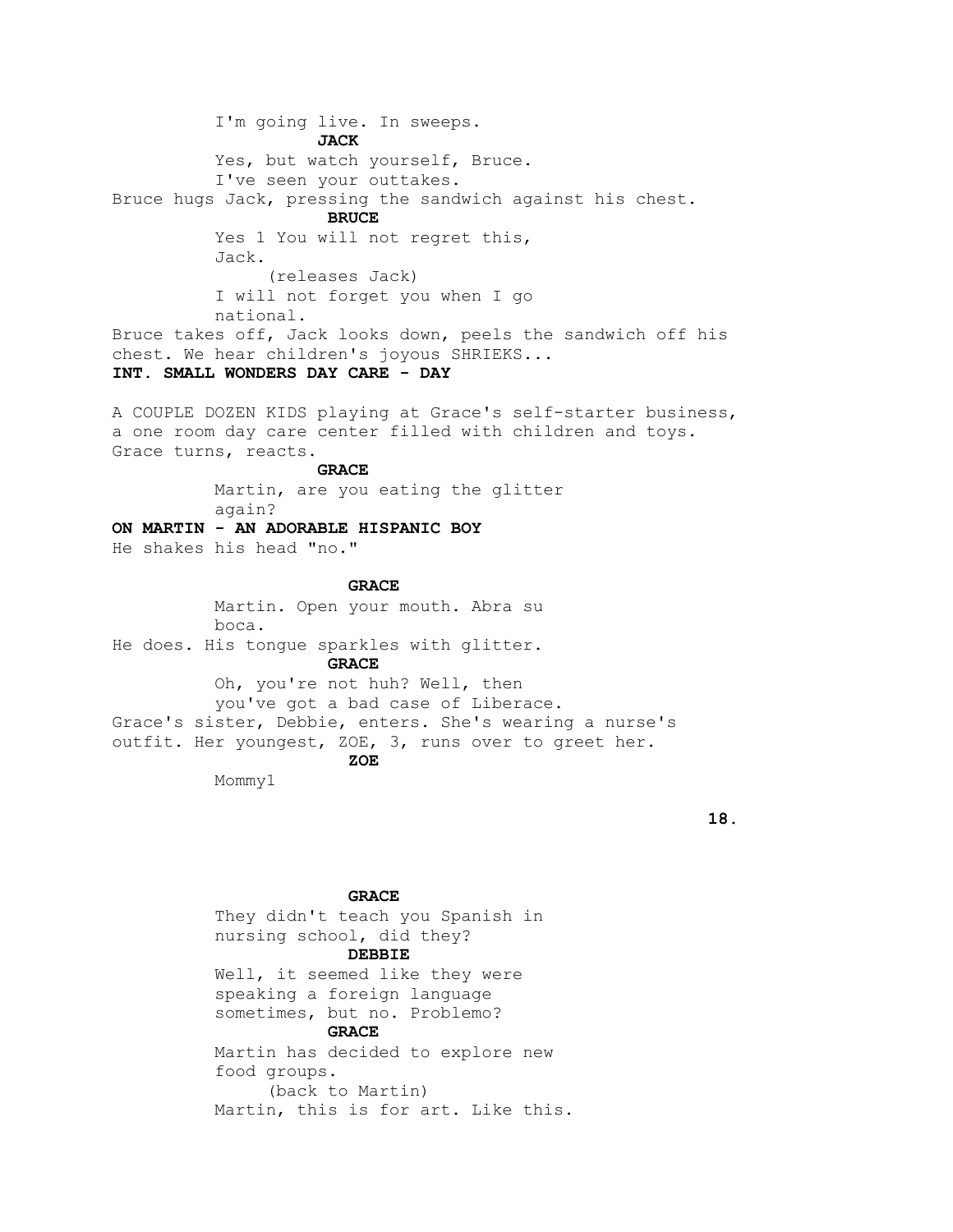She spreads paste on the paper, sprinkles glitter.  **DEBBIE** Is it so wrong to tie them up?  **GRACE** D eb -- Ma rt i n! Martin is busted with the paste spreader stuck in his mouth. Grace snatches it.  **GRACE** Okay, go rinse your mouth with water. Lave su boca. Go. (to Debbie) I swear that kid is going to poop an ornament.  **DEBBIE** (laughs) You're good with them, you know. You should have some of your own.  **GRACE** Don't start...  **DEBBIE** Free milk cow.  **GRACE** Debbie, don't call me that.  **DEBBIE** If the moo fits. The phone RINGS.

 **19.**

 **GRACE**

Saved by the bell. Grab that for me, will you? Debbie does.

 **DEBBIE**

Small Wonders Day Care.

## **EXT. NIAGARA FALLS - DAY**

Bruce is on his cell phone, while the NEWS CREW races around, setting up for the report. The FALLS ROAR behind him and the Mate of the Mist sightseeing boat is in the b.g.

 **BRUCE**

Grace?

**INTERCUT DAY CARE AND FALLS**

### **DEBBIE**

 (cheery) No, it's Debbie. The sister who's life you're not wasting.  **GRACE**

Hey.

Grace GRABS THE PHONE.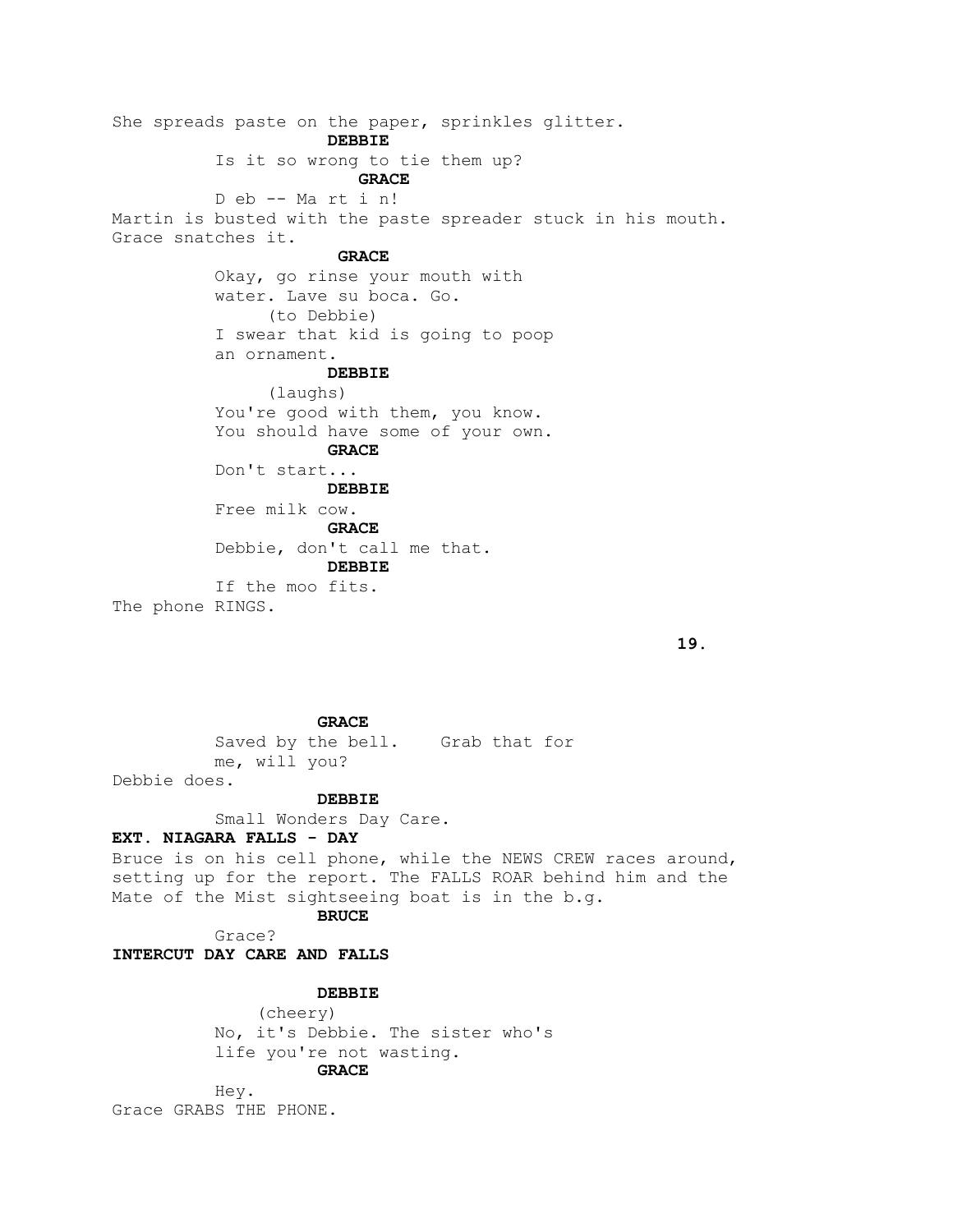## **DEBBIE**

 (feigns innocent) What?

 **GRACE**

 Sorry, honey. My sister seems to think she's my mother. Where are you?

## **BRUCE**

 (flying high) Oh, A little place called the winners circle. I'm at the Falls doing a "live" report.  **GRACE** Live? That's greatI  **BRUCE** Yep, it's happenin', hun. I got sweeps and I'm live. You know what

 **(MORE)**

that means?

```
\sim 20.
```
 BRUCE (cont'd) They're seeing if I can think on my feet, like you might have to do in a live news anchor situation.  **GRACE** Oh, my gosh.  **BRUCE** This is happening for us, Grace. What we've always talked about. Jack practically came out and told me. Grace quickly switches gears. She experienced the prematurecelebration before.  **GRACE** Wait, what do you mean practically?  **BRUCE** Well, he didn't spell it out, but this is exactly what happened to Susan Ortega right before she was bumped up to the desk.  **GRACE** (being cautious) I just want to make sure we're not getting too ahead of ourselves.  **BRUCE** I totally agree, but in the mean time you should start thinking about what coast you want to live on.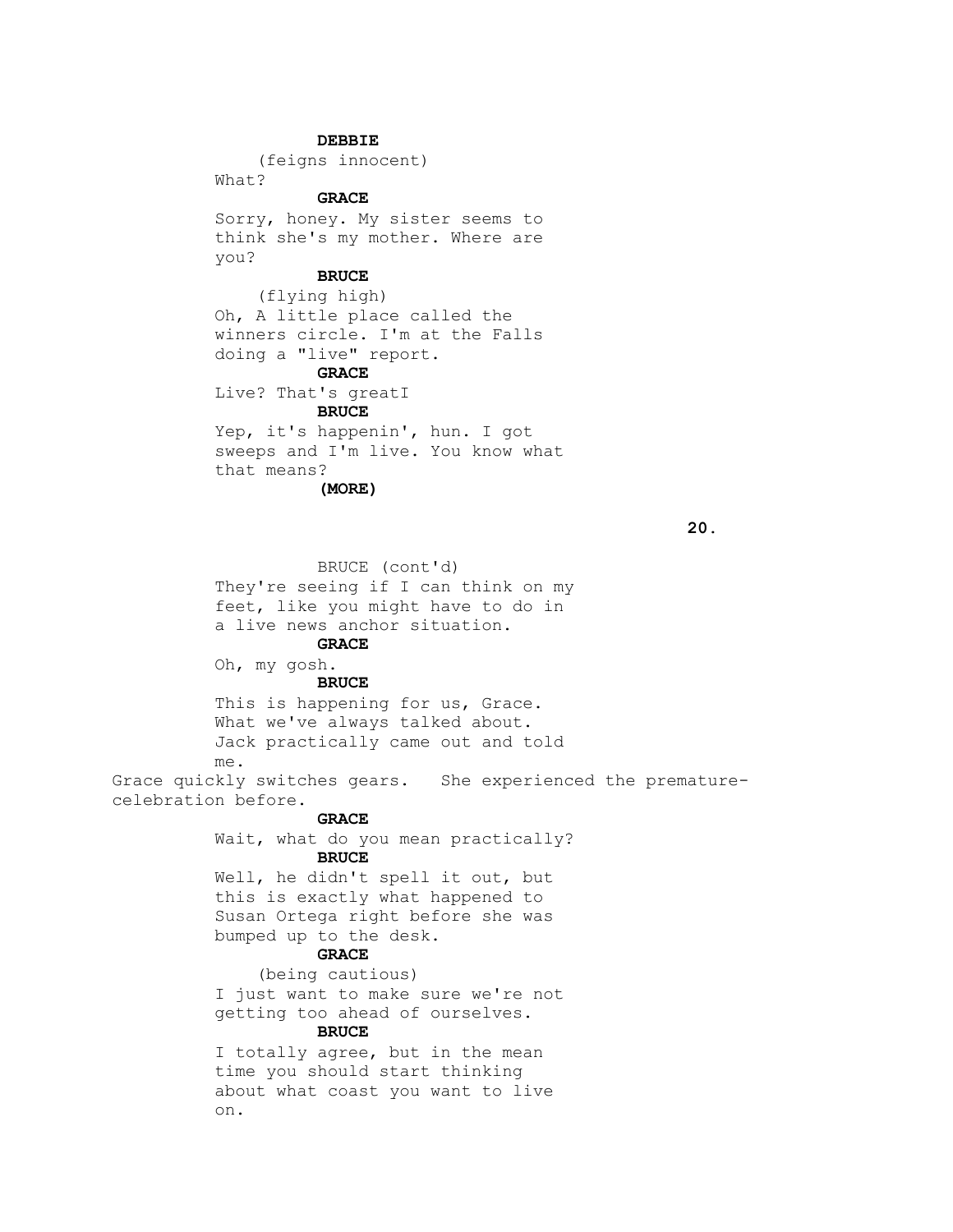Ally interrupts, indicating the time.  **BRUCE** Oh, they're calling me, I gotta go.  **GRACE** Good luck, honey. I love you. **BRUCE**  $\star$ I love you.  ${\hbox{(hangs up)}}$  \* Debbie turns to Grace.  **DEBBIE \***  $MOOOO$ .

 $21.$ 

**GRACE**  $\star$ Stop it. **EXT. NIAGARA FALLS - MAID OF THE MIST BOAT - DAY** Ally hustles Bruce toward the bow of the boat, as he places his ear piece.  **ALLY** They want you close to the falls.  **BRUCE** What for? I'll get soaked.  **ALLY** That's the point. They want you to hold up this. She hands Bruce a very stupid looking, blue "falls" shaped UMBRELLA with the MAID OF THE MIST INSIGNIA.  **ALLY** Part of the condition of us getting the exclusive. Bruce takes the umbrella. **' ' BRUCE** Lovely. Glad I wore my tap shoes.  **ALLY** Remember, this is their 23rd anniversary. Capacity is 59. They cater to tourists, honeymooners. . .  **BRUCE** And people who are insanely  $\cdot$   $\cdot$  thirsty, I get it. \*  **ALLY** And you'll be interviewing Irene Dansfeild... She positions A VERY, VERY OLD WOMAN next to Bruce.  **ALLY** ...She rode on the maiden voyage with her late husband. Okay, 90 \* seconds.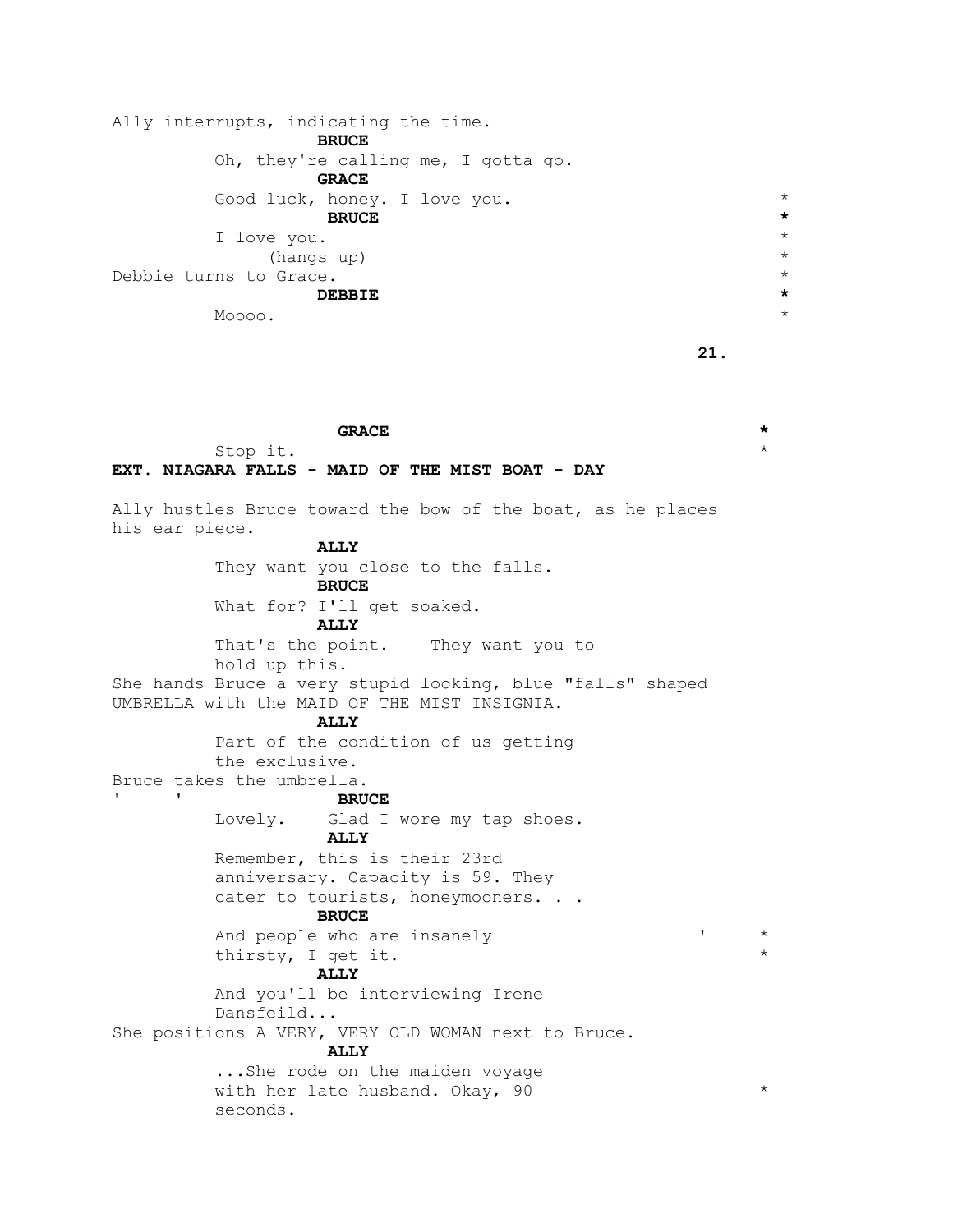Bruce looks upward at the ridiculous umbrella. Mutters encouragement to himself.

 **BRUCE**

 90 seconds, going live. Think anchor, think dignity, (glances up toward umbrella) Ignore umbrella. Just have fun.

 **CUT TO:**

## **THE LIVE FEED IN THE CAMERA TRUCK AT THE FALLS**

Some of the CREW MEMBERS watch the feed.

## **ON TV**

Pete Fineman is reporting.  **PETE FINEMAN**

 ...but because of the fast response by our local fire fighters, the toxic chemicals were cleaned up without incident. Susan. The female co-anchor, SUSAN ORTEGA:

## **SUSAN**

 Bruce Nolan is standing by at Niagara Falls with a report on the Maid of the Mist sightseeing boat, but before we go live to Bruce, we have an announcement to make. As everyone knows, after 33 years, our beloved Pete Fineman is retiring.

Pete smiles a proud, heart-felt smile.

## **SUSAN**

 Pete's shoes are virtually impossible to fill, but the show must go on. And we could think of no one better than our very own Evan Baxter.

## **ON BRUCE**

Listening to the feed. His FACE GOES WHITE. He stands in shock. Evan is seated next to Susan.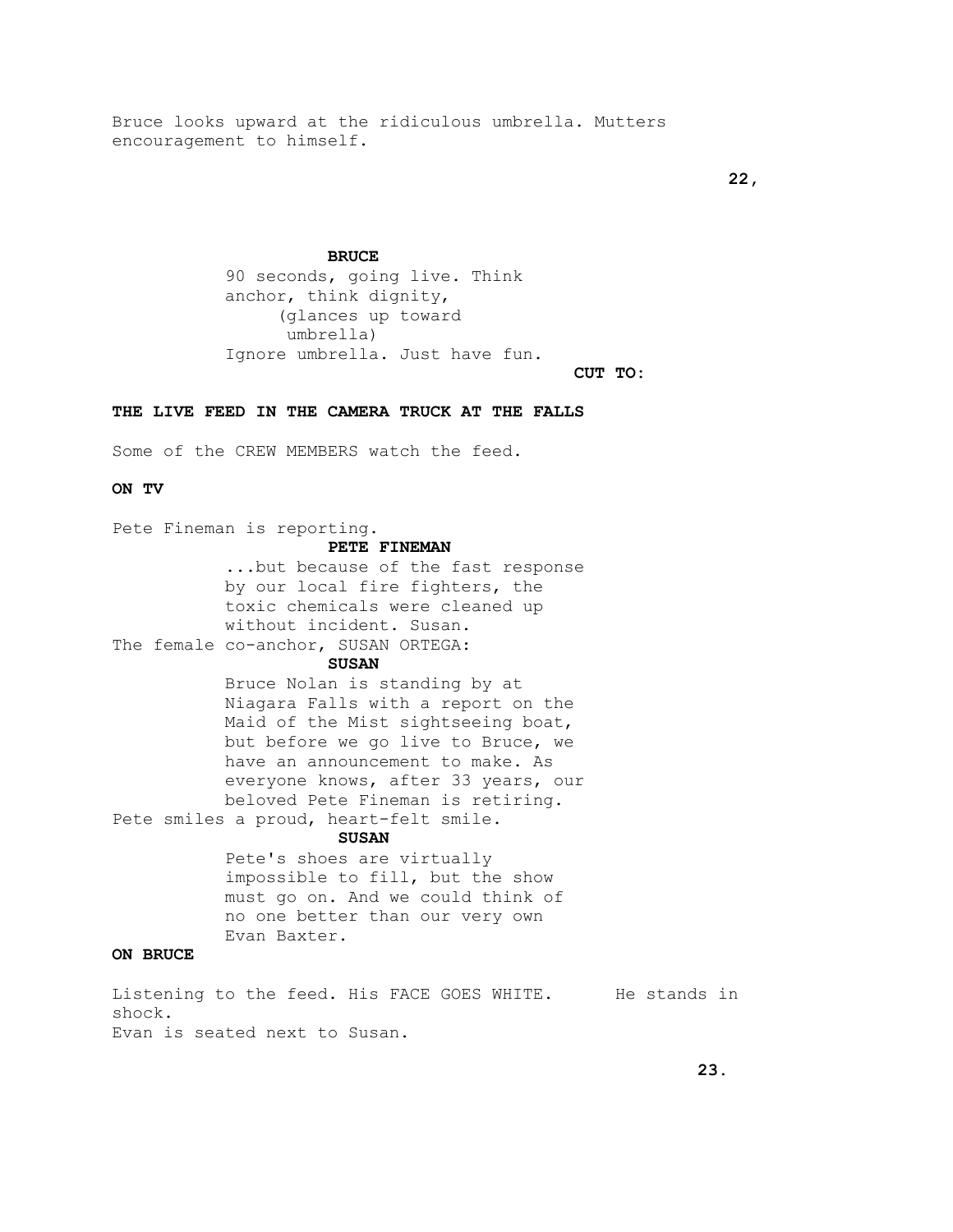## **SUSAN**

 Congratulations, Evan. Looks like we'll be sitting side by side from now on.

#### **EVAN**

 Thanks, Susan. I ' m thrilled and honored. Like you said, no one can replace the great Pete Fineman, but I'll do my best. I have to say I am so proud to be a part of our local community. Of Buffalo. I think a great city is a lot like a great recipe really. Put in some hard working citizens, add some care givers, maybe a few nuts...

The other news anchors and Evan himself chuckle at "his" joke. Bruce listens on the feed, beyond stunned.

## **EVAN (CONT'D)**

 All sprinkled with the strength and love of our good families, that ultimately creates a sweet place to live. Thank you.

## **SUSAN**

 (touched) Wow. That was amazing. And now let's go live to wacky Bruce Nolan out at Niagara Falls.

### **EXT. NIAGARA FALLS - CONTINUOUS**

Bruce stands like a deer in headlights, drenched, holding the ridiculous umbrella. Ally sig nals Bruce he's on. He stares into camera, numb.

## **INT. SMALL WONDER DAY CARE - SAME TIME**

The kids are gone. Grace watches the TV with a few other teachers. She's concerned.

## **GRACE**

Talk honey, talk.

#### **INT. STUDIO CONTROL ROOM - CONTINUOUS**

Jack rushes in, looking at Bruce on the monitor.

 **JACK**

What's going on?

 **24.**

#### **DIRECTOR**

We've got a Walt Disney.

## **CONSOLE OPERATOR**

Frozen solid.

### **JACK**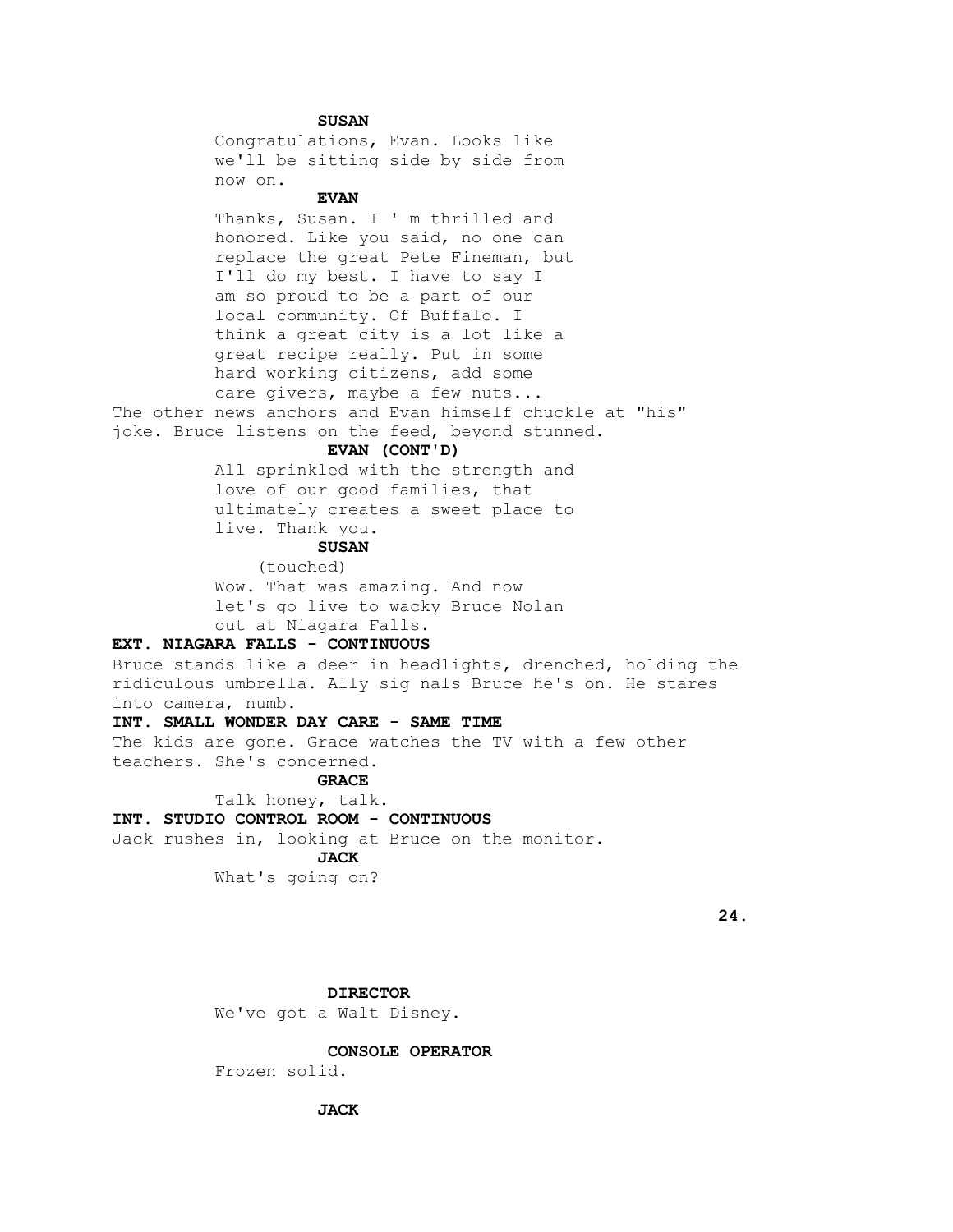He may not have audio. Check his feed, have Susan cover.

## **INT. STUDIO CONTROL ROOM - CONTINUOUS**

Susan reacts to the message in her ear piece.

 **SUSAN** We may be having a bit of technical difficulty...

Evan smiles in the background, clearly enjoying himself.

**INT. STUDIO CONTROL ROOM - CONTINUOUS**

 **CONSOLE OPERATOR**

Feed's good, Jack.

 **JACK**

 Come on, Bruce, talk damn-it... Okay, get ready to pull the plug. **INT. SMALL WONDERS CARE - DAY GRACE**

Please baby, say something...

## **EXT. NIAGARA FALLS - CONTINUOUS**

Like popping out of a coma, Bruce surges in. Surprisingly, seems very up and fine.

 **BRUCE**

 Thank you, Susan 1 Bruce Nolan here aboard the Maid of the Mist at Niagara falls. **INT. SMALL WONDERS DAY CARE - CONTINUOUS**

 **GRACE**

Thank you, God.

 **25,**

**INT. STUDIO CONTROL ROOM - CONTINUOUS JACK** (sighs relief) Thank God. Jack pats the Director's shoulder, heads out of the room.

**EXT. NIAGARA FALLS - CONTINUOUS BRUCE**

> First off, "I want to add another congratulations to Evan Baxter. It's good to see what someone with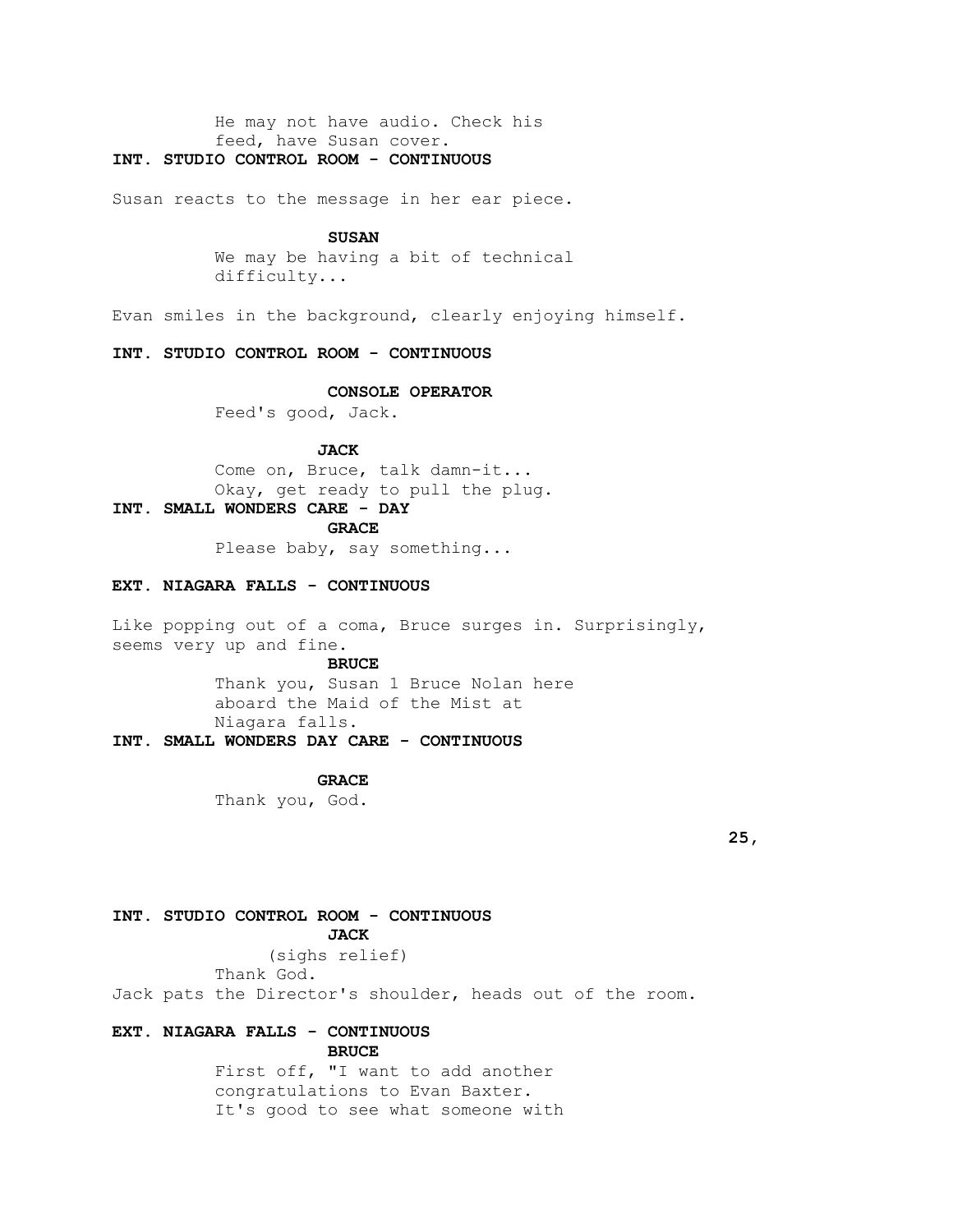real talent can accomplish when great opportunities are given to him instead of me. (still smiling) Anyway, I'm here, I believe with Katherine Hepburn's mom. Tell me, why did you toss the blue "heart of the ocean" jewel over the railing of Titanic? The Old Woman doesn't know what to say.  **BRUCE** Did you feel guilty at all letting Leonardo Decaprio freeze, while you were safe floating on the big door? Do you think he would have survived if you had taken turns, or were you too afraid to freeze your big fat ass off? **INT. STUDIO CONTROL ROOM - CONTINUOUS** Jack rockets back into the room.  **JACK** Did I just hear..?  **BRUCE** Well, I guess that's the way life works, isn't it? Some people are drenched, freezing to death, on a stupid boat, with a stupid umbrella... (heaves the umbrella)

 while others who aren't fit to kiss my willy, are sitting in a nice, comfy news room, sucking up all the glory111

 **26.**

## **INT. SMALL .WONDERS DAY CARE - CONTINUOUS**

## **GRACE**

 This isn't happening. This isn't happening... **EXT. NIAGARA FALLS - CONTINUOUS** Bruce takes off walking, the camera follows.  **BRUCE** Now, lets speak to the owner. Come on in here, Bill. Bill shakes his head "NO" as Bruce pulls him into frame.  **BRUCE**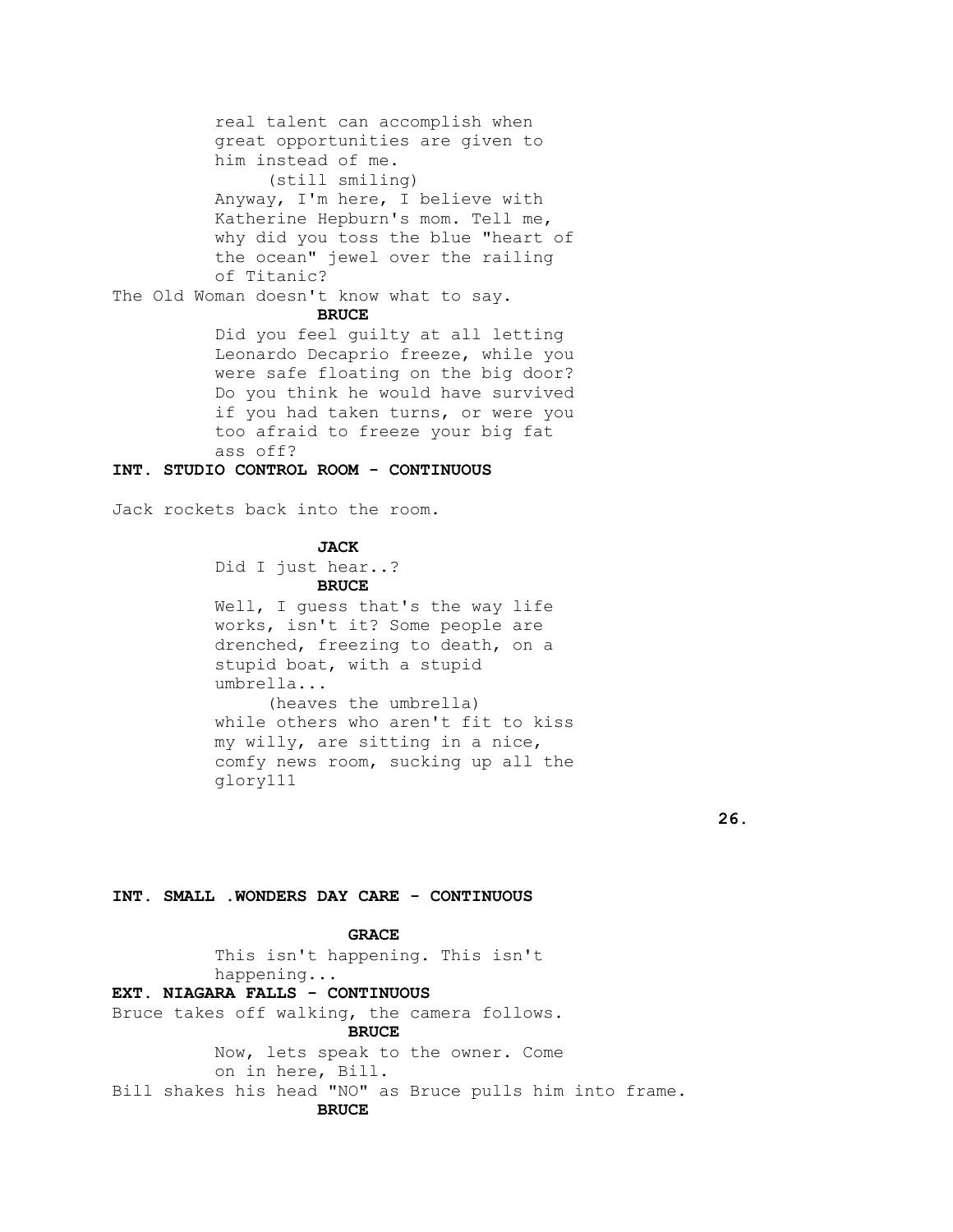Bill, you.'ve been running the Maid of the Mist for 23 years. Tell me, why do you think I didn't get the anchor job?  **BILL** Hey, man, I don't want any--  **BRUCE** Do you think it's my hair? (Bruce messes his hair like crazy) Maybe my teeth aren't white enough? Or like the great falls, is the bedrock of my life slowly erroding underneath me. (moving closer to camera, to an inch away) Erroding. Erroooding. Errodiiiing... **INT. NEWS ROOM - DAY** All work has stopped. Stunned staffers stare at the monitor. **INT. STUDIO CONTROL ROOM - CONTINUOUS** Jack stands with his jaw dropped, snaps out of it.  **JACK** Alright, cut the feed! Cut to black if you have to.  **CONTROL BOOTH OPERATOR** I'm on it.  **27. EXT. NIAGARA FALLS - CONTINUOUS** Bruce is now licking the camera lens. He steps back and signs-off. Smooth as silk.  **BRUCE**

 I'm Bruce Nolan for Eyewitness news. Back to you fuckers 1

## **INT. STUDIO CONTROL ROOM - .CONTINUOUS**

Susan Ortega stares frozen blankly into camera.

 **SMASH CUT TO:**

## **EXT. OFFICE BUILDING - DAY**

Bruce is TOSSED OUT THE FRONT DOORS, his box of possessions spilling on the ground. Bruce FLAILS at the building. **EXT. PARKING LOT - DAY**

Bruce carries his box to his car, when he HEARS A NOISE. A street GANG is hassling the HOMELESS SIGN GUY. Pushing him around, breaking and painting over his signs. Instinctively, Bruce walks over.

#### **BRUCE**

Hey, come on guys. What are you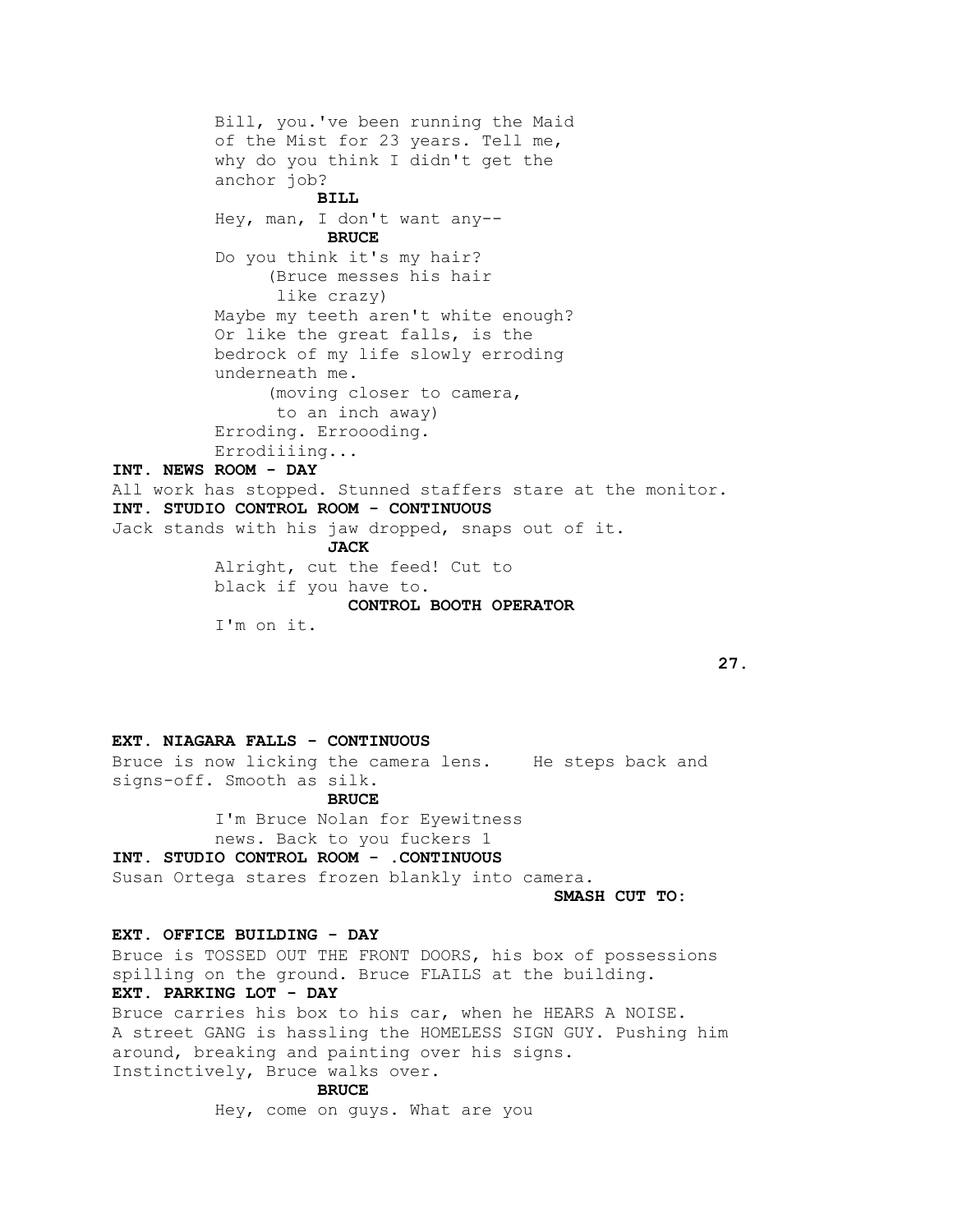doin'? Just leave him alone. They turn, look at Bruce, laugh and head off. Bruce helps the Sign Guy up, looks after the Gang.  **BRUCE** Yeah, you'd better keep walkin'. They stop cold, turn back to Bruce and CHARGE AT HIM. Bruce attempts to run, but they leap on him in a big dog pile, swinging and kicking. Bruce is left with a bloody lip, lying beside his car. We hear the sound of smashing glass and scratching metal and the gang running off. Bruce slowly gets up. Reveal Bruce's car, WINDOW'S SMASHED, PAINT SCRAPED and the word "HERO" KEY SCRATCHED ON THE DOOR.  **BRUCE** B-e-a-utiful. (looks up)  **(MORE) 28.** BRUCE (cont'd) Just what you get for trying to help someone. Bruce gets in, pulls out of the parking lot passing the Homeless Man who sits beaten up holding a scrawled out sign **"LIFE IS. JUST" BRUCE** Get a clue, buddy. **INT. BRUCE AND GRACE'S APARTMENT - NIGHT** Bruce is pacing, holding an ICE PACK to his swollen lip.  **GRACE** Thank God you're alright.  **BRUCE** God, yeah. Let's thank God. Thanks for everything, Lord. I am so honored that my horrible demise is a part of your loving and mysterious plan.  **GRACE** Bruce, don't talk like that.  **BRUCE** Oh, don't worry, he's not listening. If he is he doesn't care. Have you seen the news lately? We got gangs, we got drugs, we got corruption. What kind of God lets that happen? Every time we cure a disease he comes up with a new one! (goes into God character) Yeah, is this the lab? Yeah, it's God. They've just come up with a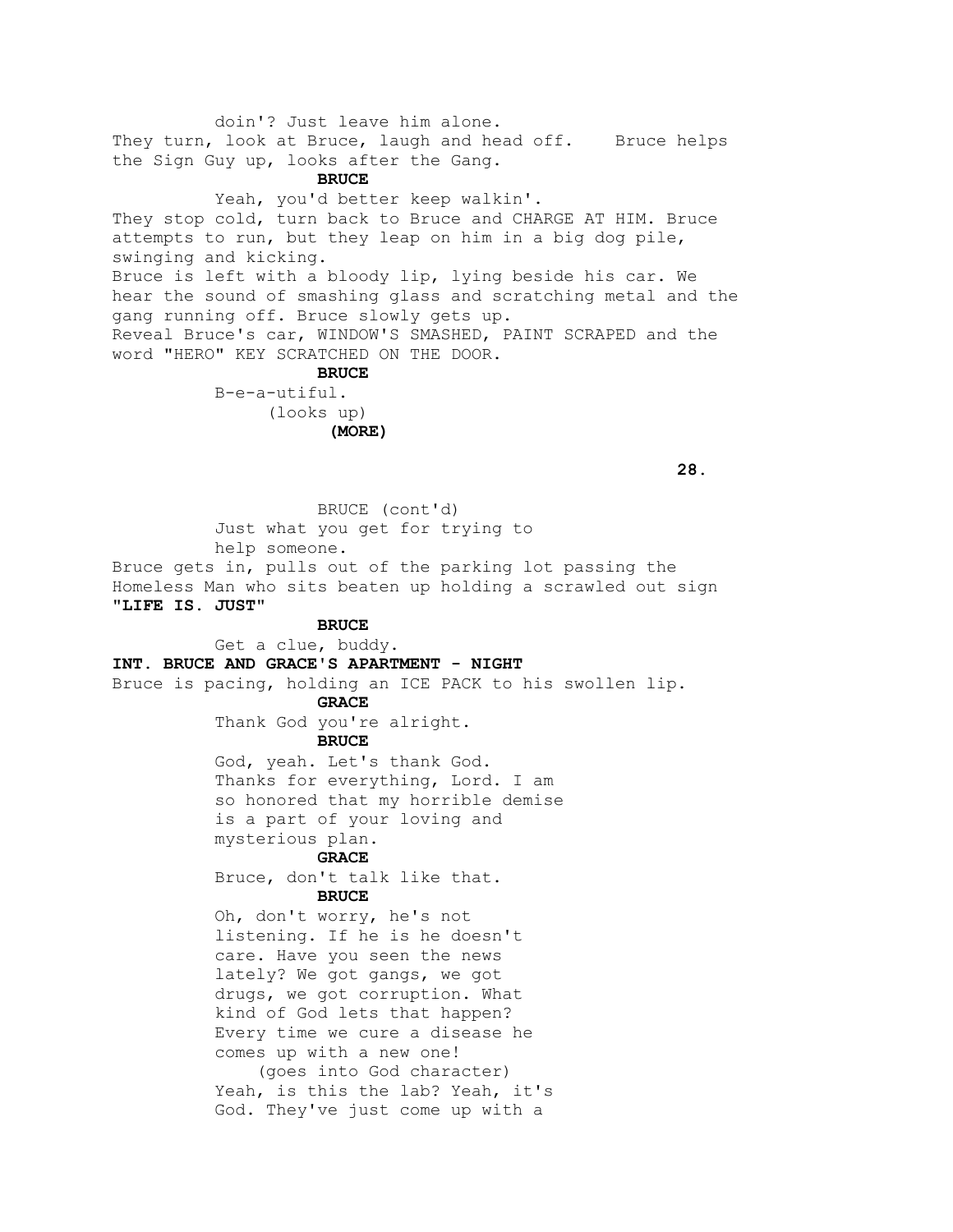treatment for syphilis down there. I think it's time to release the tainted monkey. Oh, and there's a guy in Ohio who's praying for strength and wisdom, blind him and cut off his legs.  **GRACE** So God is torturing us?  **BRUCE** Think about it, Grace. God is all powerful . He could fix everything in five minutes if he wanted to.  **(MORE)**

 **29.**

 BRUCE (cont'd) But he doesn't want to. He doesn't like me. Sam starts PEEING ON THE RUG.

#### **BRUCE**

 Oh, Perfect! (to the dog) But you're aim isn't so good, I'm over herel  **GRACE**

 Bruce, please. This isn't his fault.

#### **BRUCE**

 Of course not. (hushed tone) It's part of the mysterious plan. Grace puts Sam outside. Returns, trying to calm Bruce.

## **GRACE**

 Honey, you're mad right now. It's understandable. And what Evan did was slimy and wrong. But your job doesn't matter to me. You matter to me. You could've really been hurt. I'm just glad you're okay.

## **BRUCE**

 Okay? News flash: I'm not okayi And I'm not okay with the fact that you think everything is okay. I'm not okay with a mediocre job. I'm not okay with a mediocre apartment. I'm not okay with a mediocre LIFE! Bruce angrily swipes at the table knocking the photos and the photo albums to floor.

 **GRACE**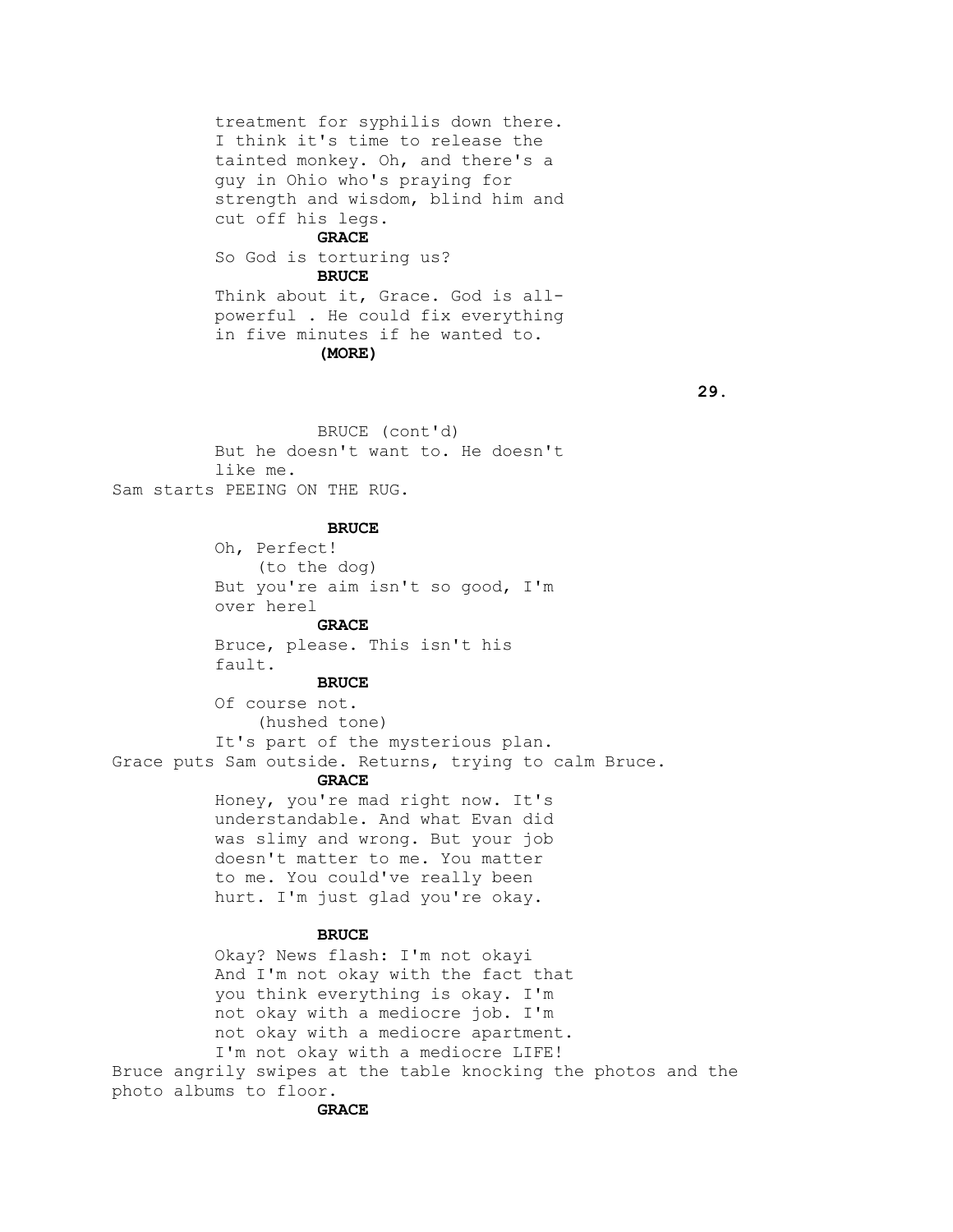Is that what you have, Bruce? A mediocre life? Well, I'm sorry for being a piece in your mediocre puzzle.

#### **BRUCE**

 Terrific. I'm drowning and you throw me a brick! Grace starts to cry.

 **30.**

### **BRUCE**

 Perfect! I'll have the worst day of my life with a side order of guilt, please. I-- I don't need this.

Bruce grabs his keys and heads out.

## **INT. CAR - NIGHT**

It's RAINING now. Bruce drives, going nowhere in particular. His frustration is turning to desperation.

 **BRUCE**

 Okay, God. You want me to talk to you? Then talk back. Tell me what's going on? What should I do? Give me a sign... Bruce passes a BLINKING YELLOW CAUTION LIGHT, doesn't notice. . .

### **BRUCE**

 I'm right here. Speak to me. A PEDESTRIAN stepping into the crosswalk, steps back out of the way.

## **PEDESTRIAN**

#### **SLOW DOWN, ASSHOLE!**

Bruce is oblivious.

#### **BRUCE**

All I need is some guidance.

 Please send me a signal. A TRUCK TRANSPORTING VARIOUS ROAD SIGNS pulls in front of Br uce . F our way s, bli nki ng. The va rie d s igns re ad: Yi eld,

Wrong Way, Dead End, Do Not Enter, Stop.

## **BRUCE**

 Oh well, I guess you don't care. Bruce spots the PRAYER BEADS hanging on the rearview mirror.  **BRUCE**

 Okay, we'll do it your way. (pulls the beads from the mirror)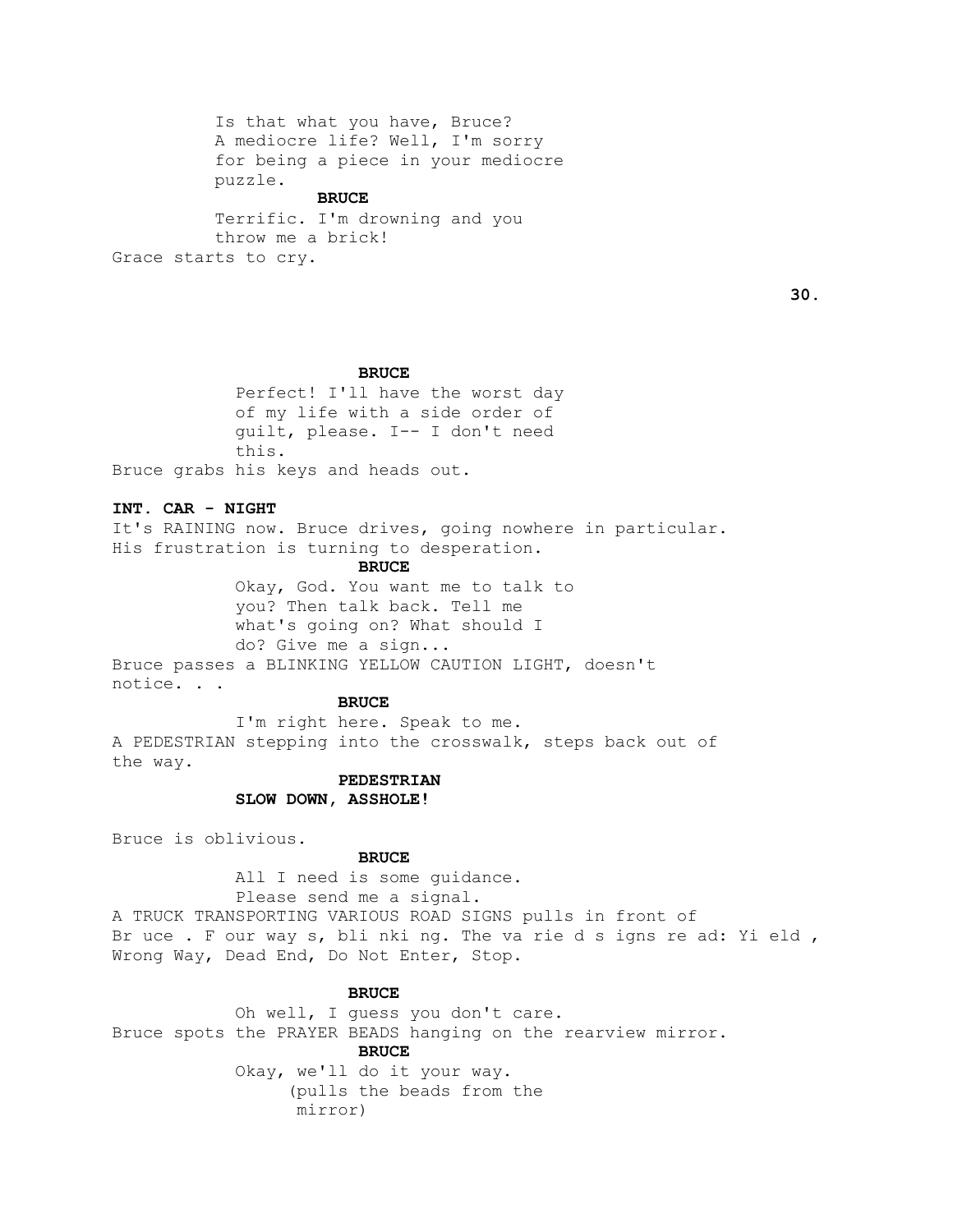Lord, I need a miracle. Please help me.

 **31.**

He hits a bump and the BEADS DROP TO THE FLOOR. Bruce reaches down, fishes for the beads...

### **BRUCE**

 Come on, where'd you go? (holds them up in triumph) Ah ha! AHHH! And BAM!11 BRUCE'S CAR SLAMS INTO A LIGHT POST.

# **EXT. STREET - LAKE EERIE - CONTINUOUS**

Bruce stumbles out, surveys his demolished car, then looks at the beads in his hands. He begins to laugh maniacally. He spots the lake, starts running toward it like a madman, HEAVES THE PRAYER BEADS INTO THE LAKE. He looks heavenward, challenging the Infinite.

#### **BRUCE**

 Okay, if that's the way you want it. The gloves are off, pal! Let me see a little wrath! Smite me oh mighty smiteri What, no pestilence no boils? Come on, you got me on the ropes, don't you want to finish me off?! You're the one who should be fired! The only one around here not doing his job is YOU! What are we, you're little pet project? A hobby you tinker with now and again? Answer me. ANSWER ME!!!

A beat of silence then Bruce's BEEPER GOES OFF. He cynically chuckles at the timing, checks it, sees 772-5623.

 **BRUCE**

 Sorry, don't know you, wouldn't call you if I did. Bruce walks off toward his wrecked car, it BEEPS AGAIN.

#### **CUT TO:**

## **CLOSE ON - AN ALARM CLOCK**

The BEEPING continues. We are in. . .

## **INT. BRUCE AND GRACE'S APARTMENT - BEDROOM - MORNING**

Bruce wakes, slaps at the alarm clock, groggy, reaches for the phone, finally realizes it's the beeper. He gets up, begrudgingly, checks it. The same number.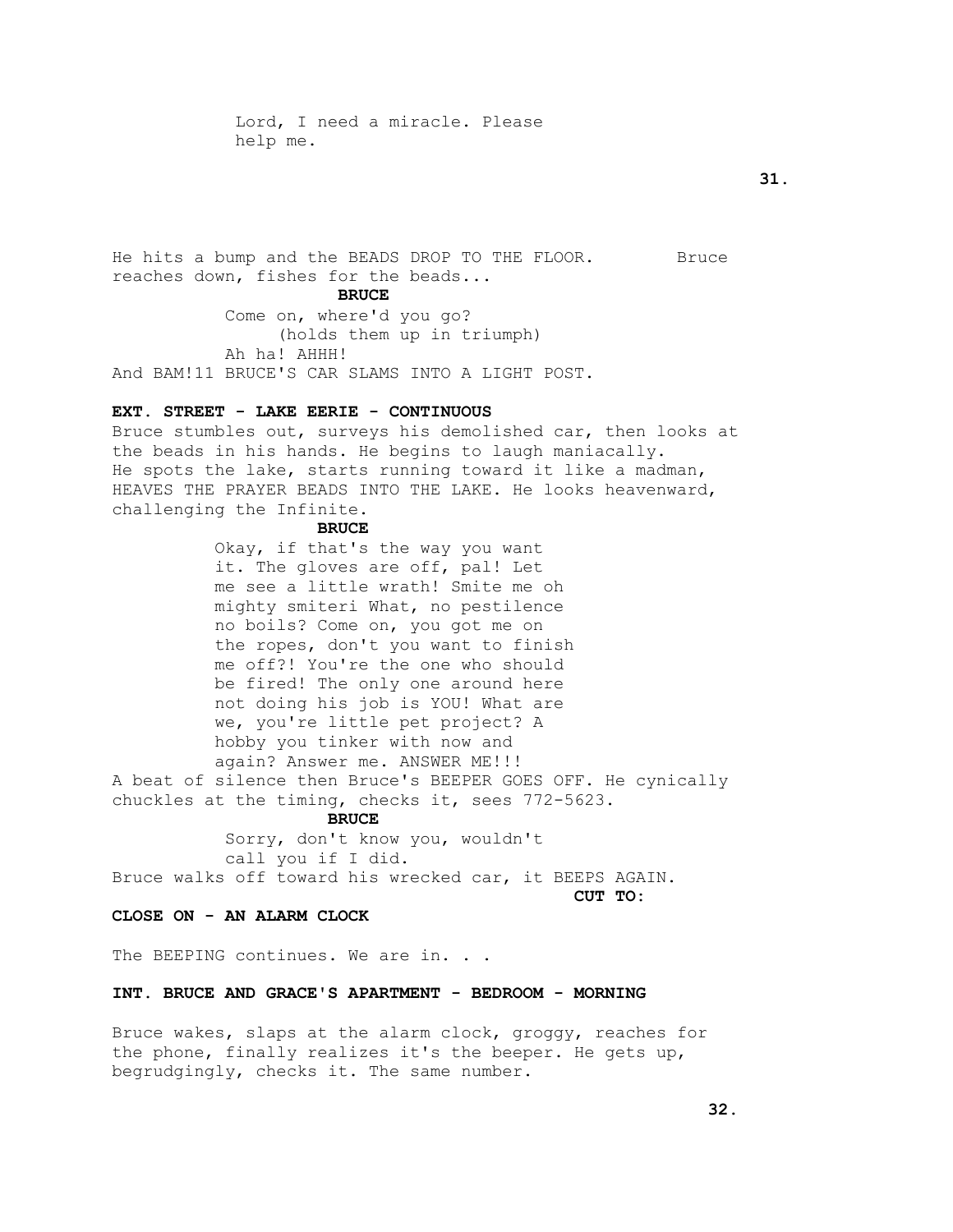## **BRUCE**

 Well, hello again 772-5623, don't hold your breath. Bruce tosses the pager on the bed, heads for the bathroom. The beeper BEEPS. Bruce stops in his tracks, turns, opens the window, grabs the beeper and FIRES IT OUT. It SHATTERS against a telephone pole. He calmly continues to the bathroom. **INT. BATHROOM**

A note is stuck in the bathroom mirror, with an old picture of he and Grace in happier times. The note simply says: **"I LOVE YOU. WE NEED TO TALK.** Grace"

Peering over top of the note, Bruce sees Sam circling on the rug.

 **BRUCE**

 Oh, no. **EXT. STAIR WELL - CONTINUOUS** Bruce runs down the stairs carrying the trickling, Sam. **EXT. APARTMENT - DAY**

Bruce sets Sam on the grass. Sam looks up, finished.  **BRUCE** What's the point? **BEEP, BEEP, BEEP...**

Bruce walks over to the shattered beeper. He picks up a small piece of it containing the LED read out: 772-5623 **ON BRUCE - AMAZED**

 **CUT TO:**

**INT. BRUCE AND GRACE'S APARTMENT - MOMENTS LATER**

**A PHONE - BRUCE DIALS THE NUMBER**

**A PRERECORDED VOICE ANSWERS**

 $\sim$  33.

## **COMPUTERIZED VOICE**

 Denied that promotion at work? Is life unfair? Everywhere you turn is there someone less talented than you reaping all the benefits ? Is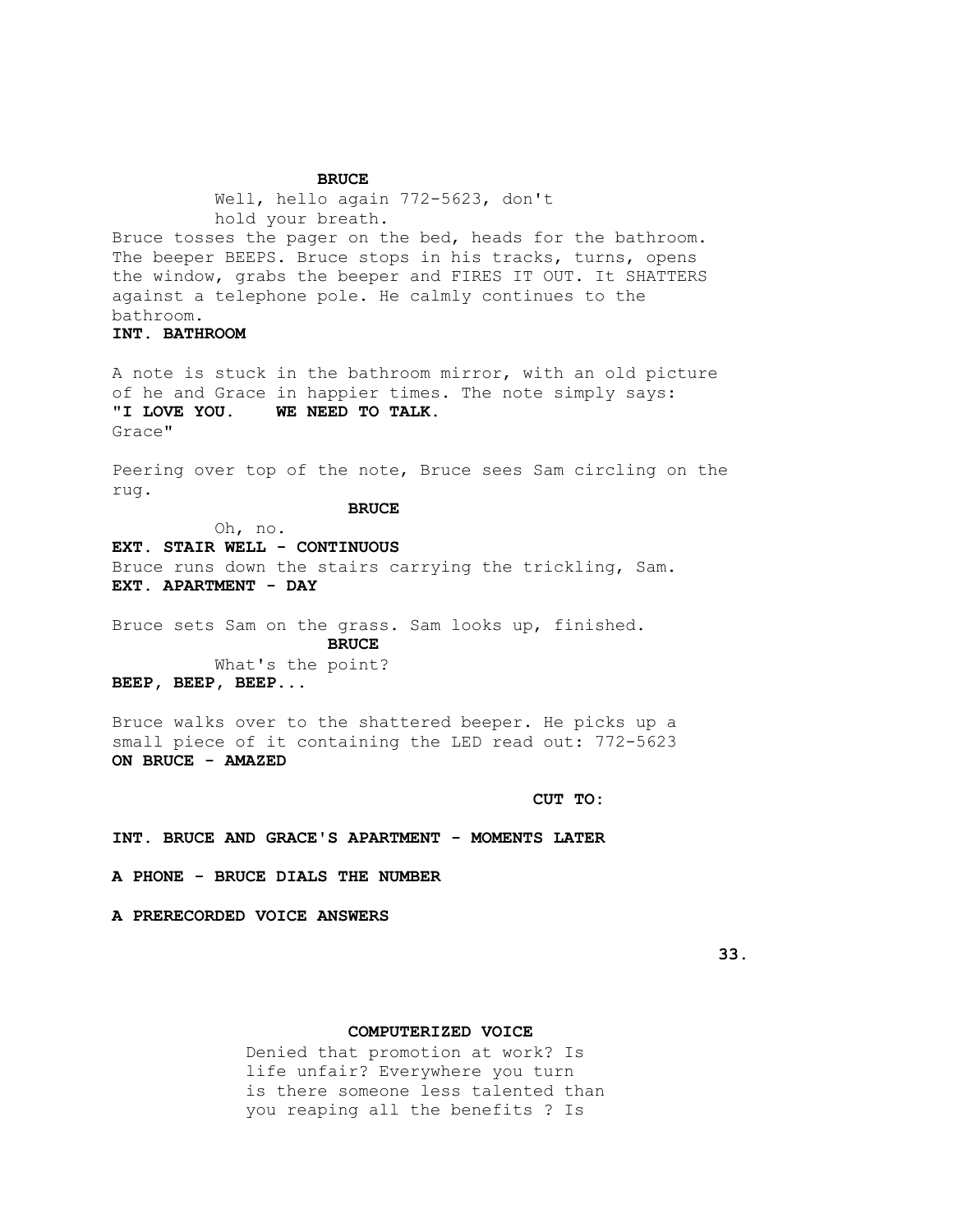your name Bruce? Then do we have the job for you. We're located at 77256 23rd Street... Bruce reaches for a pen, begins jotting down the address.  **COMPUTERIZED VOICE** So come on down, or we'll just keep beepin' ya. **EXT. WAREHOUSE - DAY** An old building on the outskirts of town. A faded sign painted on the wall reads, OMNI PRESENTS. Bruce's demolished car enters frame. He studies the area and building suspiciously. Bruce cautiously moves towards the structure and then, STEPS IN A PUDDLE. He SINKS UP TO HIS KNEE.  **BRUCE** Perfect. He gets out, shakes off his sopping leg, and heads inside. **INT. OMNI PRESENTS - DAY** Bruce enters and checks the BUILDING DIRECTORY. It reads: **OMNI PRESENTS UNLTD.** Pers onnel Rm. 7 Ac coun ting Rm. 7 Security Rm . 7 Creativ e Rm. 7  **VOICE (O.S.)** You're looking for room 7. Bruce turns to see a JANITOR mopping the floor. He looks at Bruce's wet leg, offers the mop.  **JANITOR** Want me to even those up for you?  **34. BRUCE** (feigns a smile) How would I get to room 7?  **JANITOR** That'd be on the seventh floor. Stairs are right over there.  **BRUCE** What about the elevator? He points to an elevator bank a couple of steps away.  **JANITOR** Out of order. Bruce heads for the stairs.  **JANITOR** You mind giving me a hand with this floor?  **BRUCE** What? Yeah, I mind.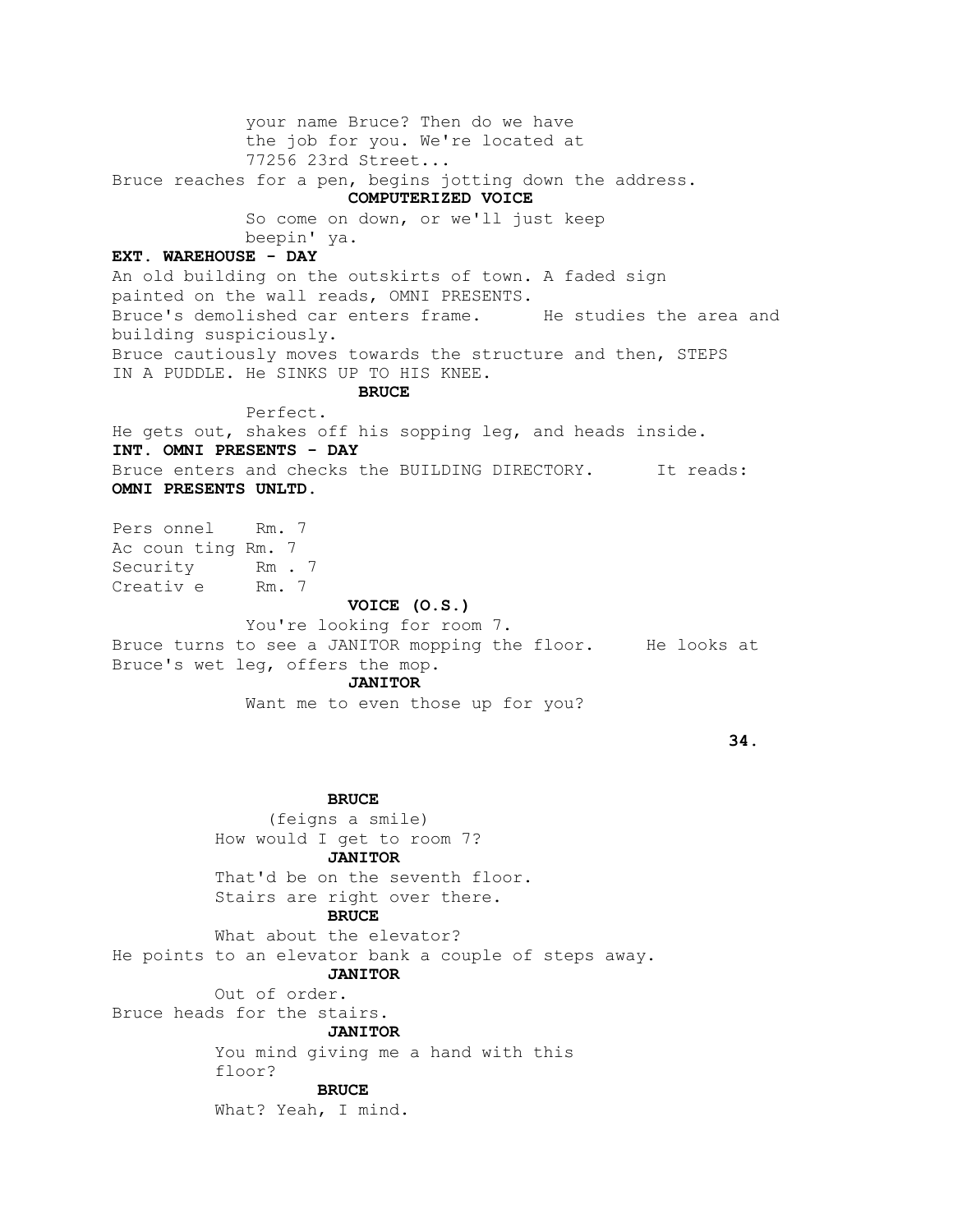He continues on.

## **SEVENTH FLOOR**

The stairwell door opens up to a LARGE ROOM with a SINGLE DESK at the end of an otherwise empty space. Bruce hears someone tinkering atop a tall ladder extending into a hole in the ceiling.  **BRUCE**

> Excuse me. Hello. I'm, ah, looking for whoever runs this joint...

 **MAN (O.S.)**

 Be right with y.a, just fixin' a light. Tell me if it's working? CLICK and an INSANELY BRIGHT WHITE LIGHT ILLUMINATES, shining down blinding Bruce.

### **BRUCE**

 Yep, seems to be. (wiping his eyes) Kinda bright, though.

 $\sim$  35.

An electrician, silhouetted in the bright light, descends the ladder.

## **MAN (O.S.)**

 Yeah, it is for most people. They spend their lives in the dark... As he talks he steps down next to Bruce and we see that it is the SAME JANITOR.

### **JANITOR (CONT'D)**

 . . . thinkin' they can hide from me. The two stand, angelically illuminated. Bruce tries to put everything together.

## **BRUCE**

Oh, the elevator's broken, huh?

## **JANITOR**

 Yeah, but I'll get around to it. The Janitor CLAPS HIS HANDS TWICE and the light goes off.  **BRUCE** You installed a clapper?  **JANITOR** Nope. Catchy jingle, though. (sings)  **CLAP ON. CLAP OFF. CLAP ON, CLAP OFF. THE CLAPPER.** (claps twice) You can't get it out of your head.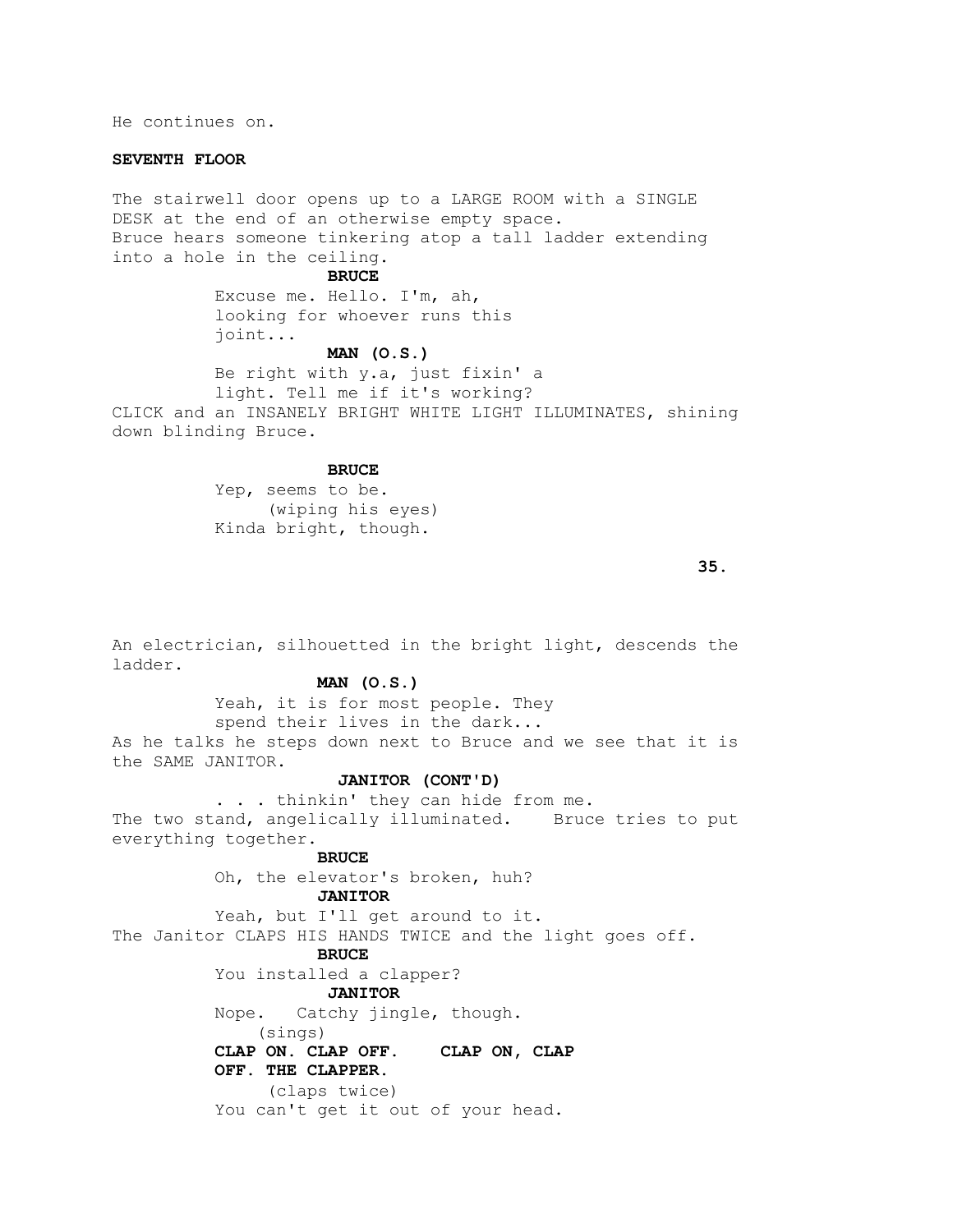### **BRUCE**

I gotta go.

 **JANITOR**

 Okay, but the boss'11 be right out. The Janitor unzips his uniform, revealing a very nice suit. He extends his hand to Bruce.  **JANITOR** You must be Bruce. I've been expecting you.  **BRUCE**

 Oh, this is hilarious. So you're the boss and the electrician and the janitor.

**36. 36.** 

## **JANITOR**

 Nothin' wrong with rollin' up your sleeves, son. People underestimate the benefits of good 'ol manual labor. There's freedom in it. Happiest people in the world stink like hell at the end of the day. He strolls down the room, takes a seat behind the big desk.  **JANITOR** Your father knew that. He was a damn good welder. Bruce approaches the desk.  **BRUCE** How do you know my father? And how did you get my pager number?  **JANITOR** Oh, I know a lot about you Bruce. Pretty much everything there is to know. Everything you've ever said, done or thought about doin', is right there in that file cabinet. He points out a single drawer file cabinet.  **BRUCE** (sarcastic) Wow, a whole drawer. Just for me? Mind if I take a look?  **JANITOR** It's your life. Bruce pulls the drawer and it FLIES OPEN, DRAGGING HIM THE **FULL LENGTH OF THE ROOM --** The Janitor casually pulls a file.  **JANITOR** Now this last entry was a little disturbing.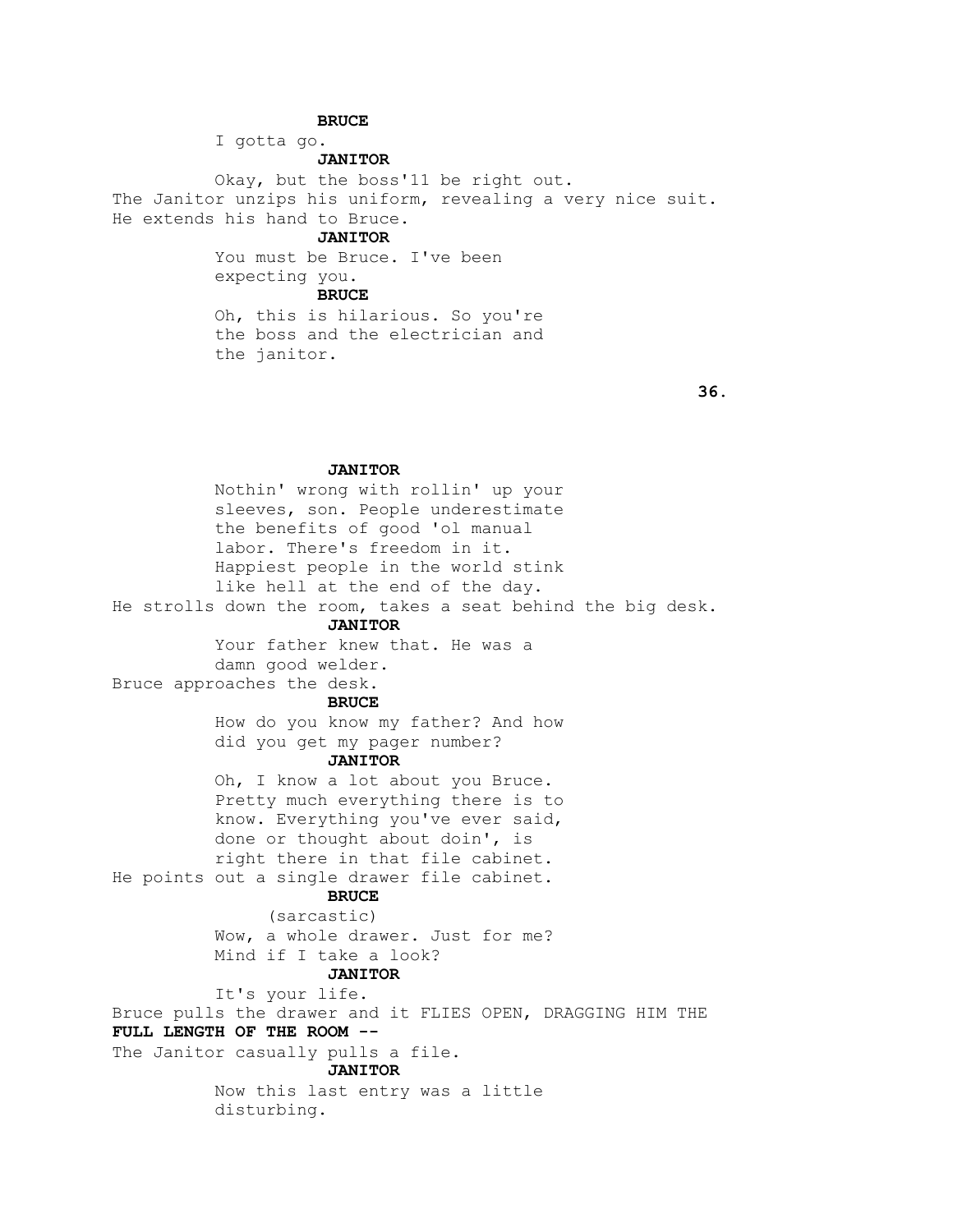He thumps the file cabinet with his fist and the drawer dramatically sucks closed, DRAGGING BRUCE BACK. The Janitor reads from the file.  **JANITOR** (reads, scanning) Thanks for everything, Lord.  **(MORE) 37.** JANITOR (cont'd) I am so honored that my horrible demise is a part of your loving and mysterious plan.. The gloves are off, pal.. Smite me oh mighty smiter. (aside) I'm not much for blaspheming but that one made me laugh. Oh, and let's not forget "What kind of a God would let this happen? I mean, have you seen then news lately?" Bruce stands, dazed. ·  **BRUCE** Who are you?  **JANITOR** I'm the creator of the heavens and the earth. I'm the alpha & omega. The first and the last.  **BRUCE** Sorry, it's not ringing a bell.  **JANITOR/GOD** I'm God, Bruce.  **BRUCE** Oh, you're God. Well that explains everything1 That's how you know everything about me. That's how you got up to the seventh floor so quickly. (placating) Well, it's really nice to meet you. Thanks for the Grand Canyon and, ah, good luck with the apocalypse. Bruce turns to leave, BUT FINDS HIMSELF WALKING RIGHT TOWARD GOD AND HIS DESK. He tries again, and again.  **BRUCE** Okay, I don't know how you're doing that, but I really gotta go. This place is obviously rigged in some way. We're on some freaky hidden camera show. (playing to the "cameras")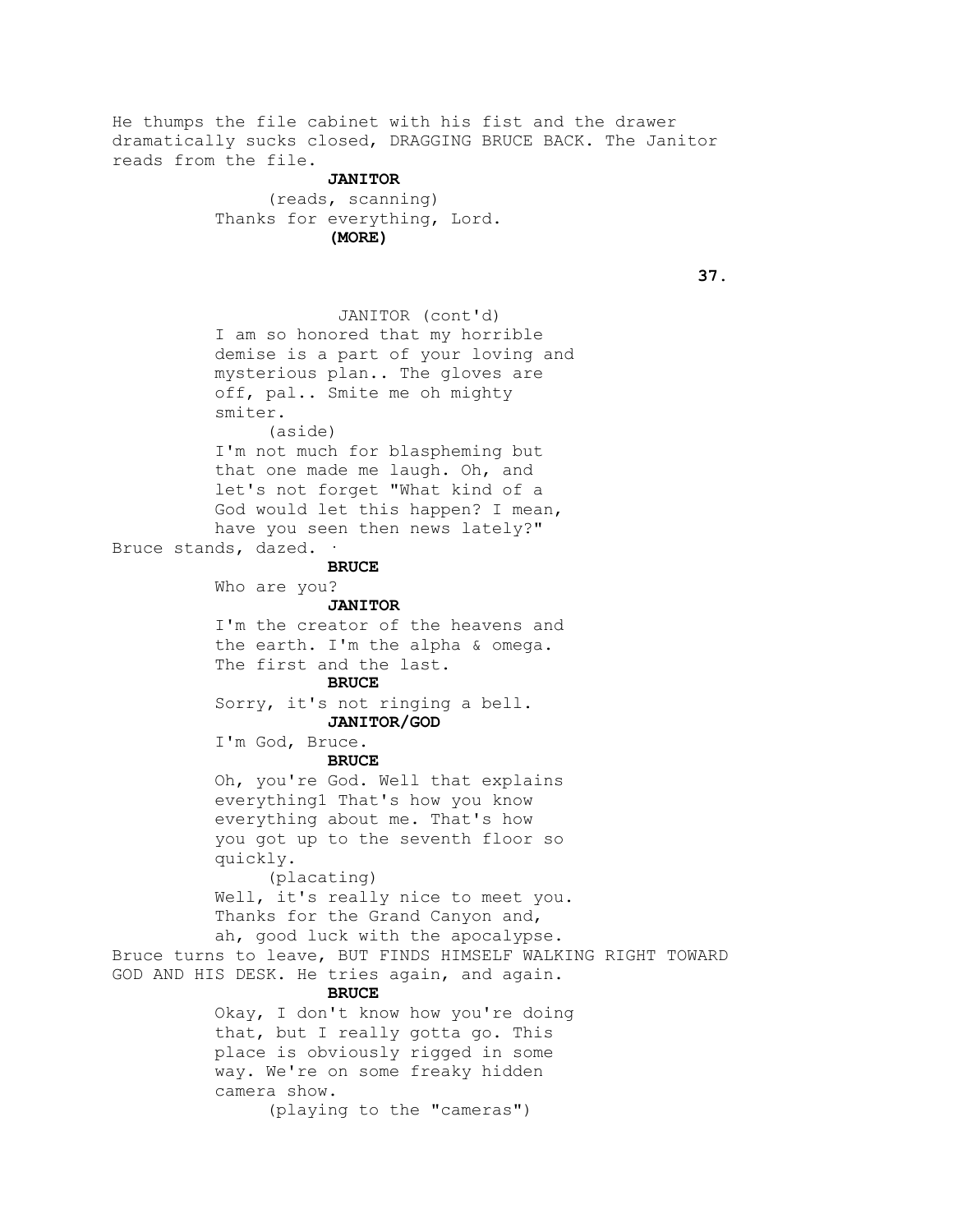...for which I will not sign a release, by the way! But you know what, I'd be a little more impressed if you didn't use the cheesy file cabinet illusion.  **(MORE) 38.** BRUCE (cont'd) Everyone with a brain in their head would know that the drawer is being fed through the wall from behind-- Bruce pulls the file cabinet from the wall, sees it has a normal back.  **BRUCE** Okay. That's good. That's a good one. Bruce quickly puts his hands behind his back.  **BRUCE** Okay, God. How many fingers am I holding out? Bruce extends three fingers.  **GOD**  Three. He quickly pulls one finger in.  **GOD**  Two. Bruce begins switching fingers rapidly. God doesn't miss a beat.  **GOD** Four. Nine. Six. Eight. One... One final attempt, Bruce holds seven fingers.  **BRUCE** Okay, how about now. He quickly pulls in two fingers.  **GOD**  Seven.  **.BRUCE** AH HAl

 Bruce proudly presents his single hand of five extended fingers to God, then immediately notices he has SEVEN FINGERS  **ON HIS ONE HAND.**

#### **BRUCE**

AAAHHHl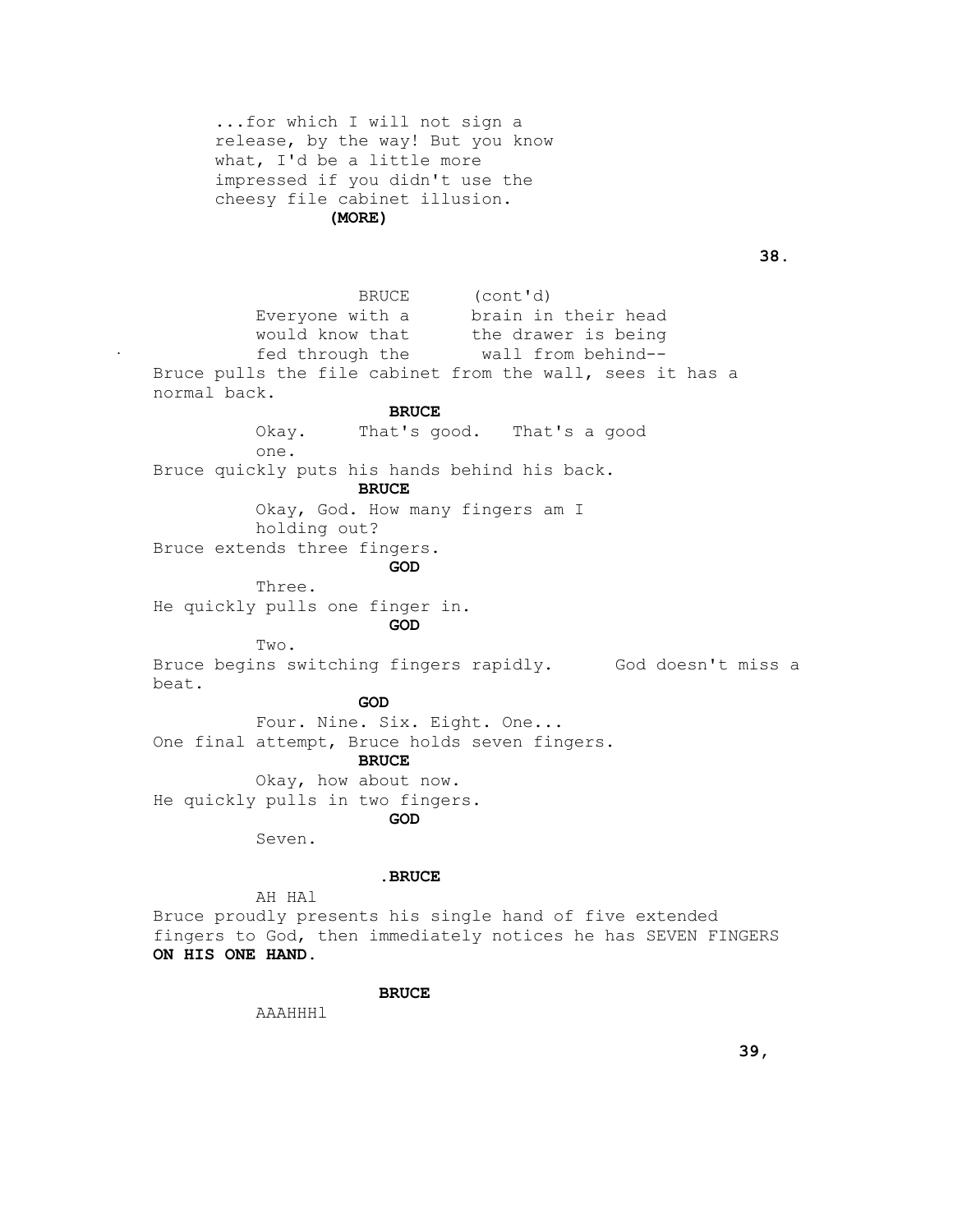He shakes his fingers wildly and the two extra fingers disappear. God approaches Bruce.  **GOD**  You've been doing a lot of complaining about me, Bruce. And quite frankly, I'm tired of it... Bruce backs away from God.  **BRUCE** You stay away from me! I don't know what your doing. But whatever you're doing is probably actionable!  **GOD**  Well, that's not very neighborly. I brought you here to offer you a job.  **BRUCE** Job? Wh at job?  **GOD** My job. You think you can do it better, so here's your chance. When you leave this building you will be endowed with all my powers.  **BRUCE** Sure, whatever you say, Pal. He turns to go but GOD STANDS BEFORE HIM in the Janitor uniform, holding the mop.  **GOD** All the power of God. Bruce glances back at the empty desk, turns back again and God the Janitor has also vanished. A beat, then Bruce sprints out of the room. **EXT. OMNI PRESENTS - DAY** Bruce barrels out of the building --  **BRUCE** Okay, that did not happen. He races to his car stepping in the SAME PUDDLE, but this time his foot doesn't sink, he WALKS RIGHT ACROSS IT. He paus es f or a bea t --  **40.**

### **BRUCE**

No.

He races on.

### **INT. BRUCE'S CAR**

Bruce jumps in, turns the key, the car turns over but doesn't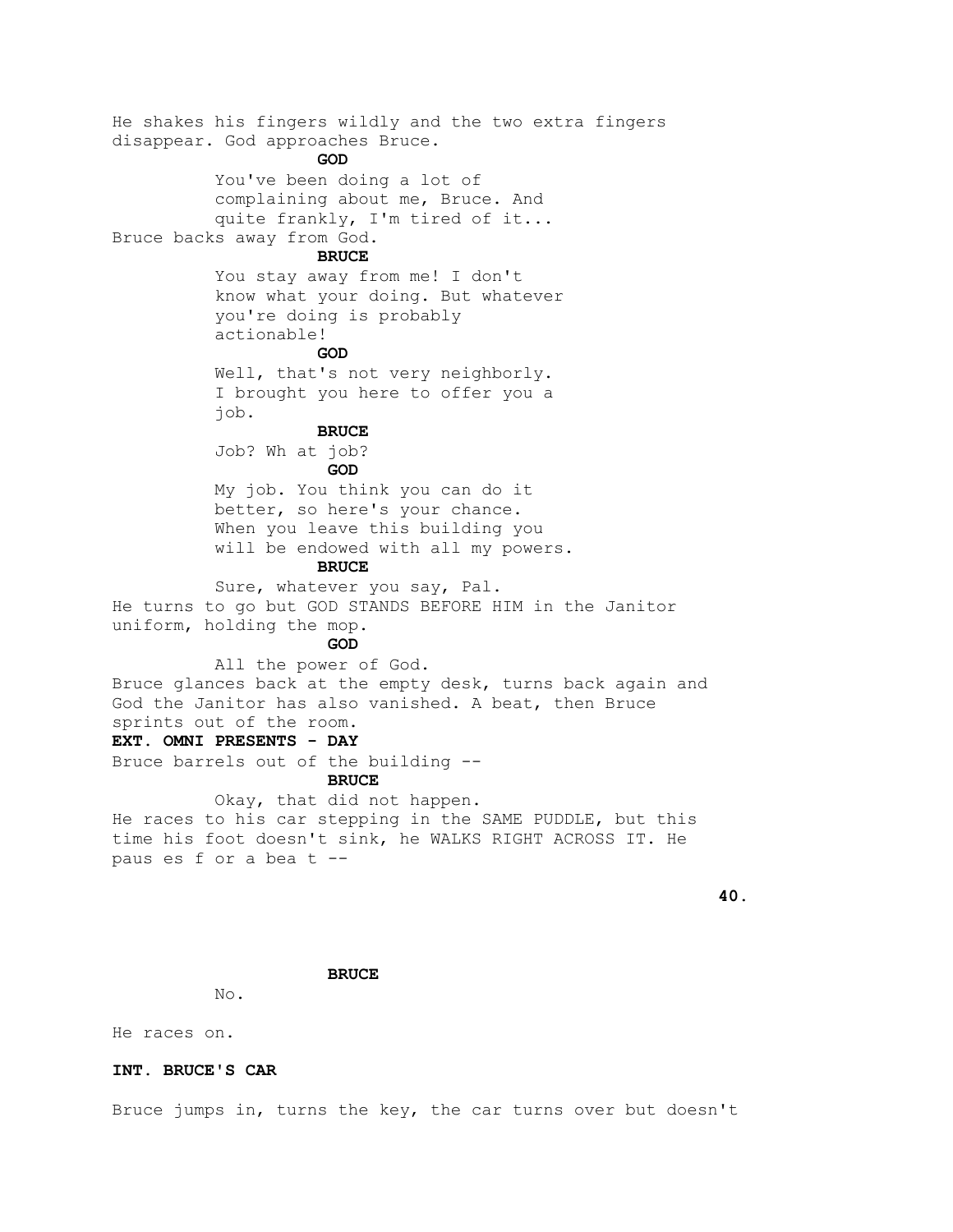start.

 **BRUCE** I'm having a breakdown. That's what it is. Just a normal, everyday psychotic episode, brought on by tumor or brain lesion... We hear the car wind down to nothing. Bruce releases the key pounds the steering wheel in frustration.  **BRUCE** (to the car) Come on, startI The car INSTANTLY starts.  **BRUCE** (denial) Well, that was lucky. Bruce backs up, peels out. **MUSIC UP: "HE'S GOT THE WHOLE WORLD IN HIS HANDS" EXT. CITY STREETS** Bruce drives, whistling the tune, catches himself, immediately stops whistling.  **BRUCE** Okay, just relax here. I did not meet God and I do not have his powers. (laughs) If that was God, then I'm Mario Andretti. Instantly, Bruce's car PEELS OUT, races through traffic, dodging and passing cars right and left.  **BRUCE AAAHHHHHHHH!J!**

 **41.**

Suddenly there is a GUY IN A RED PIT CREW SUIT standing before Bruce waving a red flag. Bruce swerves to avoid the man and SCREECHES into a pit stop. Several other red-suited Italian men engulf the car. Bruce watches in amazement as the professional racing team jacks up his car, slaps on HUGE MAG TIRES, gases him up, etc. PAUL NEWMAN leans into the driver's window.

## **PAUL NEWMAN**

 Hey Mario, did you get that box of dressing I sent you? Bruce responds against his will IN PERFECT ITALIAN --  **BRUCE** (in perfect Italian) Si, dovete venire sopra per il

pranzo un certo tempo.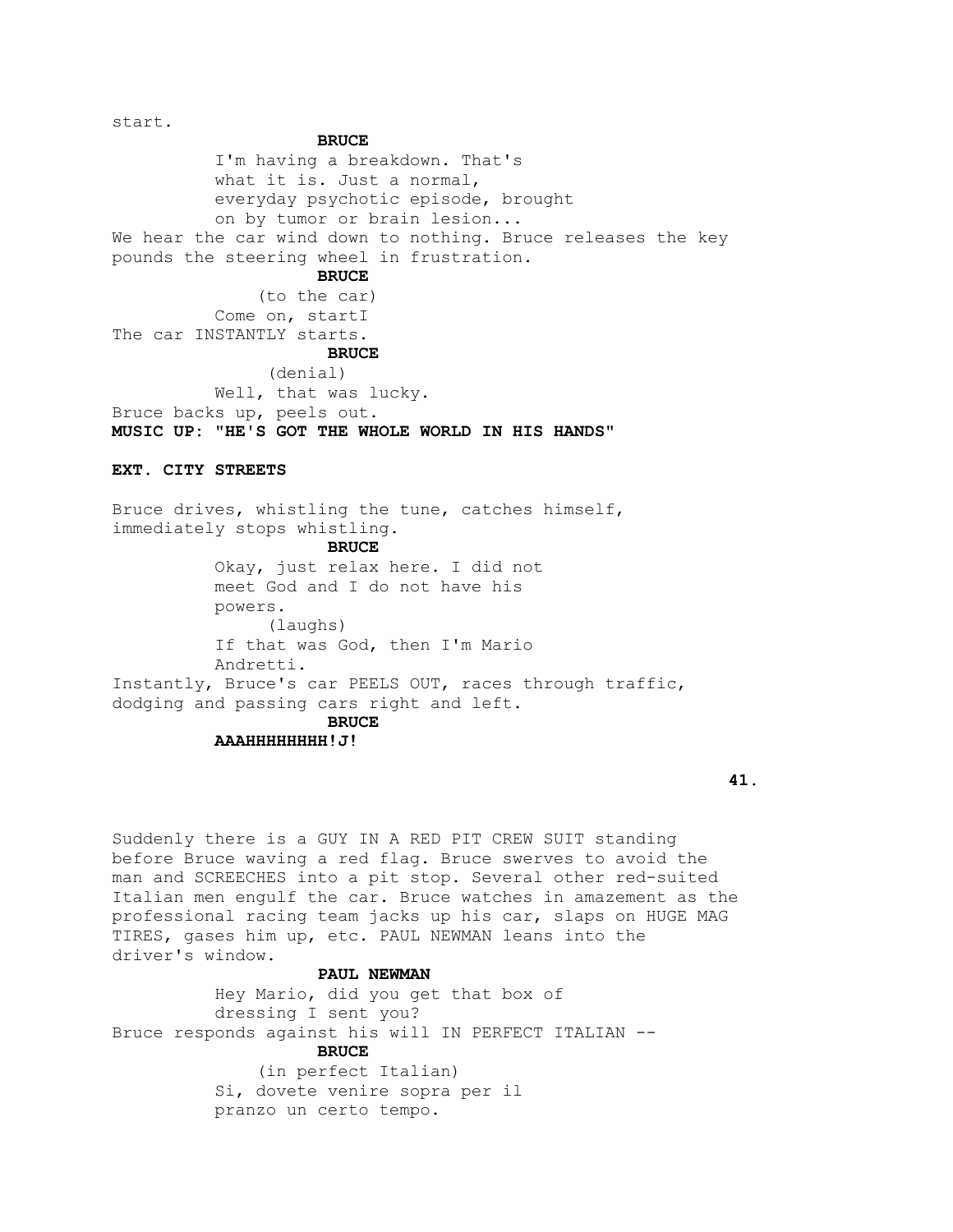(SUBTITLES: Yes, you must come over for dinner some time.) Bruce reacts shocked. The crew backs off and urges him on in Italian.  **PIT CREW** Vete l Ve tel Bruce's car peels out on it's own, he struggles to control the wheel, finally pulling over to a curb. His car door won't open so he has to crawl out of the driver's window. He rushes onto the sidewalk, backing away from his normal looking Tauras. Not knowing what to do, he slips into a diner. **INT. DINER - DAY** Bruce quickly walks to a back corner booth. The only other patron is an OLD MAN seated at the counter.  **BRUCE** It isn't real, it isn't real, it isn't real... An older. Sally Kirkland-type WAITRESS, order pad in hand, stands listening to Bruce with a raised eyebrow.  **BRUCE** Oh hi, ah, coffee please.

The waitress pours him a cup.

 $\overline{\phantom{a}}$  42.

## **WAITRESS**

We've got a special on soup today.

### **BRUCE**

No, that's okay.

## **WAITRESS**

It's tomato.

## **BRUCE**

Alright, okay.

She heads off. Bruce sits thinking. Could it be real? He looks at the SUGAR down at the end of the table, holds out his hand and the SUGAR SLIDES ACROSS THE TABLE RIGHT INTO HIS HAND. The CREAMER slides into his other hand. Bruce is half scared, half thrilled. He pours some cream and

sugar into his cup, looks around the table.

 **BRUCE**

 Excuse me I need a spoooo... Bruce chokes up a spoon into his hands, wipes it off with his napkin.

## **BRUCE**

That's alright, I found one. The Old Man eyes Bruce suspiciously, gets up and moves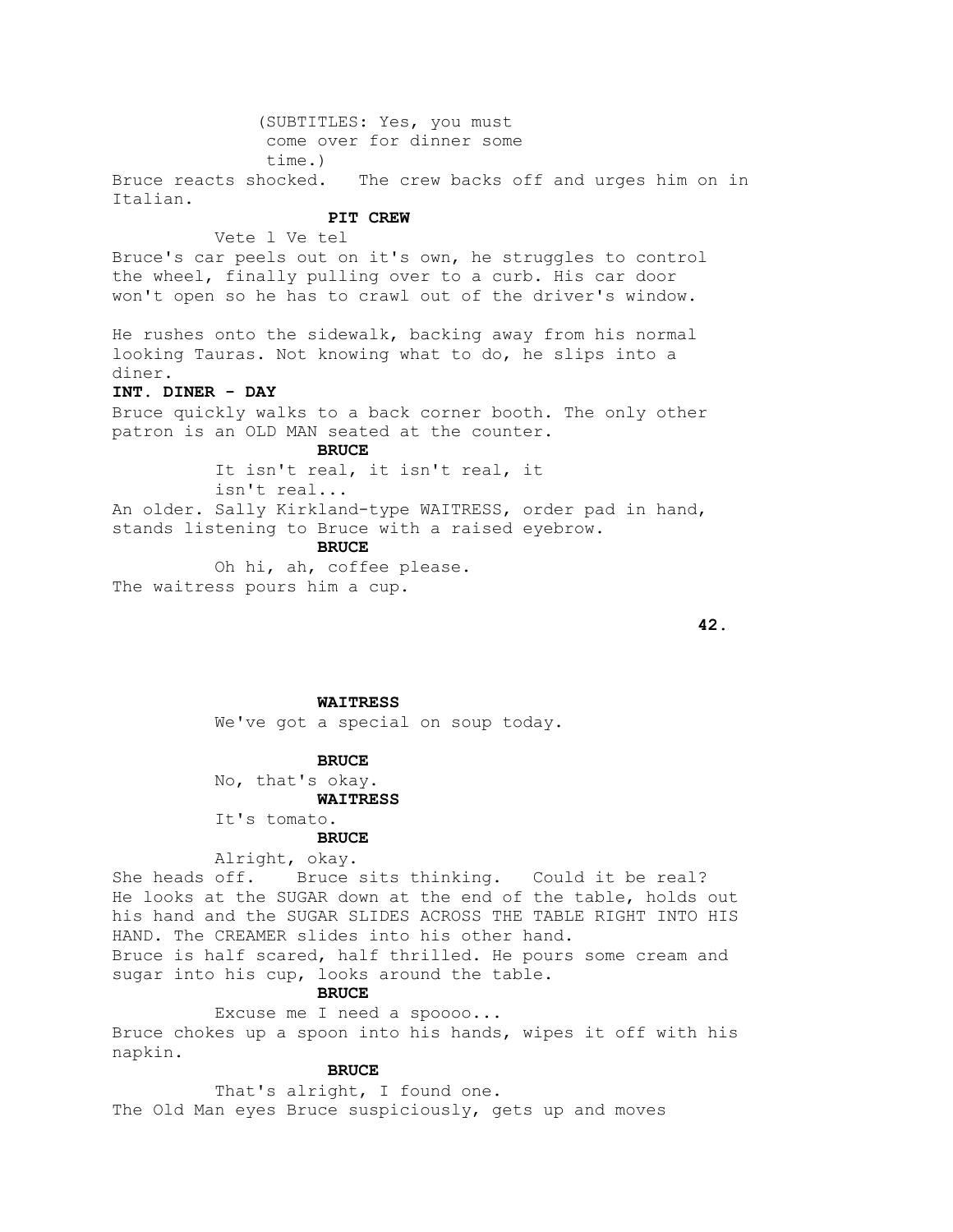further down the counter. The Waitress sets down the soup, heads off, then turns back.  **WAITRESS**

I lie to my sister.

 **BRUCE**

What?

# **WAITRESS**

 (becoming emotional) And I'm sleeping with my best friend's husband. I know he's just using me but.. I'm just so tired of being alone. I don't know why I'm telling you all this. Just seems like you'd understand.

 **BRUCE**

Okay.

 **43.**

#### **WAITRESS**

 (sets the check down) Take care of that whenever you're ready.

Bruce looks at the soup. His look grows intense. He slowly raises his hands over the soup bowl.... **MUSIC UP: THE TEN COMMANDMENTS THEME**

The front door blows open, as A WIND SWIRLS through the diner and with all the flourish of Moses at the Red Sea, BRUCE **PARTS HIS RED SOUP.**

A little cockroach scurries across the table, climbs up the edge of the bowl and walks through to the other side.

# **GOD (O.S.)**

 Havin' fun? Bruce is startled and the soup splashes back to normal collapsing on the cockroach. He looks up at God standing beside the booth. Bruce is now awestruck.

 **BRUCE**

 You- He- Thy...  **GOD**

Let's take a walk.

# **EXT. LAKE ERIE - DAY**

God leans down, lets the little soup covered cockroach go. God and Bruce then walk along the lake shore.

 **GOD** 

 (re: the cockroach) Most people want to kill these guys. I'm quite fond of em'. Very streamlined design. Like little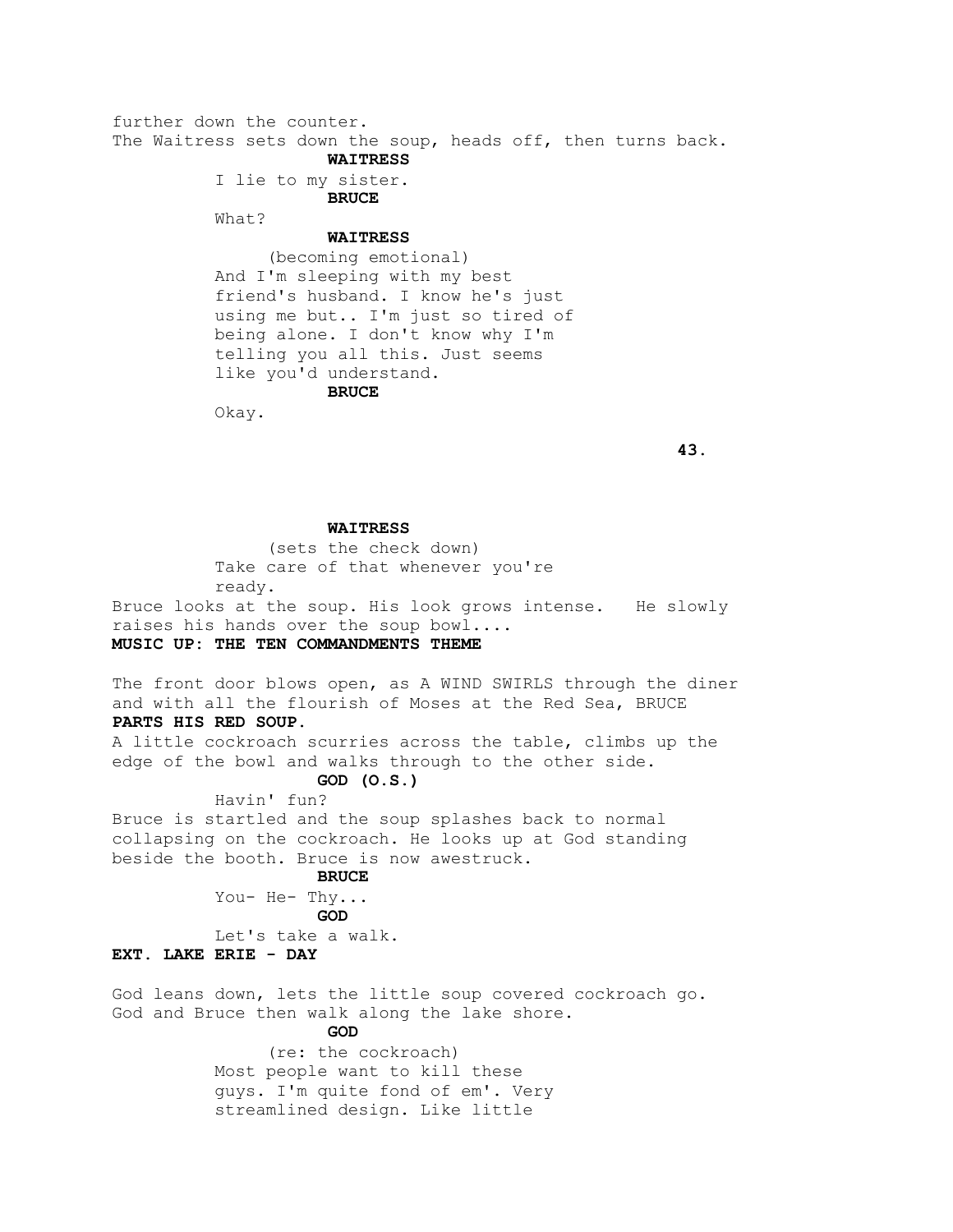armored tanks. Y'know, they can hold their breath for forty minutes and their cells divide only once per molting cycle creating a cytoskeleton with cell adhesion that... (catching himself) Oh, this is a bit over your head, isn't it? Off Bruce's look.

 **44.**

 **GOD** Okay, let me explain the rules.  **BRUCE** Rules ?  **GOD** Yeah, you left in such a rush I didn't get a chance to explain.  **BRUCE** Well the two extra fingers freaked me out a little bit.  **GOD**  (laughs) I figured that would get your attention.. I did the same thing to Ghandi, he couldn't eat for three weeks. Now, here's the deal. You have all my power. Use it any way you choose. There are only two rules. You can't tell anyone you're God. Believe me you don't want that kind of attention. And you can't mess with free will.  **BRUCE** Uh huh. Can I-ask why?  **GOD** (excited) Yes you can. That's the beauty it. Suddenly a LARGE SAILBOAT SAIL PASSES RIGHT BY THEM. Bruce looks to the sail, oddly, then... WIDE ANGLE - REVEAL God and Bruce are now walking ON THE LAKE about 100 feet from the shore. They watch the sailboat pass. Bruce is awestruck.  **BRUCE** This is amazing.

## **GOD**

 Oh, speaking of amazing... God dips his hand in the Lake and pulls out THE PRAYER BEADS.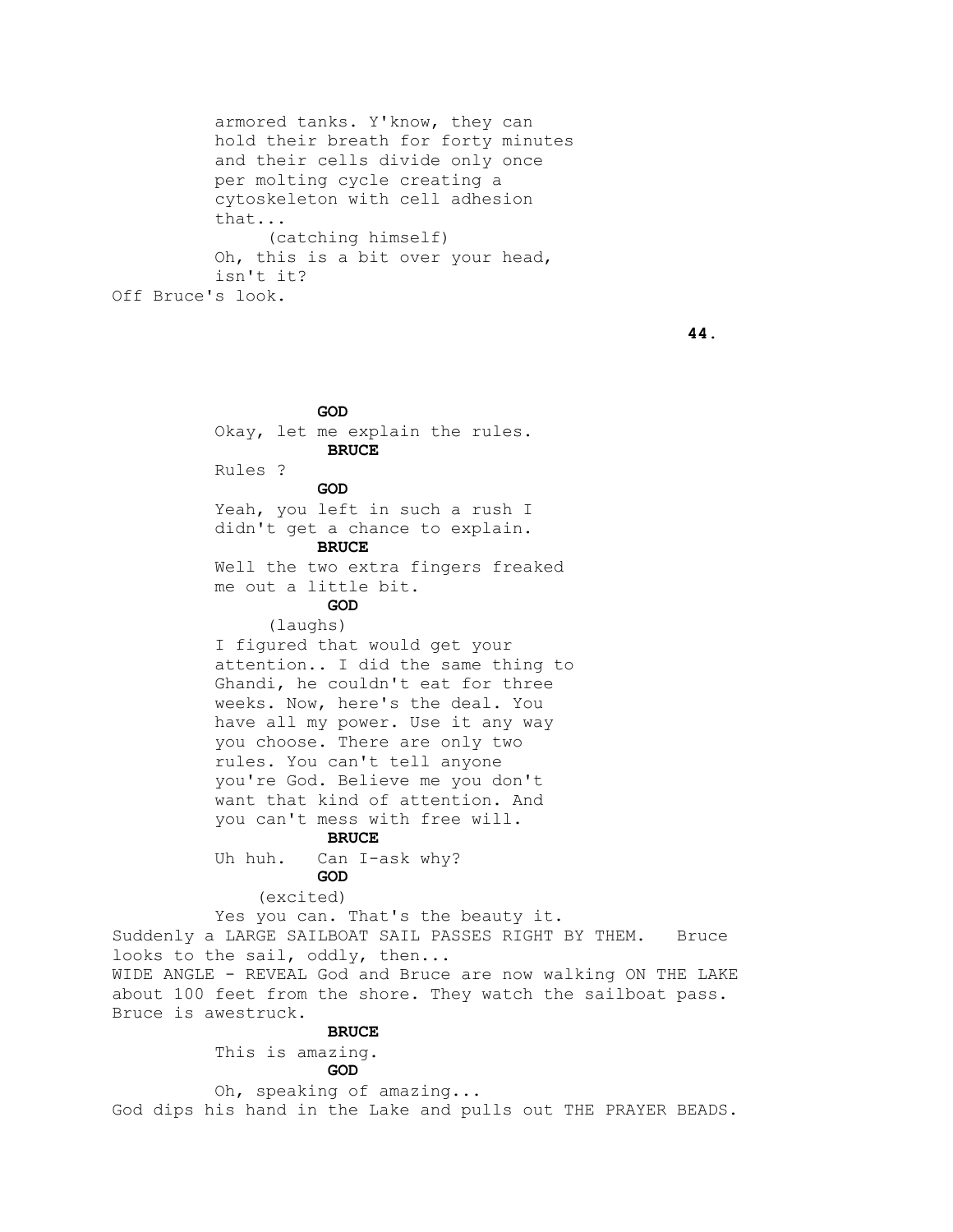**GOD** Since you're finished with these, I think I'll hang to 'em. Might come in handy someday. **WIDE MASTER - BUFFALO CITY-SCAPE**

God and Bruce are tiny figures on the river, as God begins to walk away.

 **GOD**

 I'll be seein' ya.  **BRUCE** Where are you going?  **GOD** I'm taking a vacation.  **BRUCE** God can't take a vacation. Can he? Can you?  **GOD** Ever hear of the Dark Ages? Besides, I'm covered. You can fix everything in five minutes if you want to, right?

#### **ON BRUCE**

# **BRUCE**

 ...Right. Left alone, Bruce begins to carefully tip toe back to shore, progresses to a full sprint. **INT. GROCERY STORE - DAY**

Grace and Debbie stand at the check-out stand. Grace flips through a celeb magazine, as Debbie places the last few items from the cart to the conveyor belt. In the background, throughout, Debbie's daughter, Zoe is grabbing random items off the shelves and placing them on the belt.

#### **GRACE**

 (re: magazine) Gosh, this girl is so talented and all they ever talk about is her hair.

 $\overline{\phantom{a}}$  45.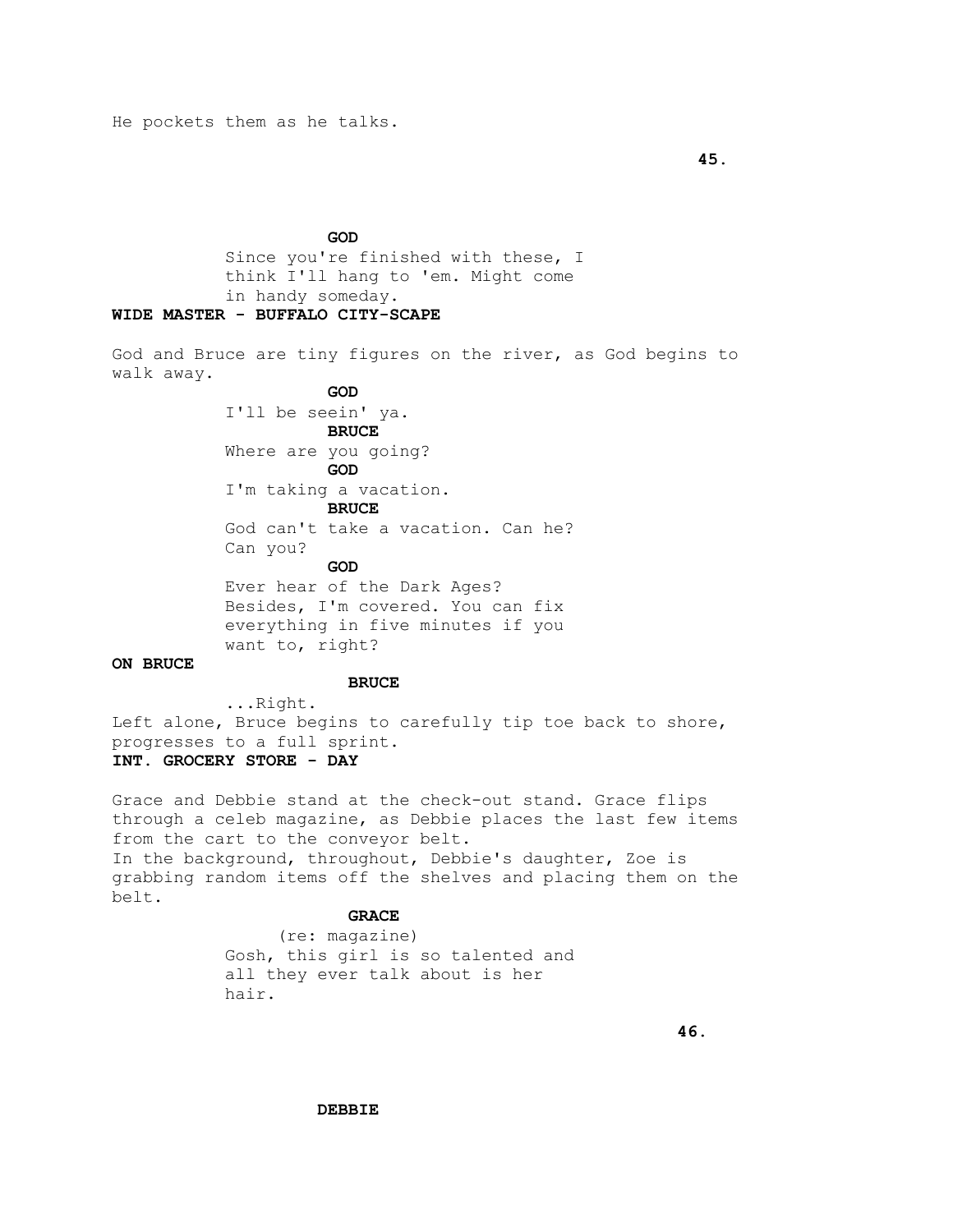```
 Yeah, she should marry somebody
           famous, take the focus off.
Grace checks her cell phone screen.
                    DEBBIE
          We would have heard it ring.
                     GRACE
           I know. It's just that he usually
           calls during the day.
                    DEBBIE
          He just needs to blow off some
           steam, he'll be fine.
                    GRACE
          I hope so. I've never seen him
           that mad. An d I lashed back-- *
                    DEBBIE
          Wow, you lashed? You never lash.
           I'm impressed.
                     GRACE
           I feel bad for him. He's wanted
          anchor for so long.
Zoe begins pulling groups of items onto the belt.
                    DEBBIE
          Well, I've been praying to win the
          lottery for fifteen years, but it's
          not going to happen. You know,
           it's not all about money.
The CLERK finishes ringing the last item.
                    CLERK
           That'll be four hundred and twenty-
           seven, eighty.-
                        DEBBIE
          What?!
Debbie looks in a bag, pulls out a handful of various counter
items. Zoe giggles and proudly holds up one of the hundred
or so Tic-Tac mint containers.
                       DEBBIE
           Zoe.
                  (to Clerk)
                        (MORE)
  47.
                        DEBBIE (cont'd)
              Hang on, I might need you to un-
              check a few things.
The people in line hem and haw, exasperated.
                        GUY IN LINE
              Come on, lady.
                      DEBBIE
                (snaps)
           Hey, everybody back-off i
Zoe laughs, enjoying the commotion.
```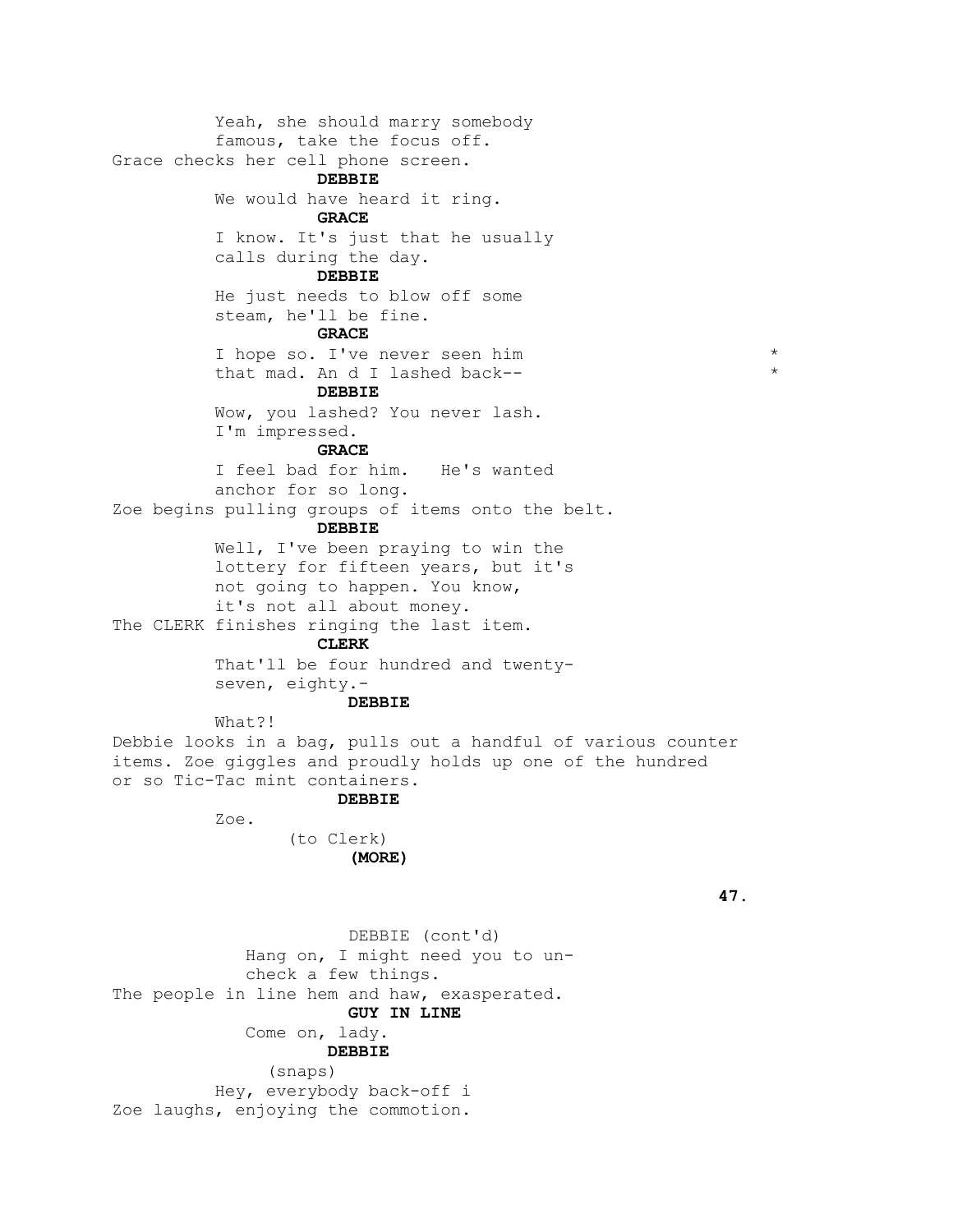# **GRACE**

 Listen, I better get back. I want to be there for him.  **DEBBIE** You're a saint, Grace.  **GRACE** What can I say, I love him. And if I know Bruce, he's out there wandering around with the weight of

the world on his shoulders.

## **CUT T0:**

#### **EXT. CITY STREETS - DUSK**

Bruce struts down the street the embodiment of confidence. He turns shooting a finger at a fire hydrant, it BLASTS WATER. KIDS run off their front steps, start playing. A PRETTY GIRL IN A DRESS, comes' walking toward him. As she passes he BLOWS A LITTLE AIR OUT OF THE CORNER OF HIS MOUTH and turns to watch her SKIRT FLY UP.

#### **BRUCE**

And he saw that it was good.

He spots a mannequin in a store window display, wearing a cool, casu al outfit. He closes his eyes. When he opens them, HE'S WEARING THE COOL NEW OUTFIT and the mannequin is dressed in his clothes. He checks his reflection. . . better. Bruce rounds the corner, sees the SAME GANG that beat him up, hanging out in the alley.

## **BRUCE**

B-e-a-utifull

 **48.**

# **EXT. ALLEY**

Bruce approaches the gang.  **BRUCE** Hey guys, remember me? The gang members turn to Bruce.  **HOOD #1** Oh look, it's the hero.  **HOOD #2** Hungry for another can of whoop ass?  **HOOD #3** Your stereo sounds great in my car, man. He and a couple other gang members laugh and high-five.  **BRUCE** Look, I don't want to fight you guys. So as soon as you apologize,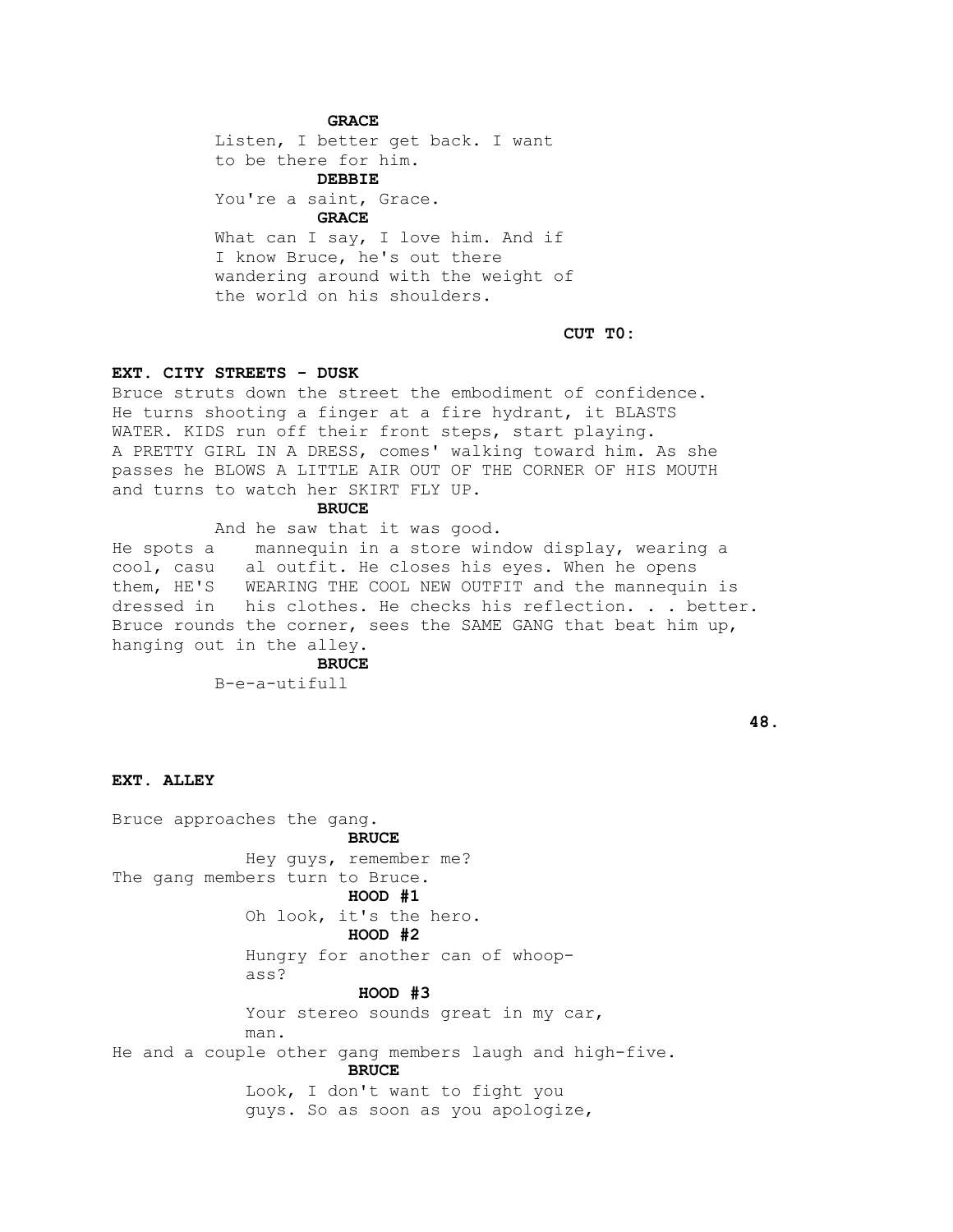I'll be on my way. A beat, then the Hoods BURST OUT LAUGHING. A few circle behind, surrounding Bruce.  **HOOD #1** Oh, yeah. I'll apologize... The day a monkey climbs out of my butt.  **BRUCE** What a coincidence. That's today. The Hood gets a PAINED LOOK, starts gyrating around, then a MONKEY comes climbing out the back of his baggy pants. The Big Guy looks at Hood #1.  **BIG GUY** Did that come out of your butt, man? Hood #1 faints from shock.  **BRUCE** Now I'm going to have to teach the

 **49.**

#### **HOOD #2**

rest of you guys a lesson.

Yeah, you and whose army?

# **BRUCE**

 Just me... and me... ANOTHER BRUCE steps out from behind a stack of crates.

 **BRUCE**

And me, and me, and me, me, me, me,

me and me and me.

As Bruce talks, DUPLICATE BRUCE'S begin popping out from various spots, a doorway, hanging down from a fire escape, a dumpster pops open, six Bruce's jump out.

# **BRUCE**

 **PILE ON THE RABBIT1 T HE B RUGES CONV ERGE ON TH E GA NG --**

Hood #2 is instantly tackled by THREE BRUGES -- ONE BRUCE kneels down behind a hood, ANOTHER BRUCE pushes him down over his back. The two Bruce's high-five -- A Hood climbs a fire escape. ONE BRUCE gives a hand up to ANOTHER BRUCE, who takes pursuit. ANOTHER BRUCE leans out of a window SMASHES a potted plant over his head -- **ON THE MONKEY - SCREECHING, ENJOYING THE EXCITEMENT**

Our Bruce stands in the middle of the action, happily watching the mayhem.

# **HOOD #2**

 Let's get out of here, manl Hood #2 takes off running, the gang members follow.  **BRUCE**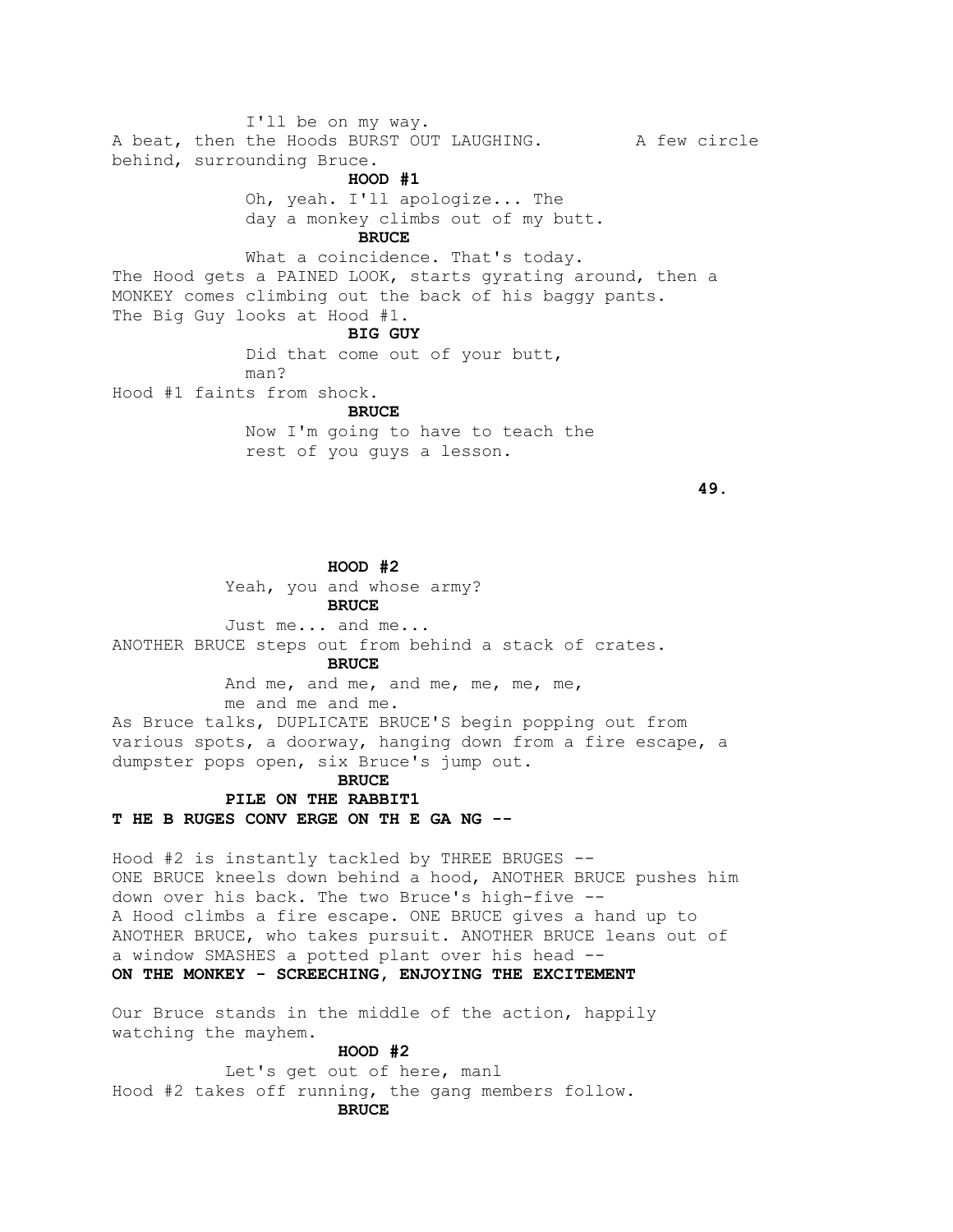Okay guys, Kum Ba Yal The Bruce's jog over, leaping and diving into Bruce's body.  **BRUCE** I'll take it from here. Bruce takes a deep breath, OPENS HIS MOUTH WIDE, RELEASING A **SWARM OF LOCUSTS --**

 $\sim$  50.

## **EXT. ALLEY - CONTINUOUS**

The gang streams out of the alley screaming, COVERED IN **LOCUSTS.** Bruce exits the alley, the monkey at his side. He looks down to the monkey.

#### **BRUCE**

 Back home for you, little one. The monkey takes off back into the alley, as we see HOOD  $#1$ stumbling to his feet.

# **HOOD #1**

 NoI NOOOOO1 He takes off running, the monkey in hot pursuit. **ON BRUCE** He belches and one last locust flies out. He reacts to the unpleasant aftertaste and walks off.

 **CUT TO:**

# **CLOSE ON - BRUCE**

We widen to an UP ANGLE of him standing on the top of Buffalo's tallest SKYSCRAPER. Clouds swirl behind him. He looks out over the vast city lights, opens his arms and proclaims to the world.

# **BRUCE**

# **I AM THE LORD THY BRUCE ALMIGHTY. MY WILL BE DONE I**

Bruce poses in dramatic god-like form, lightning crashes behind him. He is an awesome god.

**INT. BRUCE AND GRACE'S APARTMENT - NIGHT**

Grace sits on the floor next to the coffee table with a box of photos working on the album. She takes a sip of wine, sets down the glass. Sam walks over and laps up the wine.

 **GRACE** (to Sam)

 Well, at least I have someone to drink with. Grace hears Bruce coming up the stairs, singing.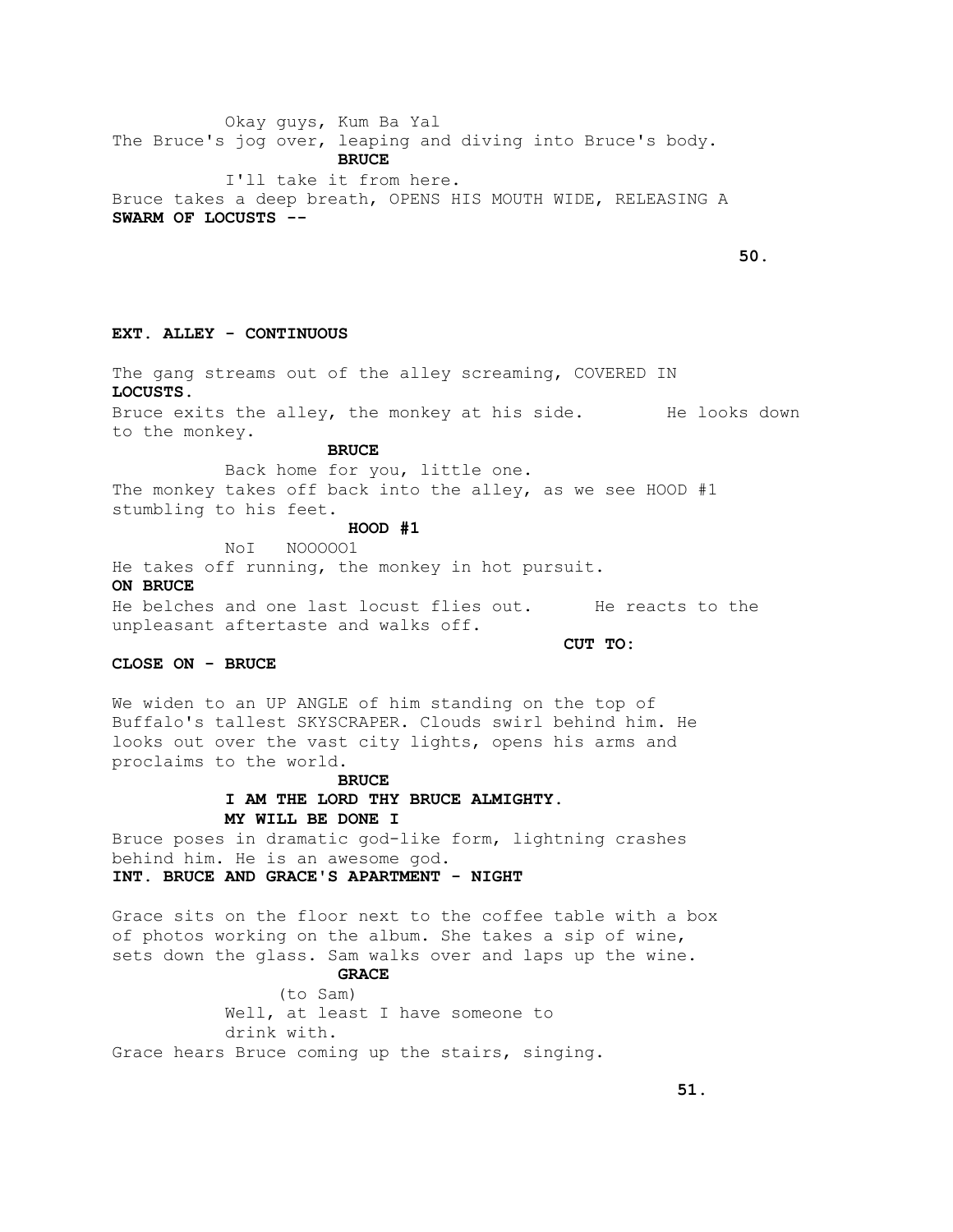## **BRUCE**

What if God was one of us. . . Just a slob like one of us... Just a stranger on a bus... Trying to make his way. . . Grace reacts a bit surprised by Bruce's happy tone, she gets up, opens the door and there stands BRUCE, beaming smile, holding a very unique BOUQUET OF FLOWERS.  **BRUCE** (finishing song) ...home.  **GRACE** (re: the flowers) Oh, my God.  **BRUCE** You can call me Bruce.  **GRACE** Where have you been? You're so...happy.  **BRUCE** Who wouldn't be on a night like this? (holding out the flowers) For you. Grace takes the flowers, gives Bruce a kiss, still sizing up his mood.  **GRACE** These are amazing. What are they?  **BRUCE** It's a totally new breed. A cross pollination between tulips and Daisies. I call them Todayzees.  **GRACE** Todayzees? Okay... Grace goes to put them in water. **INT. KITCHEN - CONTINUOUS GRACE** Bruce, is there something you're not telling me?  $\sim$  52.  **BRUCE**

> Nothing of this world. Why?  **GRACE** What do you mean, why? Last night you weren't exactly happy with life.  **BRUCE**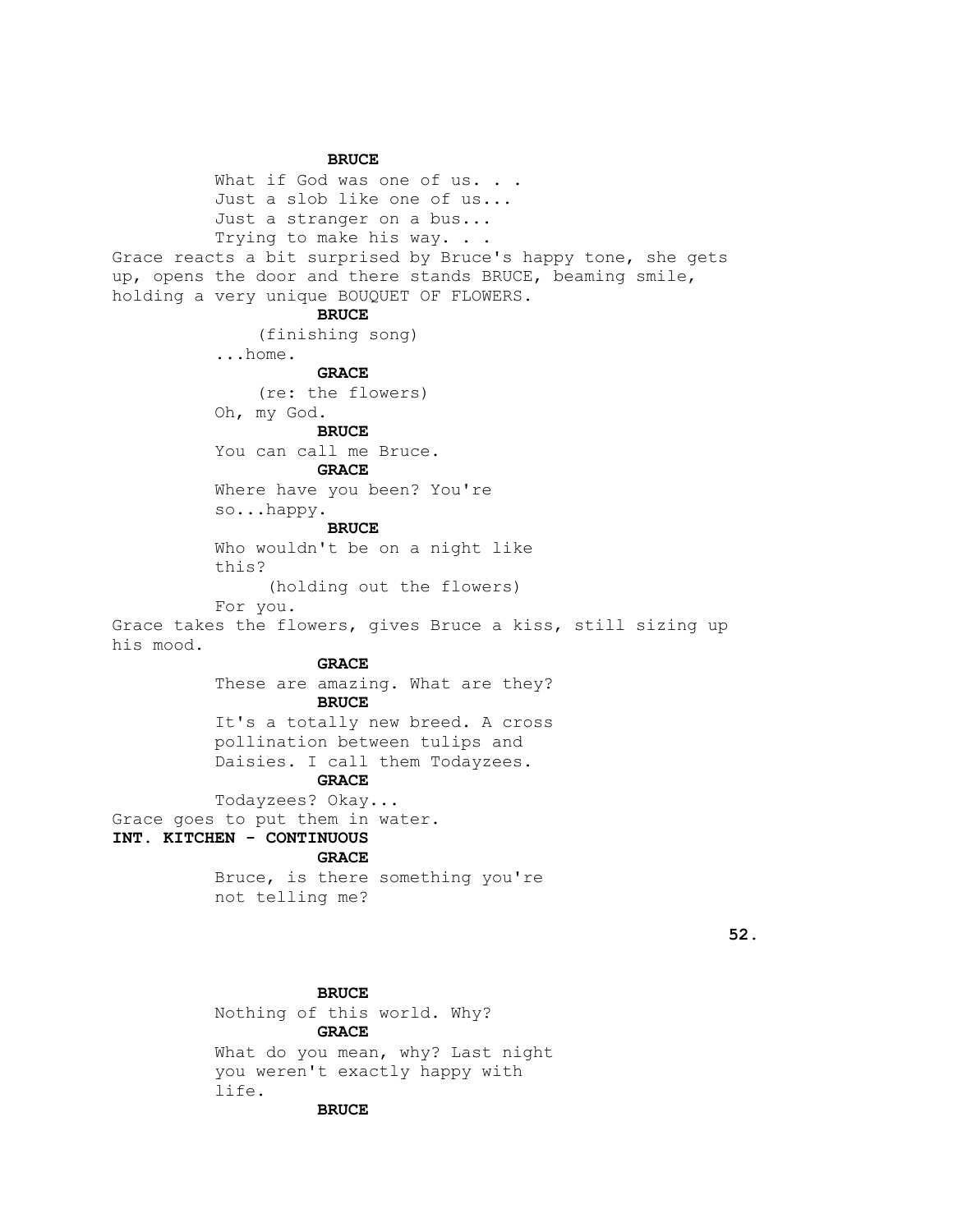Last night, I was only human. Bruce backs out of the kitchen seductively. **INT. LIVING ROOM - CONTINUOUS** Bruce breezes through, casually instructs the stereo as he passes.  **BRUCE** CD 4, Track 7. The Stereo illuminates and Barry White music plays. **EXT. BALCONY - CONTINUOUS** Bruce opens the doors, steps onto the balcony. He surveys the cloudy sky, reaches up with his hand and ERASES THE **CLOUDS, LIKE ON A CHALKBOARD.** Still not completely satisfied he reaches up toward the moon and makes a LASSOING MOTION, THEN BEGINS TO PULL.  **CUT TO: OUTER SPACE - BEHIND THE MOON** Earth far off in the distance - And with a THUNDEROUS RUMBLE the MOON starts MOVING CLOSER TO EARTH. **BACK TO SCENE** Bruce adds a finishing touch by adding several stars with points of his finger. Grace joins Bruce on the balcony and is taken aback by the perfectly orchestrated sky.  **GRACE** Wow, it really cleared up. I've

 never seen the moon that big. Bruce puts his arms around Grace from behind.

 $\sim$  53.

# **BRUCE**

 We shouldn't waste it. Bruce starts kissing her neck. Grace turns, .they kiss and a METEOR SHOWER lights the sky behind them. The kiss ends.  **BRUCE**

Bedroom.

# **GRACE**

 Five minutes. **INT. BEDROOM - NIGHT**

Grace grabs a neglige from the drawer, heads into the bathroom. Bruce enters, adjusts the ambience of the room, BLOWS THE LIGHTS OUT with a quick puff of air, LIGHTS CANDLES with a gesture. His clothes magically fall away.

# **INT. BATHROOM - CONTINUOUS**

Grace slips her neglige on, begins brushing her hair.  **GRACE** I'11 be out in a minute.  **BRUCE (O.S.) \***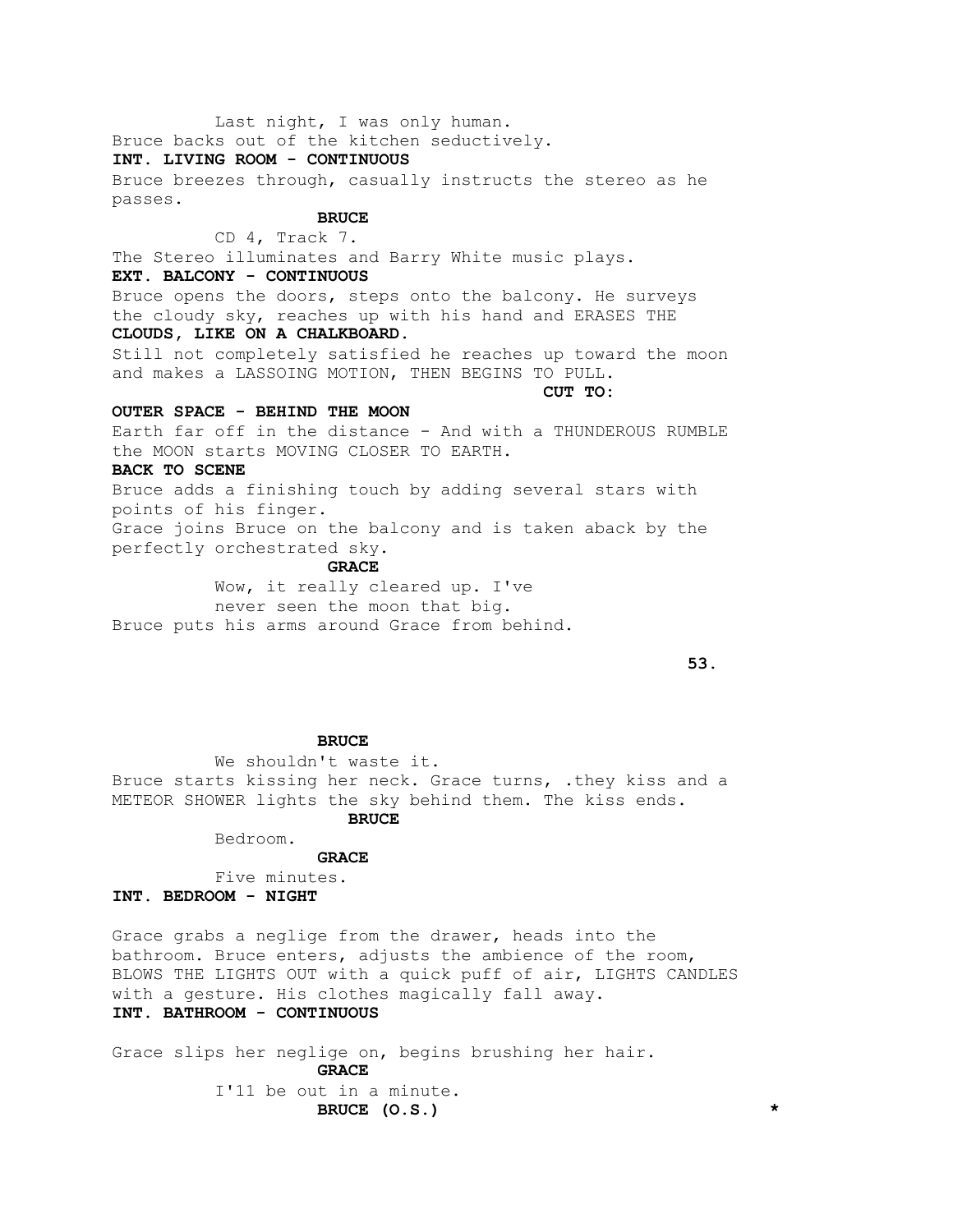Don't rush yourself. Sometimes anticipation can heighten the \* pleasure. Grace SHUDDERS a bit at the word "pleasure", quickly finishes \* brushing, picks up her lipstick. \*  **BRUCE (O.S.) \*** It's a funny thing about, pleasure. GRACE'S KNEES BUCKLE, causing the lipstick to smear across \* her face. She sits down on the toilet seat to get a hold of \* herself.  $\star$  **BRUCE (O.S.) \*** It can be extremely pleasurable. Grace has a very POWERFUL ORGASM and slides off the toilet \* out of frame to the ground.  **GRACE \*** (out of control) \* Oh, oh. Oh my...  $\star$  **CUT TO: \***

 **54.**

#### **BRUCE**

Standing at the door with both arms extended toward the bathroom like an WARLOCK CASTING A SPELL. Suddenly the light hits him from the open bathroom door and he quickly strikes a casual pose. Grace stands in the open doorway, panting like an animal. She dives on Bruce, attacking him. **INT. KITCHEN - MORNING ON TV - THE MORNING NEWS MORNING REPORTER** In international news, Japanese relief workers are staging a desperate effort to rescue hundreds of people stranded by a freak tidal wave that hit Kitamoto City... We see remote footage of Japanese families being airlifted from root tops.  **MORNING REPORTER** Scientists say the tsunami may have been caused by what they're describing as "unusual lunar activity." More on this, as it develops. . . Grace half watches the newscast as she finishes breakfast. **INT. BEDROOM - MORNING** Bruce lies blissfully asleep. Big smile, life is good. Then, we hear WHISPERING - Like distant voices MURMURING all at once. Bruce wakes with a start. He looks around puzzled, sticks his finger in his ear checking his hearing as the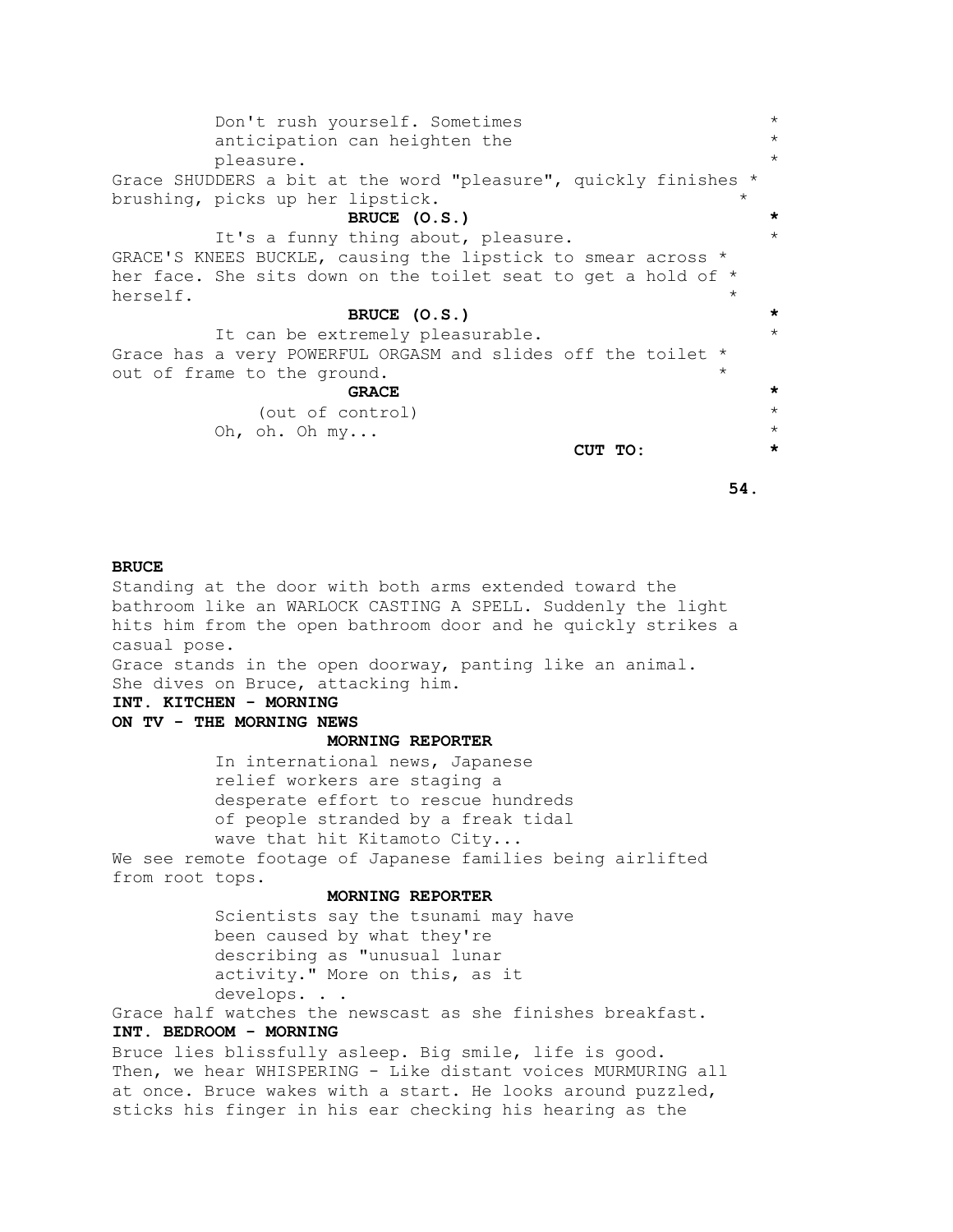voices fade away. **ANGLE - SAM** Circling, getting ready to go on the carpet. Bruce casually warns.  **BRUCE**

Sam. Uh uh uh.

 $\sim$  55.

Sam looks at Bruce for a beat, then walks into bathroom, raises the toilet seat with his nos e, and STANDS UP ON HIS **TWO HIND LEGS, HOLDING HIS SNAUSAGE WITH HIS FRONT PAWS (NO,** WE DON'T SEE IT) AND STARTS TO GO. He looks proudly back at Bruce.

## **BRUCE**

Good boy.

## **INT. KITCHEN**

Grace places breakfast on the table. Bruce comes out, fully dressed with a spring in his step.  **BRUCE** Good morning.  **GRACE** (gushy-lovey, sing songy) Good morning. Cooked you grilled cheese.  **BRUCE** Oo, my favey. Bruce sits, Grace sets down his plate, leans close.  **GRACE** Last night was just...  **BRUCE** Heavenly?  **GRACE** Mmm hmm. Bruce enjoys his grilled cheese.  **GRACE** It's funny, but when I woke up this morning, It felt like my boobs were bigger. Bruce looks away, guilty, trying to be nonchalant.  **GRACE** (holding them up) Do they look bigger to you?  **BRUCE** Huh? Ah, no, they, ah, look the same to me.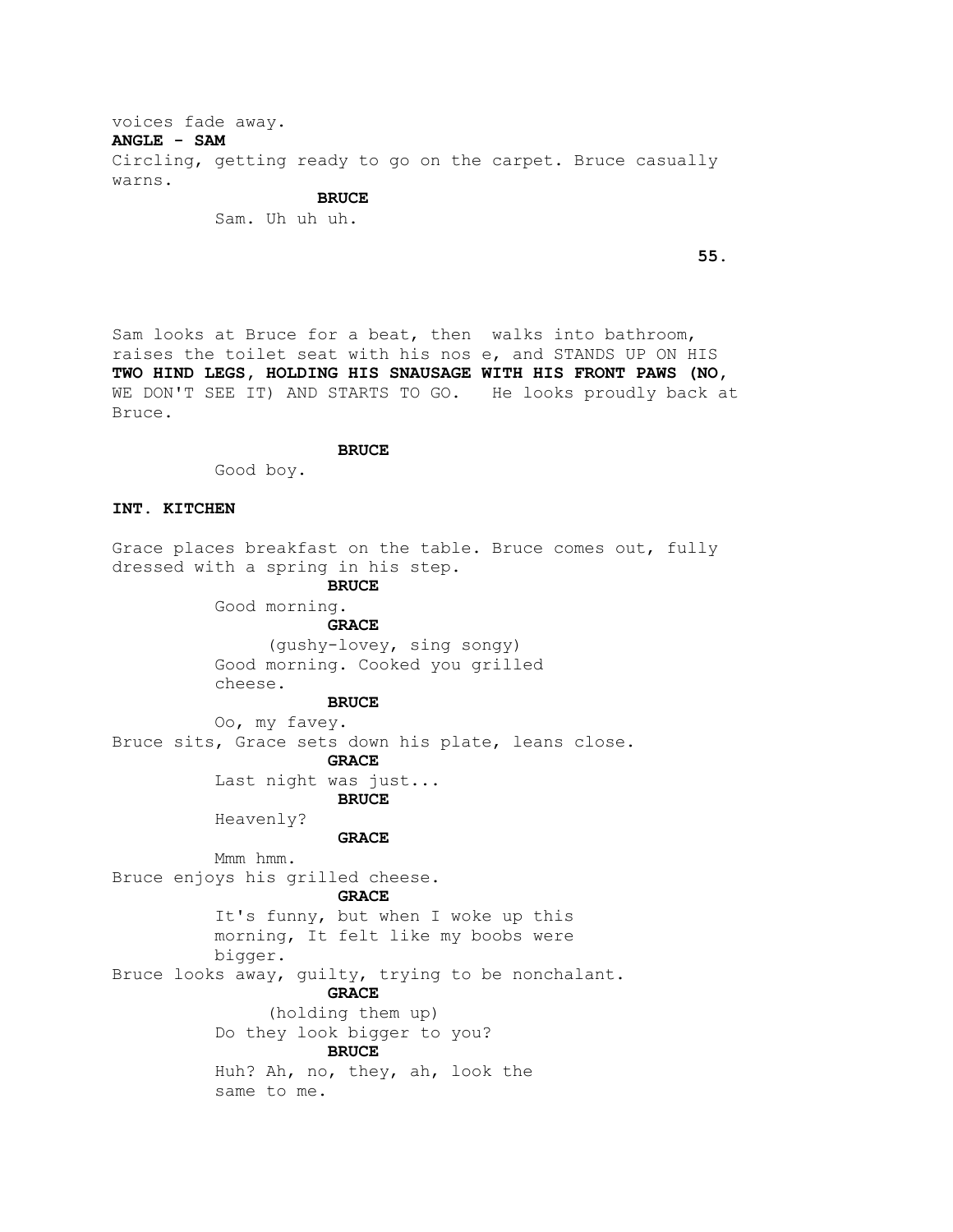They aren't. They are clearly bigger. She holds them.  **GRACE** They're definitely bigger. They feel huge to me. Bruce throws up his hands.  **BRUCE** You got me. Probably just a hormonal thing. (takes a quick final bite) Well, enjoy your breakfast, I've gotta run.  **GRACE** Where are you going? He stops, turns. A new confident Bruce.  **BRUCE** To get my job back. **MUSIC UP: EXT. BRUCE'S APARTMENT - DAY** Bruce heads for his severely beat-up junker car whistling "What if God were One of Us." **INT. BRUCE'S CAR CLOSE ON - BRUCE** He gets in, fastens his seat belt, as two teenagers cruise by on skateboards, stop outside Bruce's window.  **TEENAGER** (sincerely impressed) Wow, nice car man.  **BRUCE** Well, it gets me from A to B. **MASTER - STREET** Reveal Bruce's car is now a brand new MERCEDES 2003 VISION SLR. He starts and revs THE POWERFUL NEW ENGINE and peels out.  $\sim$  57. **EXT. CITY STREETS - DAY** Bruce turns the corner into bumper to bumper traffic. No

problem, the traffic magically opens up for him, cars instantly swerving right and left clearing a path for Bruce. He waves as he passes.

 **BRUCE**

 And the last shall be first. **EXT. POLICE TRAINING CENTER - DAY**

A POLICE DOG, HANK, performs some standard TAKE DOWNS by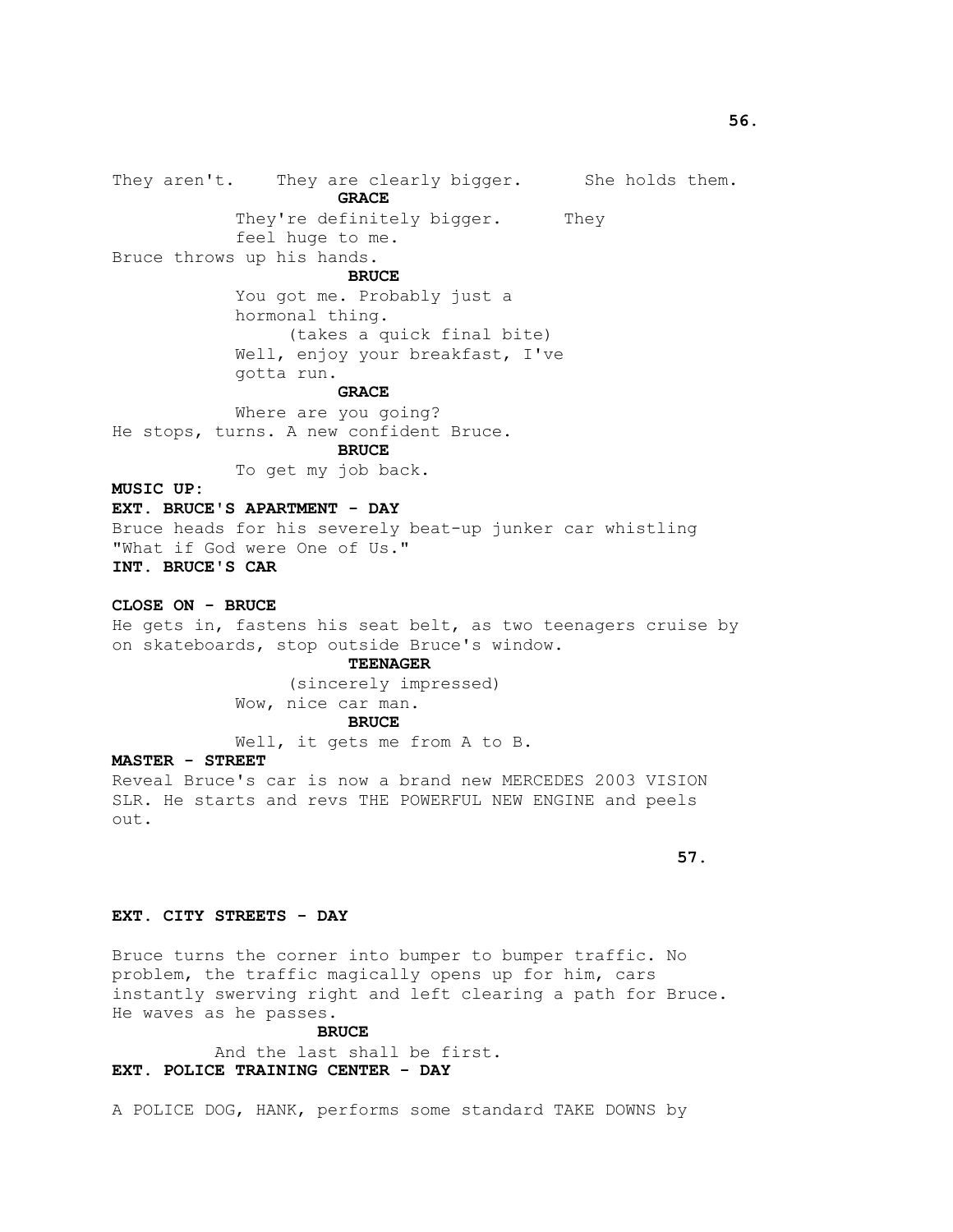"attacking" a "criminal" (trainer) on the run. PHIL, a reporter from a rival station is wrapping up his story.  **PHIL** I certainly wouldn't want to be a fugitive on the run with Hank, Buffalo's number one police dog, on the job. This is Phil Sidleman reporting from The Police Canine Training center. (beat) And cut it. Let's go, guys. The crew start to wrap up. **ANGLE - BRUCE** Watching the action from the side, holding his own home video camera. Phil spots him.  **PHIL** Hey, channel seven, right? You're the guy that went crazy.  **BRUCE** Yeah, I had a bad day. But things are lookin' up.  **PHIL** What are you doin' here?  **BRUCE** Just lookin' for a story.  **PHIL** (waving the video tape) Well, this pond's fished out. Pretty standard stuff anyway.

 $\sim$  58.

# **BRUCE**

 I don't know. My instinct tells me there's something more.  **PHIL** Well, go with that. It's served you well in the past, right?

Phil and a couple of his crew laugh, as they load the last of their equipment into the van and shut the doors.

## **TRAINER (O.S.)**

Hey, Hank found something1

Phil turns back, Bruce and he exchange a glance.

Hank is DIGGING FURIOUSLY, making a BIG HOLE. The Policeman jogs over, joins the trainer. They watch as TWO DRESS SHOES ARE UNCOVERE D IN THE DI RT. Hank BARKS.

#### **POLICEMAN**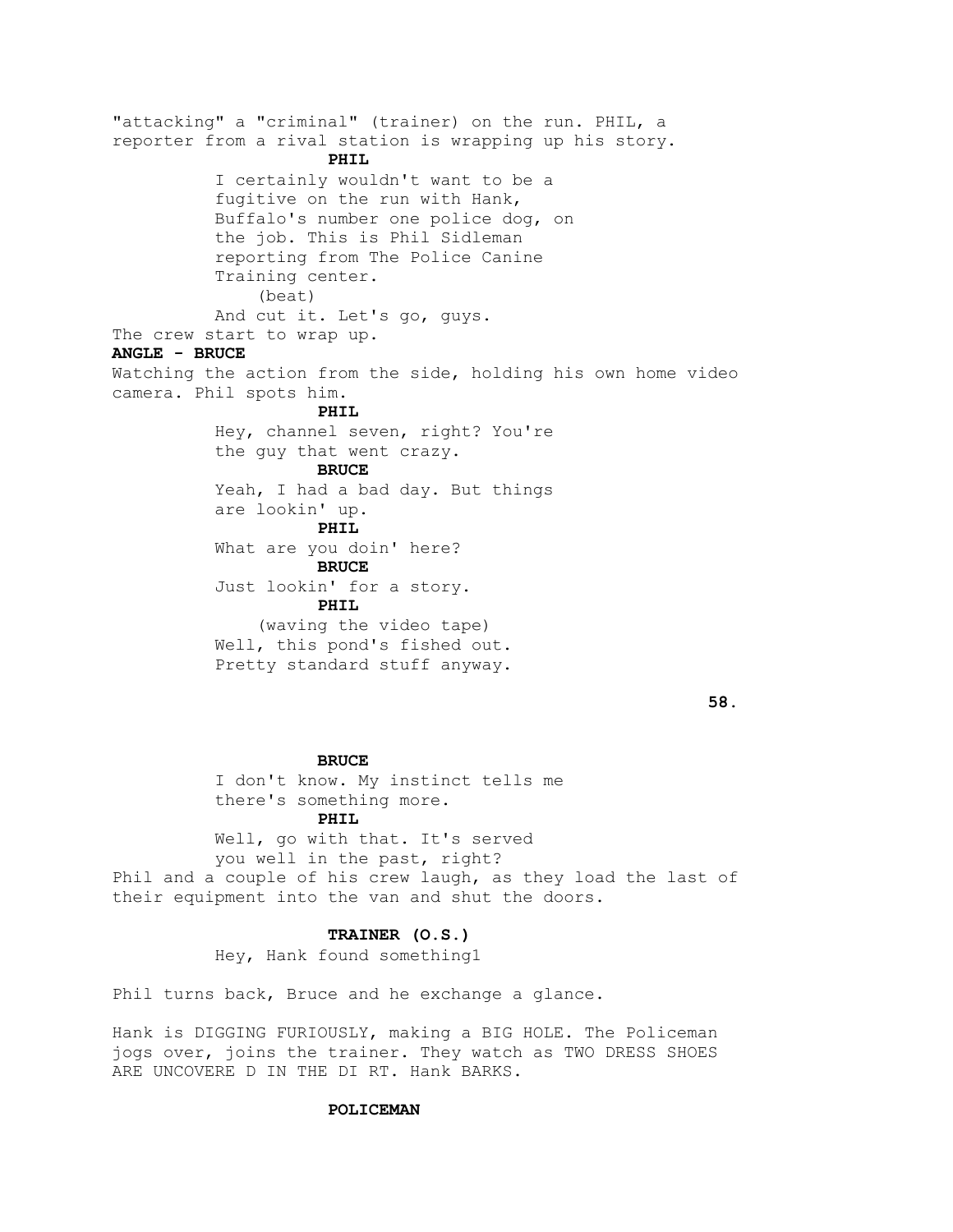We got a bodyI

 **PHIL**

 (to his crew) Shit. Get the camera, now!

#### **EXTREME CLOSE ON - THE VAN'S DOOR LOCK**

It LOCKS AUTOMATICALLY. The CAMERAMAN yanks at the door.

# **CAMERAMAN**

 It's locked and the keys are inside I Bruce casually turns his camera on, gives Phil a "tough break" look, heads for the scene, as Phil and his crew scramble around the van.

 **CUT TO:**

## **ON A TV ·**

#### **DAN RATHER**

 The body of Jimmy Hoffa was uncovered in a field today outside of a canine training center in Buffalo New York. Local Buffalo freelance field reporter Bruce Nolan was the first on the scene...

 $\sim$  59.

We cut to the pre-taped story. Bruce stands with Hank and his trainer before camera, the body being exhumed from the ground behind him.

#### **BRUCE**

 Since the disapearence of Teamster president Jimmy Hoffa in the nineteen sixties, his whereabouts have remained one of this country's great unsolved mysteries. That is until just moments ago, when during a routine training session, a police dog named Hank sniffed his way right into the history books. As you can see behind us, the body is being carefully exhumed and will be transported to a hospital facility where DNA testing will confirm the identity. That, of course, only a formality as in a bizarre twist, the body was found buried with a birth certificate and complete set of dental records.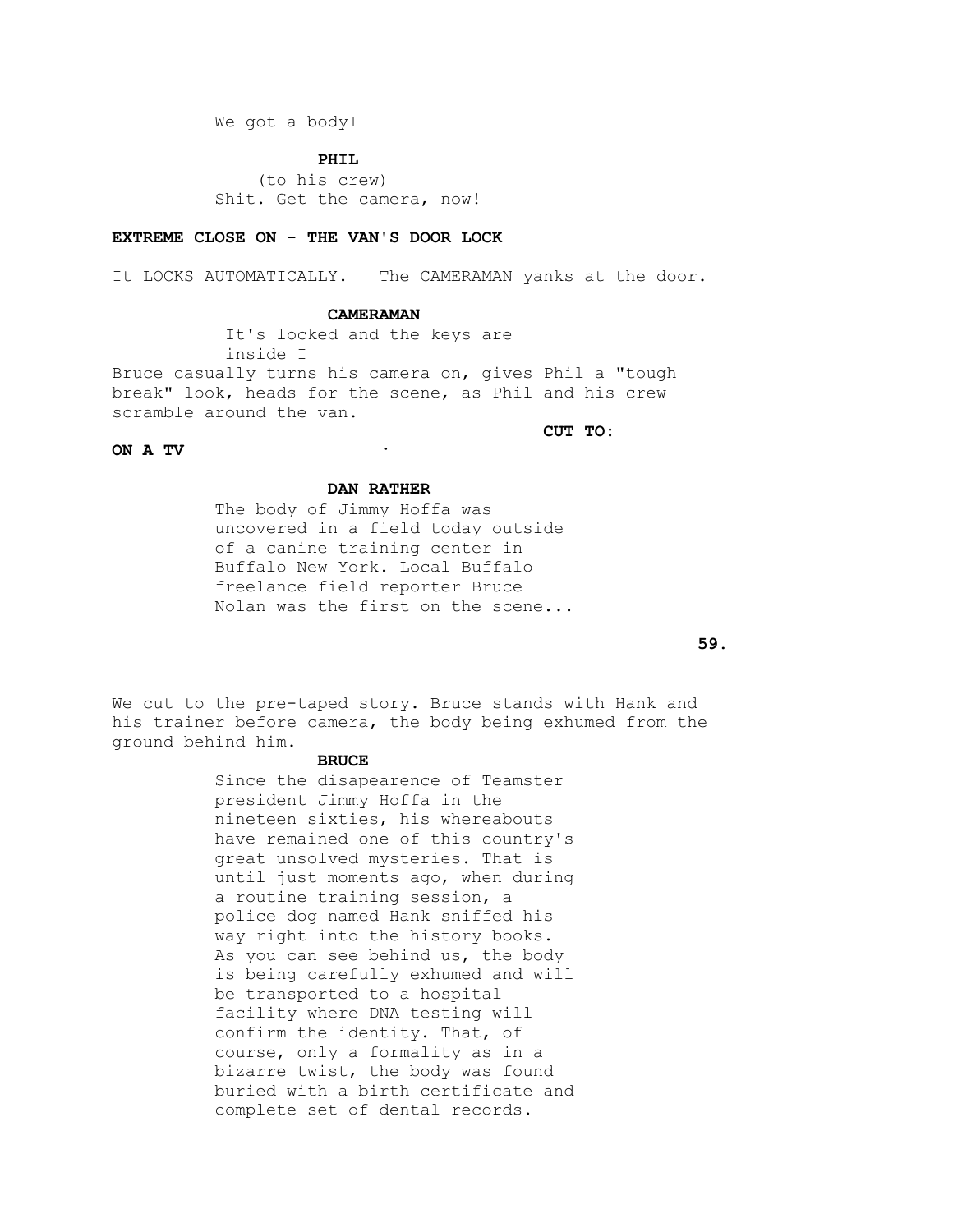(rubs Hank's neck) Sort of a two-in-one for Hank today, as moments later, he busted a local news camera crew with four kilo's of marijuana.

We see footage of PHIL AND HIS NEWS CREW, being cuffed on the ground, as large stacks of marijuana plants are being pulled from the van.

#### **PHIL**

 I've never seen it before, I swear I **EXT. NEWS STATION - DAY** As Bruce pulls up in front of the building the NO PARKING SIGN flies back into the bushes and the RED CURB TRANSFORMS TO GREEN as though being sloppily painted with invisible brushes. Bruce exits the car and smooths past the Homeless Sign Guy, who sits in his usual spot. His sign reads:

**"HEAVEN IS AT HAND. LEGGO YOUR EGGO."**

## **INT. NEWSROOM - DAY**

Bruce cruises through the office, fielding greetings.

 **60.**

#### **VARIOUS OFFICE STAFF**

 Nice Job, Bruce...Way to go, buddy...GO get 'em, Bruce, etc. Susan Ortega smooths up to Bruce.  **SUSAN ORTEGA**

Hi, Bruce.

#### **BRUCE**

 (surprised) Oh, Susan.. Hi.  **SUSAN ORTEGA** Good work, I'm impressed. She give's Bruce a "look" and continues on. Bruce is a bit inflated by the encounter. Bobby the pastry cart guy wheels his cart up along side.  **BOBBY** Hey, Br uce . N ice job , m an. Wa sn' t the same without you around here, pal. (leading) I hear Jack wants to see you.  **BRUCE** That's the word.  **BOBBY** You're going to need your energy in there. Can I interest you in a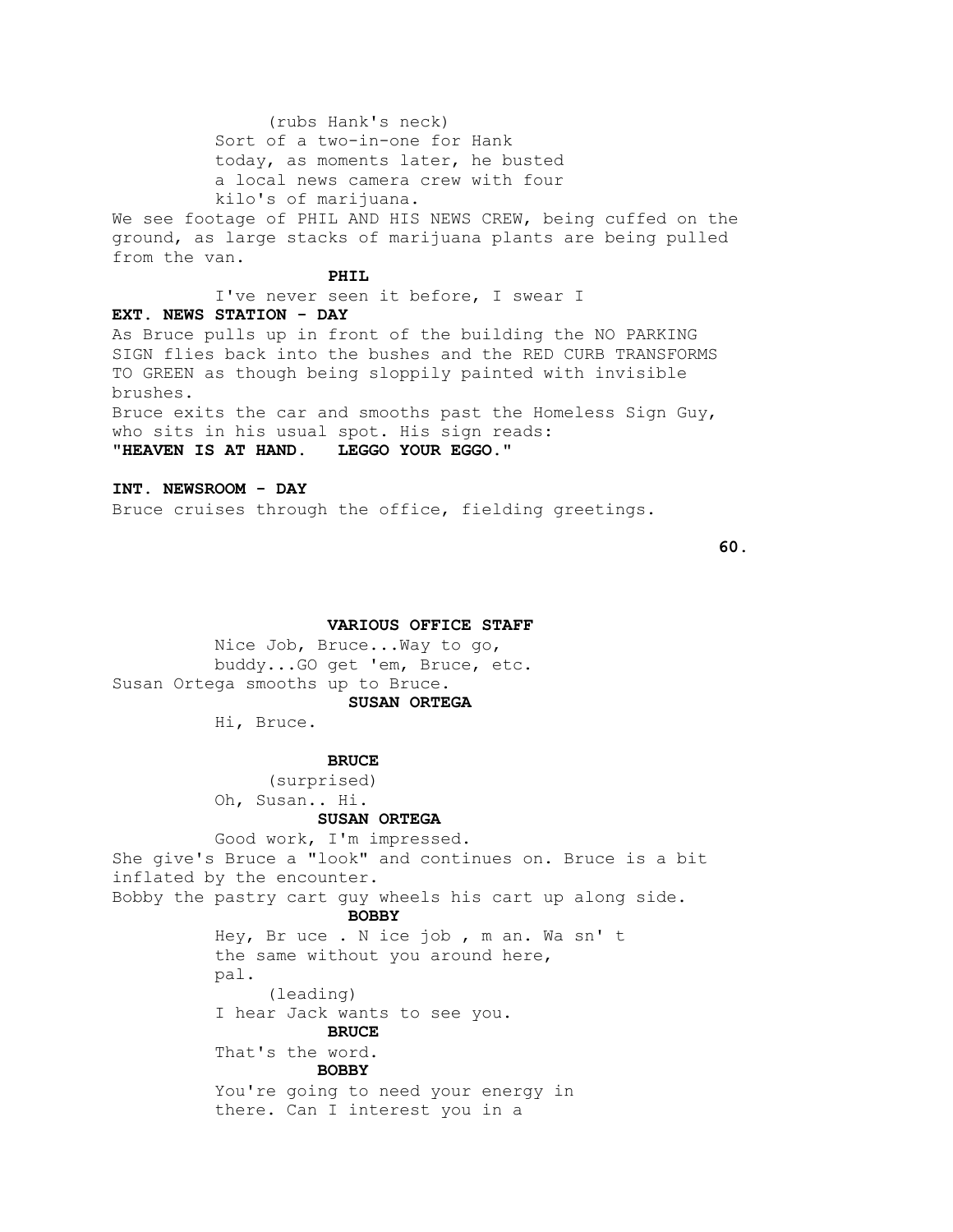donut?

 **BRUCE** No, thank you, I'm not hungry.  **BOBBY**

 **BRUCE**

Coffee?

No.

 **BOBBY** Fiber grain bar with bee pollen and Spiralina?  **BRUCE** I'm really not interested.

 **61.**

 **BOBBY**

 Yeah, I don't blame 'ya, they taste like grass. Bobby CUTS BRUCE OFF WITH HIS CART. Bruce is forced to stop.

## **BOBBY**

 Tell you what? I wasn't going to break it open until lunch time, but I made a batch of rhubarb that you have got to try.  **BRUCE** Bobby, I--  **BOBBY** Come on, it's my mother's recipe she's practically cripple... Bobby forces a ladle of rhubarb out at Bruce.  **BRUCE** No, I really- no...  **BOBBY** Open up, that's it, here comes the news chopper... (makes sound of Chopper)  **BRUCE** No, Bobby.. Bobby N01 I said I didn't want anything. (turns, heading off) Damn you... Bruce continues off, as Bobby stops cold, adopts an odd expression, then his EYES ROLL UP IN THEIR SOCKETS, SPIN ALL **THE WAR AROUND, THEN GLOW RED. LITTLE HORN BUMPS PUSH UP** FROM HIS SKULL. He turns instantly demonic.

An overly PERKY FEMALE OFFICE WORKER approaches Bobby from behind.

## **FEMALE OFFICE WORKER**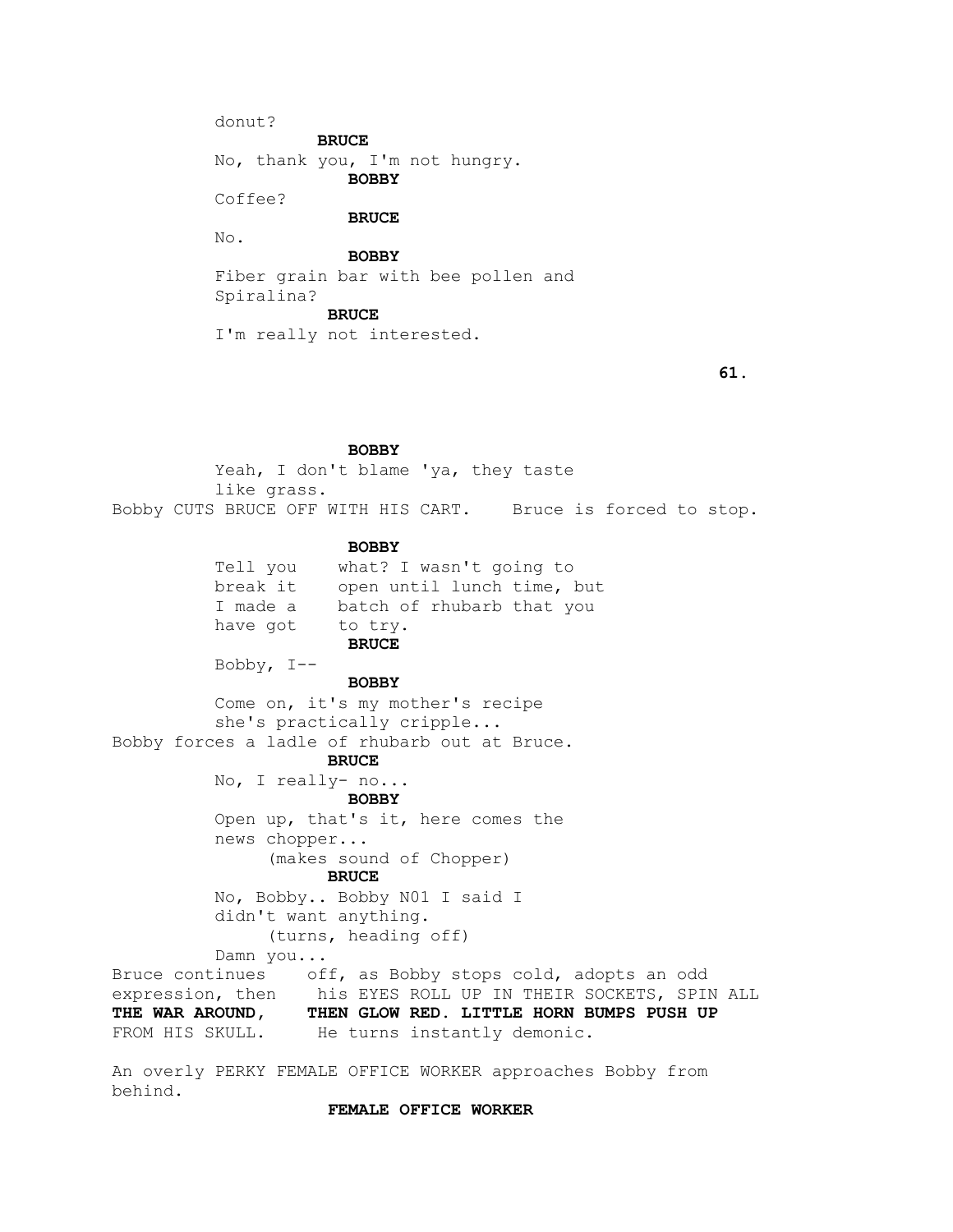Hi, Bobby. Is there any of that split pea soup left? She is instantly hit in the chest with a stream of green vomit. A beat and Bobby offers out a plastic spoon. **INT. JACK'S OFFICE - DAY**

#### **ON JACK**

|  | 6 2. |
|--|------|
|  |      |

He sees Bruce enter, immediately perks up.  **JACK \*** (big laugh) \* The re he i sl Ho ff al H a i W h a t a r e  $*$ the odds of that?  $*$ **BRUCE**  $\star$  (laughing along with him) \* Ha! What are the odds?  **JACK** Look, I'll be straight. We want you back, Bruce. I want to tell you, it wasn't my decision to let you go. When the big guy gives the order, I gotta...  **BRUCE** No harm no foul, Jack. I needed some time off to reassess my goals and get in touch with my true self.  **JACK** You did that in a day?  **BRUCE** Imagine what I can do with seven. Jack pauses for an awkward beat. His face grows serious.  **JACK** I haven't been the best father in the world.  **BRUCE** What's that?  **JACK** I cur se a lo t. I c hea t on my ta xe s. My w ife u se d t o mak e my kids call me, when she was alive... (breaking down) ...Now, I go to strip clubs, and dri nk a ll nig ht. Bu t at le ast their open unt il four. W hat are you doing tonight?  **BRUCE** Oh, I'm busy doing...things. Jack recovers, rejuvenated.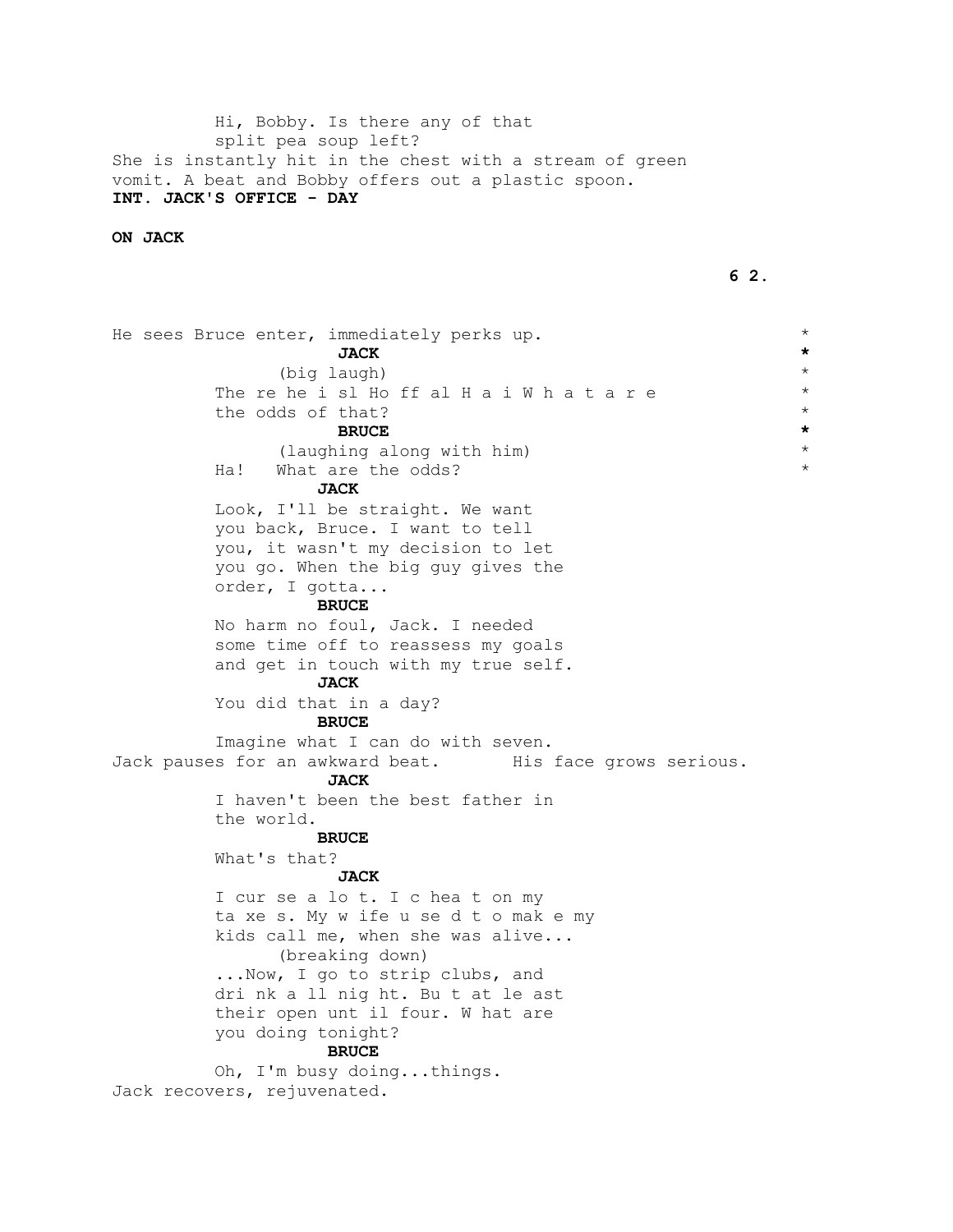**JACK** Yeah, I gotcha. It feels good to get that out. Thank you. Jack gives Bruce a big hug.  **JACK** Look, it's not in my power to give you a nchor, but as far as field repor ting goes, if you're looking for a bump.  **BRUCE** Jack, don't worry about that. Just give me a camera and a crew and I'll give you the news. Bruce exits. Jack likes the new Bruce. **INT. NEWSROOM** Bruce heads out as The Eyewitness News opening plays on several monitors. Susan Ortega opens.  **SUSAN** Good evening and welcome to Eyewitness News at six. I'm Susan Ortega.  **EVAN** And I'm Evan Baxter. And here's what's making news... This stops Bruc e. He watc hes Evan on a newsr oom monit or. A devilish smile forms on Bruce's face.  **EVAN** A potential scandal with the Buffalo P.D. surfaced today when... Evan's voice suddenly becomes HIGH PITCHED, like a girls.  **EVAN** (falsetto) ...the mayor demanded that the Chief of Police issue... (clears his throat) ...Uh-hum, that the Chief of Police... Evan tries to clear his throat again, but his voice remains **HIGH PITCHED.**

**64,**

**-^ EVAN** (j · (falsetto) 1<sup>^</sup> 1<sup>o</sup> ...the Chief of Police issue a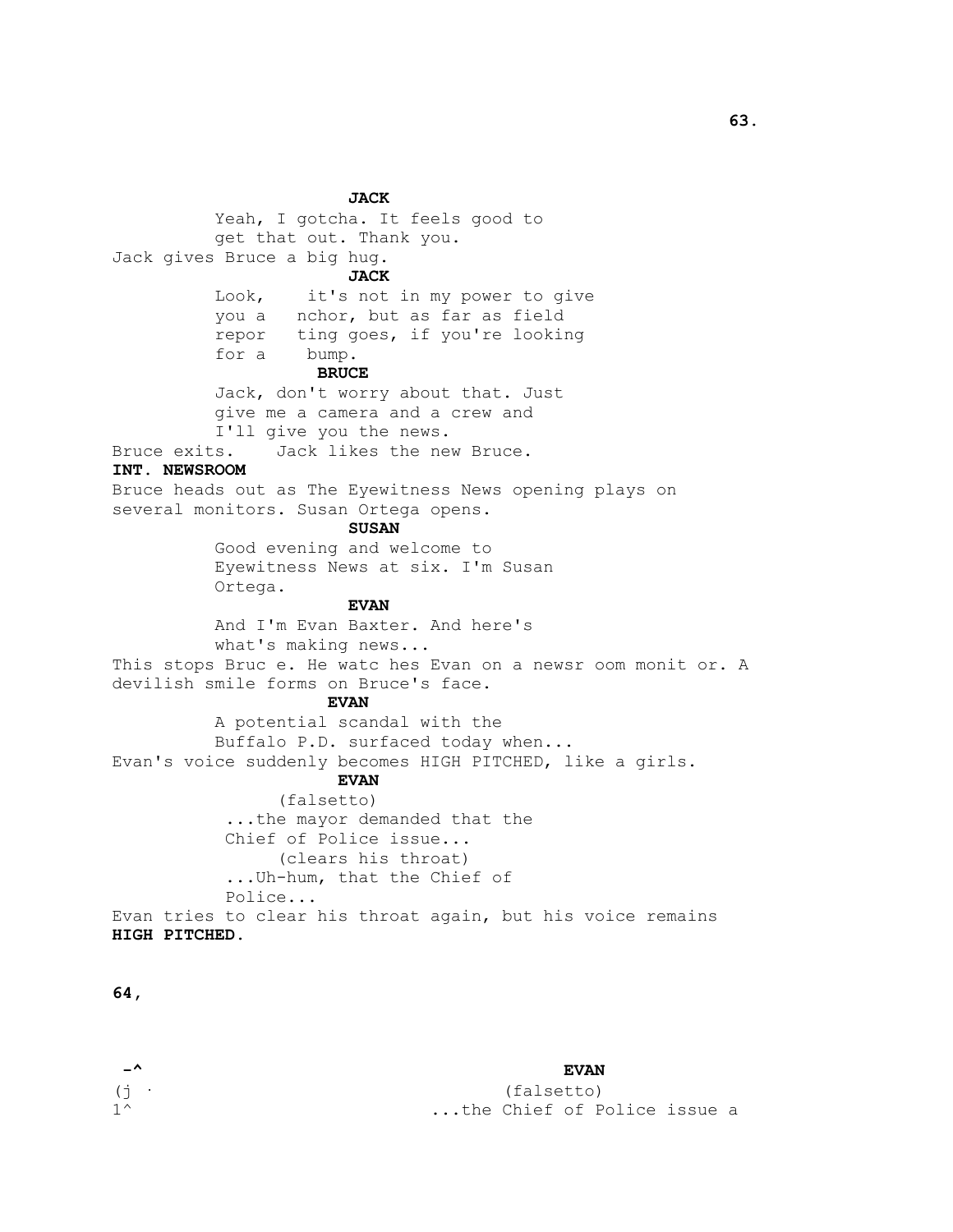response over allegations made b. . . y  **INT. JACK'S OFFICE - SAME TIME** *<u>JACK</u>*  What the hell is that? Evan is starting to visibly sweat. *EVAN*  (falsetto) I'm sorry. There seems to be something. Evan shoots Susan a look to cover for him. Susan tries to cover with a joke. **SUSAN**  Looks like my new co-anchor may need a glass of water. She laughs, Evan laughs in a RIDICULOUS HIGH PITCHED GIRLY L AU GH tha t m ak es it ev en w or se . H e s ip s th e w at er a nd hi s **/·" "" N** VJ voice returns. *EVAN*  Ah, there we go. Sorry about that. The Prime Minister of Sweden visited Washington today as my little tiny nipples moved to France- Evan stops cold, staring at the teleprompter.  **INT. TV STUDIO - CONTINUOUS** The Director in the booth reacts.  **DIRECTOR** What did he just say? Check the prompter. The Console Operator checks the text being fed to Evan.  **CONSOLE OPERATOR** It's fine.  **DIRECTOR**

Well, signal for him to keep going.

 $\overline{\phantom{a}}$  65.

-<sup>^</sup> The Stage Manager motions to Evan, he reluctantly continues / reading.

 **INTERCUT TV STUDIO AND NEWSROOM MONITOR**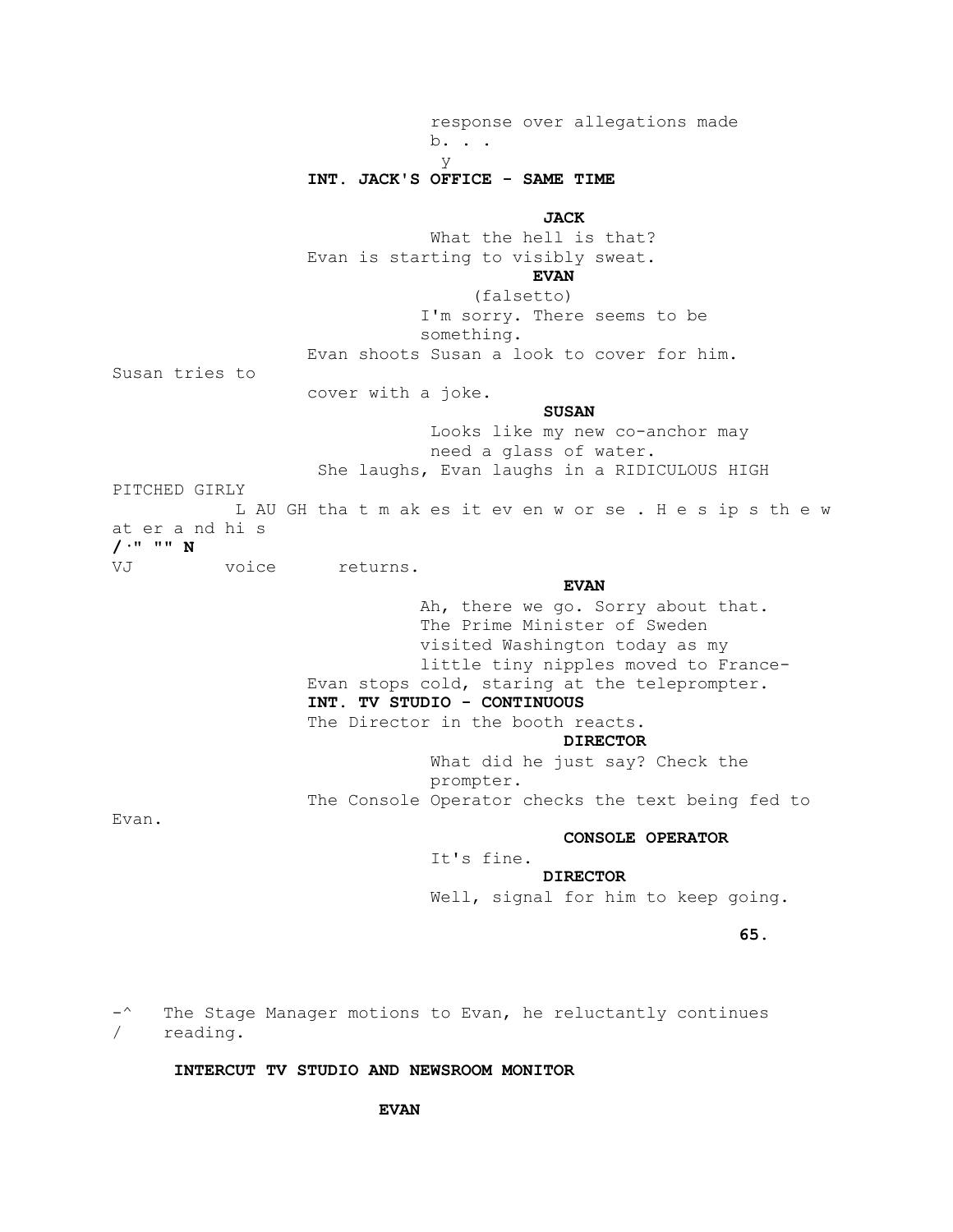The White House reception committee greeted the Prime Rib Roast Minister and I do the cha cha like a sissy girl... (urged to keep going, so continues slowly) I lika do da cha cha... In desperation, Evan shifts from the prompter to the paper script on his desk.  **EVAN** Sorry, we're having a few technical difficulties, here...  $(reading)$ In other n-n-n-n....n-n-n-n... \* Evan's NOSE STARTS BLEEDING. A sudden stream out of one \* nostril. Susan reacts. So does Jack. Bruce smiles. Evan sees the blood, tries to stop it but it only streams -/ faster. He keeps talking, but the stream increases. Susan gets up, tries to help.  **SUSAN** Somebody get some napkins. Dallas, help me.  **DALLAS** I'm not touching hinu (realizing he's on camera) I mean, I'm not really qualified. Evan's hair IGNITES.  **SUSAN** His hair's on fire! Dallas runs off.  **BRUCE** (casual to an amazed news staffer) You know, he does have a certain

**66. 66. 66. 66. 66. 66. 66. 66. 10. 10. 10. 10. 10. 10. 10. 10. 11. 11. 11. 11. 11. 11. 11. 11. 11. 11. 11. 11. 11. 11. 11. 11. 11. 11. 11. 11.** 

Susan reaches for a water pitcher, as a crew man steps in and BLASTS Evan's head with a fire extinguisher. Evan is in shock, his face now white. The screen cuts to a "PLEASE STAND-BY" title card, then cuts to an episode of "Dragnet." ON BRUCE - It's fun to be God.

pizazz about him.

**MUSIC UP/MONTAGE UP**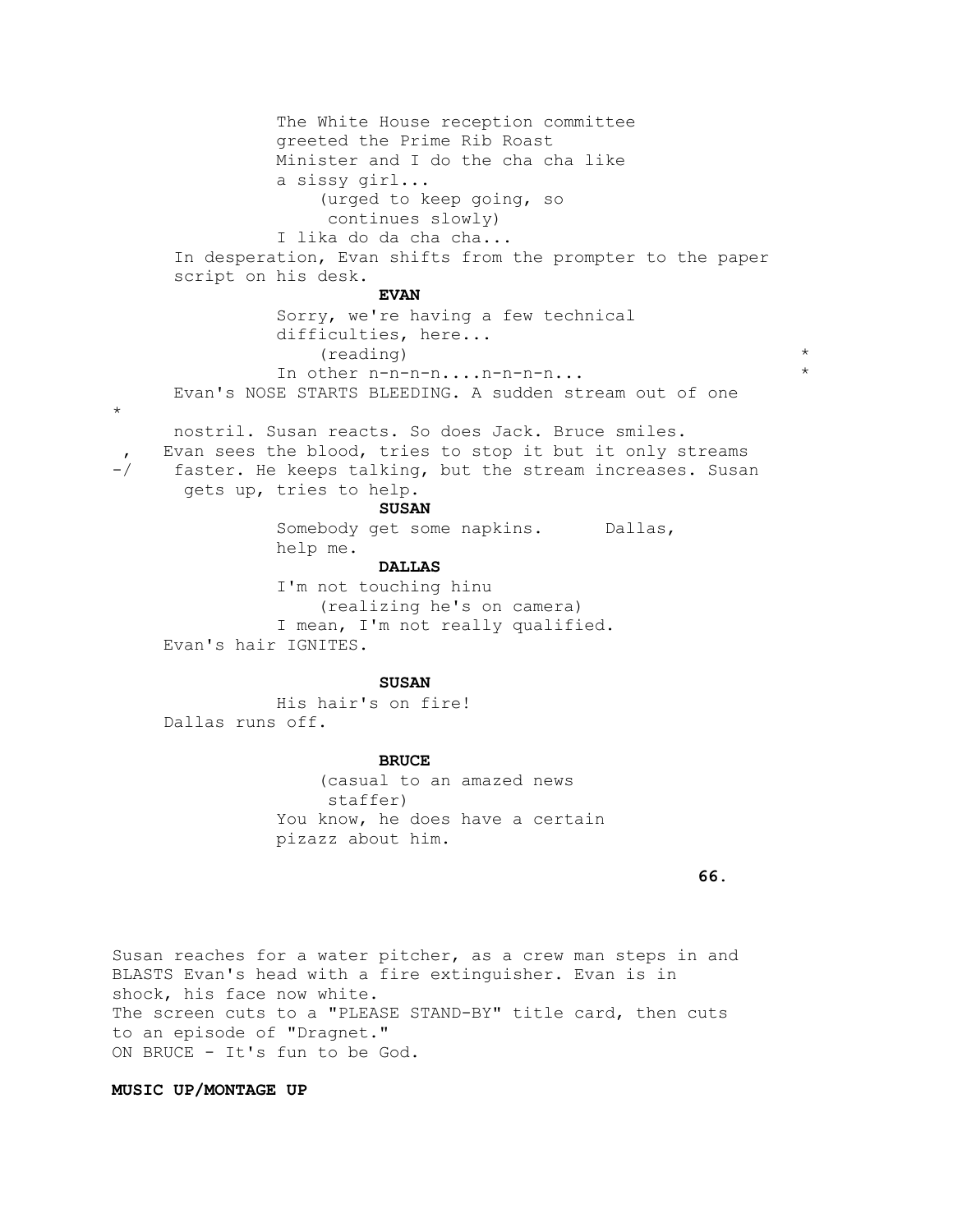**EXT. FAIR GROUNDS - DAY** Bruce is bored off his ass, interviewing some BLUE HAIRED OLD LADIES at the Mark Twain chili cook off.  **BLUE HAIRED LADY** (talks so slow you want to kill yourself) My secret is I let the jalapeno's marinade in a spicy sauce for over 24 hours before I-- We see Bruce's pained face, realizing what horrible news this is, when he gets an idea and SCHWWWWWAAAAAAM!11 AN ASTEROID CRASHES to earth behind them.  **BRUCE** Hold that thought, Hazel! (Bruce walks back toward the explosion) It seems some type of meteor or asteroid has, by chance, hit the earth right behind the Mark Twain Chili Cook Off. . . **EXT. SKY - DAY** Bruce is free-falling in full sky diving uniform.  **BRUCE** . . . So remember, it's sky diving season at Old Pete's airfield. (grabs the ripcord) This is Bruce Nolan.. (gives it a tug, doesn't budge) My rip cord appears to be a bit stuck. Bruce yanks again harder, nothing, then again and the cord rips free from the suit.  **67.**

#### **BRUCE**

 This is a very unfortunate turn of events. I'm heading toward the earth at a very precarious speed... The cameraman pops his shoot and we see Bruce continue to stream toward the ground below. He falls into a wooded area. A CAMERA ON THE GROUND picks up the coverage, runs through the brush with other BYSTANDERS to find Bruce laying on top of a BIG, HAIRY CREATURE.

#### **BYSTANDERS (O.S.)**

 He's okay...What's that?...It's Bigfoot!...Bigfoot broke his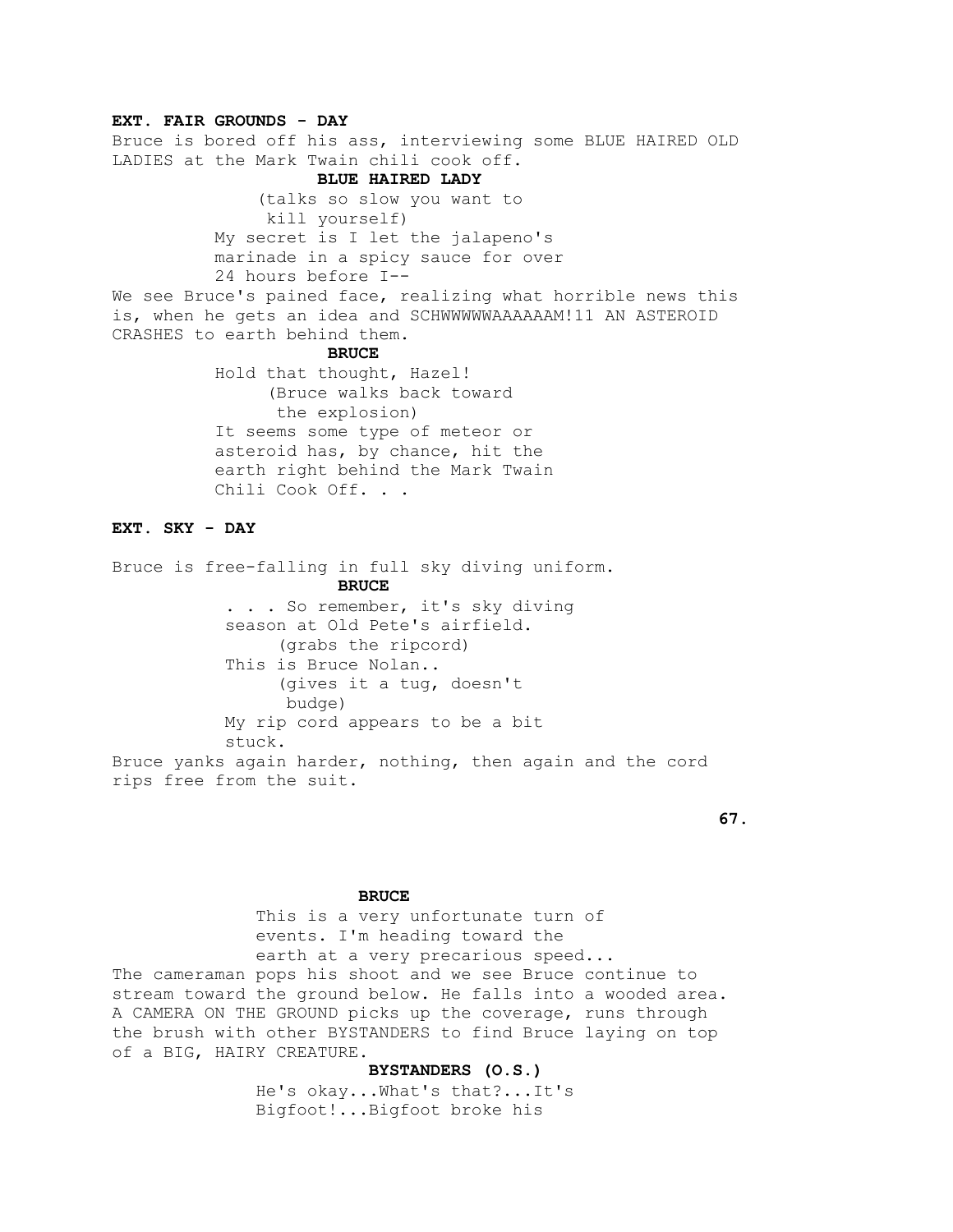fall!. . . Bruce stands groggy, points to a dazed Bigfoot.  **BRUCE** Ah ha! You are real! **INT. BRUCE AND GRACE'S APARTMENT - DAY**

Bruce sits watching a hockey game on TV. He follows the puck intently with his eyes, as though controlling it's path. **GOAL, SABERS! THE CROWD ROARS!**

 **CUT TO:**

## **G O AL , S A BE R S! TH E C R OW D R OA R S!**

 **CUT TO:**

Grace sits aside him, working on the photo album.

 **GRACE** Do you believe how they're playing? (beat) Oh, honey, would you hand me the scissors?

Bruce diverts his attention, when the Sabers screw up and the crowd GROANS. Bruce immediately turns, looks intently at the puck and GOAL, SABERS! THE CROWD ROARS! **INT. BRUCE AND GRACE'S APARTMENT - BEDROOM - MORNING**

#### **CLOSE ON - BRA CLASP**

Grace's BOOBS ARE EVEN BIGGER. Bruce is trying to help her fasten her bra, but it's a good three inches from touching. Bruce shrugs "got me."

 **68.**

**EXT. BUFFALO ZOO - DAY** Bruce is doing a report just outside the Pandas' enclosure.  **BRUCE** In the past, zoo officials have been unable to get these Panda's to mate, but that doesn't seem to be a problem today. REVEAL A MALE PANDA wholeheartedly humping another PANDA.  **BRUCE** And the mood seems to be catching o. . . n WIDE SHOT of the enclosure - PANDA'S are coupled off and humping everywhere. Mothers are frantically covering

children's eyes, ushering them away from the exhibit.

# **QUICK CUTS OF DIFFERENT NEWSCASTERS ON TV**

#### **NEWSCASTER**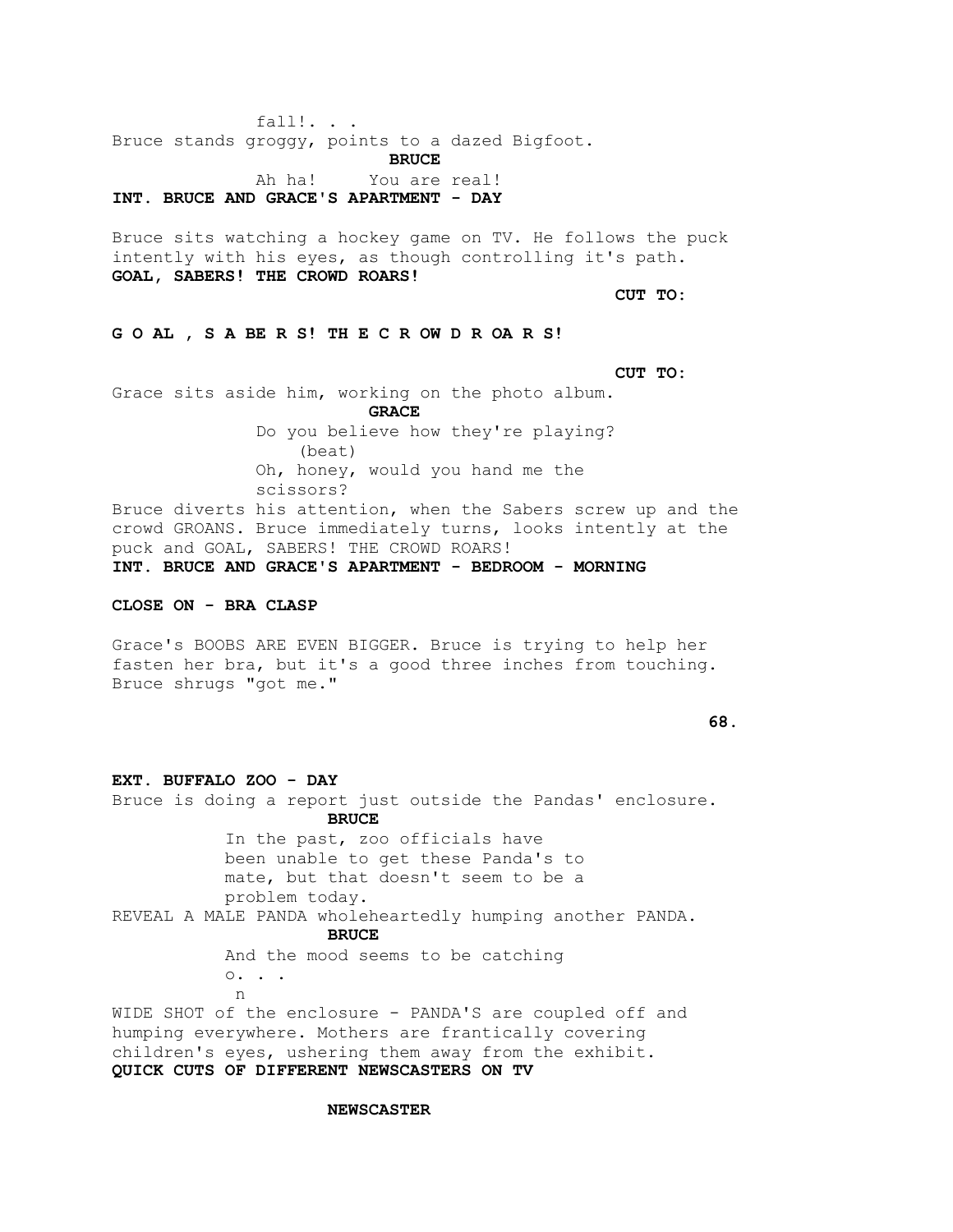His stories are all over town...  **NEWSCASTER #2** ...from unearthing Jimmy Hoffa...  **NEWSCASTER #3** ...to an asteroid crashing to earth. Bruce Nolan is rapidly becoming known as. . . **EXT. BUFFALO - DAY** A BILLBOARD being put up with a big smiling Bruce with arms extended. It reads: "Mr. Exclusive". **INT. HOCKEY ARENA - NIGHT \*** A close up of Bruce on the Jumbotron.  **ANNOUNCER \*** Ladies and Gentlemen, please  $*$ welcome Mr. Exlusive, Bu ffal o's \* own, Bruce Nolan. Bruce starts SINGING THE MOST AMAZING GOSPEL SINGER/JAZZ \* **VERSION OF THE NATIONAL ANTHEM ANYONE HAS EVER HEARD. \* BRUCE**  $\star$  Oh, say can you \* seeeEEEEeeeeEEEEEeeeee...

 **69.**

ON GRACE - IN THE STANDS Debbie turns to her, she shrugs.  **GRACE \*** I didn't even know he could sing. **INT. BRUCE AND GRACE'S APARTMENT - BATHROOM - DAY**

Grace opens the bathroom door, revealing SAM, SITTING ON THE TOILET SEAT WITH A NEWSPAPER UNDER HIS FRONT PAWS. Sam BARKS and Grace quickly closes the door.

# **INT. HOCKEY ARENA - NIGHT \***

Bruce sings, still on the same word. **BRUCE**  $\star$ 

...eeeEEEEeeeeEEEEEEEEEEEeeee. . .

**INT. BRUCE AND GRACE'S APARTMENT - BATHROOM - DAY** Bruce finishes running a bath, gets into the tub but SLIPS as is UNABLE TO SINK and ends up sliding around ON THE WATER like on a sheet of glass. He tries to break through, can't. Then, he concentrates and finally LOWERS INTO THE WATER. **INT. HOCKEY ARENA - NIGHT \***

Bruce dramatically finishes the national anthem.  $*$ 

# **BRUCE**  $\star$

...of the \*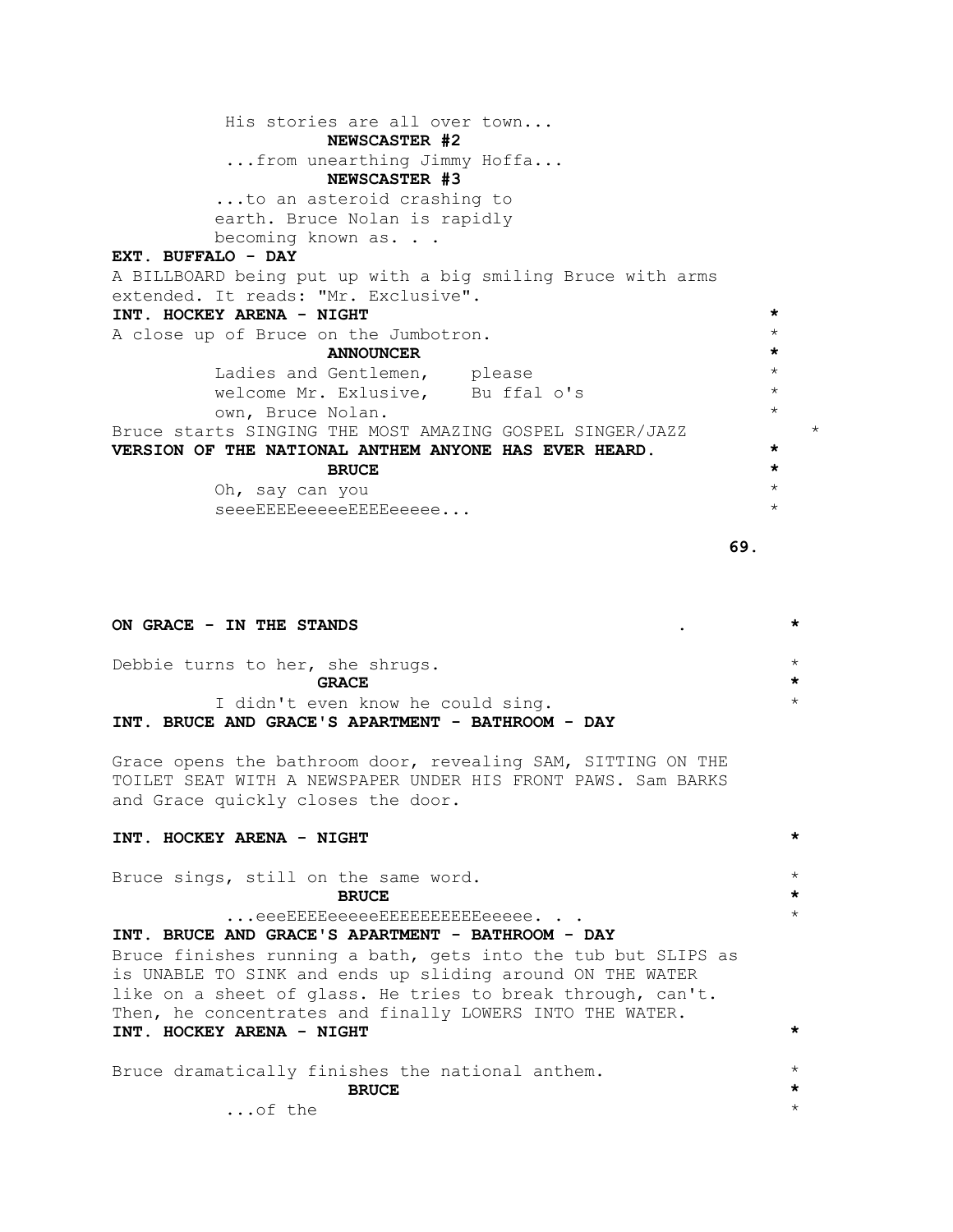BraaaaaaaaaAAAAAAAAAAAAAAAAAAAAAVE i He hits an impossibly high note and the rink glass SHATTERS I Bruce is projected on the ARENA JUMBOTRON. He shoots his \* arms up, the crowd goes nuts! "Mr. Exclusive" flashes on the \* screen.  $\star$ 

## **EXT. WOODS - DAY**

A Mob of photographers flash photos like crazy, as Bruce stands casually with his arm around BIGFOOT.

#### **BRUCE**

 ...and that's the way the cookie crumbles.

#### **EXT. FAIRGROUNDS - DAY**

Bruce surrounded by Hazel and other chili cook off contestants shouts up from the bottom of the crater hole:

 **70.**

## **BRUCE & CHILI CONTESTANTS**

```
 (in unison)
 And that's the way the cookie
 crumbles!
```
#### **INT. HOCKEY ARENA - DAY \***

The words FLASH on the jumbotron and the entire crowd chants:  **CROWD \*** And that's the way the cookie  $*$ crumbles! \*

# **MUSIC OUT/MONTAGE OUT**

# **INT. BEAUTY SALON - DAY**

Grace lies in full body wrap, while Debbie is in the process of being wrapped by MARGARITA, a rather ruff Spanish Salon attendant.

# **DEBBIE**

 So this is what success buys you.  **GRACE** I guess. (wiggling around) I feel like a human taquito.  **DEBBIE** Well, thank Mr. Exclusive for me. He's on a quite a roll. What'd he do make a deal with the devil?  **GRACE** And he's taking me out tonight to dinner at Chez L'Amour.  **DEBBIE** Well, la-ti-da. Mike's idea of a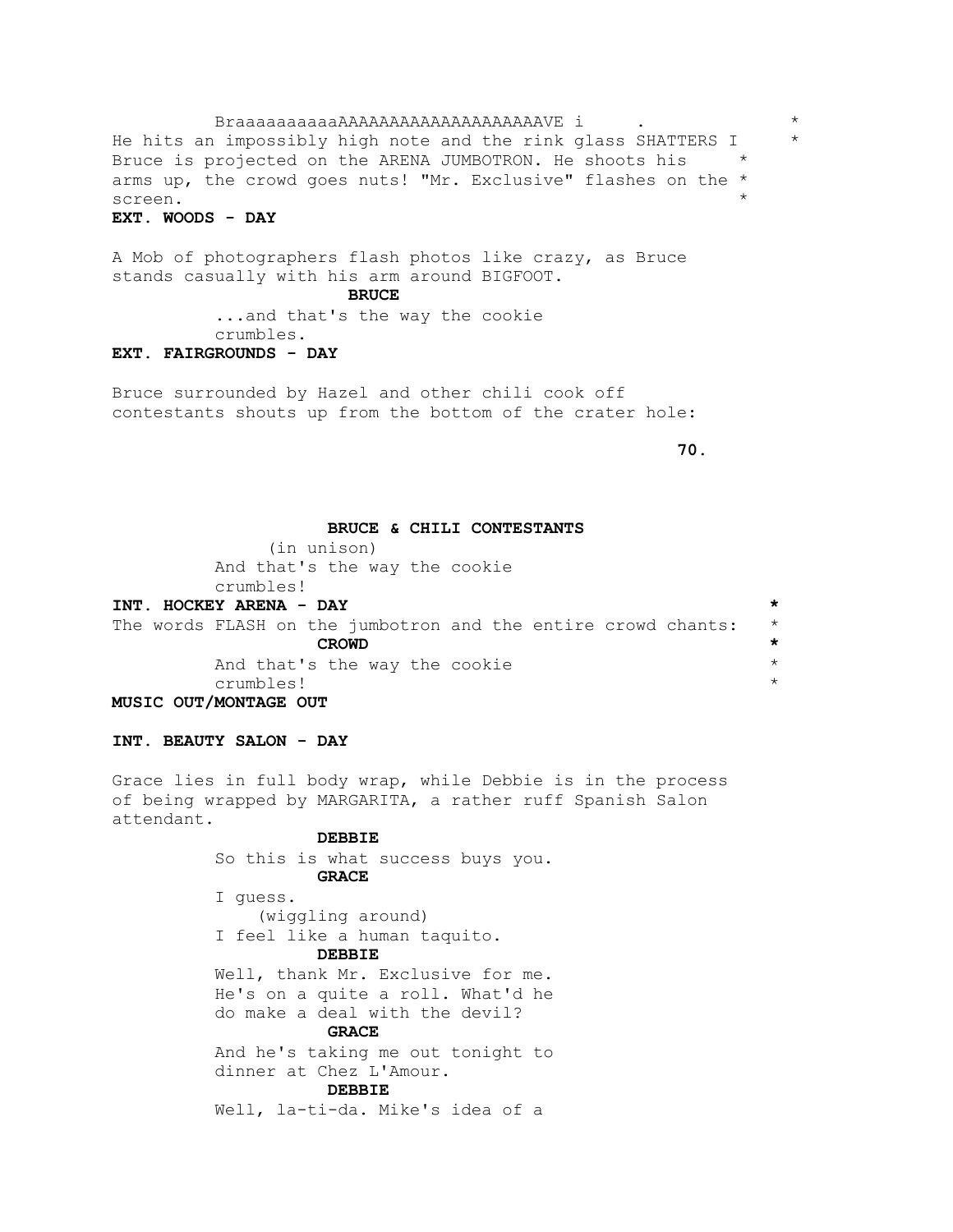romantic evening is Chez Sizzler. Margarita pulls the wrap tightly around Debbie.  **DEBBIE** (to Margarita) What does this do again?  **MARGARITA** EstS para su grasa.  **DEBBIE** Grasa? Doesn't that mean fat?

 **71.**

 **GRACE** Afraid so. Debbie eyes Margarita.  **GRACE** (gushing) So, Bruce said and I quote: "Prepare yourself for an amazing evening that will change our lives forever." Margarita reaches Debbie's waist and YANKS tightly.  **DEBBIE** Good - you wouldn't want to leave any spare oxygen in there. (back to Grace) Wait a second, you don't think he's going to propose, do you?  **GRACE** I don't think anything.  **DEBBIE** You do. You think he's going to propose.  **GRACE** Well, he's always said when he gets his career together, you know... And his career is more than together. I mean, come on, Chez L'Amour. Change our lives...  **DEBBIE** I don't know, hun. I mean, I like Bruce but that man's priority list is him, him, him, then him some more and then you.  **GRACE** Well, he just might surprise you.  **DEBBIE** That's what I'm worried about. (re: Margarita) Careful, you missed a spot of free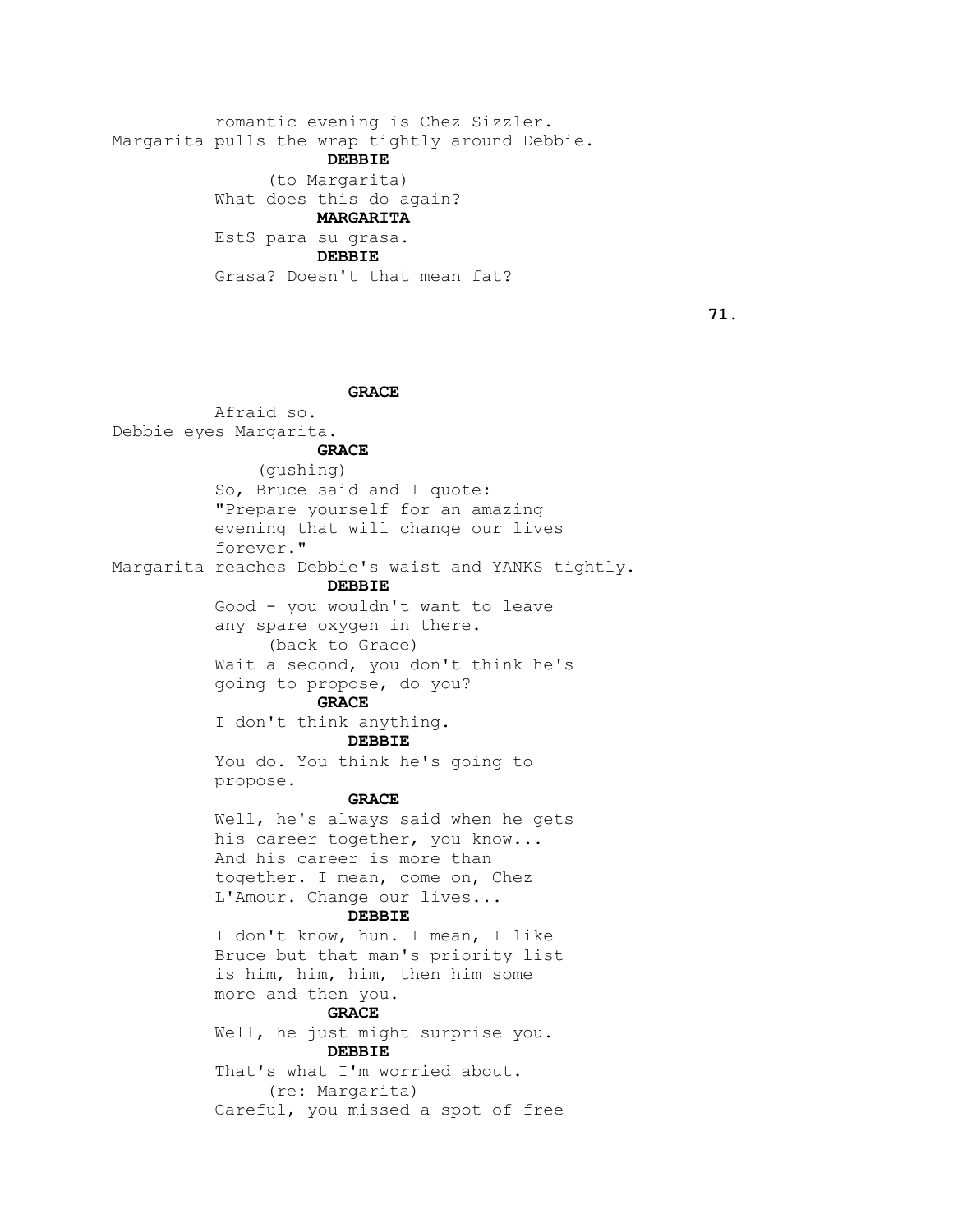flowing circulation. Margarita senses the attitude and pulls tighter. Debbie reacts.

 **72.**

# **DEBBIE** That'd do it. Margarita motions for Debbie to lay down and leaves. Debbie struggles to lay down.  **DEBBIE** Let's see, how do I-- Debbie slides to the ground, Grace cracks up, gets up to help, but also in mummy wrap, topples on top of her. They both laugh and struggling to get up. Hearing the ruckus, Margarita enters and gasps.  **MARGARITA** Lesbianas1 Grace and Debbie crack up harder.  **DEBBIE** Hey, I'll take that over fat... Margarita tries to pull them up, but falls too.  **MARGARITA** No sexo, no sexol Grace and Debbie can't stop laughing. **INT. CHEZ L'AMOUR - NIGHT** A waiter pours the first trickle of wine into Bruce's glass. Bruce whiffs it, tastes it.  **BRUCE** Very good. If you run out just bring me some water, I'll take it from there. Grace looks over the menu as Bruce notices people at various tables eyeing him. He glances up to a ceiling light and REDIRECTS IT with his mind, so it SPOTLIGHTS HIM in golden light. TWO CUTE GIRLS with dates SMILE and wave. He waves back.  **GRACE** Should we ask for a more private table?  **73,**

 **BRUCE** Huh? Oh, no this is fine right here. Bruce looks at Grace lovingly. He takes her hand.  **BRUCE** I was going to wait until after the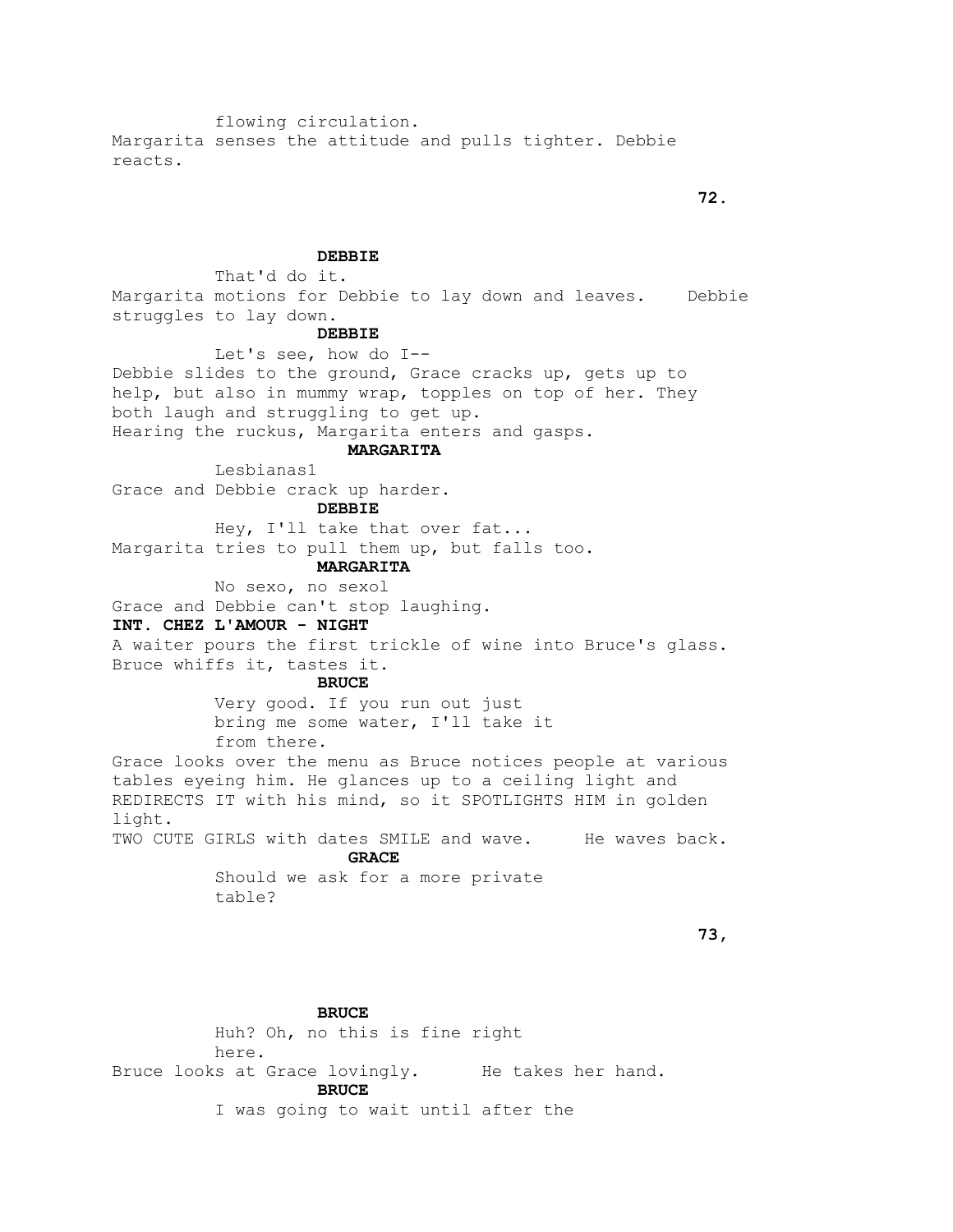meal, but I think it's going to just bust out of me if I don't do it now. Grace beams, looks at Bruce with total love.  **BRUCE** You ready?  **GRACE** (nervous) I think so.  **BRUCE** I got anchor. Grace's face falls. She does her best to cover.  **BRUCE** Evidently, they're having problems with Evan. He's finishing up the week and I go live Monday.  **GRACE** That's great, honey. Congratulations. Wow. So that's what's tonight is about?  **BRUCE** Well, yeah. Grace, I got anchor. We got anchor! She's having a hard time covering her let down.  **BRUCE** (noticing her flat reaction) What's the matter?  **GRACE** Well, to be honest, I thought that maybe tonight, you-- The TWO CUTE GIRLS interrupt, approach Bruce.

**74.**

# **CUTE GIRL #1**

 I'm sorry, but we had to come over. We just think you're amazing and...  **CUTE GIRL #2** Well, we can't believe it's you! They both laugh, Bruce enjoys the attention.  **BRUCE** (laughing along) Yep, it's me.  **CUTE GIRL #1** Can we get a picture with you?  **BRUCE** Well, sure. (glances to Grace)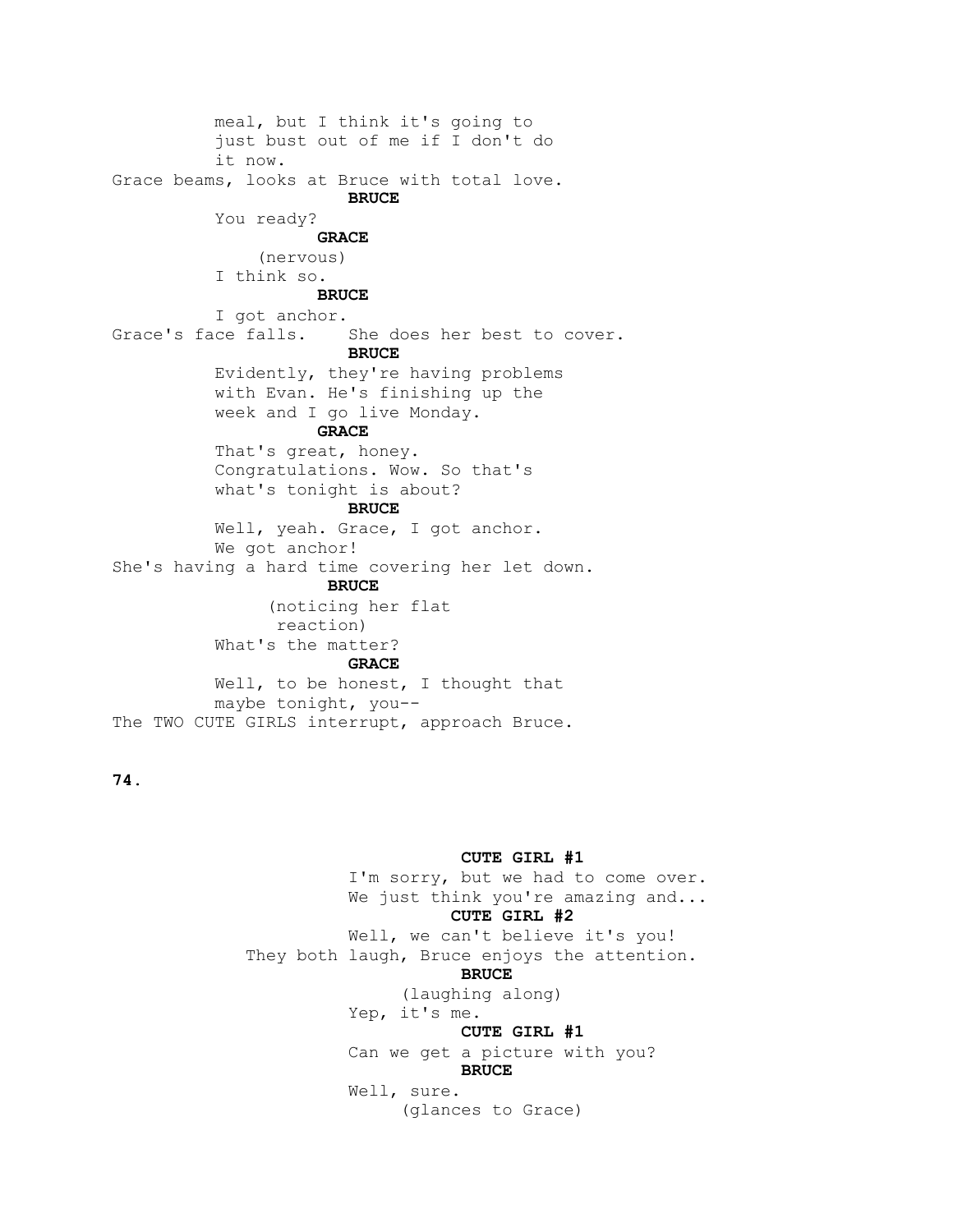Just one second, hun. (leans to Grace) Fans. We better get used to this, huh? Grace sits watching the two girls take turns sitting on Bruce's lap, taking pictures. Sees Bruce relishing in the attention. One girl gives Bruce a peck on the cheek and they r"sS!w^w!s leave. Grace is clearly upset.  **GRACE** You have lipstick on your face.  **BRUCE** Oh, thanks...  **GRACE** Bruce, we need to talk. I thought we had an understanding-- Suddenly, the WHISPERS start again. Bruce looks around, figures it's coming from the restaurant patrons.  **BRUCE** Wow. It's kind of loud in here. Grace looks around the quiet romantic setting.  **GRACE** What are you talking about? It's not loud. The WHISPERS GROW IN VOLUME.

 **75.**

 Geez... (shouts to the restaurant) ----- - COULD YOU ~KEEP TT DOWNl--- -- **GRACE** Bruce, this isn't funny.  **BRUCE** (talking loud .over the "racket")  **WHAT? WOULD YOU EXCUSE ME FOR A SECOND?** He gets up and darts off. **INT. CHEZ L'AMOUR KITCHEN - CONTINUOUS** Bruce races through the restaurant kitchen holding his ears - **EXT. ALLEYWAY - NIGHT - CONTINUOUS** He BURSTS out the kitchen exit into the alley. Unclasps his ears, but no relief. The whispers are now loud voices. We start to make out fragments of words "Please," "Help me," etc. Overwhelmed and scared, he slides down the alley wall, covering his face, then TOTAL SILENCE --

 **BRUCE**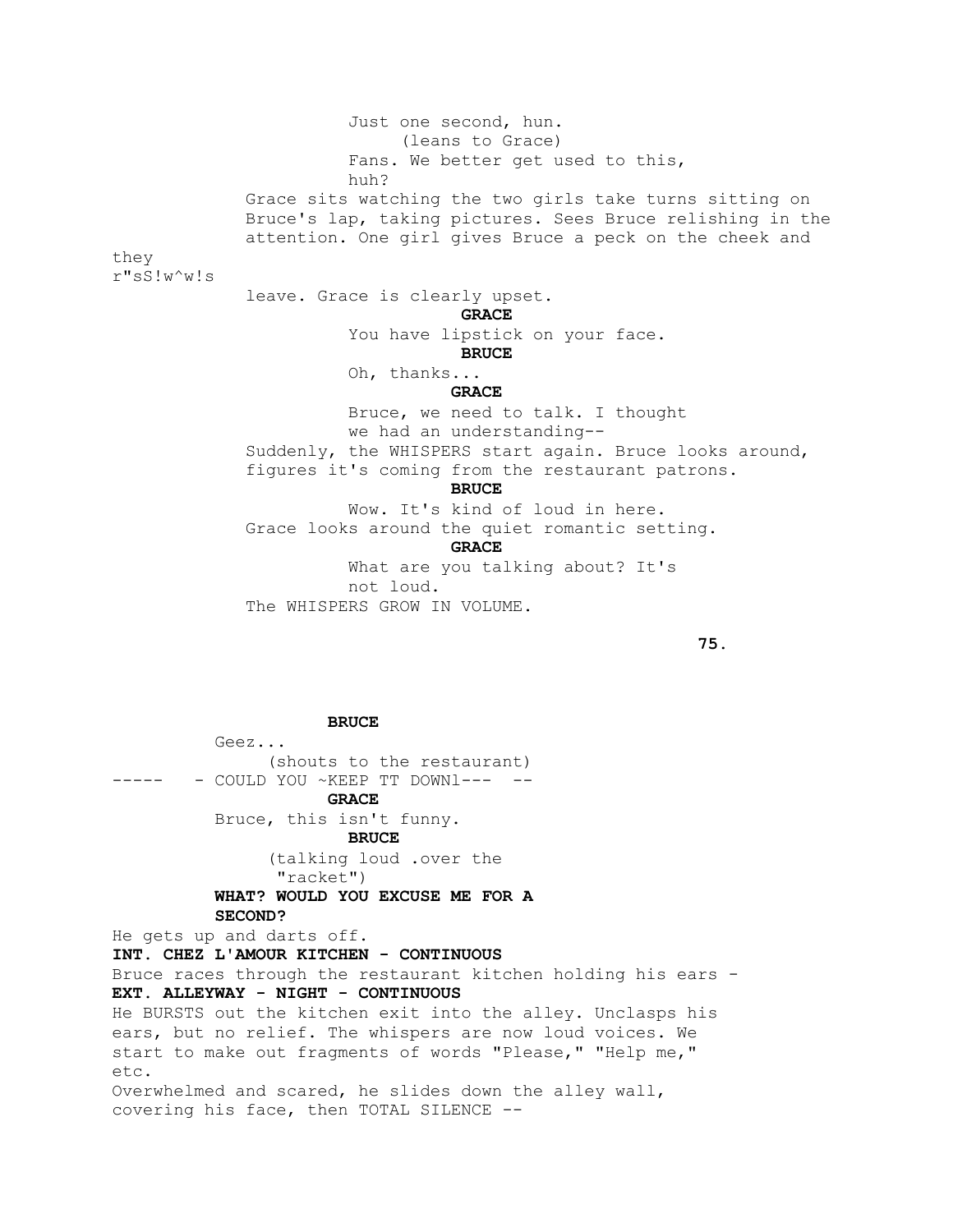Bruce lowers his hands and finds himself SITTING ATOP A HIGH **MOUNTAIN PEAK. GOD (O.S.)** Really something isn't it? God sits down next to Bruce.  **BRUCE** Is this heaven? God laughs at this one.  **GOD** It's Everest. You should try flipping on the Discovery Channel every now and then. Well, I guess you can't now, being dead and all.  **BRUCE** I'm dead?I God laughs.  **76.**

 **GOD**

 No, I'm just messing with you.  **BRUCE**

Those voices...

 **GOD**

 They're prayers, Bruce. You keep ignoring them and they're going to build up on. you like that. You didn't think being God was going to be all fun and games did you?

# **BRUCE**

 Prayers? Those are prayers? Why can't I understand them?

God forms a snowball in his hands as he talks.  **GOD** 

You aren't listening, son. Let's see, you've had my powers for over a week now and how many people have you helped?

# **BRUCE**

 Okay, so maybe I've righted a couple of the wrongs in my own life. I was going to get around to others. I can do both. I can help the world.

# **GOD**

 The world? That wasn't the world, Bruce. That was just Buffalo, between Commonwealth and 57th. Didn't want to start you out with more than you can handle. Now how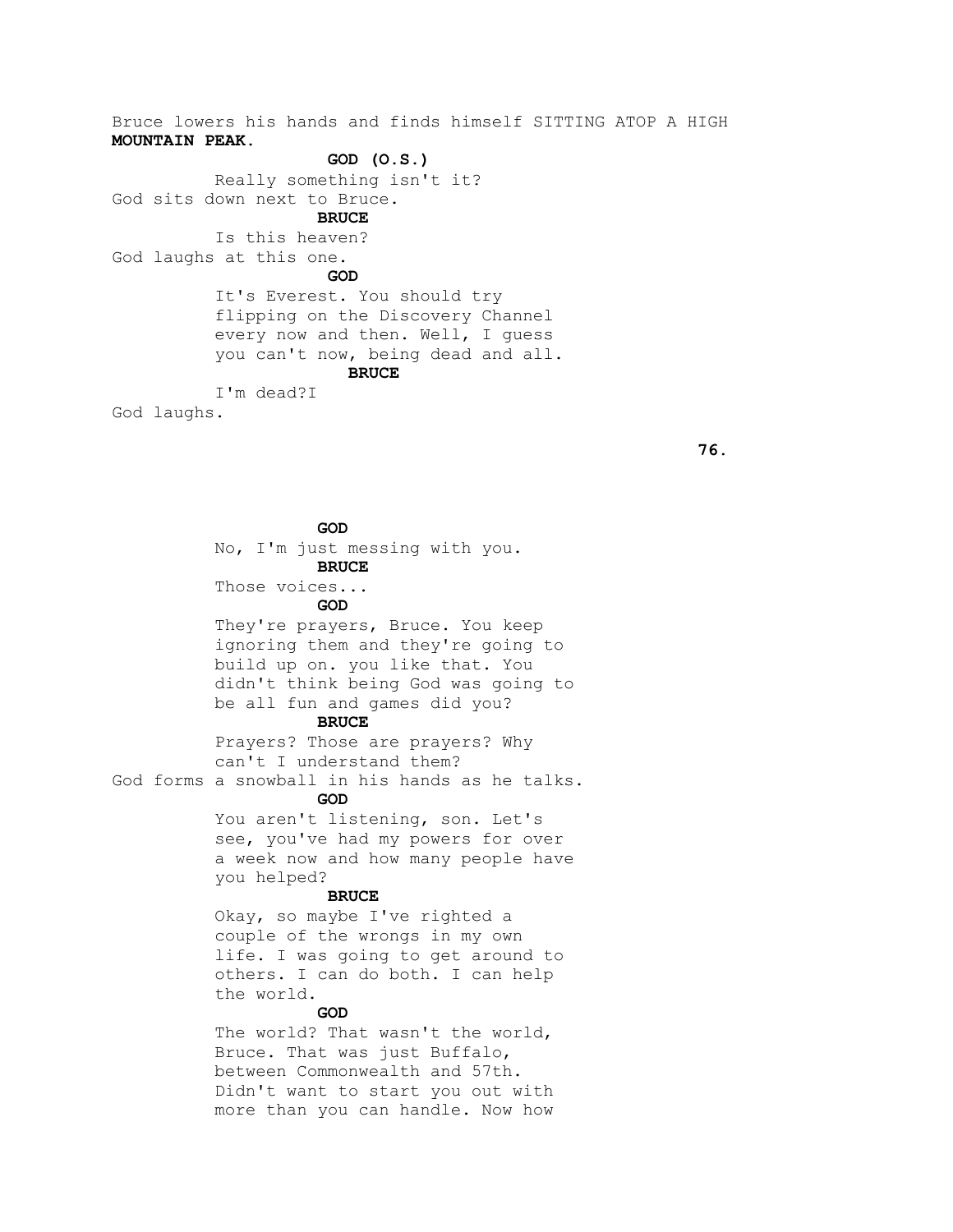you doing otherwise? Personal life

in good shape?

# **BRUCE**

 Yeah. Everything is great. A DOORWAY OPENS like a crack in space. Grace steps out, sees Bruce.

# **GRACE**

 Bruce? What are you doing out here?

With that, the terrain TRANSFORMS back into the alley where Grace has been standing all along. She can not see .God.

 **77,**

 **BRUCE** Oh, ah, (to God) She can't... (God shakes his head, back to Grace) I just, ah, needed a little fresh air. Bruce fakes a couple big breaths.  **GRACE** Bruce, what is going on? The second I want to talk about us you run out on me.  **GOD** (to Bruce) Everything's great, huh?  **BRUCE** I wasn't running out on you...  **GRACE** You know, I actually had the crazy idea that you were going to ask me to marry you tonight.  **GOD** Now it's heating up.  **BRUCE** (to God) You are not helping. (back to Grace) ...me at all here, Grace.  **GOD** (sarcastic) Nice recovery. Bruce looks to God to shut up.  **GRACE** Not helping you what?  **BRUCE**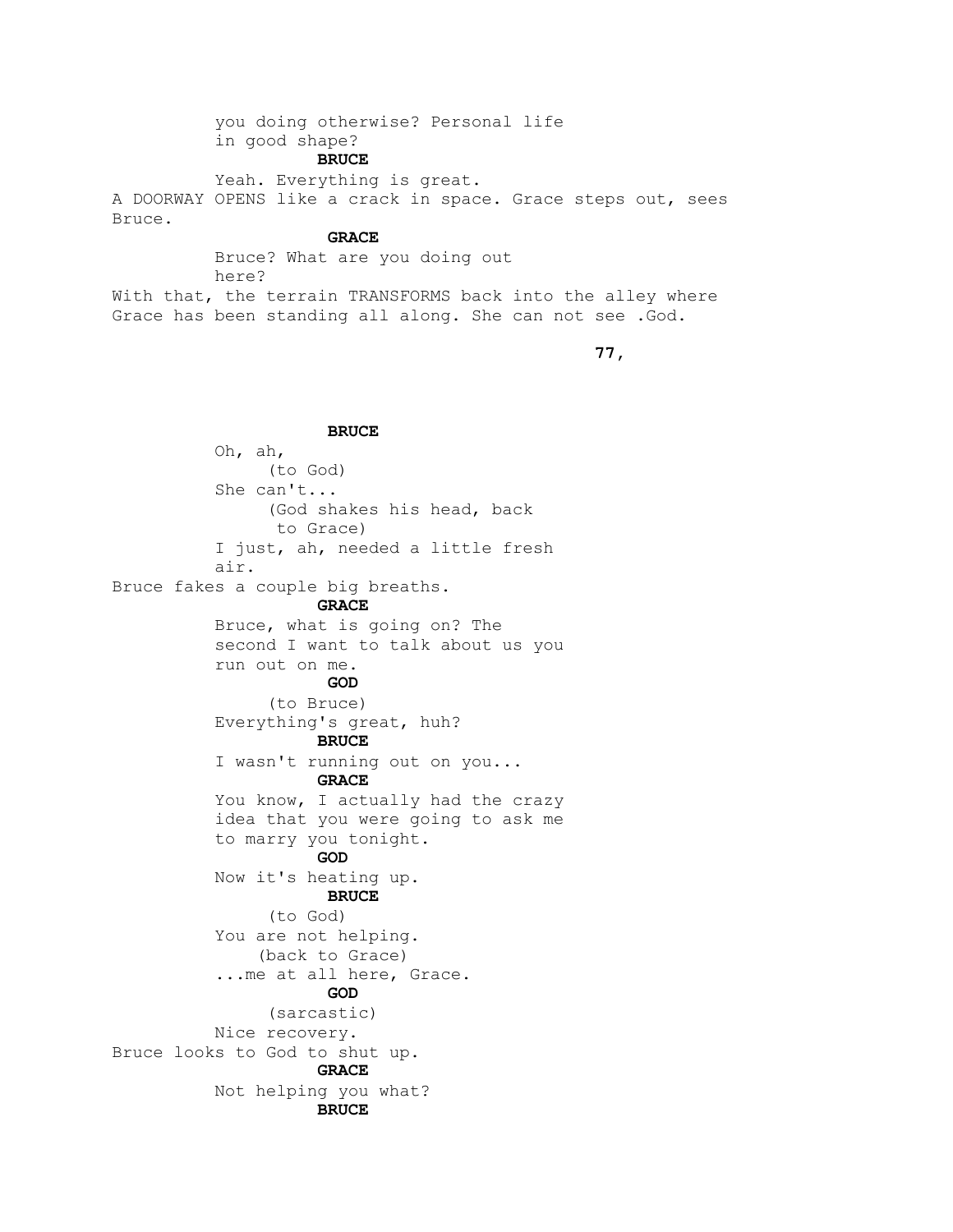(to Grace) Look hun, I want to talk about this. This just isn't a good time. Okay?

 **78.**

## **GRACE**

 When is it a good time? It's never a good time.  **GOD** She's got a point.  **BRUCE** (to God) Stay out of this. Grace looks at him like he's nuts.

# **GRACE**

 **\***

 Who are you talking to?! Just then, the WHISPERS start in again. Bruce reacts.  **BRUCE** Oh, not now. Bruce puts his hands to his ears. Grace takes this as him not wanting to listen to her.  **GOD**  You're going to have to answer those things, y'know.  **GRACE** Fin e. Yo u kn ow wh at? I 'm go in g t o go home and if by some miracle it  $*$ suddenly becomes a 'good time', you \* know where to find me.  $*$ <br>(starts out, then)  $*$ (starts out, then)  $\star$ <br>neaking of time, you're  $\star$ And speaking of time, you're running out of it.  $*$ Grace heads back into the restaurant. Bruce stands completely frustrated.  **BRUCE** (to God) Thank you.  **GOD** You want some friendly advice?  **BRUCE** No. God smiles.

 **79.**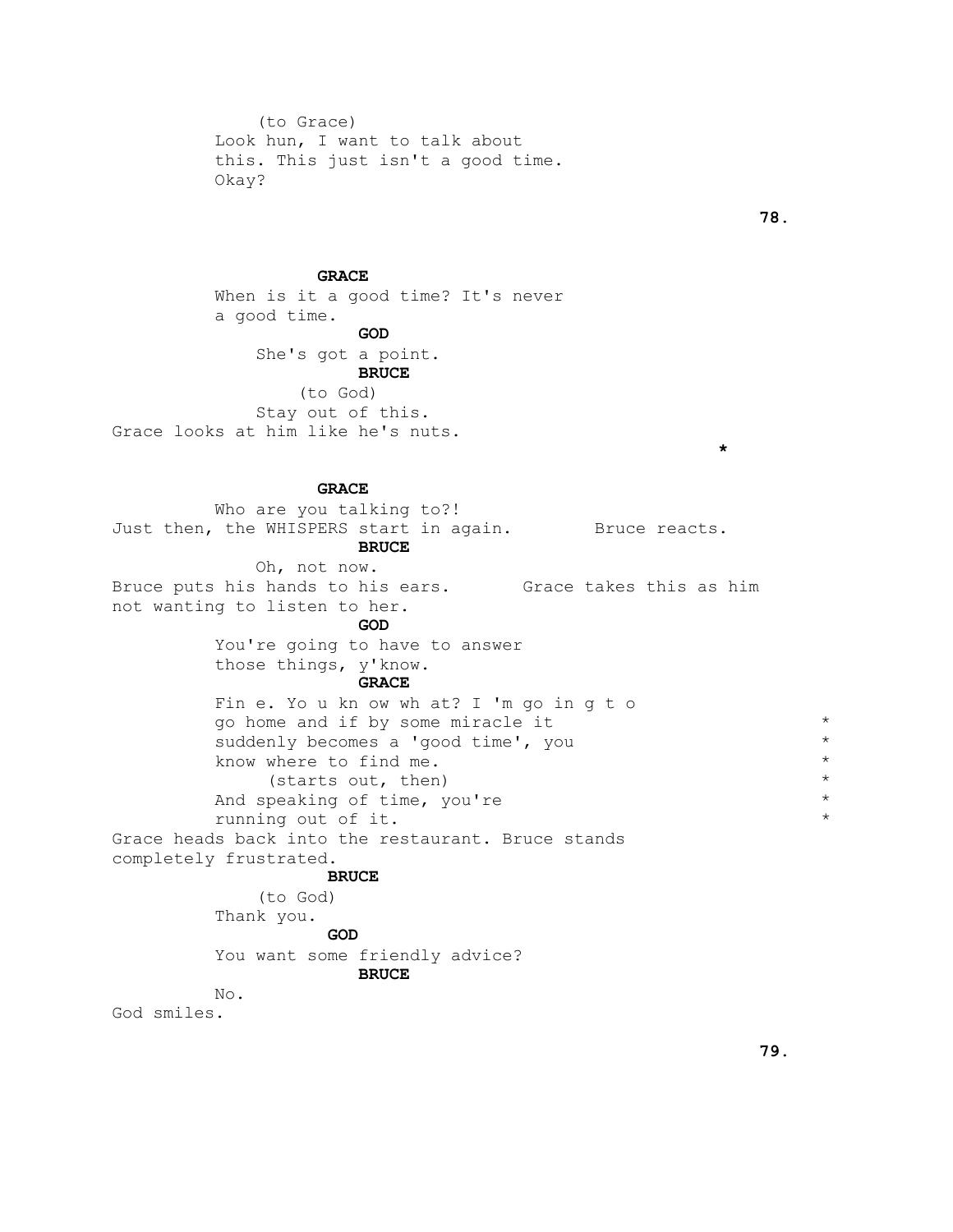*GOD* GOD You wanted the job, Bruce. I \* suggest you get to it. \*  **INT. BRUCE AND GRACE'S APARTMENT - DAY \*** Grace is asleep in the bedroom while Bruce paces in the \* living room. \*  **BRUCE \*** Okay...Prayers. \* He concentrates for a second and in an instant, the WHISPERS \* start in.  **BRUCE** Okay, first off, this creepy whisper thing has got to go. (paces) Organization and management. I need a system. Something concrete... (an idea) \* Prayer files 1 \* (commands) \* Let all prayers be organized into  $\star$ +\* files. \* Bruce WAVES HIS HAND--- \* Instantly, the room is JAMMED FULL OF FILE. CABINETS. \*  **BRUCE \*** Too b ulky. Ah! Praye r po st-it s! \* Instantly, the files are gone and millions of POST-IT'S, EACH \* WITH A PERSON'S PRAYER REQUEST begin slapping down attaching \* themselves to everything in the room. Bruce himself becomes a big post-it mummy. He pulls the one \* covering his mouth. \*  **BRUCE \***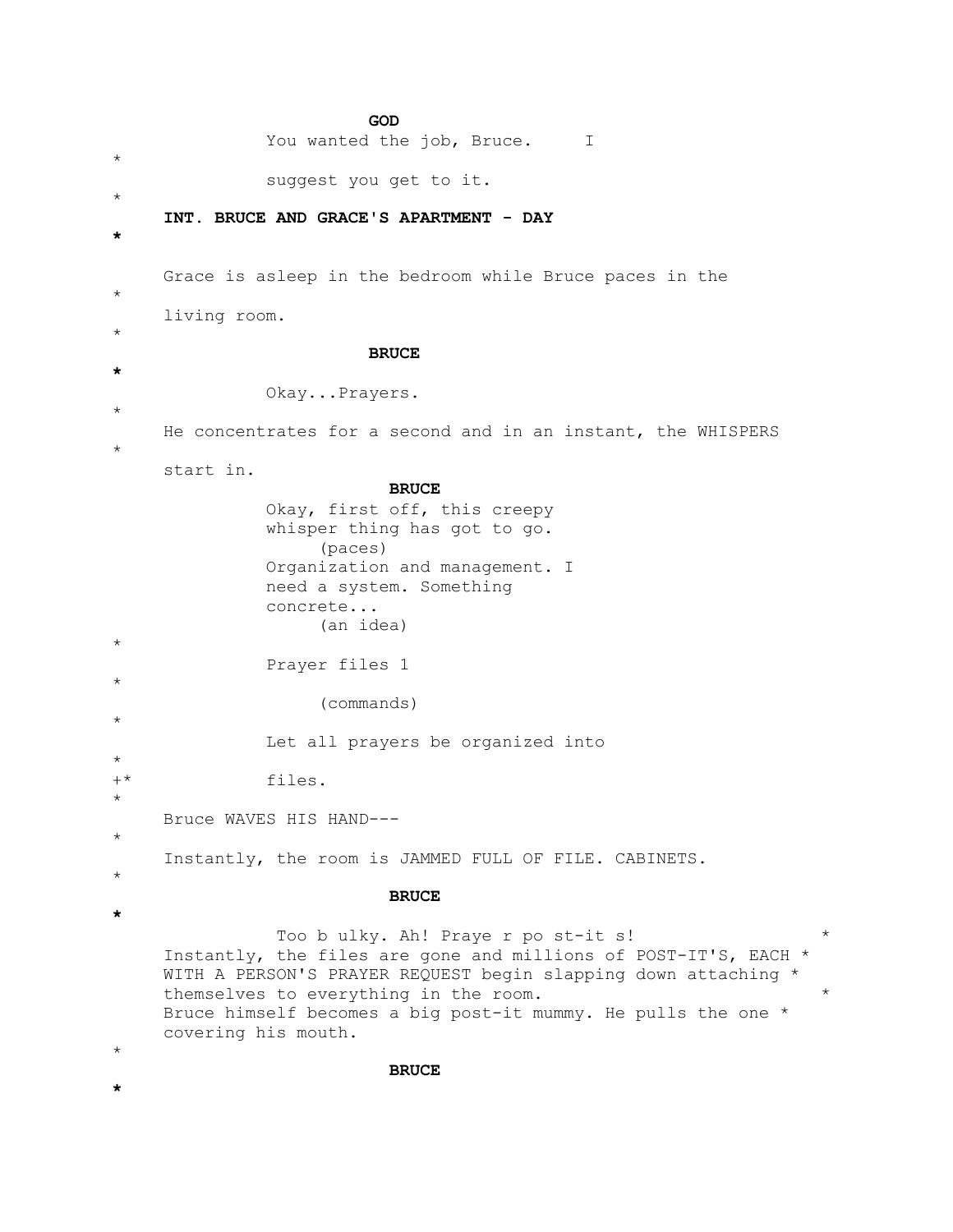| $\star$ | Sloppy.                                             |          |
|---------|-----------------------------------------------------|----------|
| $\star$ | (an idea)                                           |          |
|         | Ah!                                                 |          |
| $\star$ | CUT TO:                                             |          |
| $\star$ |                                                     |          |
| $\star$ | Bruce sits before a High Tech computer sitting on a | desktop. |
| $\star$ | We HEAR the famous "You've Got Mail" sound bite.    |          |

 **8 0.**

# **BRUCE**

 Welcome to the information super highway. No mess, full bless. A COMPUTER PROGRESS BAR titled "Downloading Prayers" appears on screen, there's a long, long way to go. Bruce watches and waits, bored - looks at his watch.  **DISSOLVE TO: \* BRUCE - MORNING \*** He's fallen asleep by the computer. As he wakes he sees: "1,567,432 unread messages" \* **BRUCE**  $\star$  $W$ hoa.  $*$ Suddenly, Grace bounds out of the bathroom.  $*$  **GRACE** Okay, this is getting ridiculous I Grace's boobs are enormous! A healthy D-cup.  **GRACE** I have to see a doctor. There's definitely something wrong with me. **\*** Bruce jumps up from the computer, hides what he's doing...  **BRUCE** No. You look great.  **GRACE** I look like a hooker I My whole body is changing. She turns profile, her back sways causing her ass to stick out.  **GRACE** My back didn't used to arch like this. Bruce gets up, walks to Grace.  **BRUCE**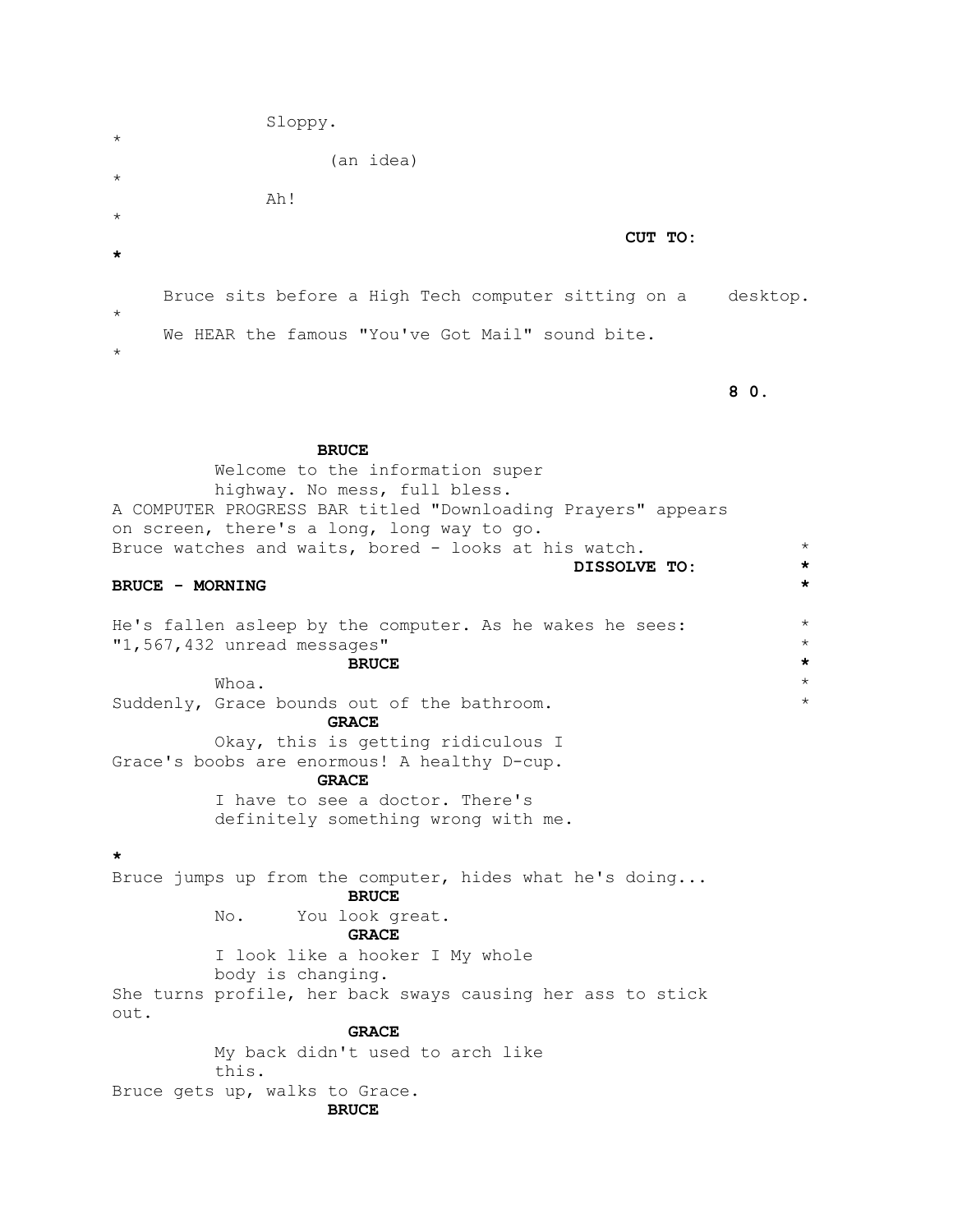I think you look amazing.

 **81.**

#### **GRACE**

 Bruce, I feel like our relationship is becoming all about sex.  **BRUCE** No it's not. Come on, give me a  **\***

hug.

 **GRACE** No, Bruce. Come on.  $\star$ She breaks away and sees the computer is on.  $*$  **GRACE \*** What's that? What are you doing?<br> $\star$  to cover  $\star$ Bruce tries to cover. **BRUCE**  $\star$ Oh, ah. Nothing. Surfing the  $\star$  **\*** internet...for stories...  **GRACE \*** Is this why you didn't come to bed? \* \* **BRUCE**  $\star$  No, ah...Honey, you're going to be \* late.  **GRACE** No, I'm not. Bruce looks over Grace's shoulder and ADJUSTS THE CLOCK FORTY MINUTES FORWARD. Grace turns and is surprised.  **GRACE**

 Oh my goshI How did I sleep this late? I've got to run. Are you giving me a ride?

 **BRUCE**

 Don't need to. Bruce motions to the window. Grace walks over, looks out and s es . . e.

A NEW SPORTY RED CONVERTIBLE wrapped in a WHITE BOW.

 **BRUCE**

 Happy two months and four days before your birthday.

 $82.$ 

 **GRACE**

 (gasps) y ou' re c ra zy . Ca n we a ff ord t ha t?  **BRUCE**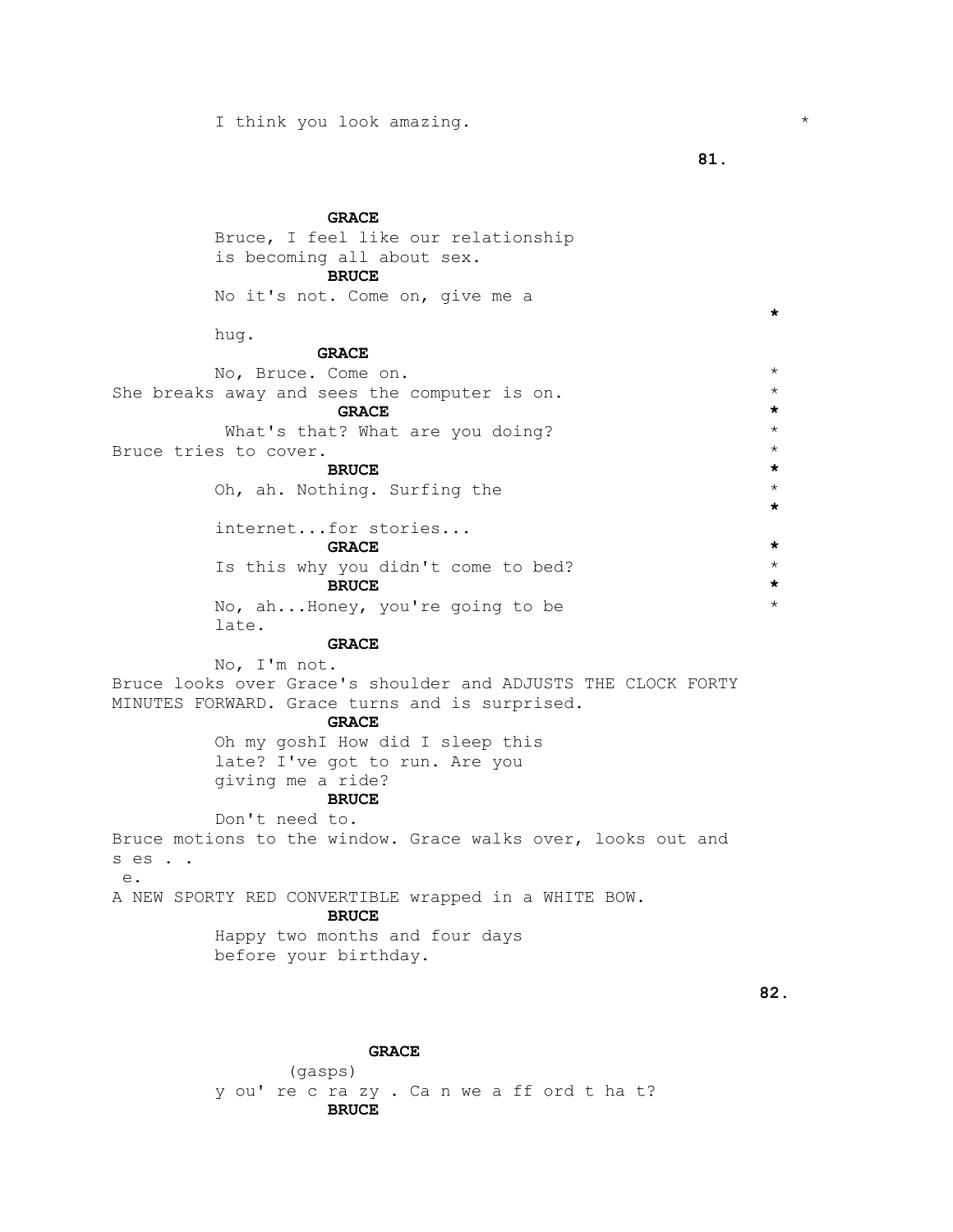I'll work it out. Just trust me. Bruce dangles the keys in front of her eyes.  $*$  **GRACE \*** If you're trying to buy your way  $*$ out of the hot water you're in,  $*$ it's not working. . .  $\star$ (looks at the car)  $*$ Well, it's working a little...  $*$ Bruce smiles. \*  **CUT TO: GRACE DRIVES OFF IN HER NEW CAR** Bruce turns away from the window, gets back to the computer. **BRUCE**  $\star$ Okay. Let's start with something easy. (typing) Find: Sports...Sabers. (reading) Please make the Sabers win the playoffs, good. Please, please let the Red Wings beat the Sabers. Bruce puzzles over the two prayers. Starts typing.  **BRUCE** Yes to you, loyal Sabers fan. And no to you. (typing) And your goalie has turrets. Bruce smiles, this is fun. **MUSIC UP: MIC JAGGER "GOD GIVE ME EVERYTHING I WANT" MONTAGE - BRUCE ANSWERS PRAYERS CLOSE ON COMPUTER SCREEN** Emails scroll, stop at: Filbert Davidson RE: GYM CLASS

 $\overline{\phantom{a}}$  83.

 **CUT TO:**

## **INT. HIGH SCHOOL GYM - ROPE CLIMBING DRILL - DAY**

A BULLY taunts a FAT KID WITH HORN RIMMED GLASSES.

#### **ANGLE BRUCE - WATCHING FROM THE BLEACHERS.**

The FAT KID nervously grabs the rope and much to his  $*$ surprise, he CLIMBS IT LIKE STALLONE IN CLIFF HANGER. Bruce is in the stands, pleased. He flicks his finger upward and the BULLY'S gym shorts SHOOT UP HIS BUTT CRACK - a supernatural wedgy. Filbert flexes his flabby arm, amazed.

## **CLOSE ON - COMPUTER SCREEN E-MAIL**

Ester Maha RE: BANKRUPTCY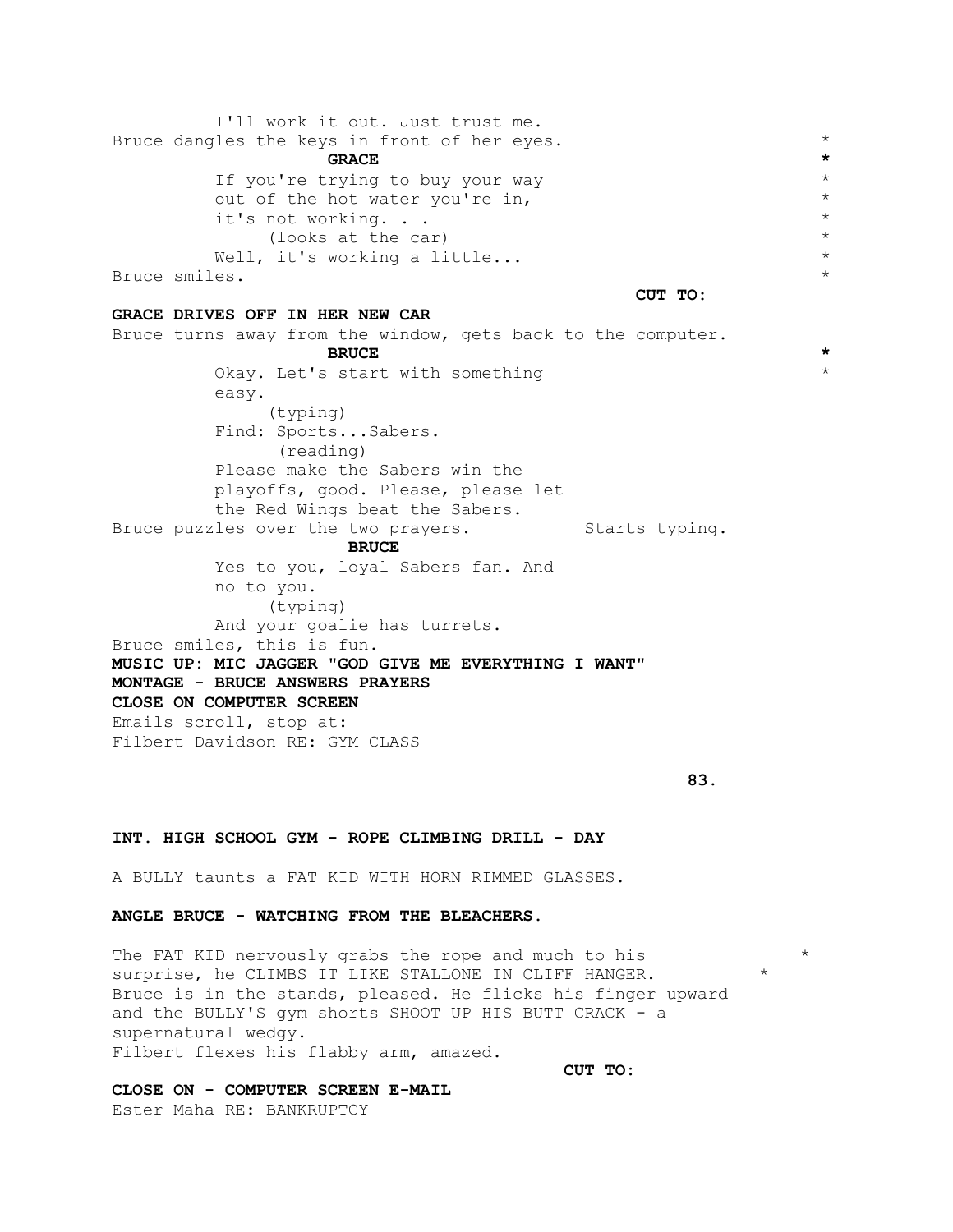## **INT. BANK OFFICE - DAY**

Bruce looks in the bank window and sees a very stressed, ESTER sitting in the loan officer's office, tears in her \* eyes. As she opens her purse for a tissue, IT IS FULL OF CASH. She registers shock and joy.

# **BRUCE**  $\star$

Ask and ye shall receive.

 **CUT TO:**

# **CLOSE ON - COMPUTER SCREEN E-MAIL**

Bella Winters. RE - PARKING.

**EXT. PARKING LOT - DAY**

Close on a middle-aged woman driving a car in a parking lot.  **MIDDLE AGED WOMAN**

# Please let. me find a space.

|  | riease let. Me linu a space.          |         |
|--|---------------------------------------|---------|
|  | She drives right by Bruce who smiles. | $\star$ |
|  | <b>BRUCE</b>                          | $\star$ |
|  | Knock, and the door shall be          | $\star$ |
|  | open.                                 | $\star$ |
|  | Bruce makes a KNOCKING MOTION and     | $\star$ |

## **ANGLE - HANDICAPPED SPACES**

# **84.**

All the signs fall off their post. The painted wheelchair symbols on the pavement animate WHEELING THEMSELVES OFF THE SPACES. She pulls into the now open spaces.

#### **EXT. PRISON YARD - DAY**

Bruec watches a stickball game in progress. One PRISONER chases a batted ball to the prison wall revealing a HUGE HOLE to freedom.

#### **PRISONER**

(looks heavenward)

Thank you, God.

#### **EXT. BEASLEY CONSTRUCTION SITE - DAY**

Construction workers stand staring down in awe as woman after woman on the sidewalk below, STOP, RAISE THEIR TOPS AND FLASH **THEM.**

## **CONSTRUCTION WORKER**

Thank you, God.

## **INT. SMALL WONDERS DAY CARE - DAY**

Grace bends over to help with a craft, revealing ample cleavage.

**ANGLE - MARTIN AND THE OTHER BOYS STARING AT HER, EYES WIDE.**

#### **MARTIN**

 Gracias, dios. (Subtitles read: Thank you, God.)

He shovels a scoop of paste in his mouth.

# **CLOSE ON: COMPUTER KEYBOARD**

Bruce's hands typing responses. His fingers move faster and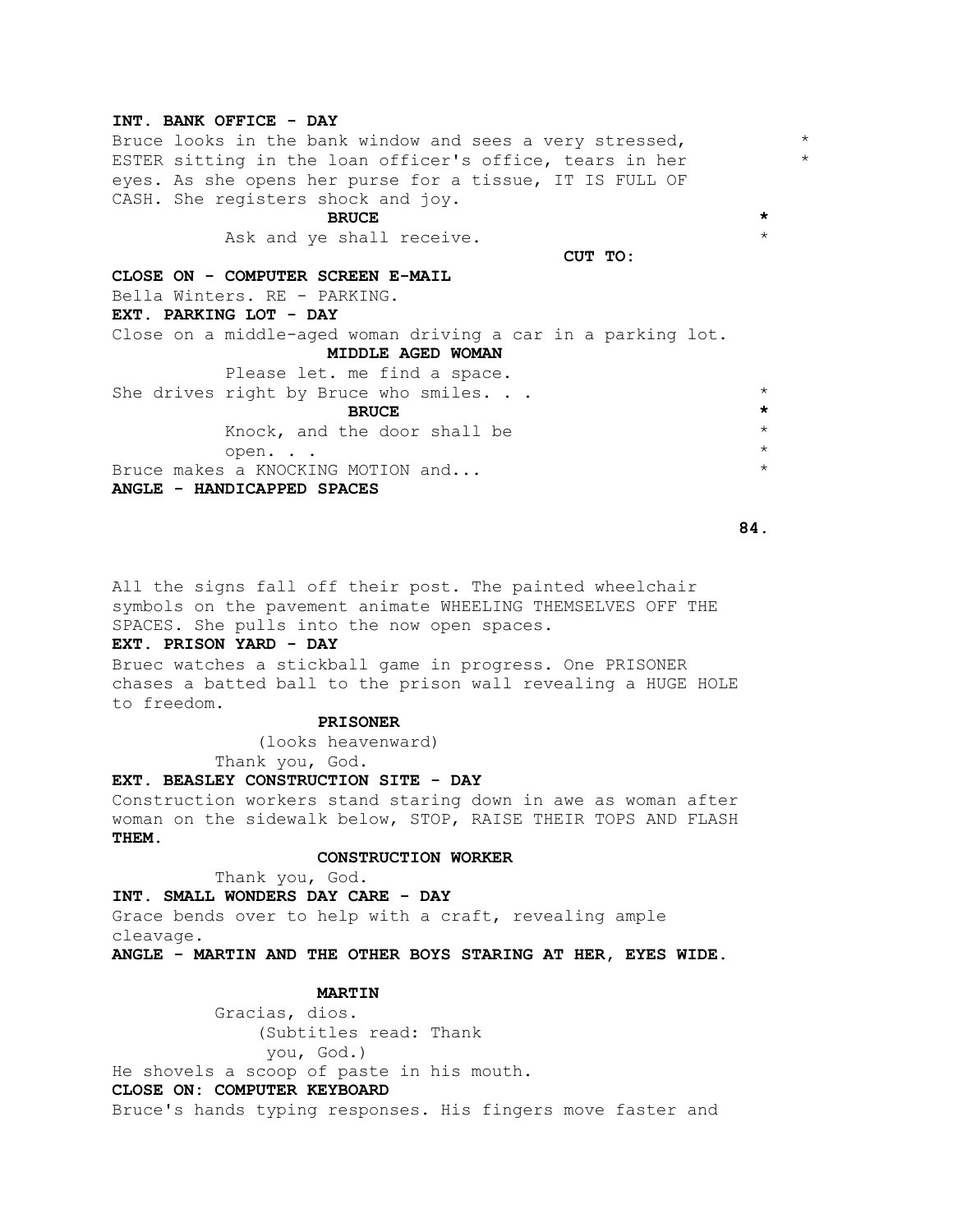faster. **FRAGMENT MONTAGE OF OVERLAPPING IMAGERY - TEXT AND VISUALS:** "I want to be bigger" text and dissolve to a young man growing six inches. He smiles wide -- Close up computer text snippets dissolve over one another: "Please help my stock go up" "..my stock..." "...make a killing in the market..." Then another "I want to be bigger" this time dissolve to a grown man, peeks down his pants, smiles wide --  $85.$ **EXT. BUFFALO CITY STREETS - DAY** Bruce walks along head high, FULL OF HIMSELF. He audibly hears snippets of prayers, snapping off responses.  **VARIOUS PEDESTRIANS** I've got to find a better job...Come on light, turn...God, I wish I were thinner...  **BRUCE** Promotion with 15% raise...It's green. . . Donuts are now healthy... **INT. BRUCE AND GRACE'S APARTMENT - DAY** Bruce sits at the computer, looks at the total prayer requests, his jaw drops. 3 MILLION and growing.  **BRUCE** Oh, come on. What a bunch of whiners. This is going to suck up my whole life. Bruce gets an idea, pulls down a menu on the computer, highlights "ANSWER ALL" types in the word "YES" and hits enter. The computer takes over, ANSWERING EACH EMAIL AUTOMATICALLY. Bruce smiles and gets up. **CLOSE ON - THE COMPUTER SCREEN** We see the list scroll by, everything from "LOST CAT" to **"MORE MONEY" "MAKE ME SMARTER" "MAKE ME THINNER," ETC.** "YES" "SEND", "YES" "SEND" and on and on. **MUSIC OUT/END MONTAGE INT. EYEWITNESS NEWS STATION - JACK'S OFFICE - DAY ON JACK** Very uncomfortable, struggles for the right words as he's firing somebody.  **JACK** Look this isn't easy for me. We're starting to get some complaints and... Well, Bobby, things just

aren't working out.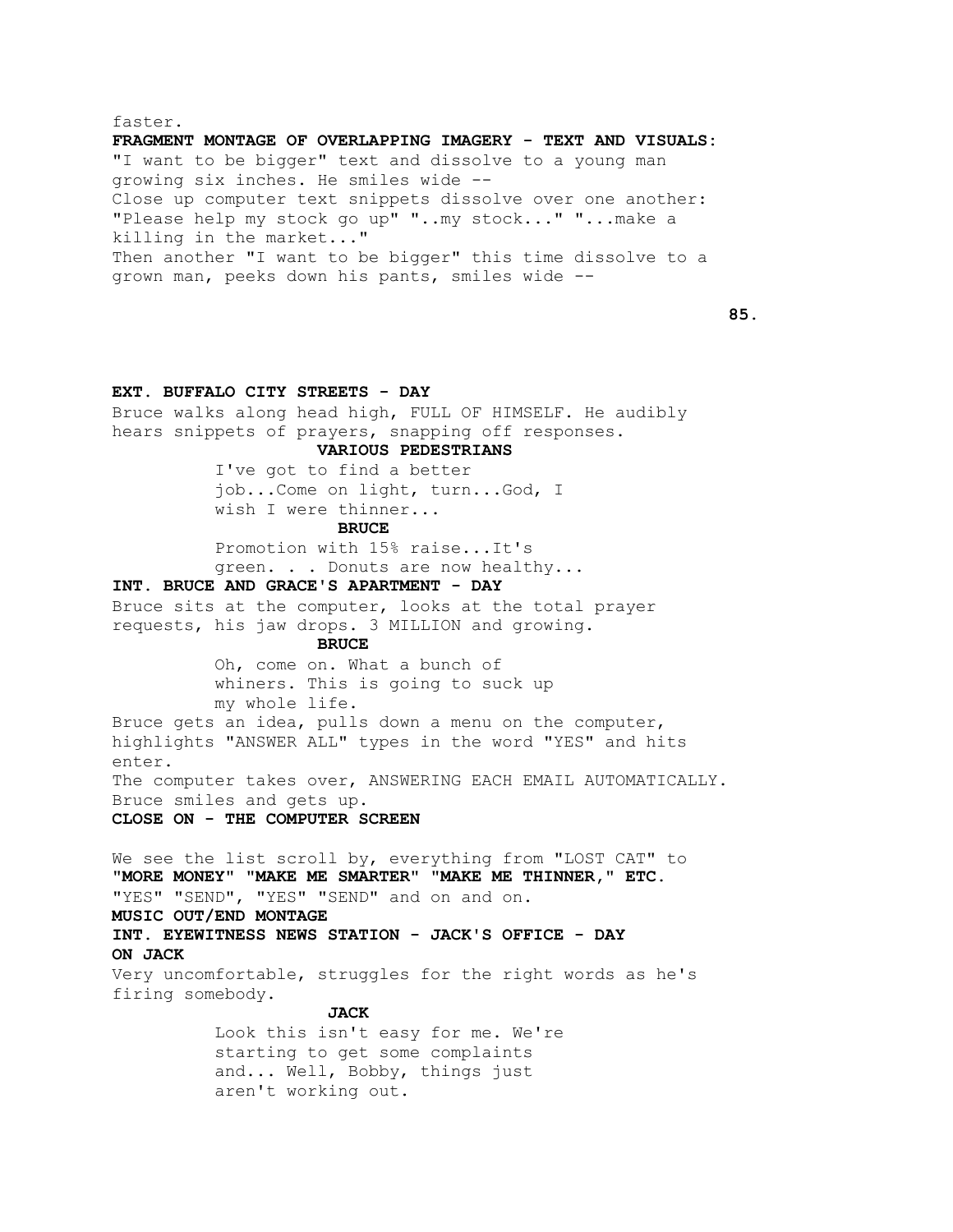**JACK'S POV** Bobby's demon-looking head, slowly ROTATES 360 DEGREES ON HIS **NECK. JACK** (scared) An, you can keep the cart if you like. We can SEE BOBBY'S BREATH NOW.  **BOBBY** (deep demonic voice) Thanks. I've grown kind of attached to it. **EXT. SMALL WONDERS DAY CARE - DAY** Bruce pulls up, Grace, her BODY BACK TO NORMAL, walks up and hops in, happy.  **GRACE** L ook! I'm back to no rmal. It was the wildest thing, I was worried, so I said a prayer and the next thing I know, I was completely healed. It was like a miracle.  **BRUCE** (fakes happy) That's great.  **GRACE** So, you're taking me to lunch? Th is i s ra re -- (catches herself) But wonderful.  **BRUCE** Oh, I've got something better than lunch. Bruce pulls out. They drive off.  **GRACE (O.S.)** Oh, you'll never believe it. Debbie won the lotteryI  **BRUCE (O.S.)** Really?

 $87.$ 

 **GRACE (O.S.)** But get this, there were like 433 thousand other winners, so it only paid out 17 dollars. Can you believe the odds of that? **EXT., UPSCALE HOME - DAY**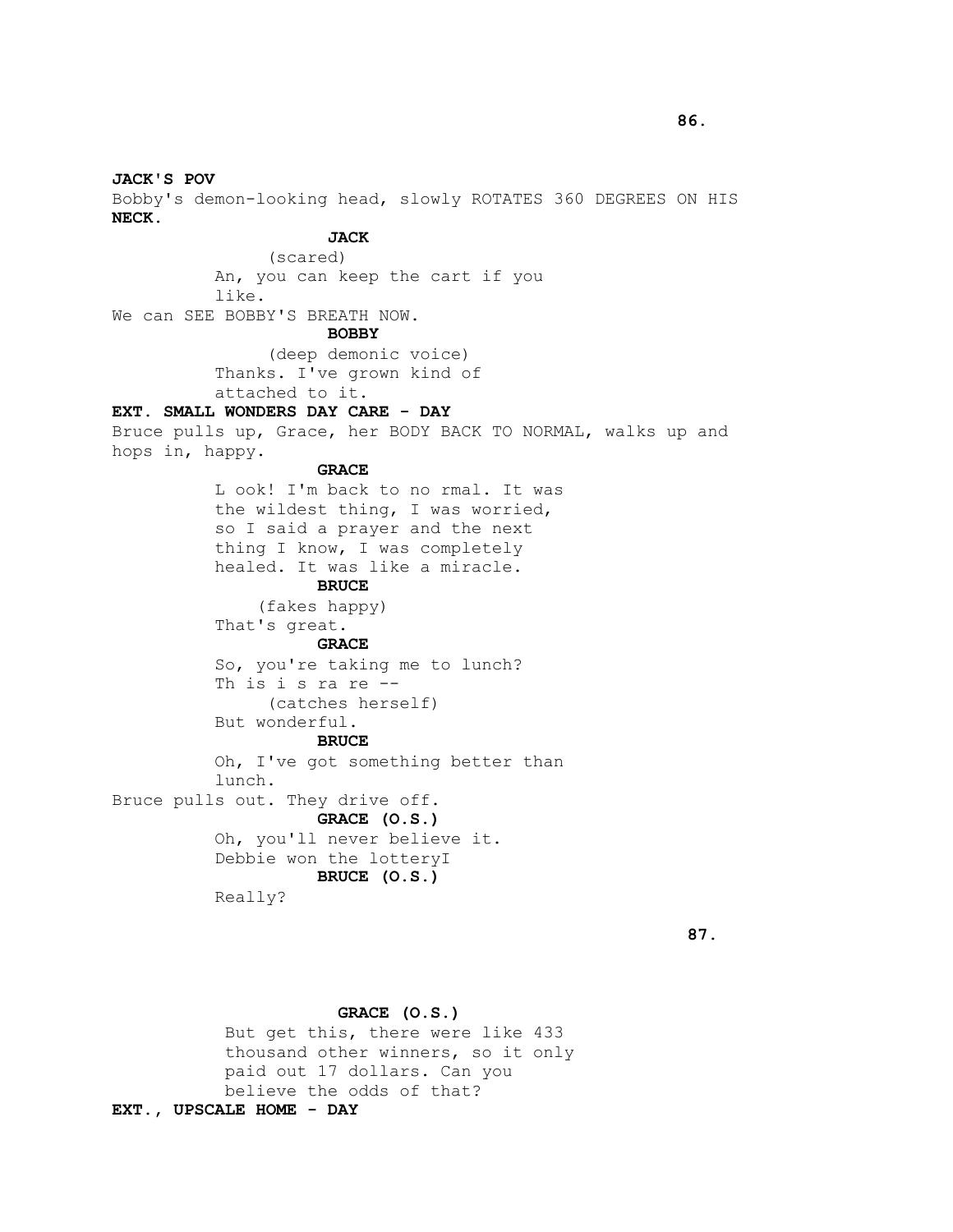Bruce leads her out of the car.  **BRUCE** Keep 'em closed...  **GRACE** (laughing) What is this? **EXT. UPSCALE HOME - DAY \*** Bruce leads Grace through the gates.  **BRUCE** Okay...open your eyes. Grace does and sees A STAGGERING MANSION.  **GRACE \*** Wow. This is a bit overwhelming. **BRUCE**  $\star$ I know, it's incredible. Come on  $*$  in, look. \* **INT. MANSION . \*** As amazing as it is, it's interior design is way over the top  $*$ ritzy. Painted ceilings, gold trim everwhere.  **GRACE \*** (laughing) \* This place is hilarious. Are you \* doing a story here?  $*$ **BRUCE**  $\star$  $(\text{coy})$   $*$ No. Guess again?  $*$ Grace turns to Bruce confused.  **BRUCE** It's mine...ours.  $\overline{\phantom{a}}$  88.  **GRACE** What?  **BRUCE** (beaming) This is our new home. Come on... Bruce pulls Grace up the stairs.  **GRACE** This had to cost-- I can't even imagine how much this had to cost.  **BRUCE**

 7 million. That was the asking, but I got a deal.

# **GRACE**

 Wh-What am I missing here? You can't afford this. You're a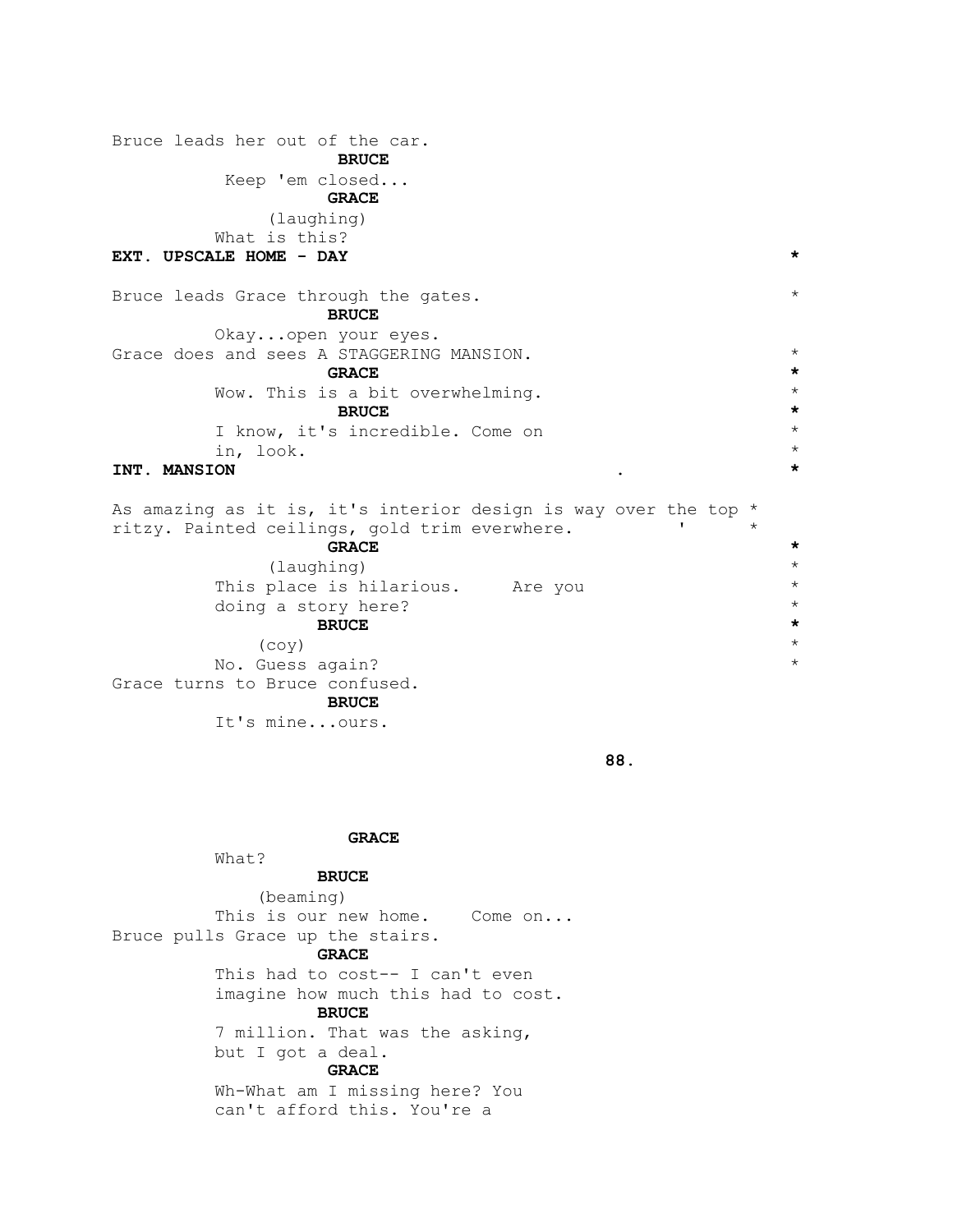reporter. Buying cars is one t hing, but this--

Bruce grabs a hold of Grace.

# **BRUCE**

 We'll have the money. Listen to me closely. I'm getting anchor. Then, I'm going to get spotted, offers will come flooding in to go national, and then you and I are moving to New York City to a place that will put this to shame. This has been my exact dream my whole life and it's finally going to happen. Every step just how I pictured it.

Grace just stares at Bruce.

## **GRACE**

There's only one problem.

 **BRUCE**

What?

### **GRACE**

 I hate it. Bruce is surprised.

 $89.$ 

### **GRACE**

| What were you thinking? Why didn't | $\star$  |
|------------------------------------|----------|
| you talk to me about this?         | $^\star$ |
| <b>BRUCE</b>                       | $\star$  |
| I wanted to surprise you.          | $\star$  |
| <b>GRACE</b>                       | $\star$  |
| Mission accomplished.              | $^\star$ |
| <b>BRUCE</b>                       |          |
| Honestly, I thought you'd be a     |          |
| little more appreciative.          |          |
| <b>GRACE</b>                       |          |
| Appreciative of what? The fact     |          |
| that you didn't include me on a    |          |
| major life decision or that we now |          |
| live in the Sultan of Bernai's     | $\star$  |
| house?                             | $^\star$ |
| <b>BRUCE</b>                       |          |
| (under his breath)                 |          |
| Like pearls to swine.              |          |
| <b>GRACE</b>                       |          |
| What is that supposed to mean?     |          |
| <b>BRUCE</b>                       |          |
| Let those with ears hear.          |          |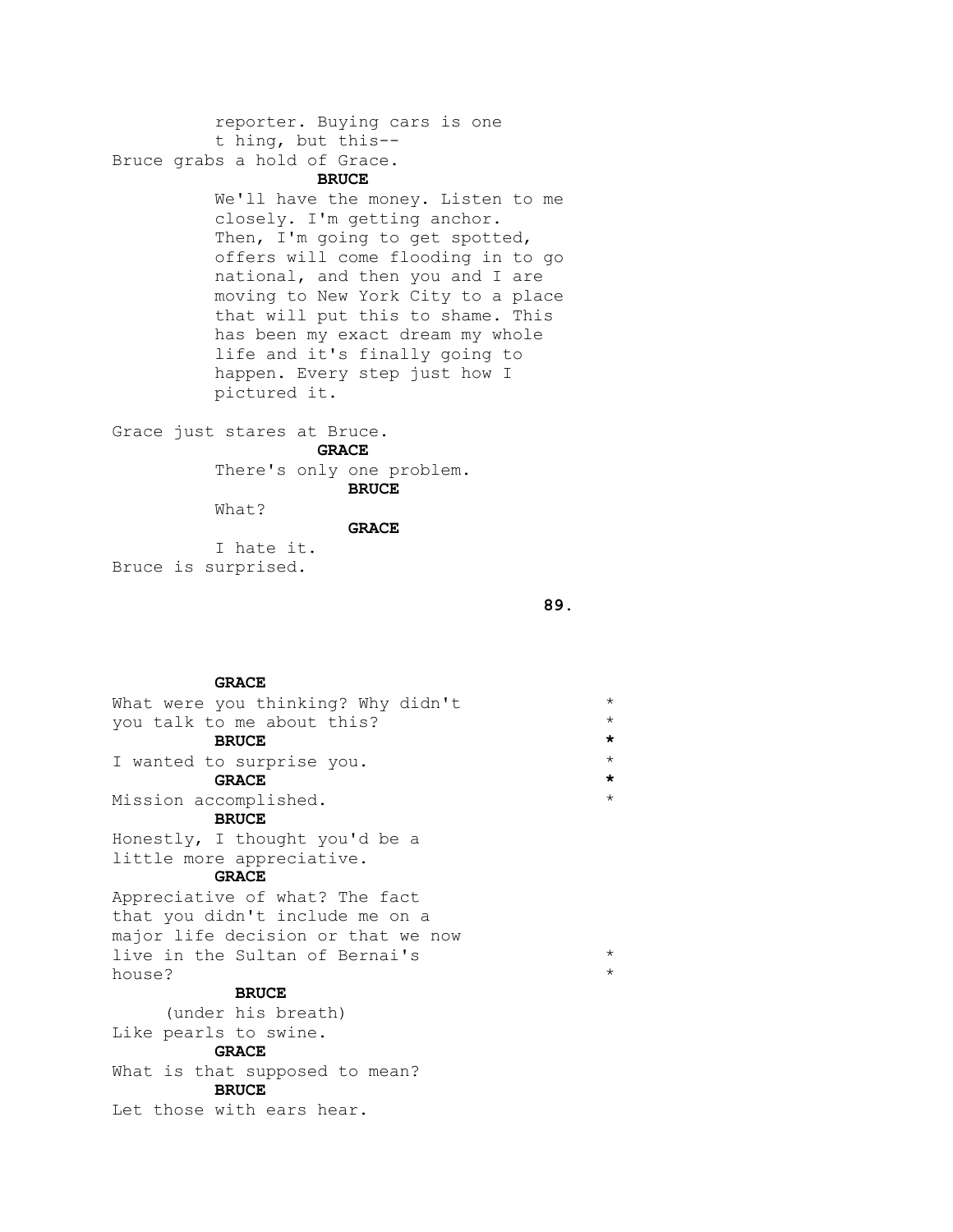## **GRACE**

What is happening to you? You're changing.

## **BRUCE**

| Exa ct ly. F or the bet te r. I'm not   |         |
|-----------------------------------------|---------|
| poor and s truggling. And mayb e        |         |
| that threatens you. I'm telling         |         |
| you, there are plenty of women who      |         |
| would love this place.                  |         |
| <b>GRACE</b>                            |         |
| Yeah, and so would their pimps.         | $\star$ |
| <b>BRUCE</b>                            | $\star$ |
| I can't believe this. I did all         | $\star$ |
| this for us.                            | $\star$ |
| <b>GRACE</b>                            | $\star$ |
| Us ? W hat us? Yo u a lwa ys said wh en | $\star$ |
| your career takes off we'd get          | $\star$ |
| married. What happened to that us?      | $\star$ |

 **90.**

### **BRUCE**

 I want that.  **GRACE \*** 'That'. You can't even say the \* word.  $\star$ **BRUCE**  $\star$ Marriage, I want marriage, okay. It's just not a great time right now.  **GRACE** Not a great time. What is that, your mantra? This is never going to change. . . Grace heads down the stairs.  **BRUCE** Come on Grace, lighten up.  $\cdot$  .\* Tomorrow's Saturday. The office is \* throwing me a party here, for getting anchor. Let's enjoy the ride for a whi le. We're just starting to have some fun.  **GRACE** No, you're just starting to have fun. Suddenly, the TOILET FLUSHES off camera. Grace sees Sam in the bathroom spraying some deodorizer before he exits.  **GRACE** And what in God's name is going on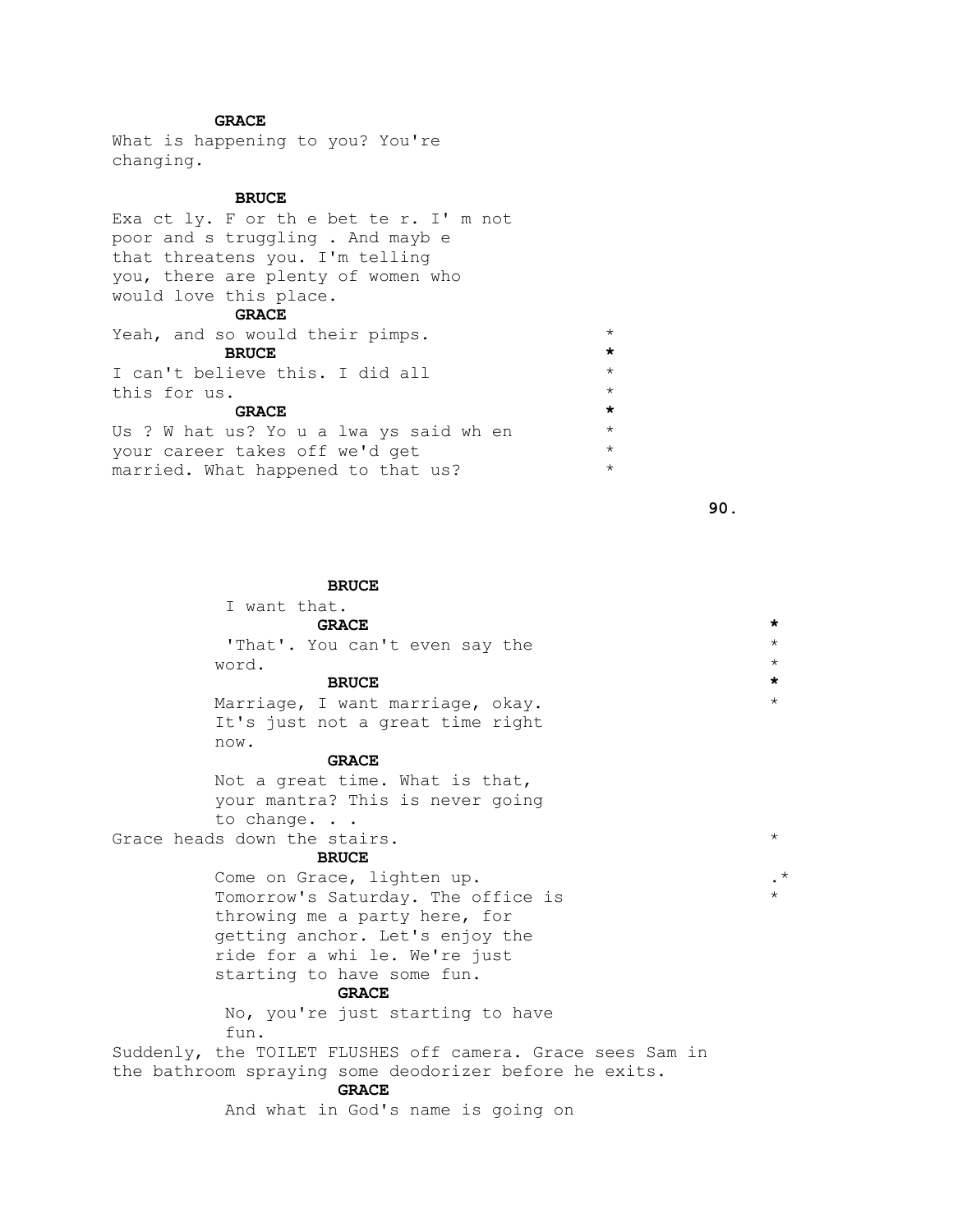with that dogI? Grace pulls her cell phone .out of her purse, heads for the door.  **GRACE** I'm going to have Debbie pick me up.  **BRUCE** Grace.  **GRACE** I'm sorry, but I won't be attending your little pa rty tomorrow. And if  $*$  you would like to see me after I will be at our home.  **91.** She starts out.  **GRACE (CONT'D)** Oh, and that poor, struggling guy you talked about? I miss him. **ON BRUCE - BUMMED PARTY MUSIC UP: INT. UPSCALE HOME - NIGHT** The PARTY OF PARTIES is in order. The place is jam packed with co-workers, fellow reporters, and various news contacts Everyone is in an ecstatic mood, many prayers having been recently answered. We MOVE THROUGH THE PARTY and hear snippets of various conversations.  **BUSINESSMAN** I'll drink to that! My tech stocks tripled in five days. They clink glasses.  **WOMAN** You seem taller.  **JOE** I am!  **FATHER TYPE** My son pitched a no hitter!  **HEAVYISH WOMAN** I lost 47 Ibs on the Krispy Kreme diet.

### **ON SAM**

the beer.

Walking on his hind legs, delivers a cold beer to Bruce. **ON BRUCE** Well on his way to plastered, takes a swig, then glances at

 **BRUCE**

 (to Sam) Hello... (pointing to bottle)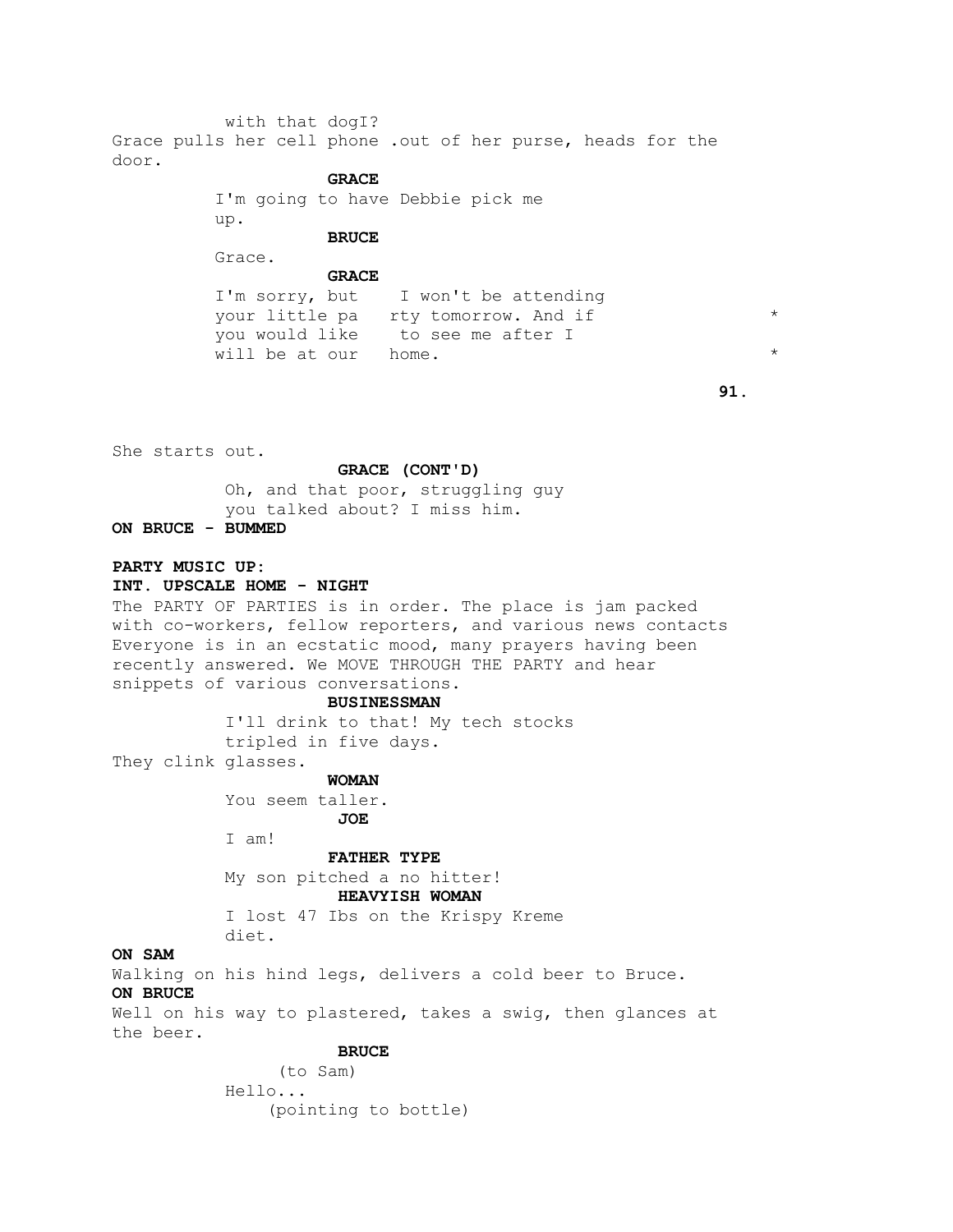Sam walks away, his tail between his legs. Bruce maneuvers down the hall dancing, high-fiving, drunkenly \* accepting the praise coming at him from all sides.  **PARTIERS** There he is. . . The manI.. All hail our new anchor!I  **BRUCE** Bless you. Bless you.  **PARTYING SPORTS GUY** Hey Bruce, who do you like in the game tonight?  **BRUCE** Put your money on the Sabers. Coach prays a lot. A FRENCH WAITER approaches Bruce.  **FRENCH WAITER** Ah, Mr. Nolan, we're running out of hors doerves. I'm afraid we under ordered, sir. And the people are hungry.  **BRUCE** What do you have left? The Waiter holds up a small basket.  **FRENCH WAITER** Only three chips and two shrimp.  **BRUCE** (confident) Just take it around. The Waiter gets a confused look.  **CUT TO: CHIPS OVERFLOWING, SHRIMP SPILLING OUT OF BASKETS, HANDS REACHING GLUTTONOUSLY FOR THE BOUNTY.**

The Waiter walks along amazed as handfuls of shrimp and chips are pulled from the small basket. Partiers crowd around Bruce, start to chant.

 **93.**

 **CROWD** Speech! Speech!! Speech!

Bruce takes center stage, quiets the crowd.

 $\overline{\phantom{a}}$  92.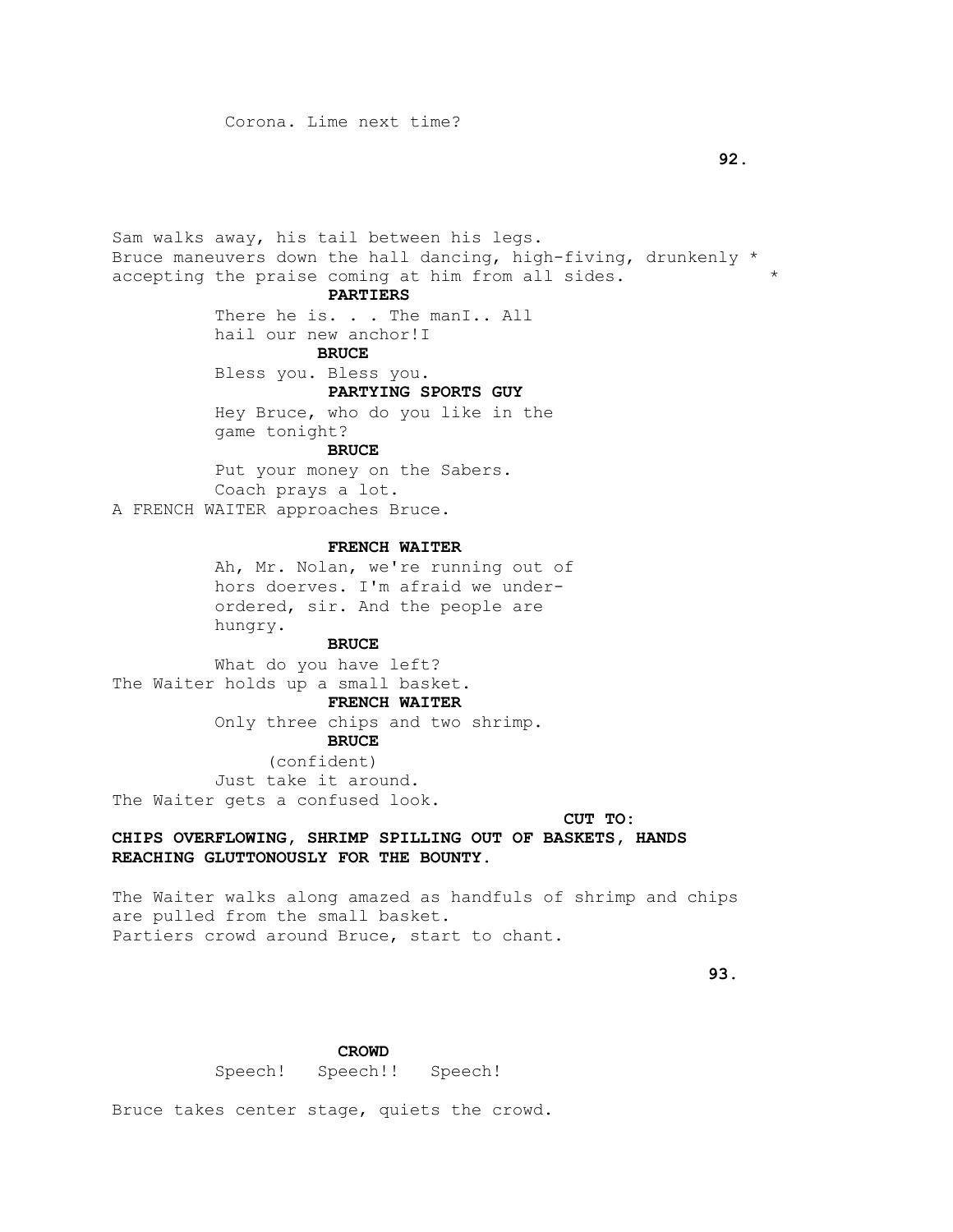## **BRUCE**

I' d thank you all for coming, but the liquor is free so maybe you should THANK ME! Everyone laughs.

### **BRUCE**

 And now let me tell you a story. There was a man who had two sons. The younger son took his inheritance and squandered his money on a life of lust and debauchery. I LOVE THAT GUY!!

Everyone throws their hands up and continues to party.

Bruce's big smile fades. He looks around the room, hoping to spot Grace. He grabs a phone, walks out to the balcony, di al s --

He gets their answering machine, hears their outgoing message together from happier times. He hangs up.

### **FEMALE VOICE (O.S.)**

Hey there.

Bruce turns, sees SUSAN ORTEGA, completely stunning in a sexy dress.

## **SUSAN**

 Hi Br uce. What are you d oing out here all alone?  **BRUCE**

Oh, ah, I was calling Grace.

### **SUSAN**

 Yeah, I didn't see her in there. I love the new place, by the way. So how are you and Grace doing?  **BRUCE** I don't know, we had a fight

earlier. Ever since I . . Well, things are different now and...

 **94.**

#### **SUSAN**

 You're on fire Bruce. Some women can't handle fire. Some can. Susan smooths close to Bruce.  **SUSAN**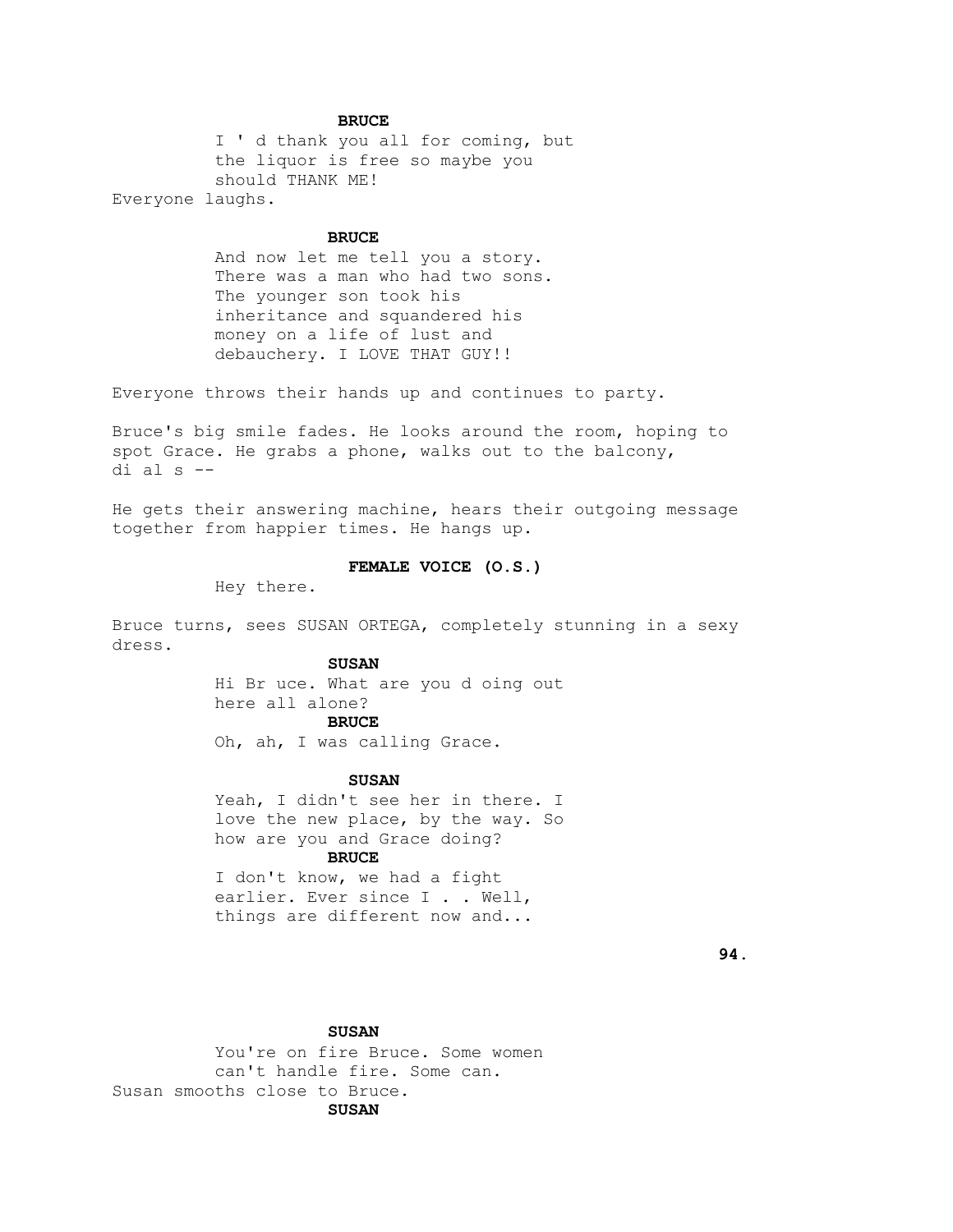You know, I always had an instinct about you. I knew you were going to make something of yourself.  **BRUCE** Really?  **SUSAN** There's something special about you Bruce. I like special...  **BRUCE** Look Susan, I don't know, I-- Susan grabs Bruce, kisses him passionately. Bruce doesn't join in, but doesn't fight it either. **ANGLE - THE FRONT DOOR** Grace and Debbie enter.  **DEBBIE** So this is your new place, huh?  **GRACE** Cozy, don't you think? Come on help me find him. They head into the room.  **DEBBIE** You sure you want to do this?  **GRACE** I don't know. It's his big night. \* \* I don't want to spoil it. I know  $\cdot$   $*$ how much this means to him.  $\star$  **DEBBIE \* \*** So much for lashing back... Grace stops dead in her tracks. Her face drops. GRACE'S POV - BRUCE, still lip-locked with Susan Ortega.

 $\sim$  95.

### **DEBBIE**

Oh, boy.

Bruce turns and sees Grace.  **BRUCE** Grace, I...  **GRACE** . (fighting back tears) Get the car, Deb.  **DEBBIE** Right.

# **BRUCE**

Grace, wait.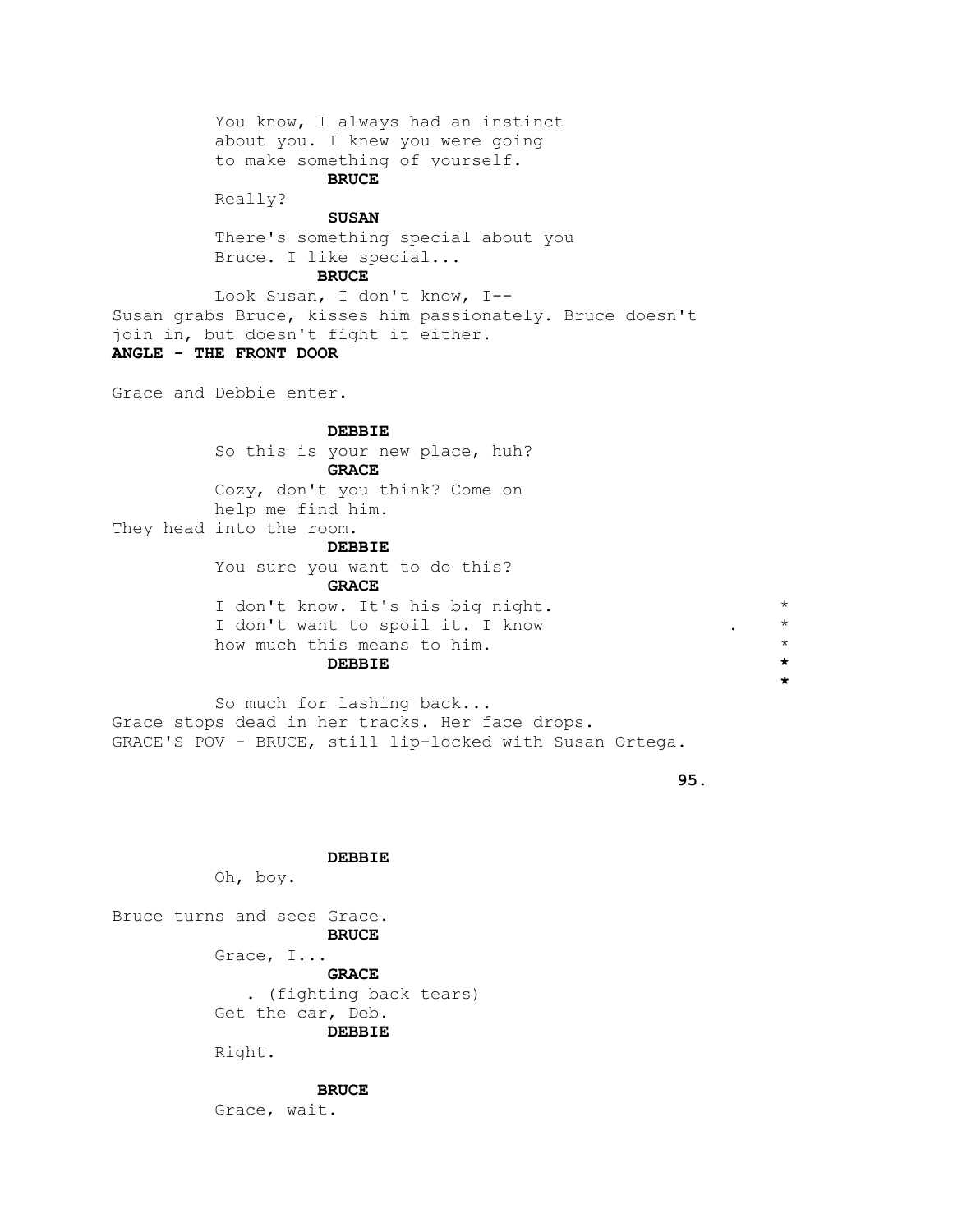Grace follows Debbie out. **EXT. UPSCALE HOME - NIGHT** Bruce follows Grace outside.  **BRUCE** Grace, come on. Grace stops, opens her purse, tosses the keys to her new car in Bruce's chest.  **GRACE** Here. I do n't w ant your car. I don't want your things. . . I don't want you.  **BRUCE** Come on, don't say that. I was just calling y ou--  **GRACE** And you thought Susan's mouth was the phone?  **BRUCE** I didn't think you were coming-- I mean, I . . . I screwed up, okay. Let me make it up to you.  **GRACE** How about a boat, Bruce?  **BRUCE** If that's what you want.

 **96.**

#### **GRACE**

 Yeah, a big boat and oh, maybe two bags of cash, you know, the ones with the big cartoon dollar signs on the front. Then I'll be happy. Because I'm just hollow inside. Debbie's been right. All this time. I defended you, told her there was good in you. Another side to you. Well, I just saw that other side and I don't want anything to do with it. Debbie pulls up, Grace storms off to the car. Bruce follows,  **BRUCE** Grace, come on, don't do this.  **GRACE** Go back to your little co-anchor. Or is that ho-anchor? (tearing) I came back here to apologize. How stupid am I?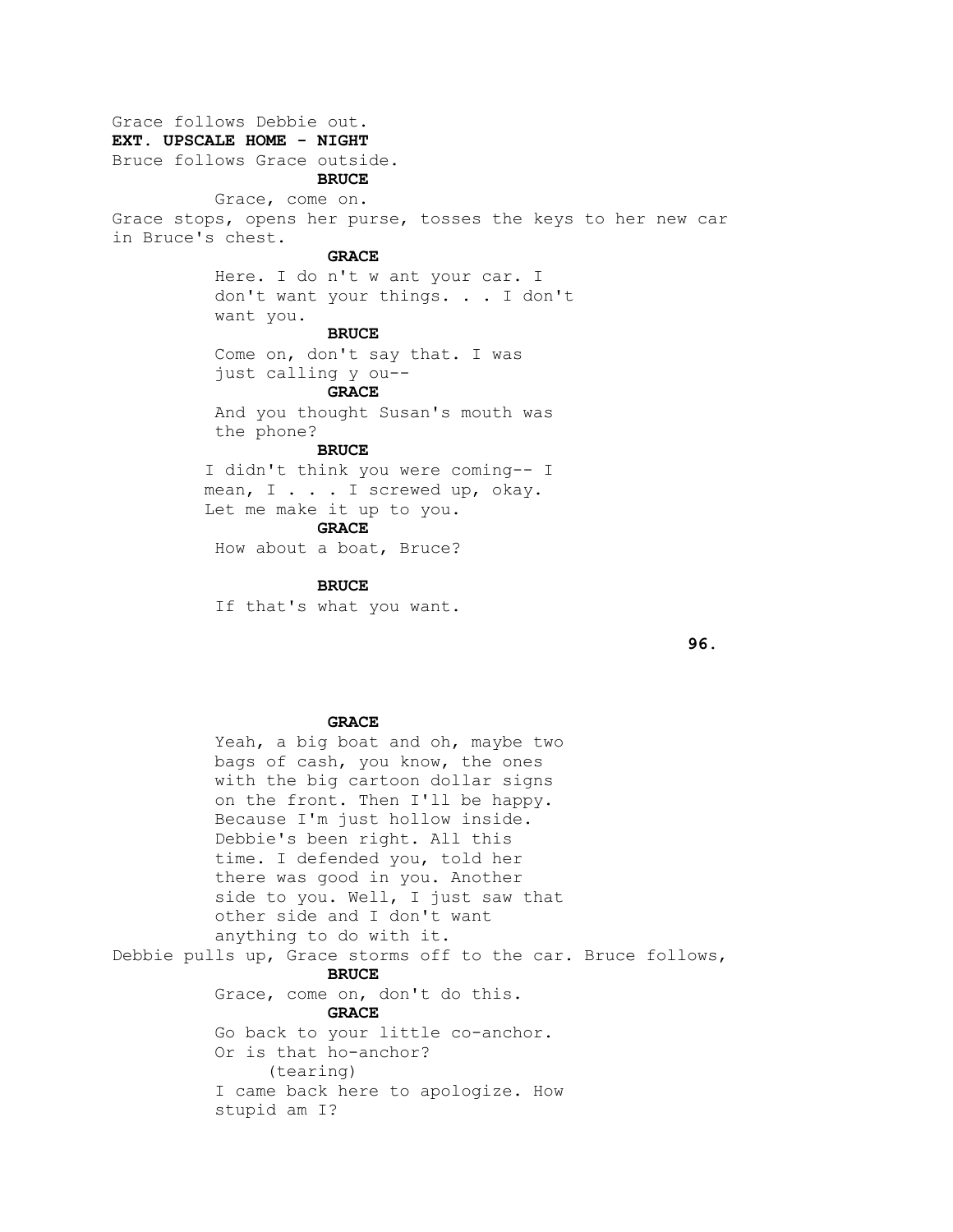Grace turns and heads to the car.  **BRUCE** You're the one that didn't like the new place! Grace gets in, slams the door.  **BRUCE** You can't walk out on me! I'm the alpha, lady! I'm the Omega! Debbie peels out.  **BRUCE** (desperate last attempt) I could make you stay! Bruce is left alone in the middle of the street.  **BRUCE** Fine! I don't need you! I have everything I need. Did you hear that?! (yelling) I have EVERYTHING!

 **97.**

### **INT. UPSCALE HOME - MOMENTS LATER**

Bruce walks in, Susan is waiting for him.  **SUSAN** I was right. She couldn't handle the fire.

 **GOD**

Bruce looks at Susan with disgust, then glances to a FIRE ALARM on the wall, mentally TRIGGERS IT. The sprinklers turn on, as well. People scream, rush toward the exit. Bruce sits down on the sofa, being rained on by the sprinklers, alone. He finally plops back and God is sitting next to him.

 **\***

 Enjoying your party? Yeah, nothing like spending time with some real frien ds. Any s hrimp left ?  **BRUCE** Grace left me.  **GOD** I know.  **BRUCE** (certain) She'll take me back. (uncertain) Will she take me back?  **GOD** Would you take you back? Bruce mulls this over, - then...  **BRUCE**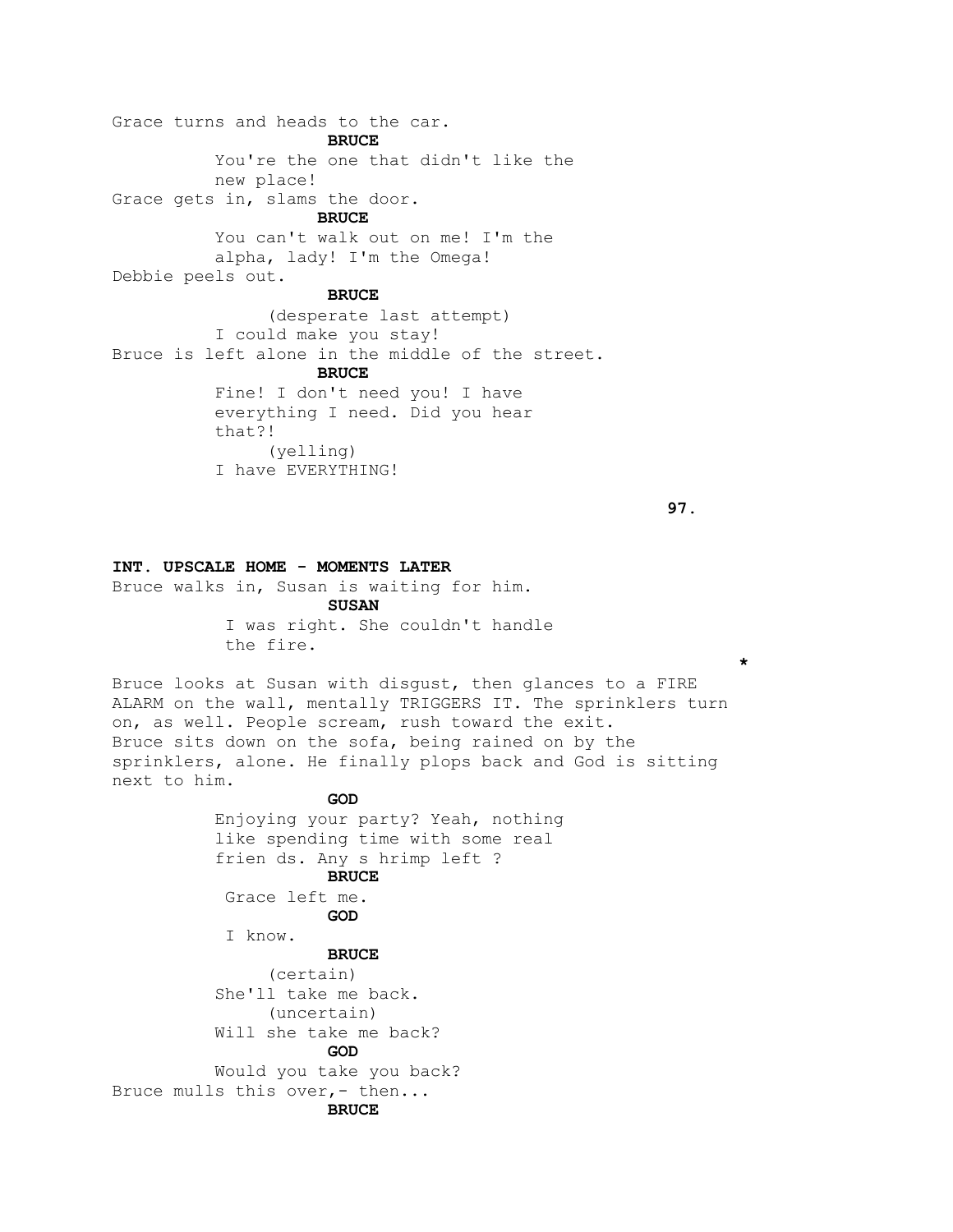How do you make someone love you when you can't effect free will?  **GOD** Welcome to my world, son. You come up with an answer to that one, you let me know. Off of Bruce thinking...

 **CUT TO:**

 **98.**

# **INT. DEBBIE AND MIKE'S HOUSE - MORNING** Grace's alarm goes off. The radio comes on and it plays a John Cougar Mellencamp song. But the lyrics are different.  **JOHN COUGAR MELLENCAMP** Here's a little ditty, about Grace and her man Bruce, two Americans growing up, needing to make a truce. Grace's eyes pop open. Is she dreaming? **EXT. DEBBIE'S HOUSE** Bruce hides behind a hedge, watches Grace jog past. **ON GRACE** notices something CARVED IN THE TREE it reads: "GRACE + BRUCE". Carved in the next tree, "A COUPLE FOR THE AGES". Carved in the next tree, "COME ON ALREADY, GIVE HIM ANOTHER CHANCE". She does a double take, continues on. **INT. COFFEE SHOP**

Grace reaches in her purse to pay for her coffee and a bunch of PICTURES FALL OUT. They are all of Bruce and Grace. She thinks, definitely didn't -put them there. **INT. SMALL WONDER'S DAY CARE - DAY**

Grace is helping one of the kids, when she notices something outside the window. It's a cloud formation that strangely looks like BRUCE (in profile) HOLDING HANDS WITH GRACE. She reacts as the imagery melts away into a very faint "FORGIVE **HIM."**

# **EXT. SMALL WONDERS DAY CARE - LATER**

Grace is talking with one of the other teachers. The kids, playing dodgeball in the background, laugh and scream louder and louder. Grace turns and sees... Bruce getting pelted by multiple balls.

 **BRUCE**

Okay, surrender, surrender.

## He walks over to Grace.

 **BRUCE**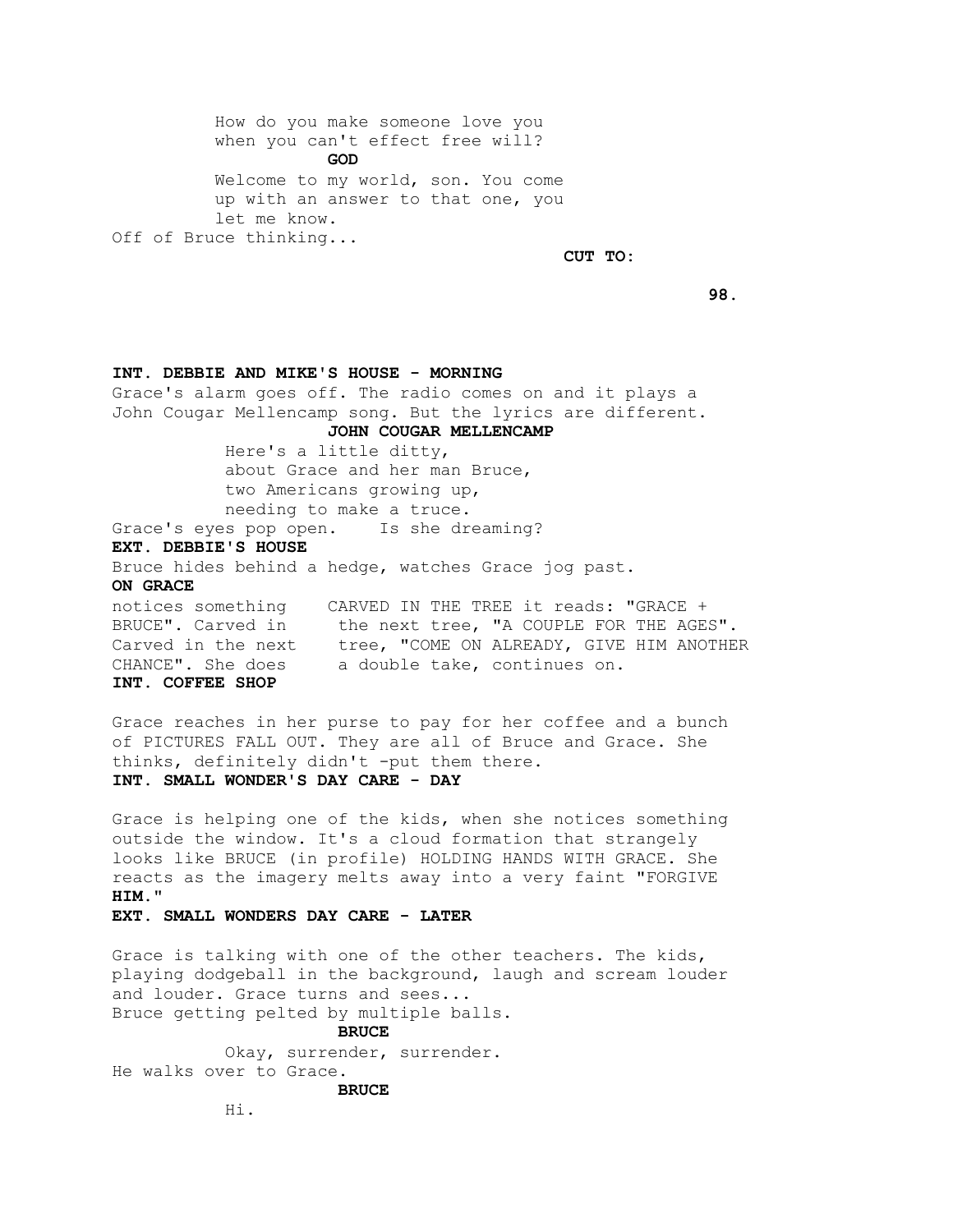**GRACE** Hi..  **BRUCE** I, ah, have my first anchor tonight.  **GRACE** That's great. I hope it goes well for you. He's hit in the head by a ball. Grace can't help but smiles Bruce leaps at the opportunity.  **BRUCE** I miss you. (off her silence) I just took the first step, shot myself out on the ledge, awaiting vulnerably your response.  **GRACE** . . . I don't know what to say.  **BRUCE** How about you love me and you'll take me back.  **GRACE** No, Bruce.  **BRUCE** Come on, what about all the signs?  **GRACE** What? How do you know about that? Did you talk to Debbie?  **BRUCE** (beat) Would it help if I told you I acted like an ass? Martin is standing nearby.  **MARTIN** Hey, you said ass.  **BRUCE** It's okay as long as you mean a donkey. I didn't add "hole." It's only bad when you say "ass-ho--

 **100.**

#### **GRACE**

 Alright, inside, Martin. (to the others) Okay everyone, inside.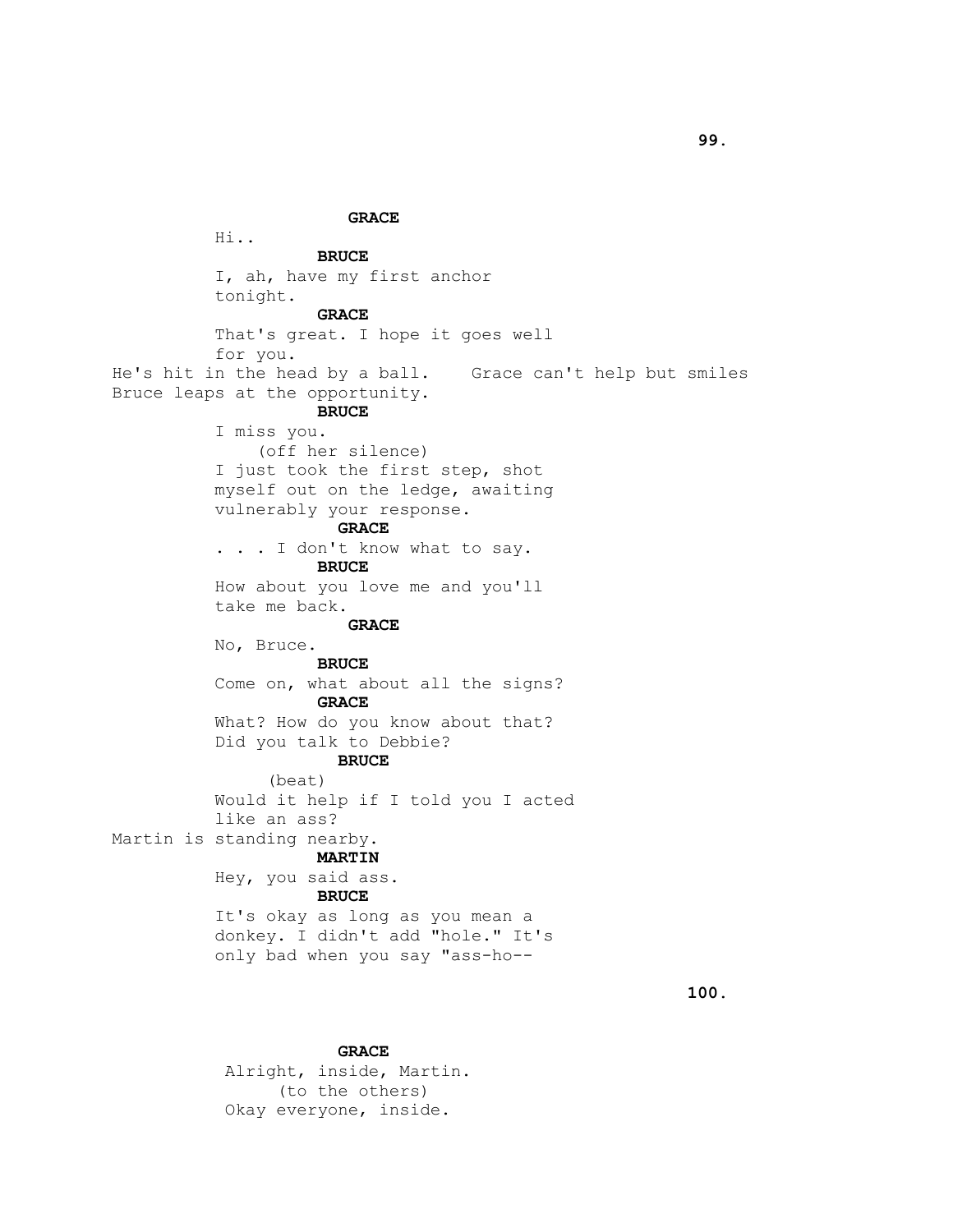The kids race in. Grace starts to follow.  **BRUCE** Grace, please. None of this seems  $*$ right without you. (off her reaction) \* Is that a glimmer of hope I see? \*  **GRACE** I have to go... She starts off. . .  **BRUCE** Wait. Bruce DRAMATICALLY RAISES A HAND TOWARD GRACE, like putting a love spell on her.  **BRUCE** Now how do you feel? She looks at him, oddly.  **GRACE** ...Are you out of your mind? Have you been drinking?  **BRUCE** Drin kin g? Sur e. I'm dru nk wit h  **POWER.** Bruce RAISES BOTH HANDS IN FULL HEXING FASHION...  **BRUCE ...LOVE ME1!! GRACE** (a beat) You need help. She heads back inside. Bruce throws his hands in the air, frustrated. **EXT. SMALL WONDER'S PARKING LOT - MOMENTS LATER** Bruce heads for his car as he sees a two guys in PRISON SUITS (from the prison yard) drive off with it.  **101.**

 **BRUCE**

 **BRUCE**

dumping the prisoners.

 Hey11 That's my car!! **INT. BRUCE'S CAR - CONTINUOUS** The PRISONERS drive off laughing.  **PRISONER #1** Ha, nice wheels, huh? BRUCE sits up in the back seat.  **BRUCE** Thou shalt not steal. The prisoners JUMP.  **BRUCE** Car, show them the way out. Instantly, the car doors fly open and the seats tilt sideways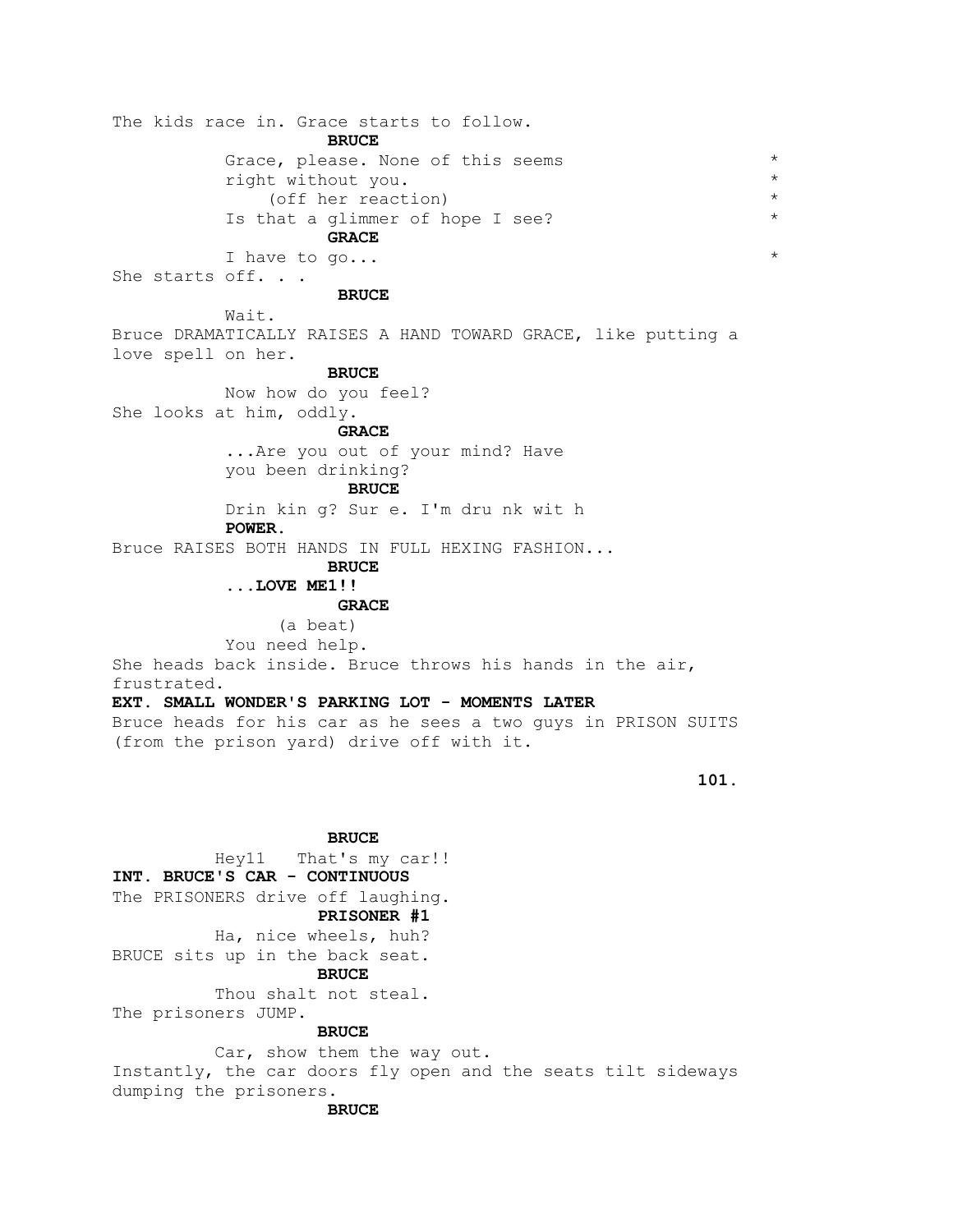# What is wrong with the world? **INT. EYEWITNESS NEWS STATION - TV STUDIO ON A TV MONITOR**

# **NEWS ANCHOR #1**

 The Dow skyrocketed again today and with a new influx of paper millionaires, analysts are warning of a potential run on banks... We see a stock graph superimposed on the screen with a ludicrous jump straight up off the charts. **CHANNEL CHANGES TO:**

### **NEWSANCHOR #2**

 The scene nearly turned violent when hundreds of disgruntled Buffalo residents protested the results of lasts weeks fluke lottery results...

**CHANNEL CHANGES TO:**

 **102.**

### **NEWS ANCHOR #3**

 ...another 37 arrests today at the Beasley Construction Site for indecent exposure. . . We see women getting pulled away one by one into police vans, after they flash their tops. In the background, a "Girl's Gone Wild" van is there rolling tape of each flashing. **ON JACK**

#### **JACK**

 The world's gone mad. Jack clicks off the monitor. Bruce hustles in from make-up. An air of forced confidence about him. Nothing and no one is going to ruin his big moment.

#### **JACK**

 Oh, there you are. Your big debut. How you feeling?  **BRUCE**

You know what? I'm good. The show

#### must go on.

Bruce sits in the anchor desk, breathes in the reality.

### **SUSAN**

 (whispers) Bruce, if I had any idea Grace was

going to be there last night...

### **BRUCE**

Susan, you didn't do anything wrong. In fact, I found the  $*$ moment rather pleasurable. Susan shudders, tries to compose himself.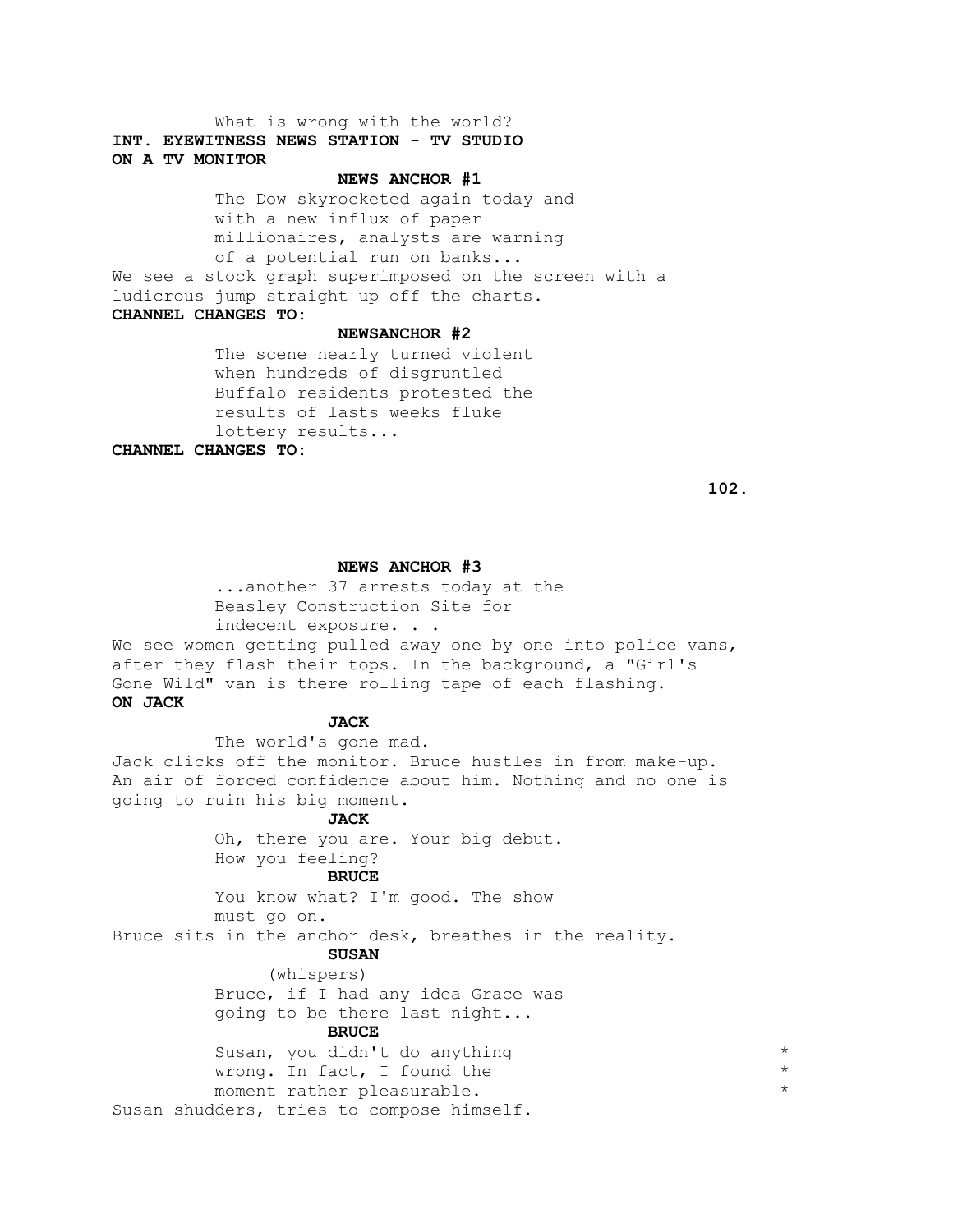### **SUSAN**

 (flustered) Oh, really. . . that's nice.  **JACK** Okay, the Sabers just won the Stanley Cup. It's getting pretty crazy out there. We're going to kick live to Fred at the stadium. Oh, and Bruce, you won the pool again. Exact score, dead on. Twenty-three to one, who would have thought.

 **103.**

 bXA JACK This is it, you good? Bruce nods, straightens in his chair, prepares for his dream  **ON THE MONITOR** The Eyewitness News opening plays, then fades away to Bruce and Susan.  **SUSAN** I'm Susan Ortega.  **BRUCE** I'm Bruce Nolan and here's what's m ak i n g n e ws -- And the screen goes to STATIC. Lights dim in the studio.  **JACK** What happened? What the hell happened? The Stage Manager listens to his wire.  **STAGE MANAGER** We lost the signal. It's another power surge.  **JACK** Aw, geez. Ever since that damn asteroid hit. The power comes back up.  **STAGE MANAGER** We're back.  **SUSAN** We apologize for the interruption, and now back to the news. Bruce. . .  **BRUCE** Thank you, Susan-- Susan gets a feed in her earpiece.

 **104.**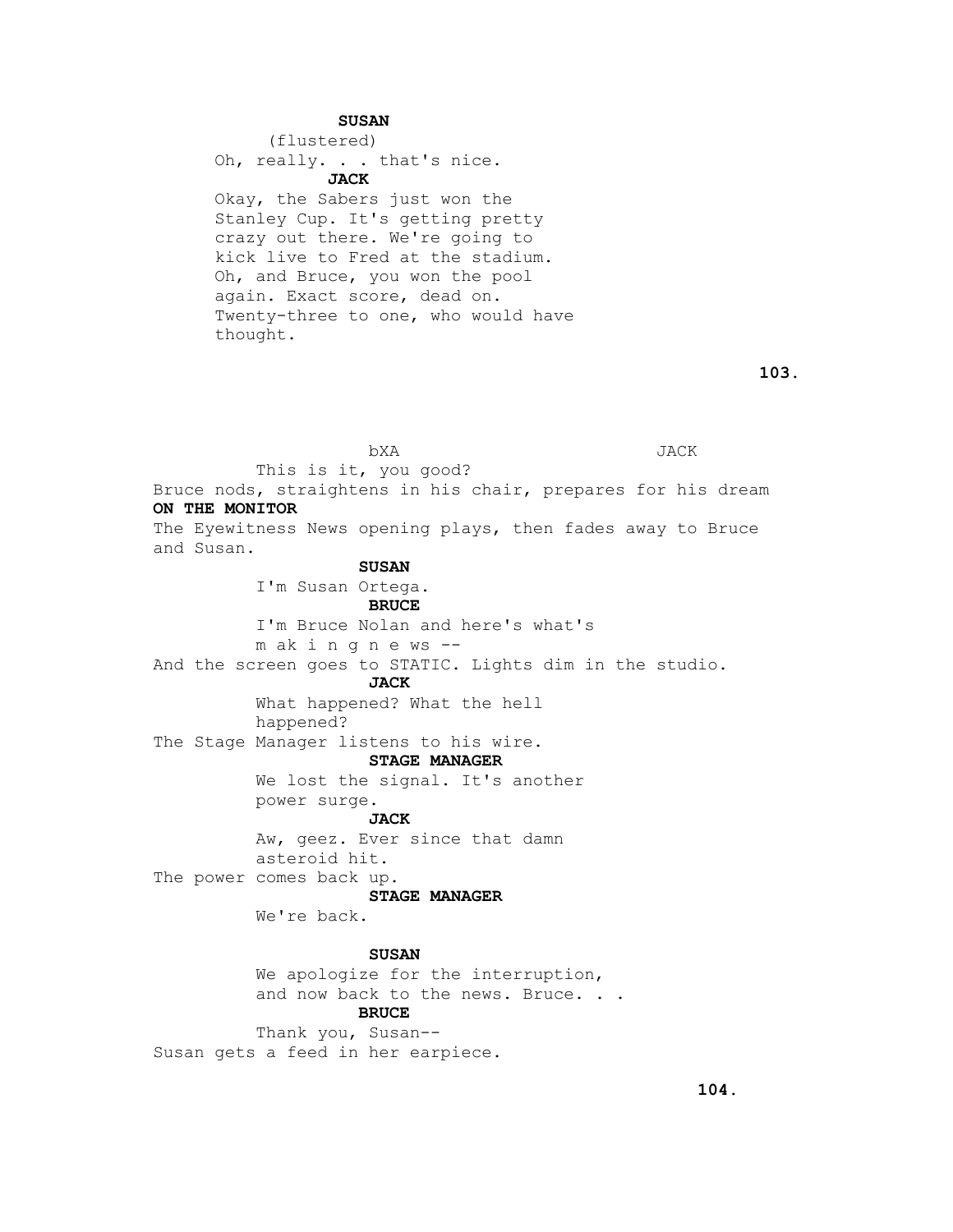#### **SUSAN**

 I'm sorry, we're going live to Rupp arena where the Buffalo Sabers have won the Stanley cup. Fred... Bruce is noticeably bothered.

 **CUT TO:**

#### **INT. SABERS LOCKEROOM.**

Fred is with the coach. The team is celebrating, champagne rains down.

### **FRED**

 Thank's Susan. I'm here with coach Tucker who has lead the Sabers to their first championship in 22 years... ON BRUCE'S mounting frustration. He gives a look.

 **FRED**

Tell me coach...

Fred's face registers A PAINED LOOK. He tries to keep it together. A beat of silence...

 **FRED '** (quickly)

 I have to use the restroom. He drops the mic and runs out. Off the coach's puzzled look...

### **INT. NEWS STATION**

 **JACK**

What the hell?

Bruce covers.

## **BRUCE**

 We'll get back to the Saber victory in just a moment. In other news-- Again, STATIC... Jack tosses his headset.  **JACK** Oh, for the love of Godl What is it now? The Stage Manager again listens to his wire.

 **105.**

### **STAGE MANAGER**

 The whole booth is down. CRASH! A BRICK flies through a front window. Bruce turns to see... **EXT. DOWNTOWN - NIGHT**

A FULL ON RIOT in progress. College students, city dwellers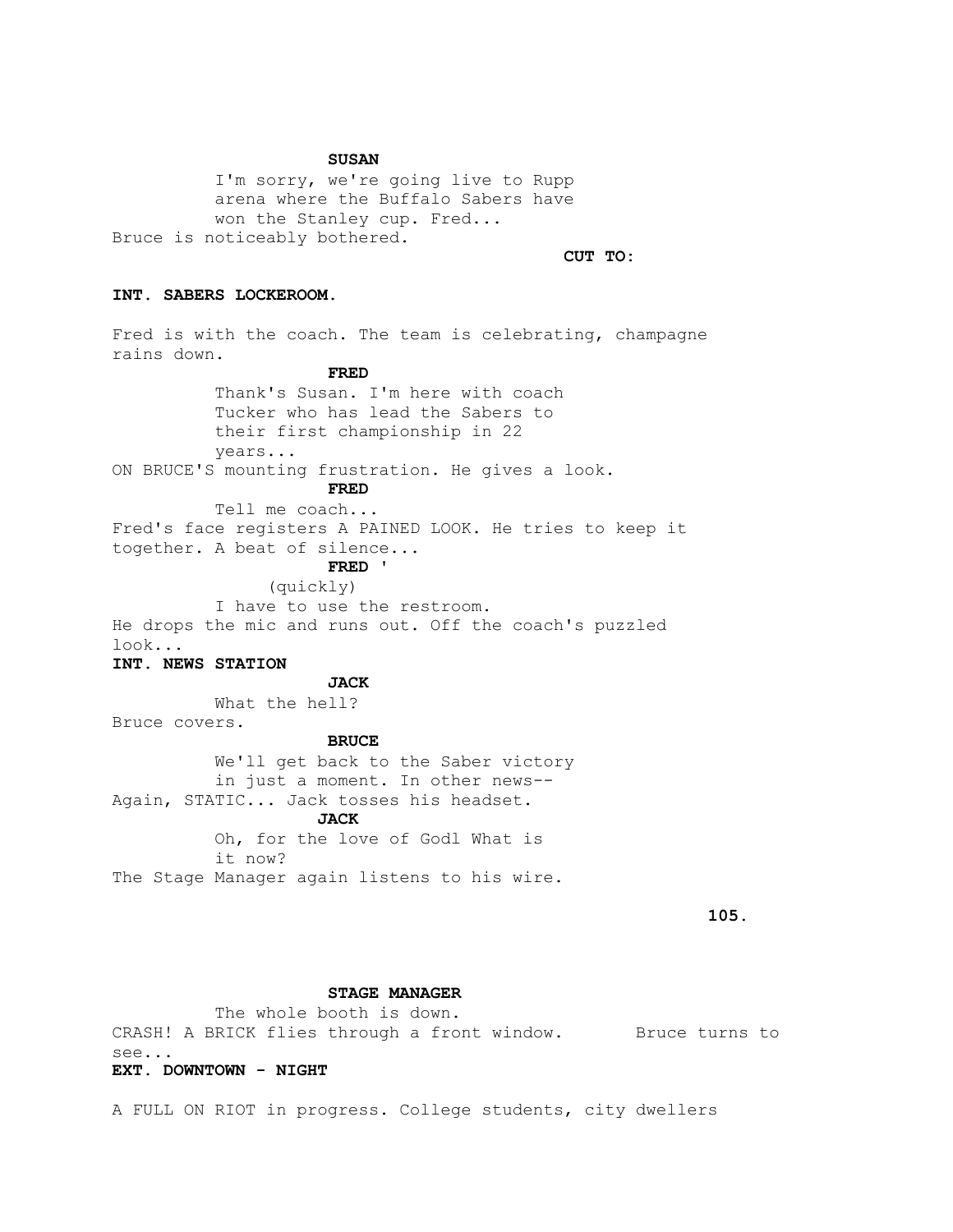going crazy. Cars are burning, people are out of control. Escaped convicts are running in and out of stores looting right alongside ordinary citizens. The Kowolski brothers and Momma Kowolski are helpless against

the onslaught as pillagers run out of the bakery carrying cakes, pies, bread - whatever they can get their hands on. Bruce stumbles through the mayhem, confused.

 **BRUCE**

What's going on?

#### **COLLEGE KIDS**

Partying, man. Wooooll!! Sabers I! They continue to trash the area.

 **BRUCE**

But your team wonl

Cars are being rolled over. A lone POLICE OFFICER protects himself with his shield as he's pelted with various debris. The Officer PULLS BRUCE down behind a car.

# **POLICE OFFICE**

Stay down.

#### **BRUCE**

Where are the other officers?

#### **POLICE OFFICE**

| What other | officers? Half the                                          |
|------------|-------------------------------------------------------------|
| force just | retired. Said their                                         |
| "ship came | in." You better get                                         |
|            | home pal. I t's dangerous out here.                         |
|            | The Officer heads out. Bruce stands, then quickly DUCKS, as |
|            |                                                             |

a bottle is tossed through a window that has a lotto sticker on it.

 **106.**

 **RIOTE R**

The lottery sucks! I only won 17 bucks i

# **BACK TO SCENE**

Bruce looks up at a burning building with a flaming "Mr. Exclusive" billboard above - it comes CRASHING DOWN. Bruce looks out over the rioters. **ON BRUCE**

We see the anger build in his face, like Moses looking down on the Israelites. He RAISES HIS ARMS. DARK CLOUDS SWIRL IN **THE SKY. WIND BLOWS. LIGHTENING CRACKS.**

> **BRUCE** Hear, O' Buffalo, you have awakened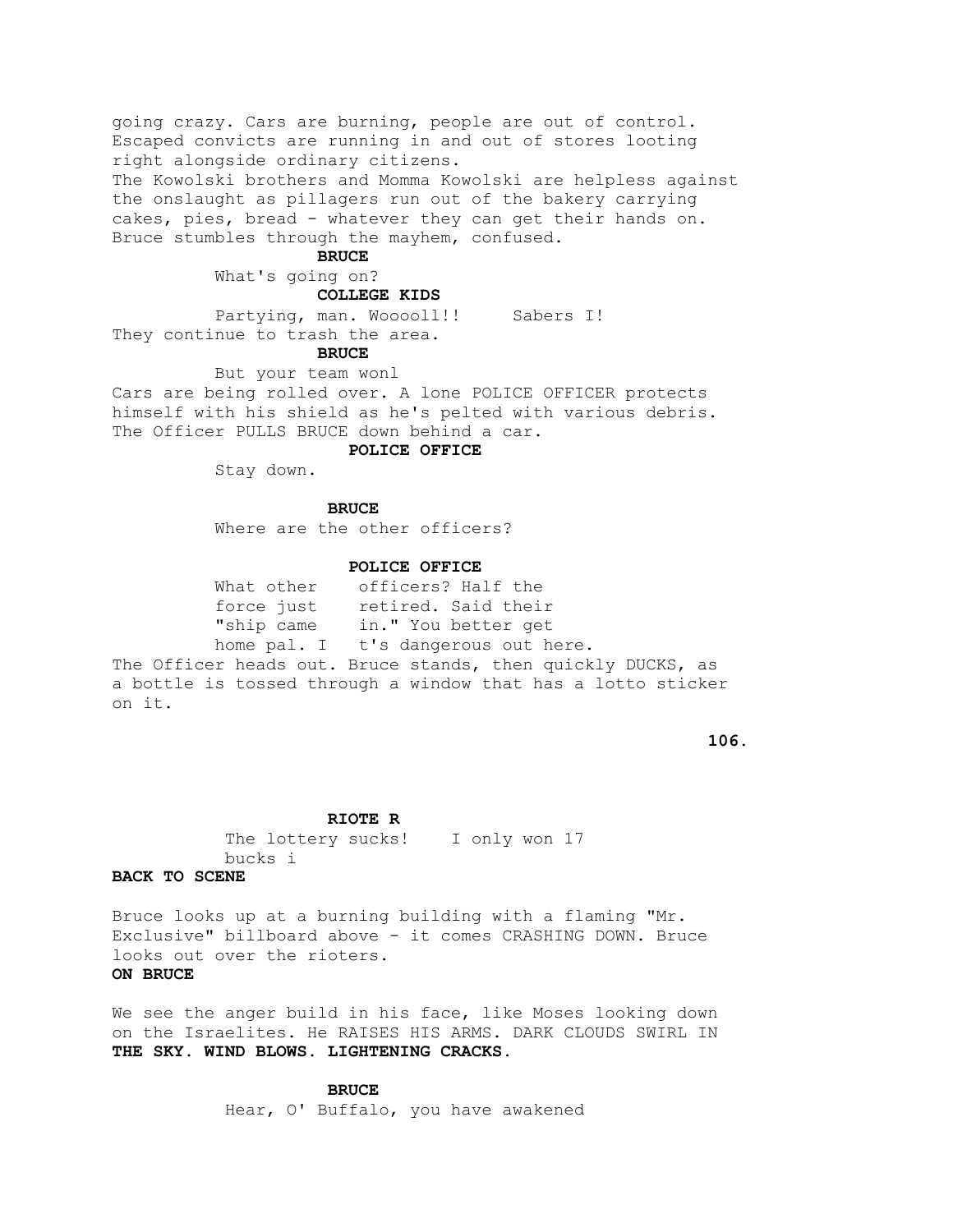my wrath. Vengeance is mine! A BOLT OF LIGHTENING shoots right into the middle of the rioters, scattering them. People flee in every direction as THUNDER CRASHES and lightning bolts continue to strike. Bruce stands alone in the street, surveys the smoldering mayhem, then reaches into his pocket and pulls out the key God gave him. He grips it tightly and... **INT. OMNI PRESENTS - NIGHT \***

Bruce stands there, sees God as he originally found him, mopping. God looks up at Bruce, not surprised to see him.  **BRUCE** They're all out of control. I don't know what to do.  **GOD** You mind giving me a hand with this floor first? Off Bruce's look. . .  **DISSOLVE TO:**

#### **LATER**

Bruce's sleeves rolled up, mopping next to God.  **GOD \*** "Poor man wanna be rich, rich man \* wanna be king, king's disatisfied \* 'cause he rules everything..."  **(MORE)**

 **107.**

| GOD (cont'd)                                                         |         |
|----------------------------------------------------------------------|---------|
| (to Bruce)                                                           | $\star$ |
| Springsteen. I like a little Boss                                    | $\star$ |
| in my head while I'm workin'                                         | $\star$ |
| They finish up. God looks back at the sparkling floor,<br>satisfied. |         |

 **GOD**

 There we go. Wonderful thing. No matter how filthy something gets, it can always be cleaned right up. God collects Bruce's mop.

## **BRUCE**

 What happened? I gave everyone what they wanted.

God sets the mops down.

#### **GOD**

 Since when does anyone have a clue about what they want?

God holds up a REMOTE AND CLICKS, changing the room into the DINER where Bruce first parted his soup. (NOTE: Whenever the room "changes" we're actually still in the room, but seeing a full projection of an environment on the walls and columns) The older waitress, Ginnie, clears some dishes...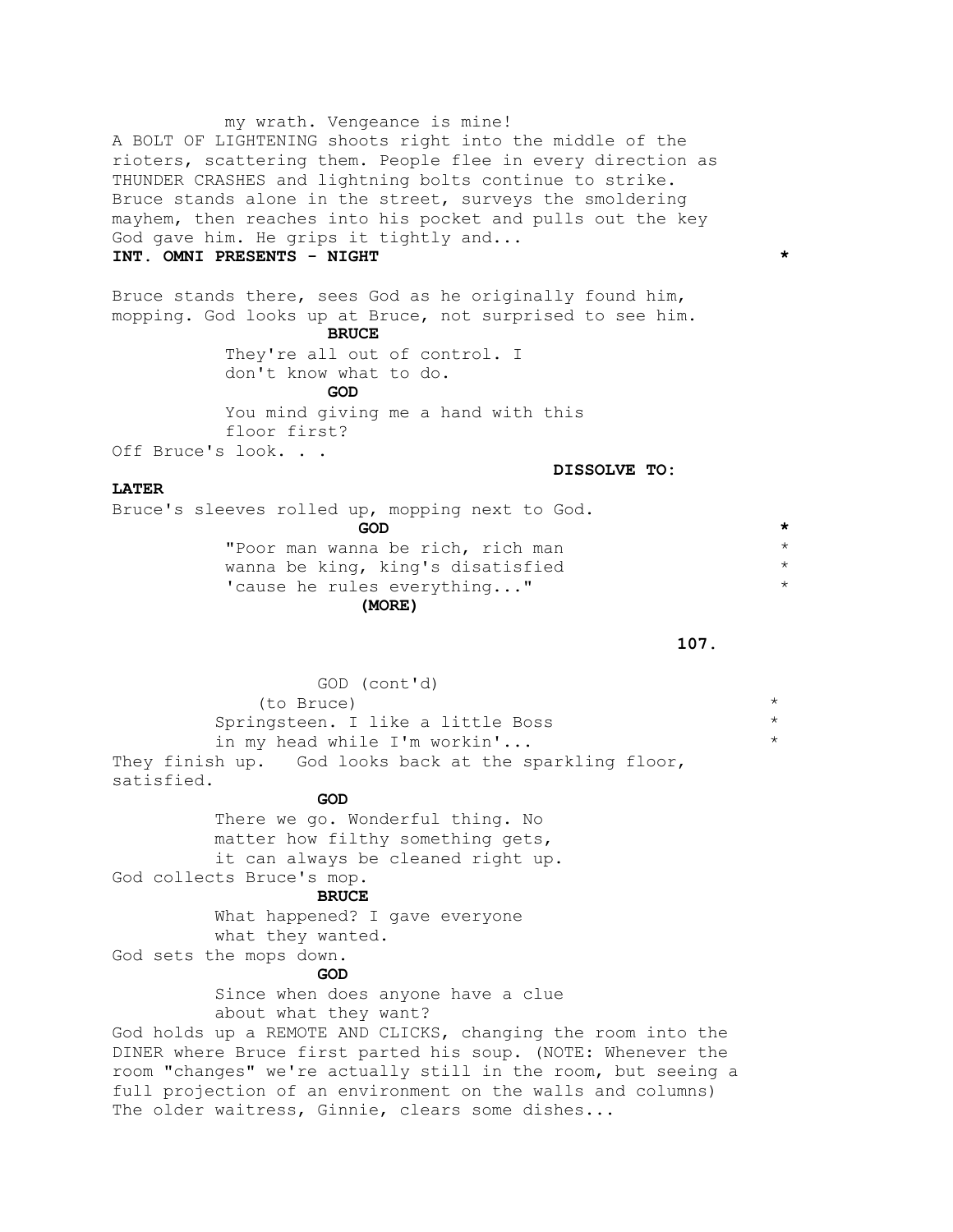**GOD** Remember Ginnie? Ginnie bends down behind the counter and when she comes back up she is a hot 21 YEAR OLD.  **GOD** Ginnie thought she lost her beauty when she got older. I'm trying to convince her otherwise. Ginnie bends down again, and when she comes back up, she is HER OLDER SELF again. God clicks the remote, changing the environment into a SCHOOL YARD. We see the grade school where Filbert Davis, the boy Bruce helped up the rope, is in a fight.  **GOD** Ah yes, Filbert. Brilliant young man. He was going to be a great poet.  **(MORE) 108.** GOD (cont'd) The soul of his work would have been built out of his hardships. He would have touched millions. (feigns cheery) But now he's headed for a career as a professional wrestler. God clicks, changing the environment into a CONDO. We see a lonely woman (who found the cash in her purse) sitting depressed, rocking in a chair.  **GOD** Ester Maha. I love Ester. Ester was bankrupt. She was going to have to eat her pride and call her sister. Would've got the two of them together again. Instead, she bought a condo in Florida.  **\*** God clicks the remote again...  **GOD \* \*** (recalling Bruce's own  $words)$  \* And have you seen the news lately? We see footage of the ARCTIC SEA and NORTH AND SOUTH POLES... \*  **NEWSCASTER #1 \*** Scientists believe last weeks asteroid may have knocked the earth  $*$  off it's access resulting in the \* rapid acceleration of the melting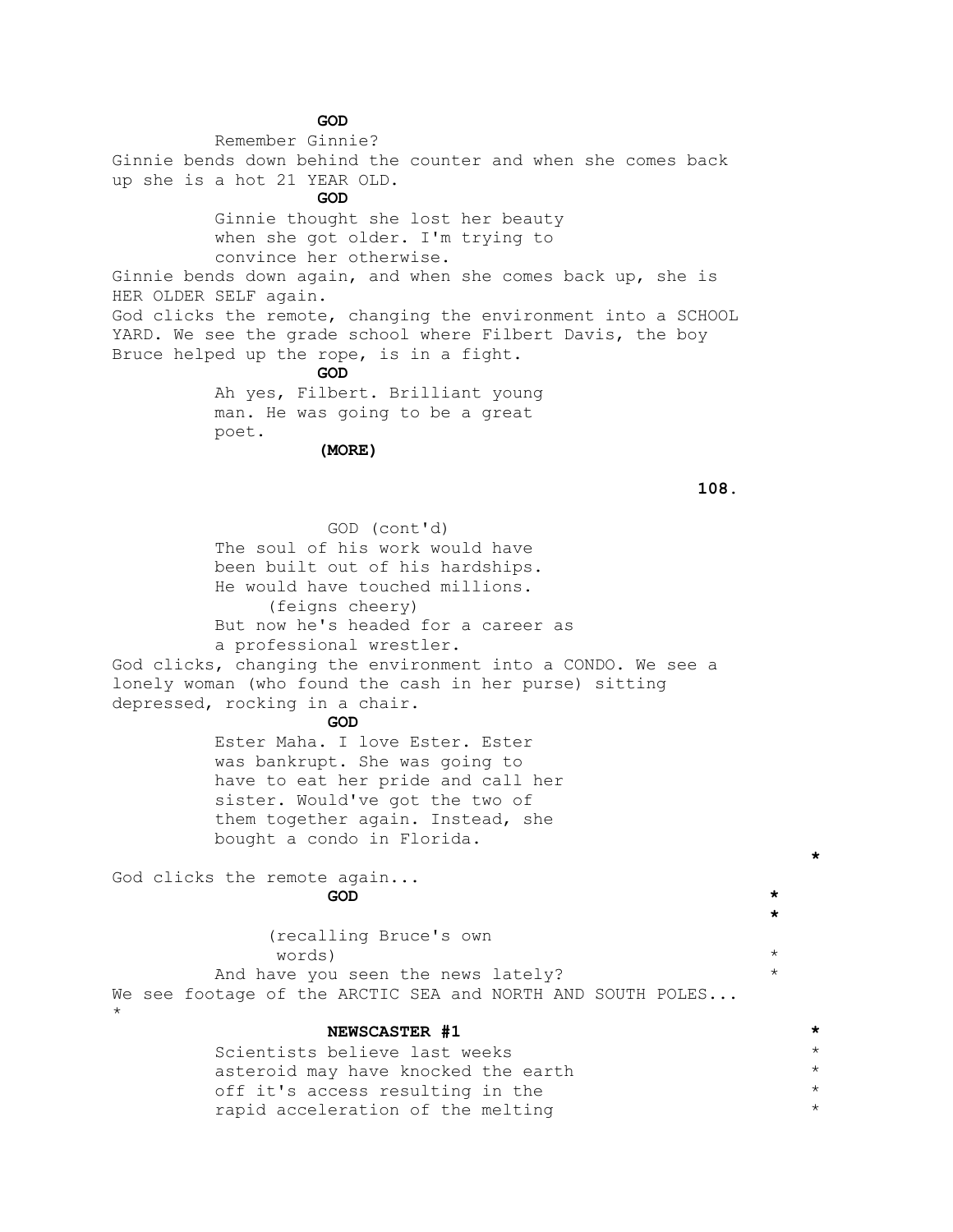| of the polar caps                                   | $\star$ |
|-----------------------------------------------------|---------|
| Click. More footage of FLOODWATERS and RISING TIDES | $\star$ |
| NEWSCASTER #2                                       | $\star$ |
| And more tidal wave activity                        | $\star$ |
| reported and resulting in                           | $\star$ |
| devastating floods all tied to last                 | $\star$ |
| weeks abnormal lunar activity                       | $\star$ |
| Click. We see footage of DECIMATED CROPS.           | $\star$ |
| NEWSCASTER #2                                       | $\star$ |
| That swarm of locusts spotted in                    | $\star$ |
| Buffalo has multiplied, wreaking                    | $\star$ |
| havoc on local agricultural crops.                  | $\star$ |
| Food and produce prices are                         | $\star$ |
| expected to skyrocket.                              | $\star$ |

 **109.**

# **GOD \*** (to Bruce, again using  $*$ Bruce's words)  $\star$ Now what kind of a God let's that happen?  $\star$ <br>s the images off God clicks the images off.  **GOD \*** Not as easy as it looks, is it?<br>This God business This God business. **BRUCE**  $\star$ So what do I do?  $*$ God smiles, asks him again what he asked him in the alley...  $*$  **GOD \*** You want some advice?  $*$ **BRUCE**  $\star$  $Yes.$  \* God smiles, starts to walk away...  **GOD \*** Everybody wants a miracle, Bruce. Want me to do everything for 'em. But what they don't understand is, they're the one's holding the power. God claps the bright ceiling light on, walks over to the latter.  **BRUCE** Wait. Where are you going?  **GOD** This is good-bye, Bruce. You've learned a lot. I think you should be able to handle things now. God climbs, ascending into the light.  **BRUCE**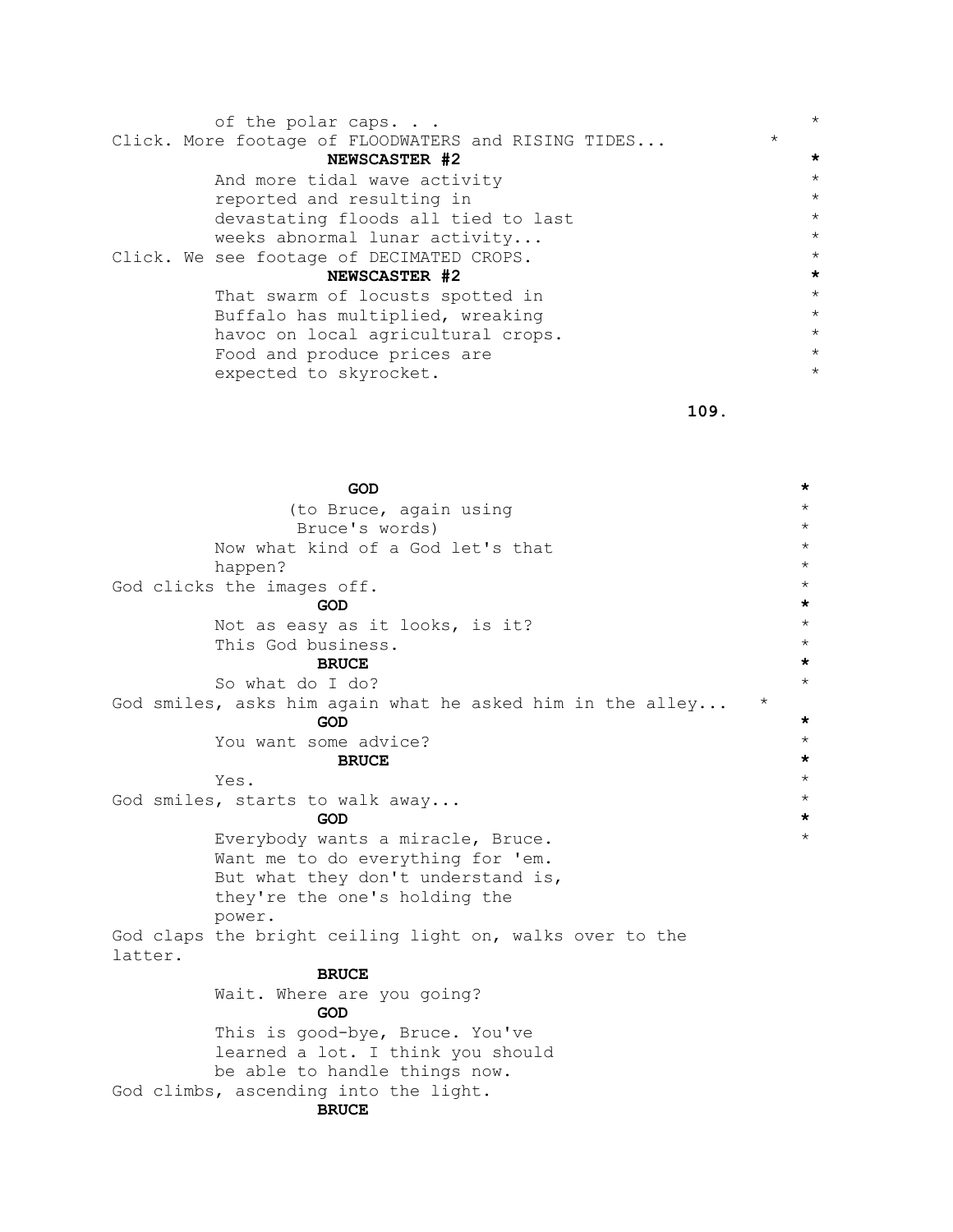What if I have a question? What if I need you? God stops, looks down to Bruce.

 **110.**

# **GOD**

 See Bruce, that's your problem. That's everybody's problem. You keep looking up. . . He smiles and disappears into the light, leaves Bruce thinking. **INT. BRUCE AND GRACE'S APARTMENT - DAY** Bruce stands in the apartment, Sam at his side. No signs of Grace. The bed is made. Empty. Then, he notices the BOX OF PHOTOS, the incomplete albums. He picks up a photo of he and Grace in an even tinier apartment, Sam is a puppy, they have little money, and despite it all look very happy. Bruce smiles at the memory. Reaches for a stack of photos... **EXT. CITY STREETS - MORNING** Bruce sits in bumper to bumper traffic. A man's car is broken down in the middle of the street causing the bottleneck. Bruce sees THE SIGN GUY by the side of the road. His sign reads: ALL FOR WON. Bruce looks out at the other drivers honking and shouting at the frustrated man. CUT TO - the stalled car is now rolling to the shoulder and we REVEAL that Bruce is doing the pushing. **INT. BRUCE AND GRACE'S APARTMENT THE COMPUTER** The auto-function is answering "YES" to the prayer emails.

Bruce clicks cancel, turns off the computer.

# **INT. SCHOOL YARD**

Filbert Davis is beating up another kid. Bruce watches at a. distance.

# **BRUCE**

 Bruce giveth and Bruce taketh away. Suddenly, Filbert goes to throw a punch but his punch has no sting. The bigger boy looks down and grins. **CLOSE ON FILBERT - SUDDEN FEAR IN HIS EYES**

 **11**  $\mathbf{1.}$ 

### **INT. SCHOOL CLASSROOM**

The teacher stands before the class, reading a student's paper.

#### **TEACHER**

"Pain". By Filbert Davis.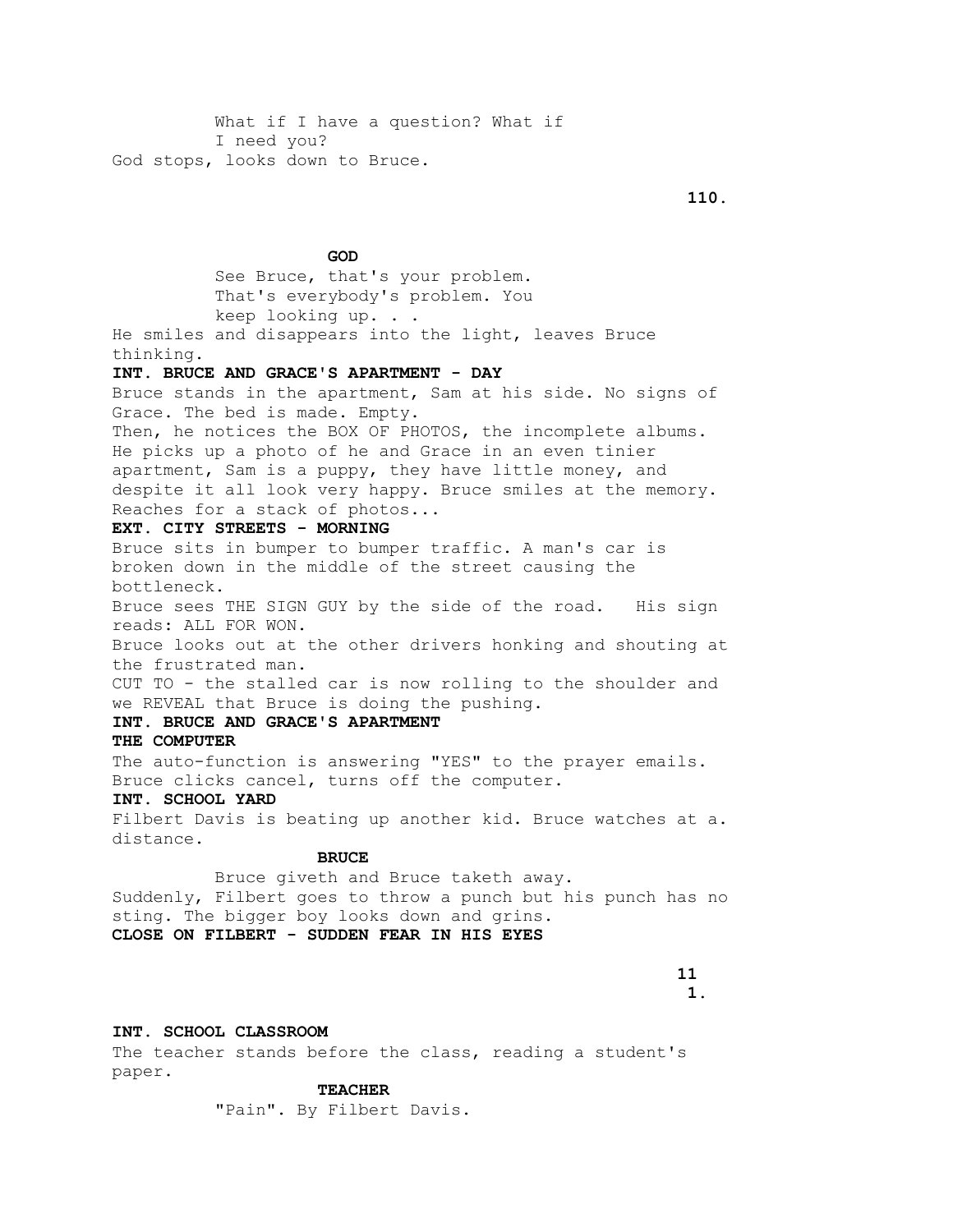As she reads the poem, PAN TO Filbert Davis seated in class with a ripe BLACK EYE. **EXT. BRUCE AND GRACE'S APARTMENT - MORNING** Bruce is waiting for Sam to pee.

#### **BRUCE**

 Come on, Sam. Let's do this the right way... Oh, alright... Bruce pulls out a SWATCH OF CARPET, lays it on the grass. Sam happily goes. They walk off together.

 **BRUCE**

That's not normal you know.

**INT. HARDWARE STORE - DAY**

Bobby places three blue home address number tiles on the counter - all number 6.

### **BOBBY**

(demonic voice)

Do you have these in red?

Bruce walks up behind Bobby.

 **BRUCE**

 Okay Bobby, it's time to come back. Bobby HISSES at Bruce, turns INSANELY DEMONIC.

> **BOBBY LEAVE ME HOLY MAN OR I WILL FEED ON** YOUR SOUL!It

### **BRUCE**

 (casual) Un-damn you, Bobby. Bobby instantly transforms to normal.

 **112.**

#### **BOBBY**

 Hey thanks, Bruce. (holds out a cookie) Biscotti?

### **INT. NEWSROOM - DAY**

Evan is packing his things at his desk, still looking much worse for the wear. Bruce walks up to him.

 **EVAN**

 You're probably here to gloat over the anchor position. Go ahead, I'm sure I deserve it.

### **BRUCE**

You know, Evan. I've been a real prick.

Evan stops, looks up at Bruce, confused.

 **BRUCE**

You were born to anchor. I'm not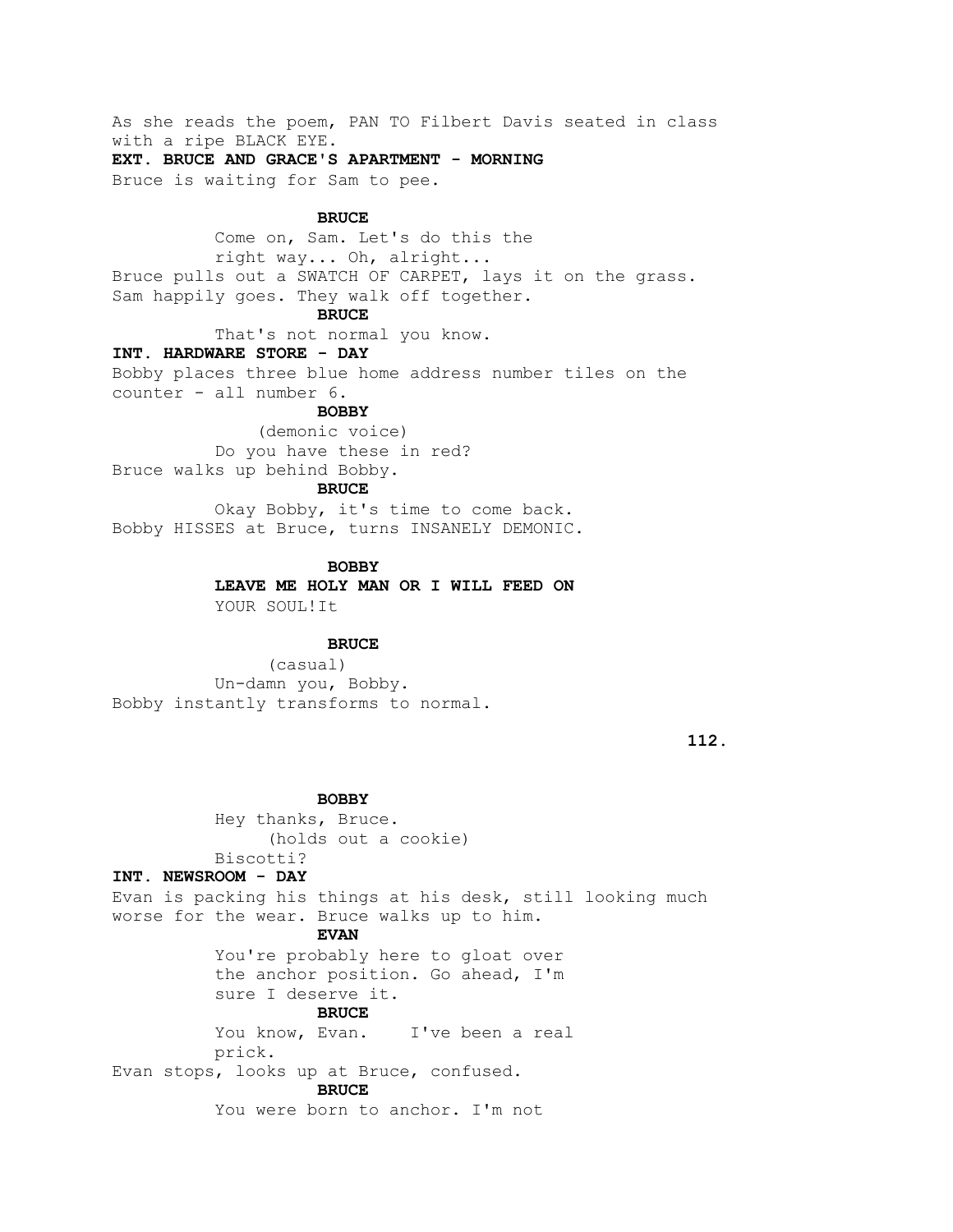taking the position. Oh, and I never really congratulated you on getting the job in the first place. Congratulations, Evan. Bruce offers his hand, Evan takes it. When their hands meet, there is a kind of ELECTRICAL CHARGE that passes between them. Bruce walks off, Evan is confused when he catches his reflection in the mirror. HE'S BACK TO NORMAL! **INT. JACK'S OFFICE - LATER ON TV**

Evan is manning the anchor desk and looking good doing it. Jack is relieved.

### **EVAN BAXTER**

 In the financial world, things are settling back to normal in what analysts are calling a fluke market fluctuation...

Bruce enters.

 **BRUCE**

You made the right choice, Jack.

 **113.**

### **JACK**

 So what about you? What will you do?

## **BRUCE**

 With your permission, I think I'll go out there and make the people laugh. To quote a friend, "God knows we could use it."

Jack smiles.

# *<u>JACK</u>*

 Permission granted. Bruce turns to go, then turns back.

 **BRUCE**

 Oh, are you hungry? I know a place that makes a mean tomato soup.

**EXT. STREET - NIGHT**

Bruce walks along side Jack. Jack talks and talks, happy to have the company. Bruce opens a door for Jack, leading to.. **INT. DINER**

Bruce and Jack take a seat at the counter.

### **WAITRESS (O.S.)**

 Coffee, gentlemen? Jack and the waitress lock eyes - there's an instant attraction. Bruce smiles.

 **BRUCE**

Jack. This is a friend of mine,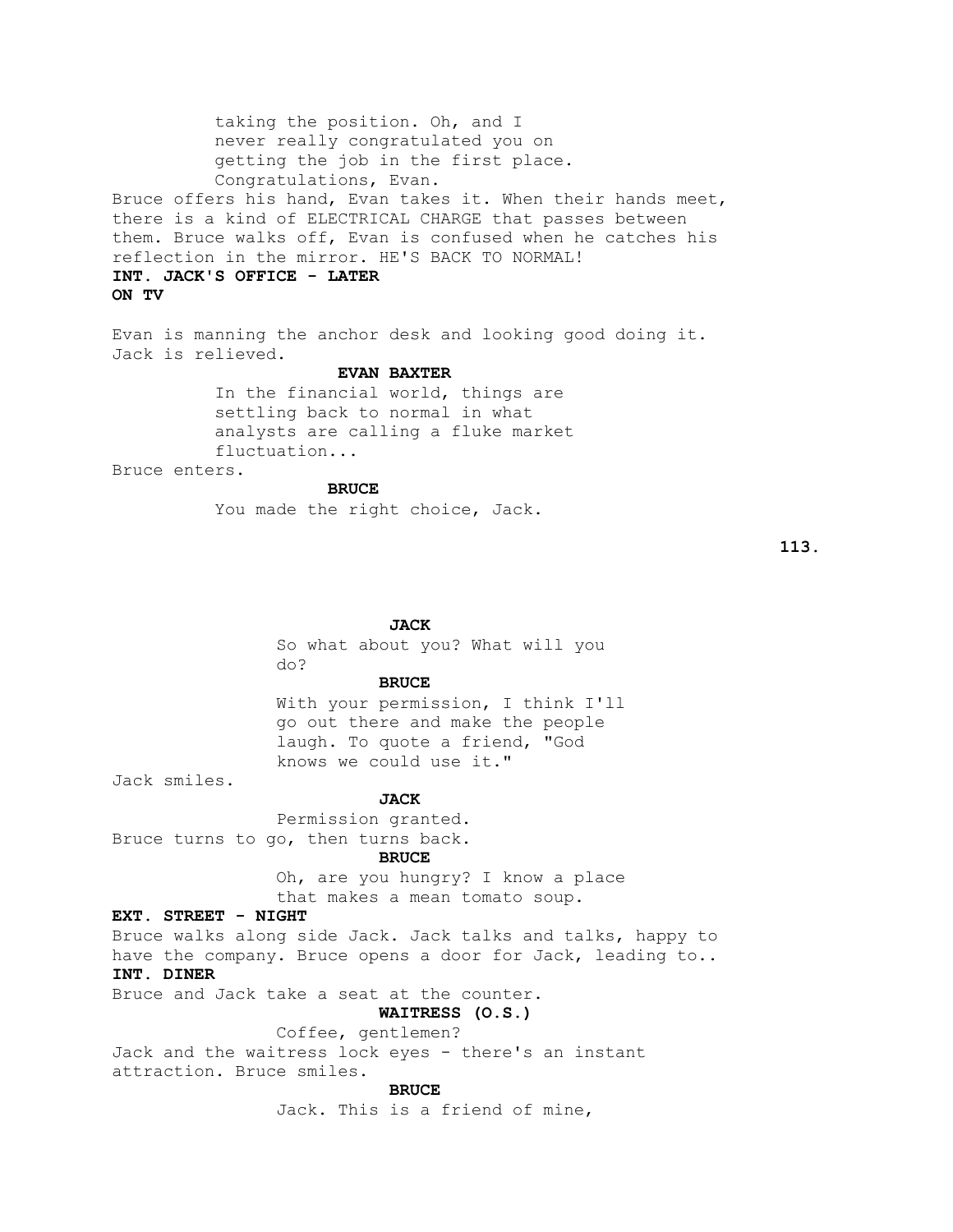Cindy. Cindy this is Jack. **JACK CINDY**  (sm itte n) (smit ten) Hi. Hi. **EXT. EYEWITNESS NEWS STATION - DAY ON THE HOMELESS SIGN GUY** His sign reads: **"GOD BEE GOOD HONEY" 114.** PULL BACK to reveal BRUCE, sitting next to him with his own sign reading: "WHATEVER fl£ SAID" With a little arrow pointing to the Homeless Sign Guy. **EXT. BRUCE AND GRACE'S APARTMENT - DUSK** Bruce paces, waiting for Sam.  **BRUCE** You can do it, Sam. Without the carpet. Come on. Sam does. Bruce celebrates, does a happy dance and is surprised to see Debbie standing there.  **DEBBIE** (re: the peeing dog) Looks like your rain dance worked.  **BRUCE** Debbie. Hey. You know, I never got to apologize for--  **DEBBIE** I didn't really come to chat, I came for Grace's things. **INT. BRUCE AND GRACE'S APARTMENT** Debbie is packing items into a box. She sees the photo albums on the coffee table. She flips through, surprised.  **DEBBIE** They're full... You did all this? Bruce nods. Debbie looks at Bruce, sizing him up.  **DEBBIE** You really hurt her, you know.  **BRUCE** I know. Debbie starts to go, but turns back.  **DEBBIE** You know what I do before I go to sleep every night? I tuck my kids in bed, I eat a scoop of ice cream and watch Conan.  **(MORE)**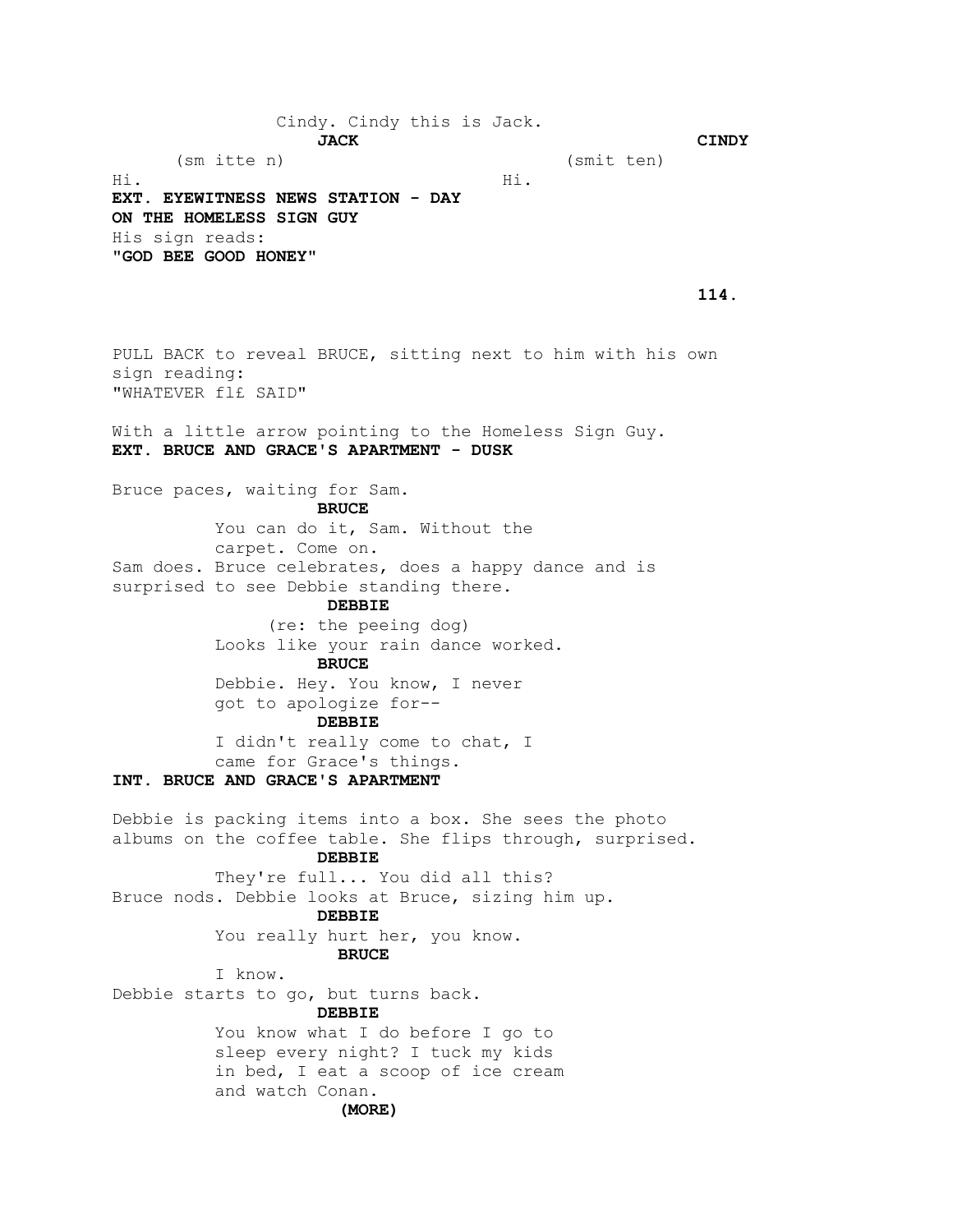DEBBIE (cont'd) You know what Grace does? She prays. Most of the time for you. This not only touches Bruce, but it gives him an idea. **INT. BRUCE AND GRACE' S APARTMENT - NIGHT** Bruce sits anxiously at the computer with Sam, checks the e- mails and types in GRACE CONNELLY. He hits "search". 1,273 entries appear.  **BRUCE** The woman does pray a lot. He types in "Grace and Bruce" and eagerly awaits. There are 335 matches. He checks a few... "Dear God, please help Bruce to find himself, find contentment, find You." "Dear God, please help Bruce. He's struggling to find meaning." "Dear God, help Bruce to be happy. He can't seem to find his way..." Over and over, he finds the same prayer, the same entry every morning and night for months on end. Bruce is touched.  **BRUCE** She still loves me, Buddy. He KISSES SAM and races out. **EXT. DEBBIE HOUSE - NIGHT** Bruce stands in front of the house with flowers, another special creation. He looks at the lavish bouquet, then sets them down, picks a single, normal Daisy from the garden. Better. He heads for the door when he hears crying. It's Grace. He looks up, sees a light on in the upstairs guest room. He climbs the fire escape and looks in the window. GRACE is sitting on the bed crying. As Bruce watches her

cry, feeling her emotion, it starts to LIGHTLY RAIN.

### **GRACE**

Please God. Please...

# **11 6.**

Through her tears she is praying. Bruce looks at her with total love.

## **GRACE**

Please God. I still love him...

### Bruce smiles, thankful.  **GRACE**

 ...but I don't want to love him anymore. Please God. Help me to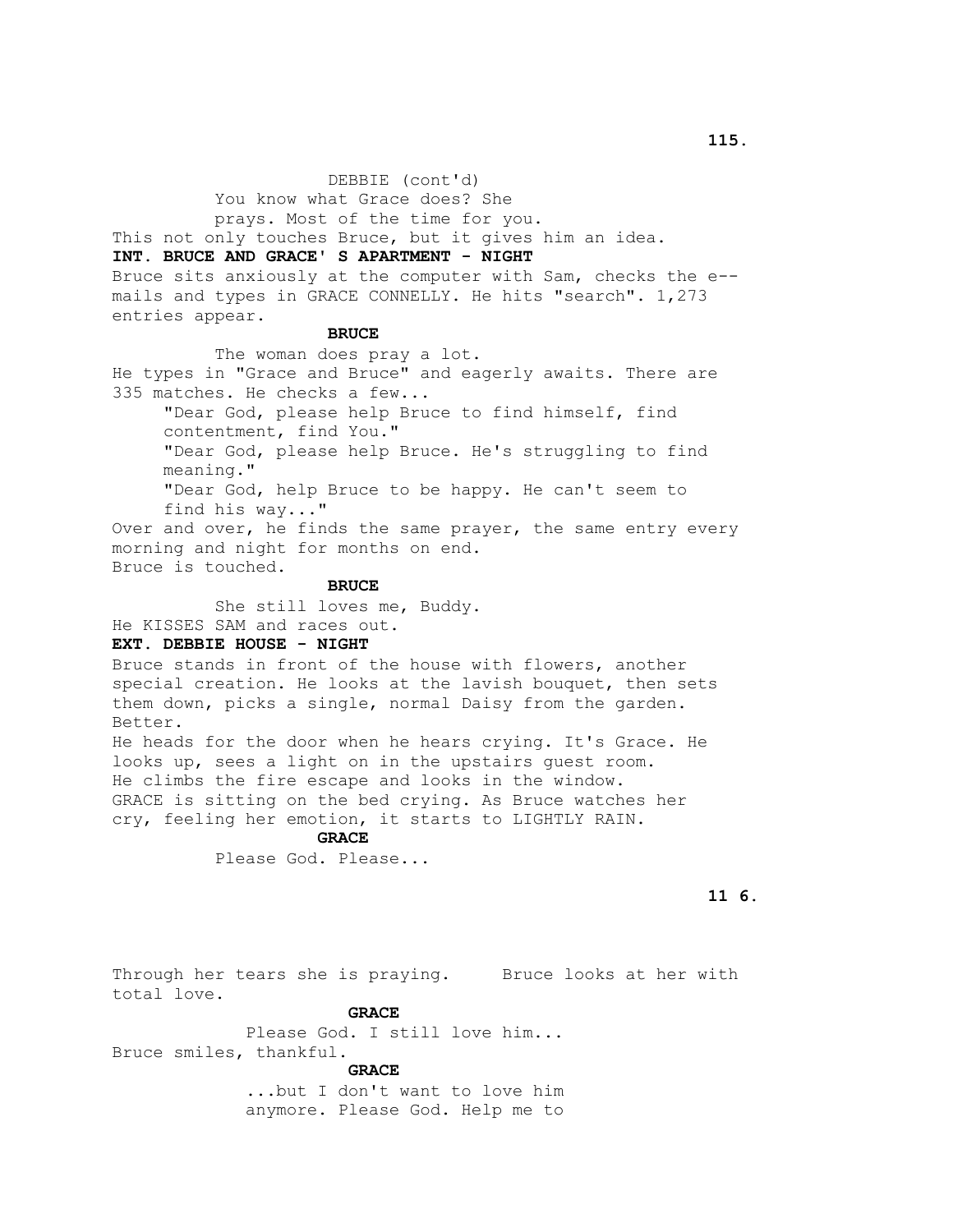forget. (cries) I don't want to hurt anymore. I want to forget. Bruce just stands there, stunned. He gets it. He raises a hand, and with a simple wave, he performs an excruciatingly selfless act. He lets Grace go. **ON GRACE** Her face changes. She wipes her eyes. The pain is lifted. And it is Bruce now who feels that pain. He looks at Grace. A sad smile. **EXT. CITY STREET - NIGHT** Rain droplets splash on the river where Bruce first raged at God. He stands in the middle of the street, looks up heavenward, weakly. Humble.  **BRUCE** You win. I' m done. Please. I don't want to do this anymore. I don't want to be God. (sighs) Please, help me. And with that, the rain stops. The dark clouds slowly open as beams of light cut through, shining down upon Bruce, birds begin to chirp.adding to this magical moment as. . . **HONK1 HONKI** A MAC TRUCK SLAMS THROUGH FRAME, MOWS BRUCE DOWN. His spirit remains in the same spot, looking confused, then STREAKS UP heavenward. **FLYING POV 117.** SHOOTING HEAVENWARD like a missile, THROUGH THE CLOUDS, THROUGH THE SKY to... A HUGE WHITE ROOM - No walls, just white as far as the eye can see. The flooring is the whitest of white puffy clouds. Bruce finds himself standing there. He looks around and when he turns behind him, he sees GOD. Floating on nothing, as though sitting in the most royal throne.  **BRUCE** Am I...?

 **GOD**  You can't expect to kneel down in the middle of a highway and live to talk about it.  **BRUCE**

But why? Why now?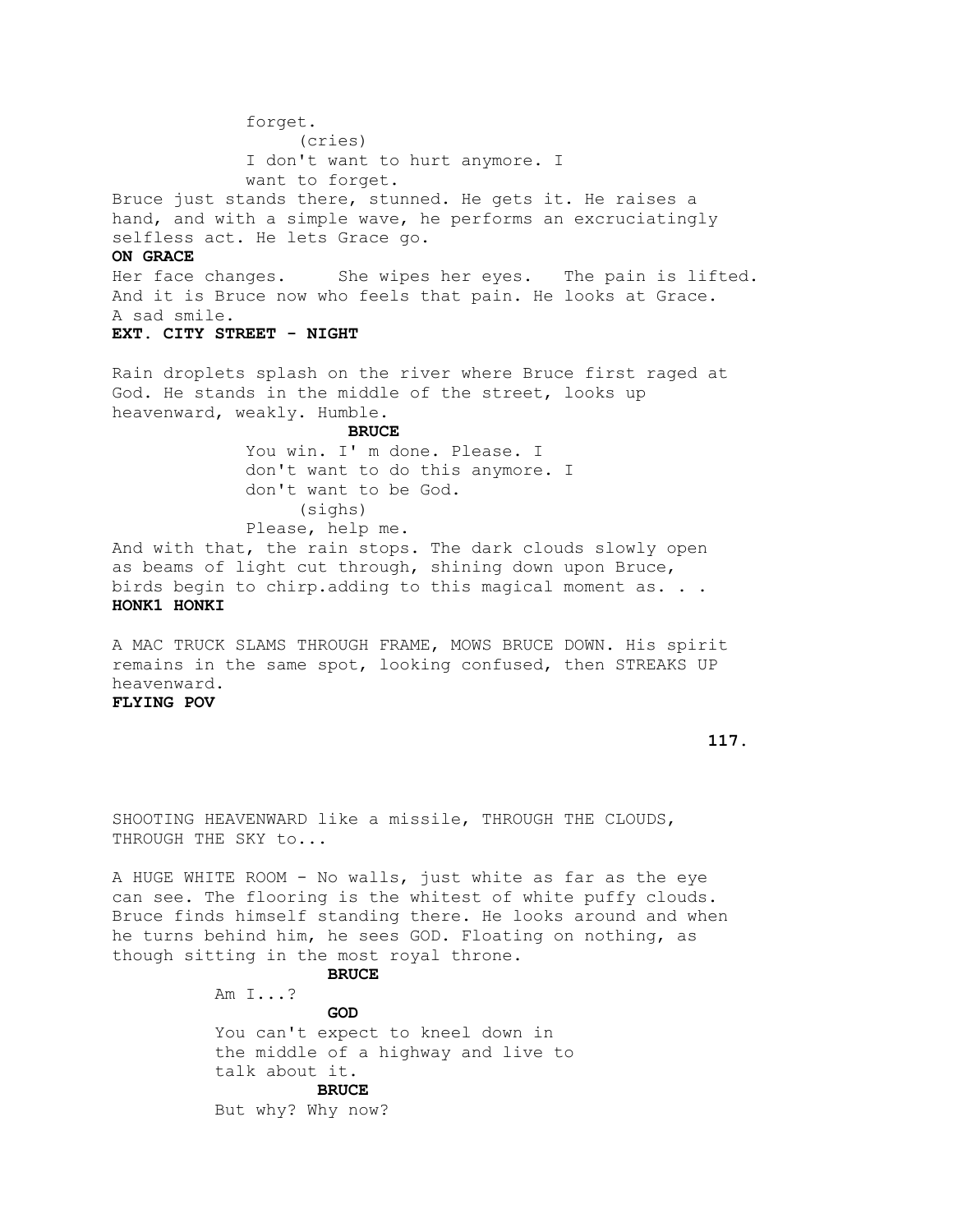**GOD** I work in mysterious ways, son. A beat as Bruce takes everything in.  **BRUCE** You knew it all along. You knew if I got everything I wanted, I would ruin my life. God doesn't respond, just listens.  **BRUCE** So I'm dead... Okay. If this is what you want. Okay, okay... God holds up the PRAYER BEADS, tosses them to Bruce. Bruce looks at the beads, then up at God, puzzled.  **GOD** Go ahead, use 'em.  **BRUCE** Alright... I've learned that I don't know as much I thought I did...  **GOD** Boy, you can say that again.  **BRUCE** Hey, I'm praying here.

 **118.**

 **GOD** 

 Sorry, go.  **BRUCE** If I could have just one thing in the world. It would be for Grace to live a happy, joyful life. And that she finds someone... (getting emotional as he realizes what he's saying) ...that she finds someone that will treat her with the love and respect that she so deserves. God smiles the most satisfied of smiles.  **GOD** Now that is a prayer. (beat) Well, I better get on that one. See ya, Bruce. Off Bruce's puzzled reaction he DROPS THROUGH THE CLOUDS -- FALLING POV - BACK DOWN TOWARDS EARTH, back THROUGH THE CLOUDS, and right INTO ANOTHER WHITE ROOM where... BRUCE EYES OPEN and he GASPS FOR BREATH. The PRAYER BEADS still clutched tightly in his hand. TWO DOCTORS stop giving Bruce CPR, see that his vitals have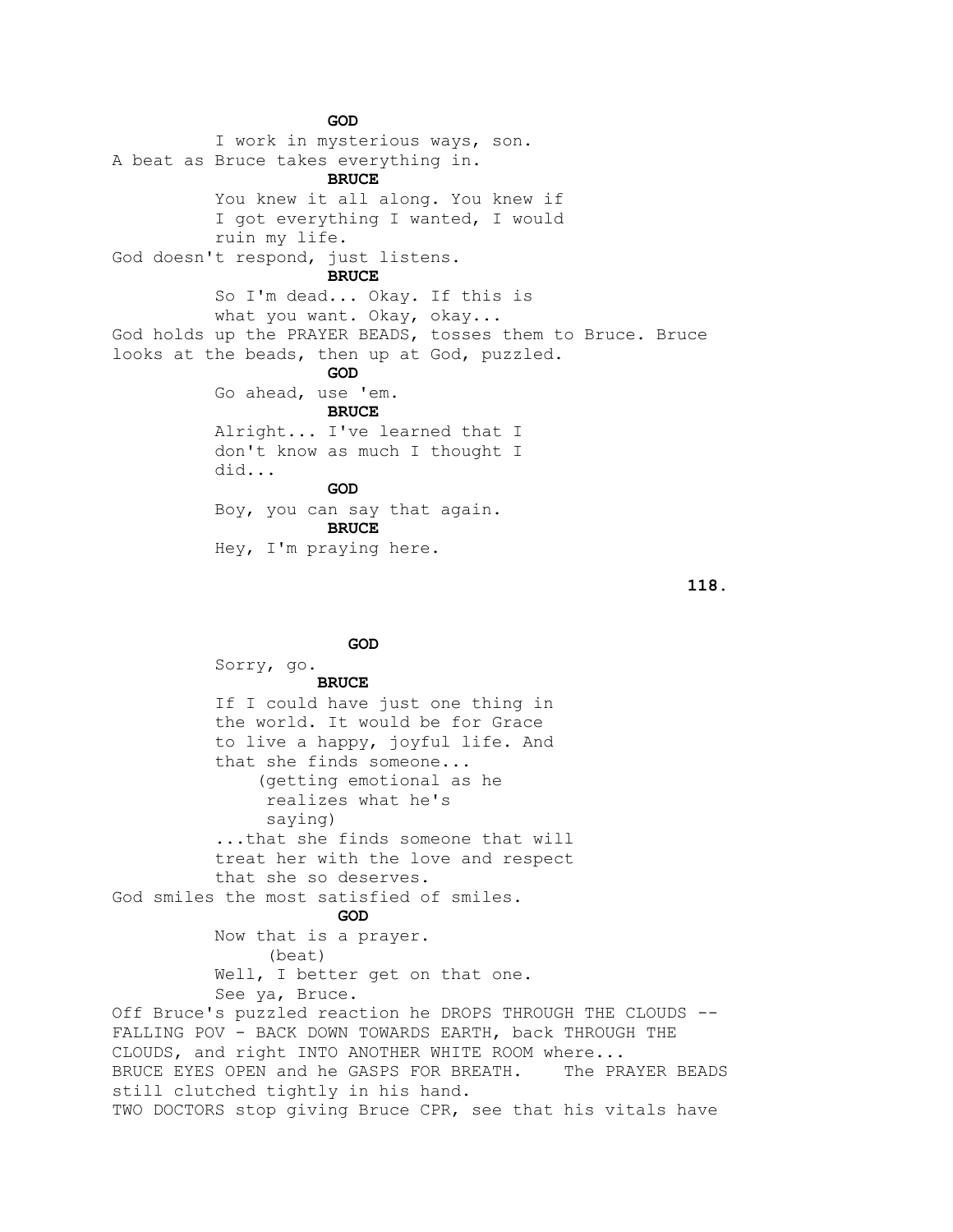returned. . .  **NURSE** He's back!  **INTERN** BP 40 over 110 and rising.  **DOCTOR #1** (to Bruce) - Bruce? Can you hear me? (Bruce nods) We almost lost you there. WIDER ANGLE - The WHITE ROOM is a HOSPITAL ROOM - Bruce is heavily bruised and bandaged.  **DOCTOR #1** You lost a lot of blood. It wasn't easy to find a match - you're a very rare blood type.  **119.** Bruce looks to the blood bag, sees "A/B Positive" written on the side. **CLOSE ON BRUCE - THINKING, HIS MIND RACING BRUCE** (groggy whisper) A/B Positive...  **DOCTOR #2 (O.S.)** You should thank God for donors. We don't have a lot of that type on hand.  **NURSE** There's your angel now. Bruce turns toward the hospital door and sees... **GRACE** A cotton swab taped to her arm. Now he remembers where he heard of that blood type.  **GRACE** (re: her swab) I hear that all of this winds up in a warehouse somewhere. But you know me, I'm a sucker for this stuff. The doctors give Grace the nod to enter as they go, leaving the two of them alone. Grace tentatively approaches.  **GRACE** I don't even know what I'm doing

 here. But... When I heard that you'd been in an accident and that you might not make it. . .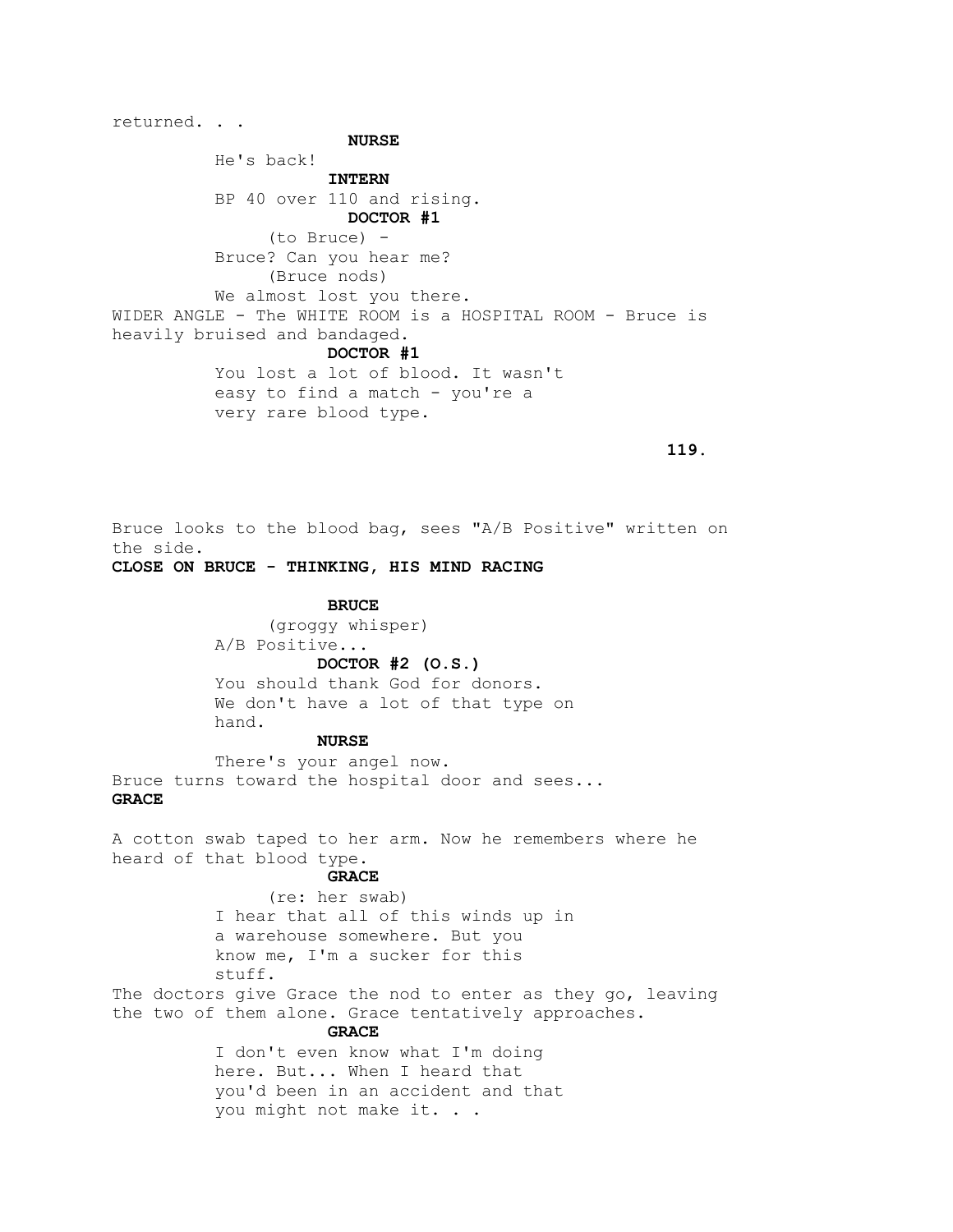She starts to cry.

 **BRUCE** Hey, I'm okay.  **GRACE** Does it hurt?  **BRUCE** Only when I talk., and smile... and y'know, exist in general.

 **120.**

Grace laughs. That's one thing Bruce could always do, is make her laugh. Grace spots the prayer beads in Bruce's hand, raises his arm.

#### **GRACE**

 Oh my gosh, you still have those? Bruce looks at the prayer beads, then looks at Grace. He remembers his prayer to God and the emotion wells within him

### **GRACE**

What is it?

# **BRUCE**

 Nothing. It's just really nice to see you. She goes to him, Bruce sits up a bit and they embrace.

#### **DISSOLVE TO:**

#### **EXT. CITY PARK - DAY**

A BIG BLOOD DRIVE in progre ss. Everyone is there, Grace, Sam, Debbie and Zoe, Ginnie and Jack, the Kowolski brothers, Momma Kowolski, Evan, Susan , Dallas, Fred. Bobby serves various food items from his cart.  **BOBBY** You know, French Toast was invented by tavern owner, Joseph French, who had a poor knowledge of grammar,

 and did not know how to use the possessive apostrophe, so he called it French Toast instead of French's Toast...

Pull back to reveal BRUCE, crutch under one arm, cast on his leg, mic in hand, reporting. He's now talking in his OWN VOICE, much more himself.

#### **BRUCE**

 This is Bruce Nolan at Buffalo's first annual "Be the Miracle" blood drive. Remember, the life you save may be mine, so hurry down. I had a close call and, well, can you imagine what life would have been like without me?

Laughs in the background, from the people that know Bruce.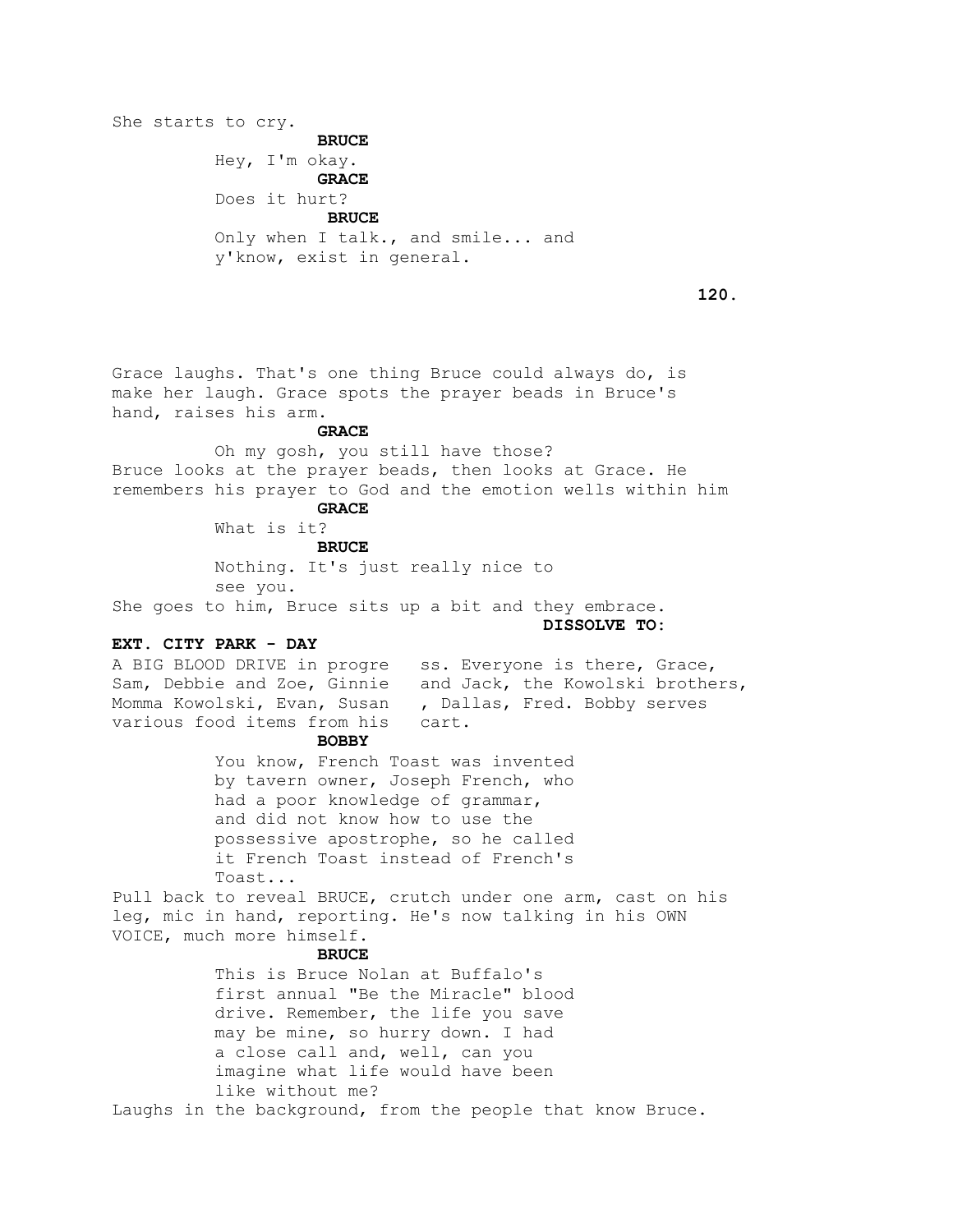Bruce walks over to the Kowolski Brothers.

 **121.**

 **BRUCE** In honor of this event, the Kowolski brothers have baked a one of-a-kind, creation. The brothers proudly unveil the special cookie and we see that it's a HUGE SYRINGE SHAPED CHOCOLATE CHIP COOKIE.  **BRUCE** Sure, a little creepy and a shameless plug, but we love 'em. (Bruce breaks off a little piece, takes a bite) Mmm, good needle. Remember, that's Kowolski's bakery. The bakery that gets more air time than a high speed chase. Everyone laughs. The Kowolski brothers beam. Bruce takes a seat as a VOLUNTEER NURSE pulls up his sleeve, revealing the prayer beads worn around his wrist. She ties off his arm, starts to probe for a vein. *<b>• • • • • • • • • • • • • • • • •* **• BRUCE**

 To be honest, I've never been a big fan of shots. . . The volunteer now is swabbing Bruce's arm and Bruce is starting to sweat.

 **BRUCE** (nervous) Okay, we're good to go...They just stick it into my arm. Breaking through the skin, of course... The volunteer pulls out the needle and Bruce PASSES OUT COLD.

Gasps, the Nurse leans close, total silence, then:  **BRUCE**

#### **BLLLAAAA!**

Bruce jolts awake making the Nurse and several people jump. They all laugh.

## **BRUCE**

Had you going, didn't IIIIII1

He reacts to the nurse POKING the needle in. Everyone laughs more.